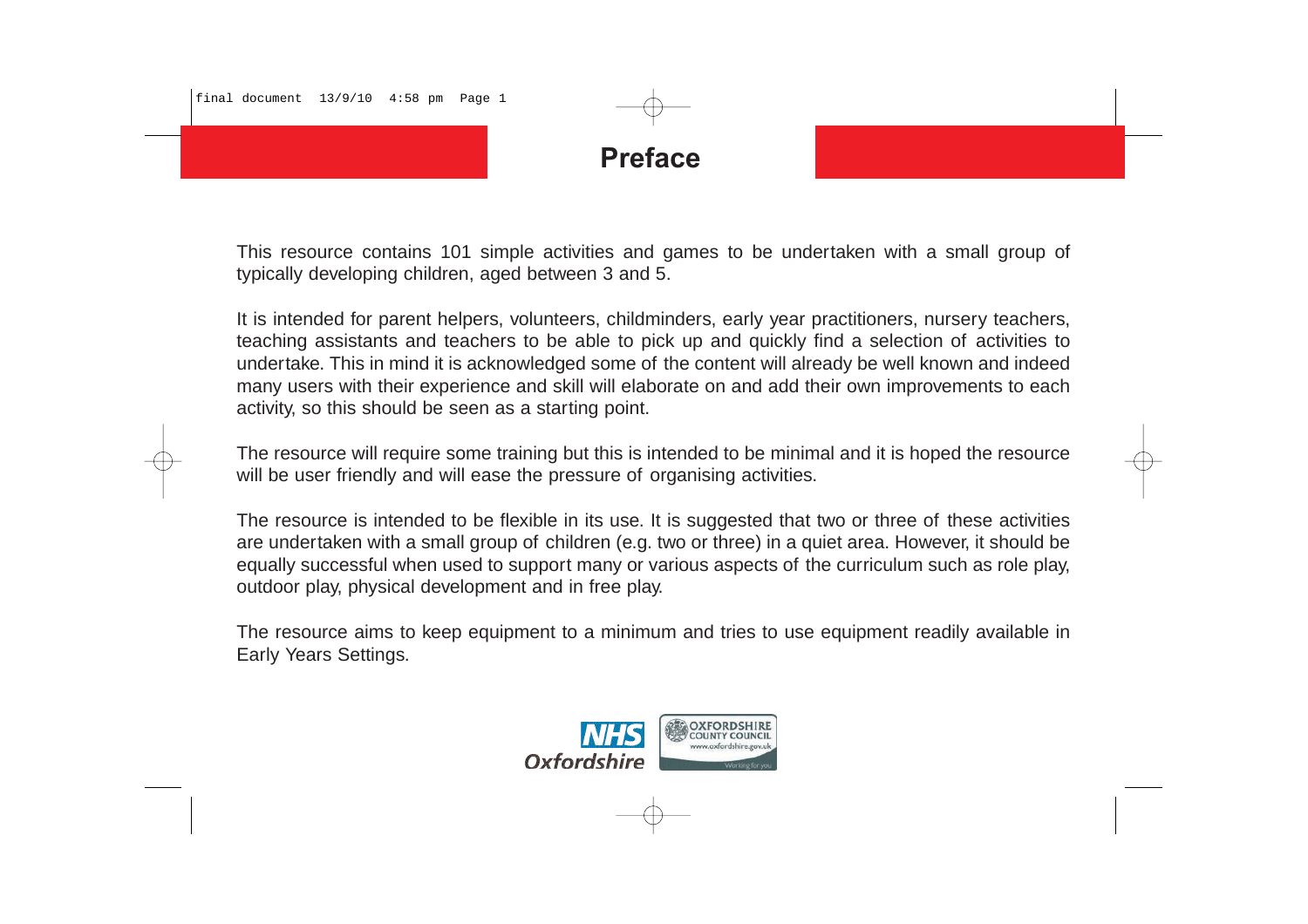# **Introduction**

Most children develop their skills naturally through self-initiated activities and play in a stimulating environment. Some children, however, find developing certain skills more difficult and these activities are designed to be used to provide support for their learning in these areas.

This resource offers a fun way to encourage development of a range of core skills through simple activities which can be enjoyed by children aged between 2<sup>1/2</sup> and 5 years old. The activities have been created by a multi-agency group and offers clear reference to the EYFS principles. There is one activity per card which allows you to choose 2 or 3 cards to use with a small group of children.

The activities in this resource may also be used throughout the session, as the opportunities arise.

There are tips for running a small group which are aimed at those not so familiar with doing so. It is suggested that you use post notes or the recording method familiar to your setting to record attendance, participation and achievements. This method may also be used to note any points requiring follow up or referral or related to the child's profile.

It also has a list of recommended further reading, although it is expected most publications will already be familiar.

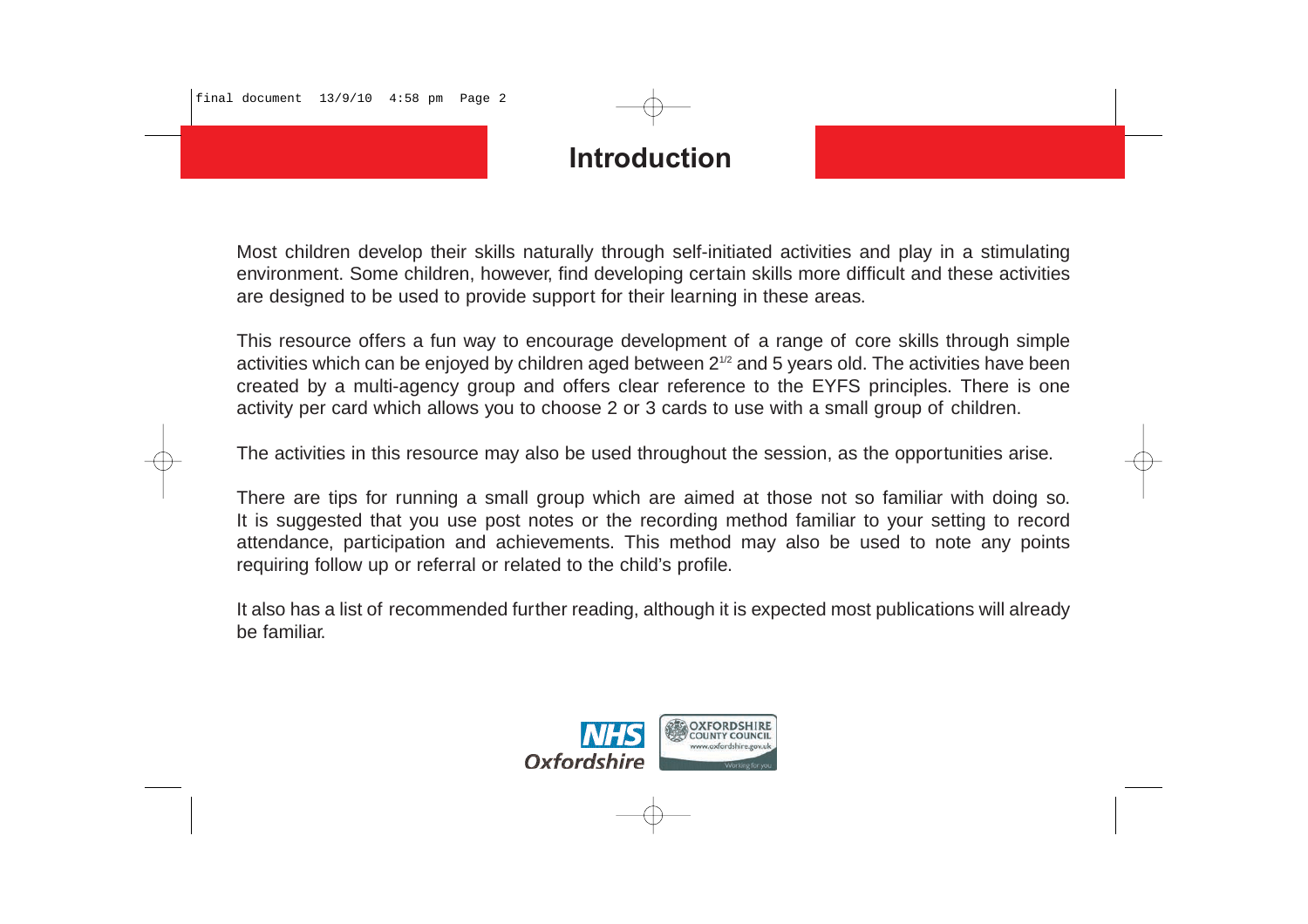

N.B. There are themes that run across all core skills for example; memory and learning styles.

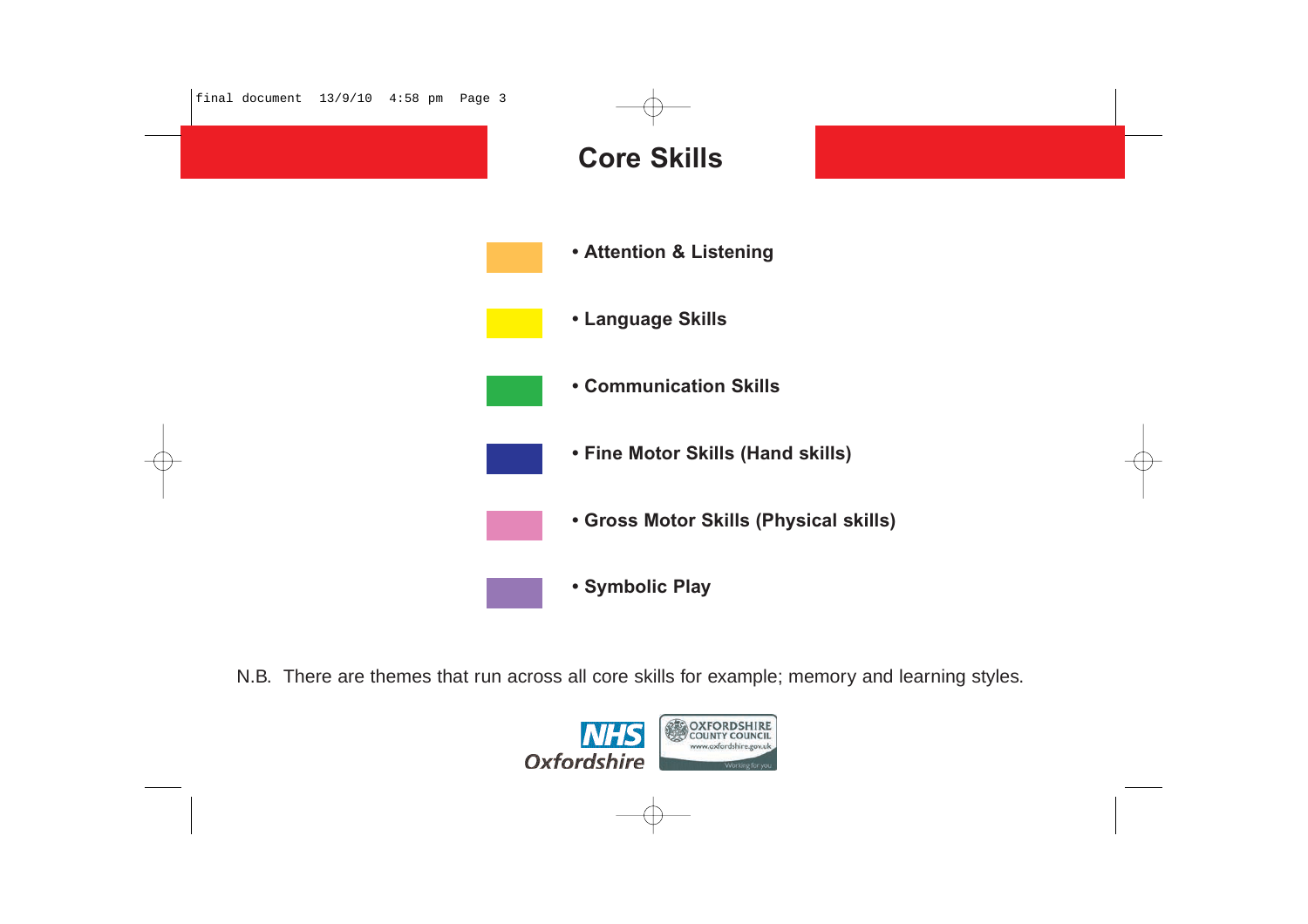# **Tips for running the group**

### **Leader**

- Have lots of fun!
	- Be prepared
- Use clear and simple language
	- Model expected behaviour
- Keep voice calm and encouraging
	- Appear confident and positive
- You are the children's role model

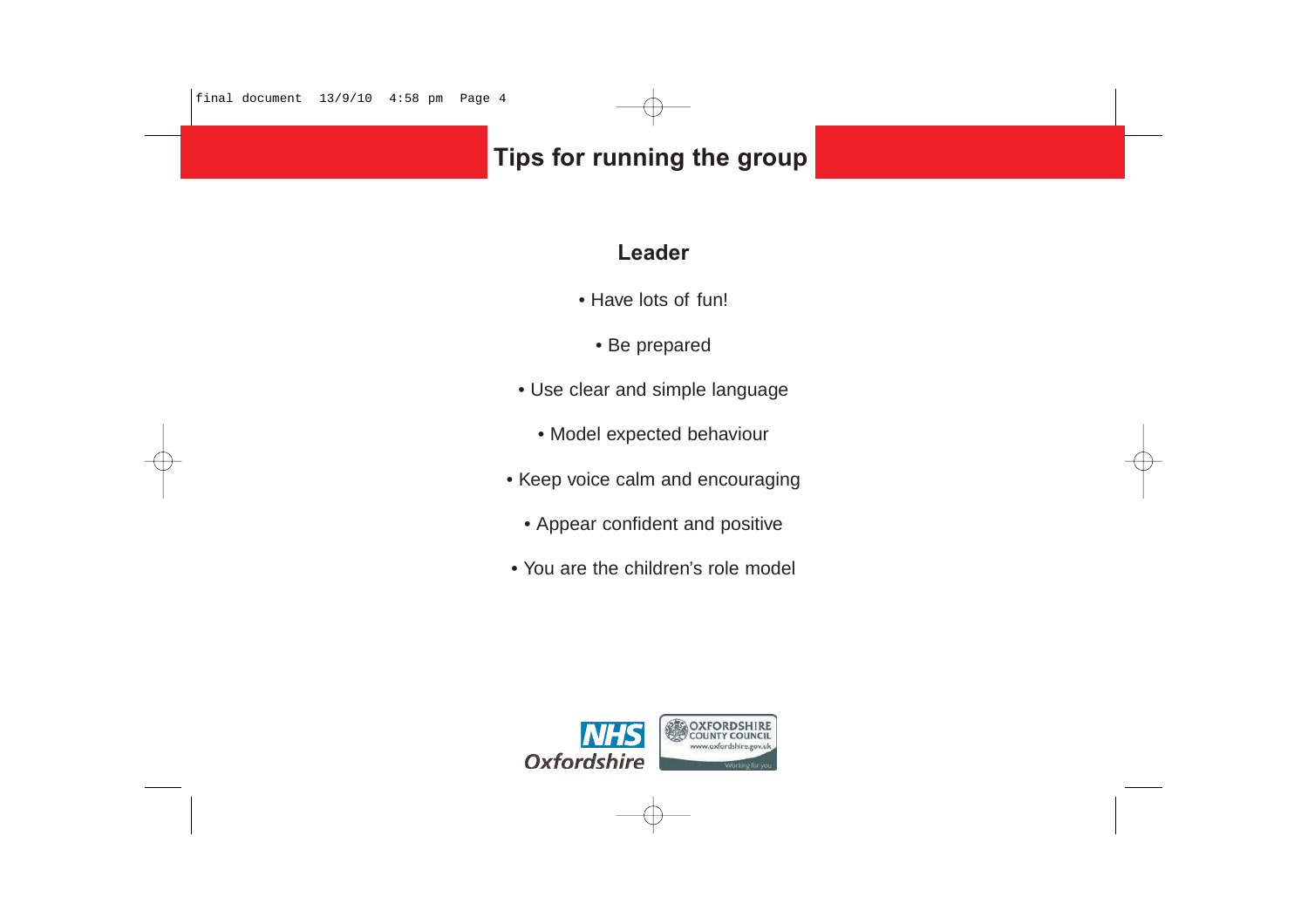# **Tips for running the group**

### **Participants**

- Promote positive behaviour; give the children the opportunity to tell you what behaviour is expected, for example ask them "So that we can all hear and have fun what do we need to do?"
- If behaviour is inappropriate don't stress what is wrong, but instead stress what behaviour is required.
- Use rewards: positive praise and attention, stickers, etc.
- Make praise specific rather than 'good girl' or 'good boy' say instead something like 'good listening' or 'I'm really pleased with the way you are sitting still', etc.
- If a child is struggling use 'forced alternatives' i.e. giving the child a choice of two things so they feel they have some control over the situation.

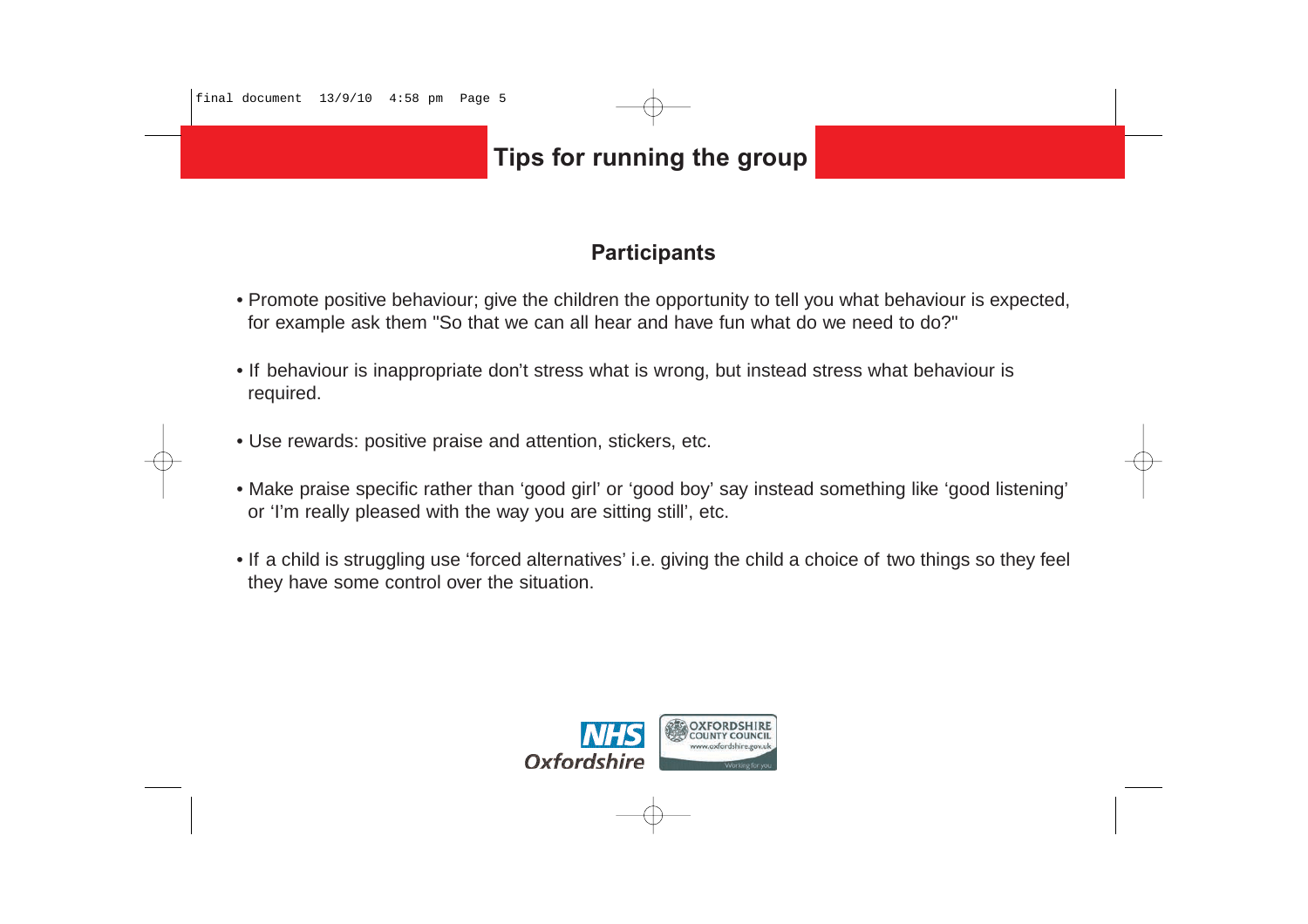# **Tips for running the group**

- Use a visual time table and include visual symbols and gesture in your introduction and in any instruction.
- Clearly signal the end of an activity singing has finished put symbol from the visual time table in the finished box.
- Give clear expectations of behaviour 'for this game we need to be sitting still and facing forwards' reinforced with 'good sitting'.
- Give warnings of change, e.g. say "we've finished singing next we are going to do…"
- Keep a motivating activity for the end of the group especially for children with attention control difficulties – to try and help them wait.
- Ask the children to tell you who's turn it is next and ask them (where appropriate) to pass the object to that person.
- If there is a camera available, ask someone to take a picture of the group so that next time it can be shown to the children: "Do you remember when we…let's do it again!"
- Choose the activity level which matches the ability of the children in the group.
- Abandon or step down the activity if the children appear to struggle or lose interest. Keep it fun.
- You could hold the cards in a fan and allow the children to choose which activity to do first.

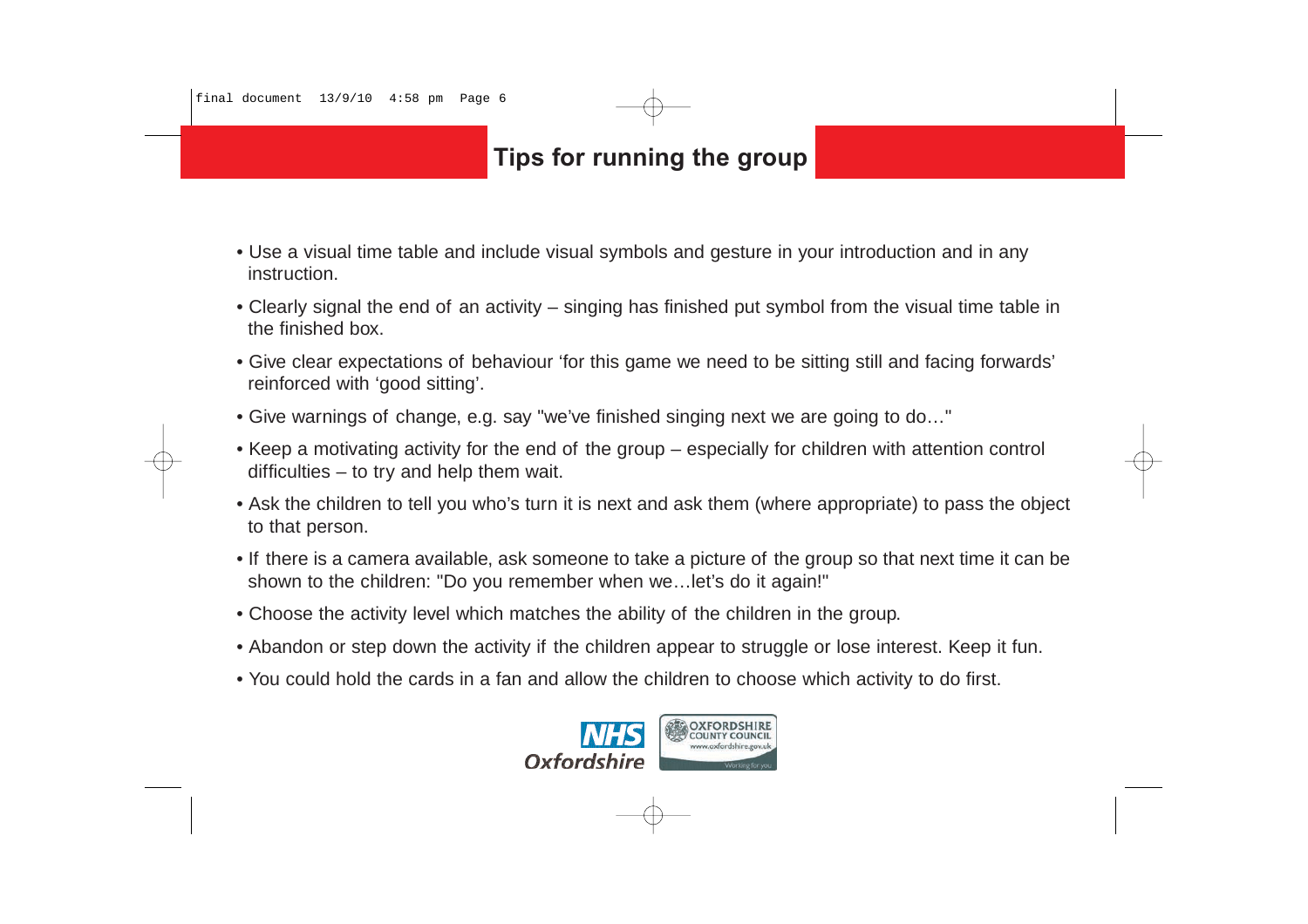

# **Warm Up**

Sit the children in a circle so everyone can see each other, go round the group and sing 'hello' to everyone:

> Wave 'hello' to [name]: hello, hello, hello Clap 'hello' to [name]: hello, hello, hello Stamp 'hello' to [name]: hello, hello, hello Jump 'hello' to [name]: hello, hello, hello Nod 'hello' to [name]: hello, hello, hello

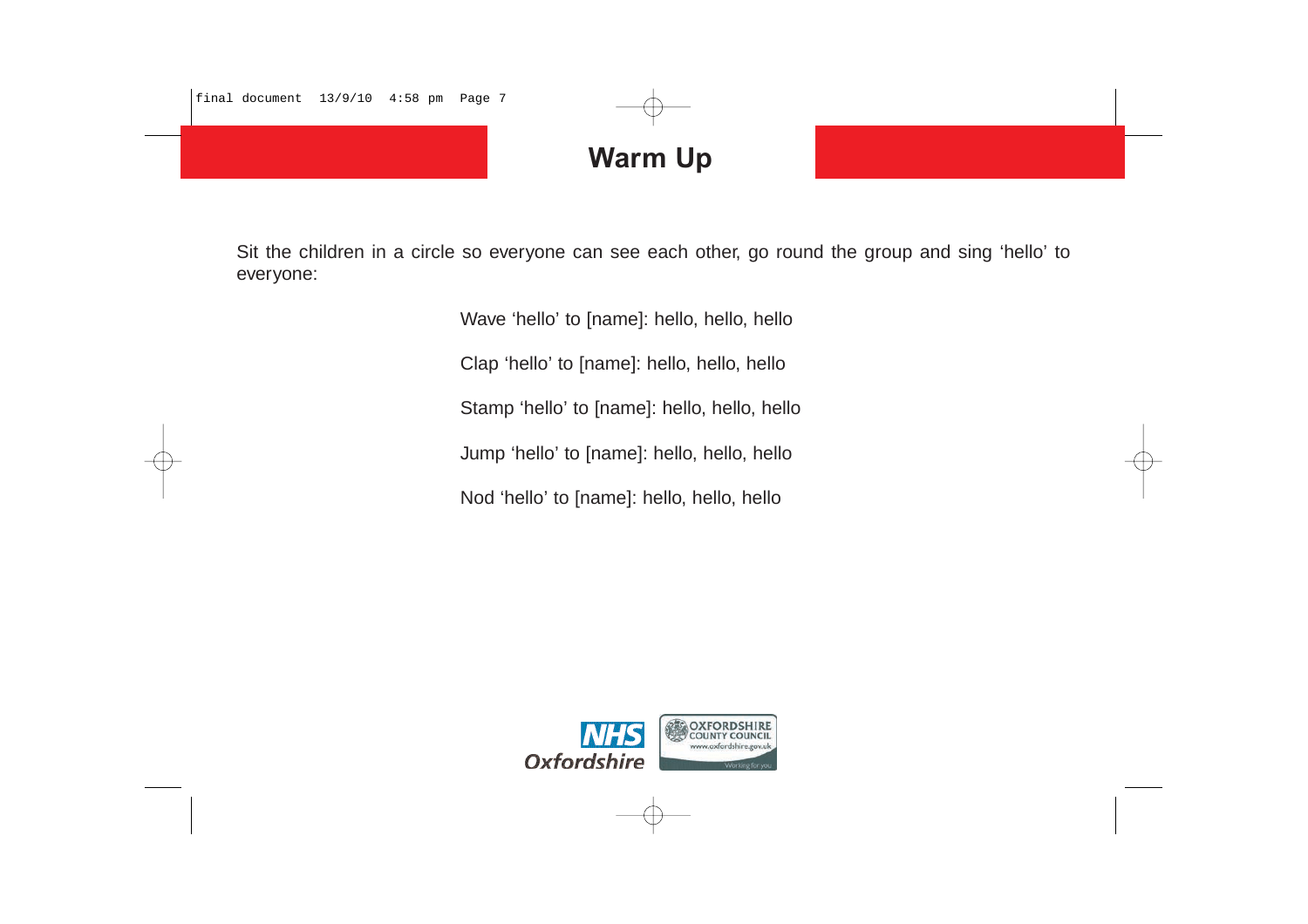# **Cool Down**

Sit the children in a circle so everyone can see each other, go round the group and sing 'bye bye' to everyone:

> Wave 'bye bye' to [name]: bye bye, bye bye, bye bye Clap 'bye bye' to [name]: bye bye, bye bye, bye bye Stamp 'bye bye' to [name]: bye bye, bye bye, bye bye Jump 'bye bye' to [name]: bye bye, bye bye, bye bye Nod 'bye bye' to [name]: bye bye, bye bye, bye bye

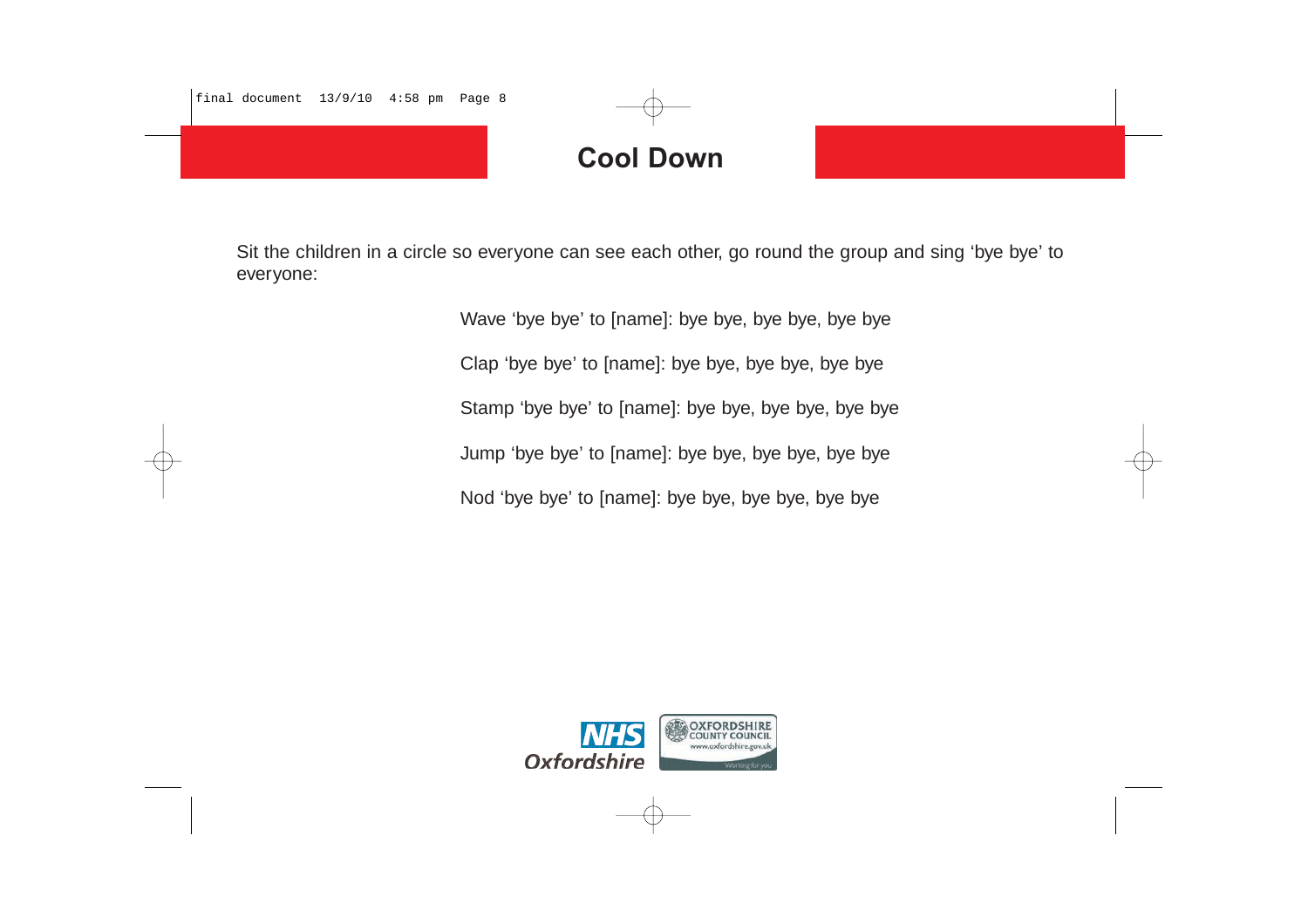# **Attention and Listening**

### **Introduction**

The ability to learn is enhanced by the skill of attending to a speaker or activity and listening to information being given.

If the child is not looking at the speaker they are unlikely to hear and process all that the person is saying.

Important pragmatic skills are learnt by observing those modelled by a competent communicator. For example, turn taking in conversation.

These skills are important for meeting the rules and etiquette of social communication. *'When working with children, it is important to model good listening skills for them, and to help them to develop good listening behaviours. Look at the children who are talking to you, actively listen to what they have to say, and help them to become good listeners. This is easier in a quiet environment, and it can help to use visual clues, such as pictures or photographs. Use specific words, signs or symbols to indicate to children that you want them to 'listen'.'*

Dcsf The National Strategies Inclusion Development Programme – Supporting Children with speech, language and communication needs: Guidance for practitioners in the Early Years Foundation Stage.

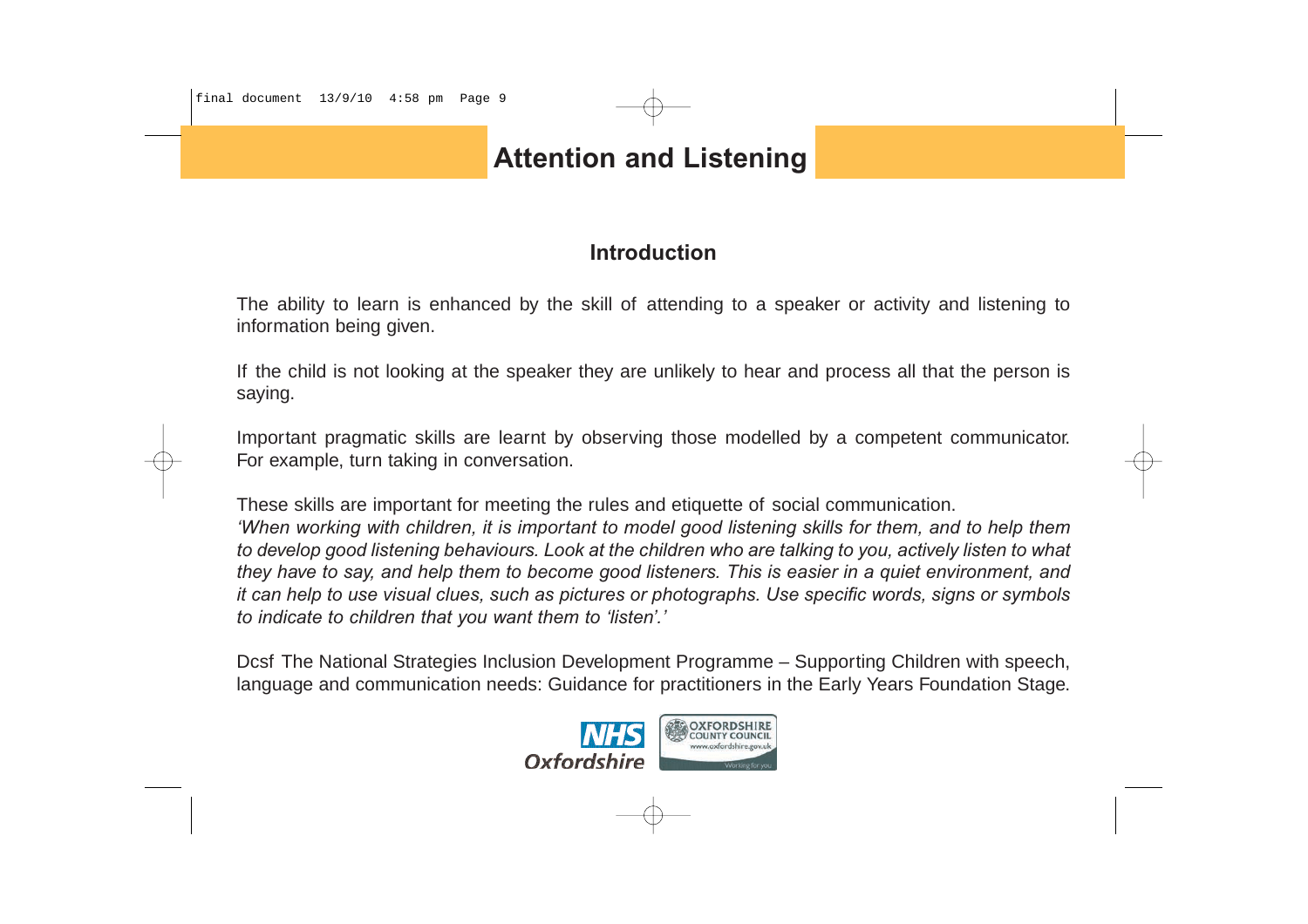# **Attention and Listening**

### **Frequently Asked Questions:**

### **How do I support Continuous Provision for the development of attention and listening skills?**

Answer:

Give the children access to a collection of objects that make different sounds and noises. Allow the children access to musical instruments indoors and outdoors.

Look out for opportunities for children to make up their own games.

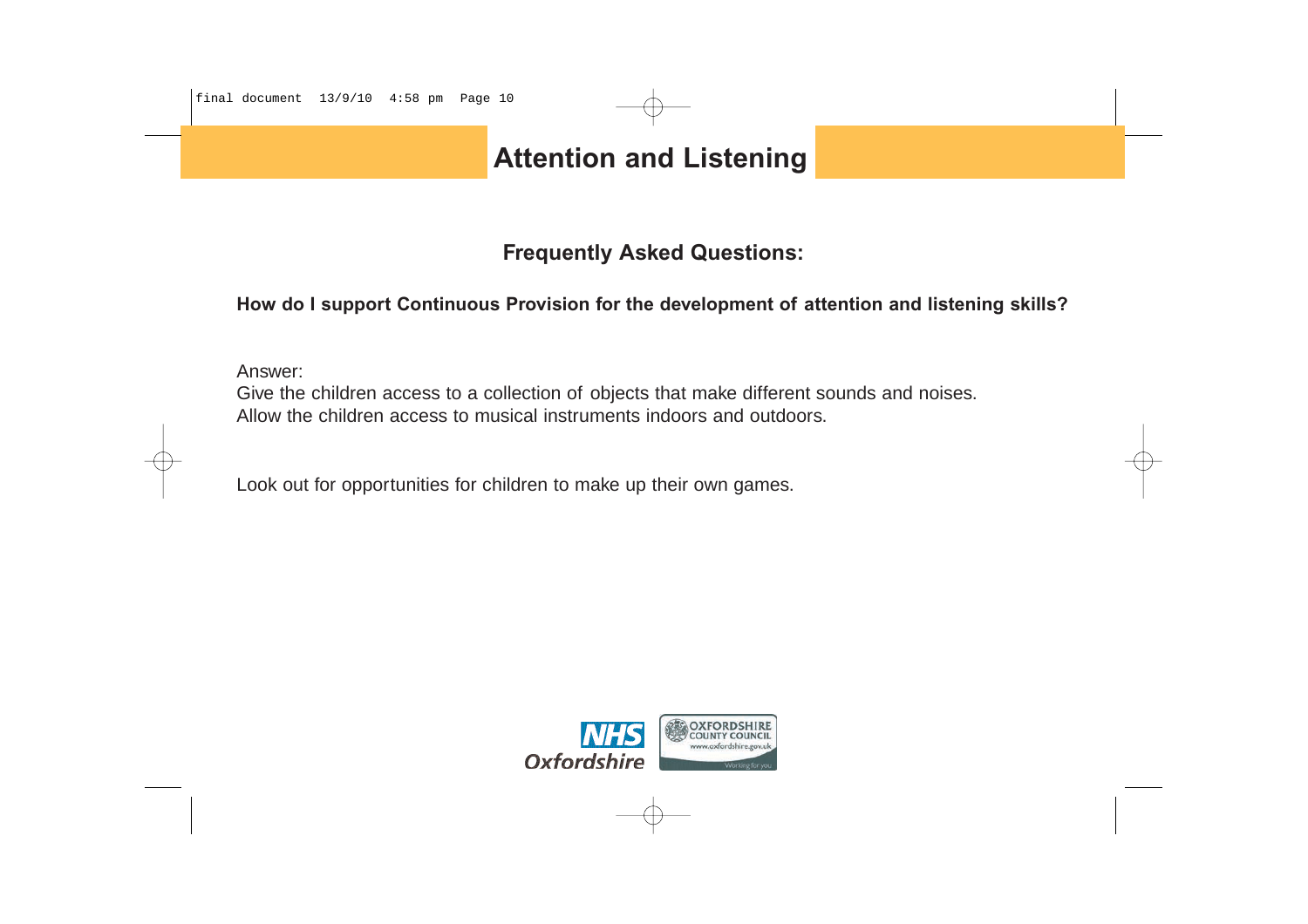# **Attention and Listening**

## **Ready? Steady? Go!**

Using the following ideas, encourage the child to wait for you to say 'go' before doing the action. Increase the pause gradually between 'steady' and 'go'

- Knocking down, building a tower
- Marbles down a tube
- Rolling a ball
- Putting Toys in a box (at tidy up time)
- Going down a slide
- Releasing a pop-up toy

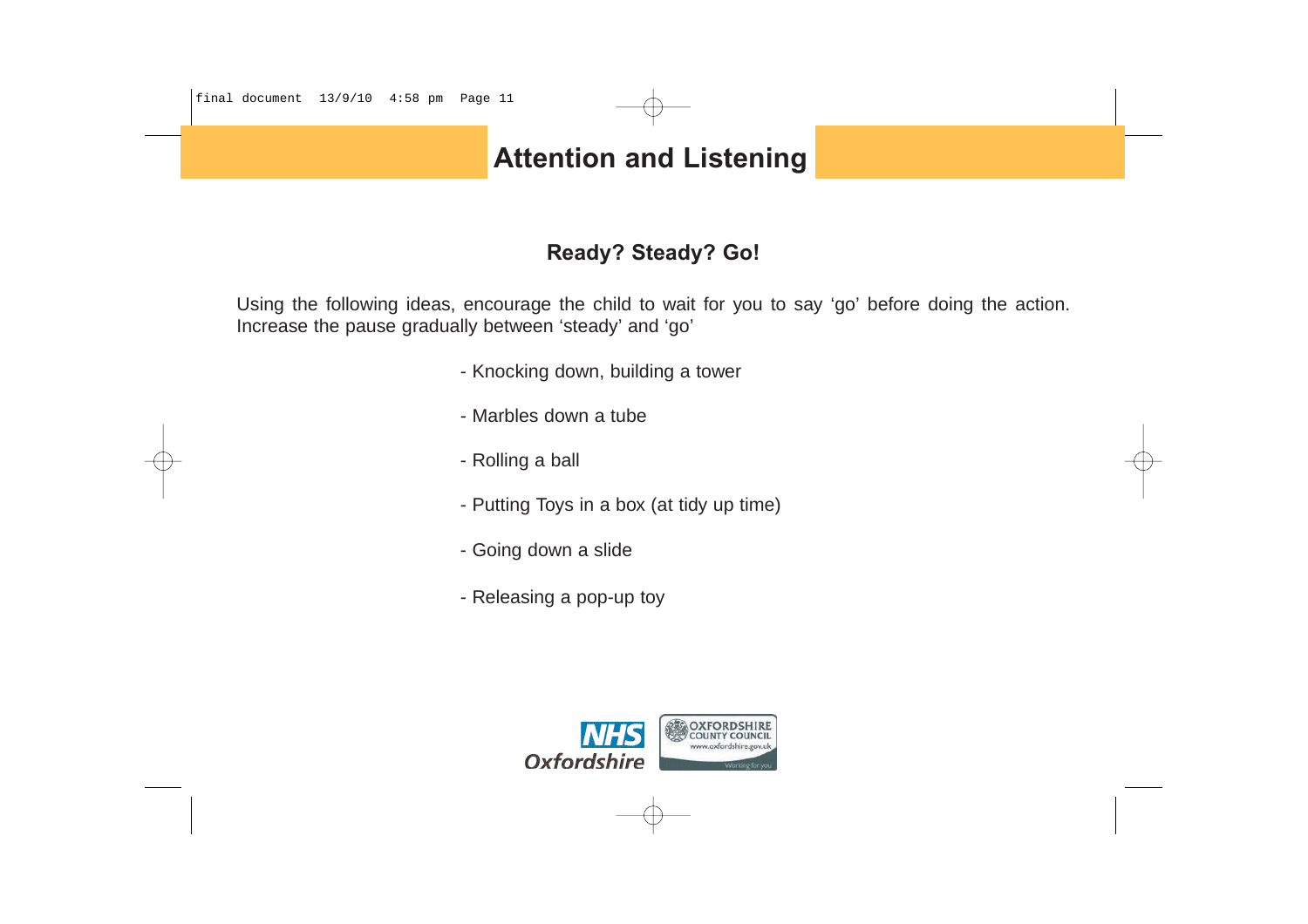### **Look Listen Note**

• Are the children taking turns appropriately? Do they need support to do this?

• Are the children able to wait for and respond to a verbal cue?

• Are the children using all of their senses?

• Are the children listening and paying attention to what others say?

• Are the children curious about words and their meanings?

# **Ready? Steady? Go!**

Using the following ideas, encourage the child to wait for you to say 'go' before doing the action. Increase the pause gradually between 'steady' and 'go'

- Knocking down, building a tower
- Marbles down a tube
- Rolling a ball
- Putting Toys in a box (at tidy up time)
- Going down a slide
- Releasing a pop-up toy

#### **Resources:**

Bricks, blocks, marbles & tube, ball, pop up toy

#### **EYFS Themes and Commitments:**

| 1.1 |
|-----|
| 2.3 |
| 3.1 |
| 4.Z |

#### **Areas of Learning & Development:**

Personal, Social and Emotional

Communication, Language and Literacy

Physical Development

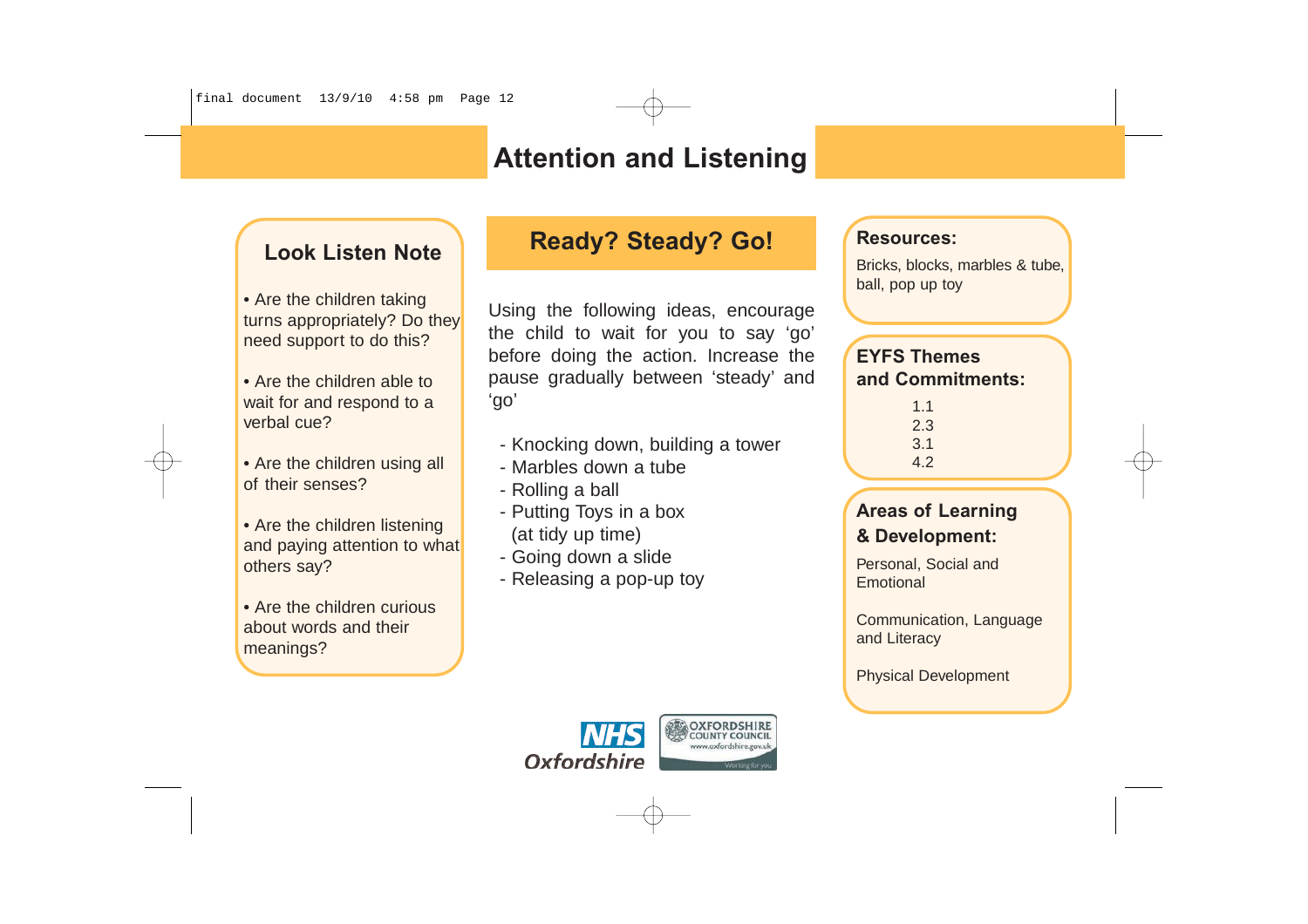### **Look Listen Note**

• Are the children showing curiosity, wanting to explore and discover?

• Are the children listening and paying attention to what others say?

# **Find the Noisy Object**

Introduce an object which makes a continuous noise. Let each child look at it and listen to the noise it makes.

Then hide the object around the room whilst it makes the continuous noise.

Children take it in turns to listen carefully to locate the object.

Make it easier by giving verbal clues as to the location of the object.

#### **OXFORDSHIRE NHS** Oxfordshire

### **Resources:**

Quiet space Noisy object e.g. loudly ticking clock

#### **EYFS Themes and Commitments:**

1.2 2.3 3.1 4.2

#### **Areas of Learning & Development:**

Personal, Social and Emotional

Communication, Language and Literacy

Knowledge and Understanding of the World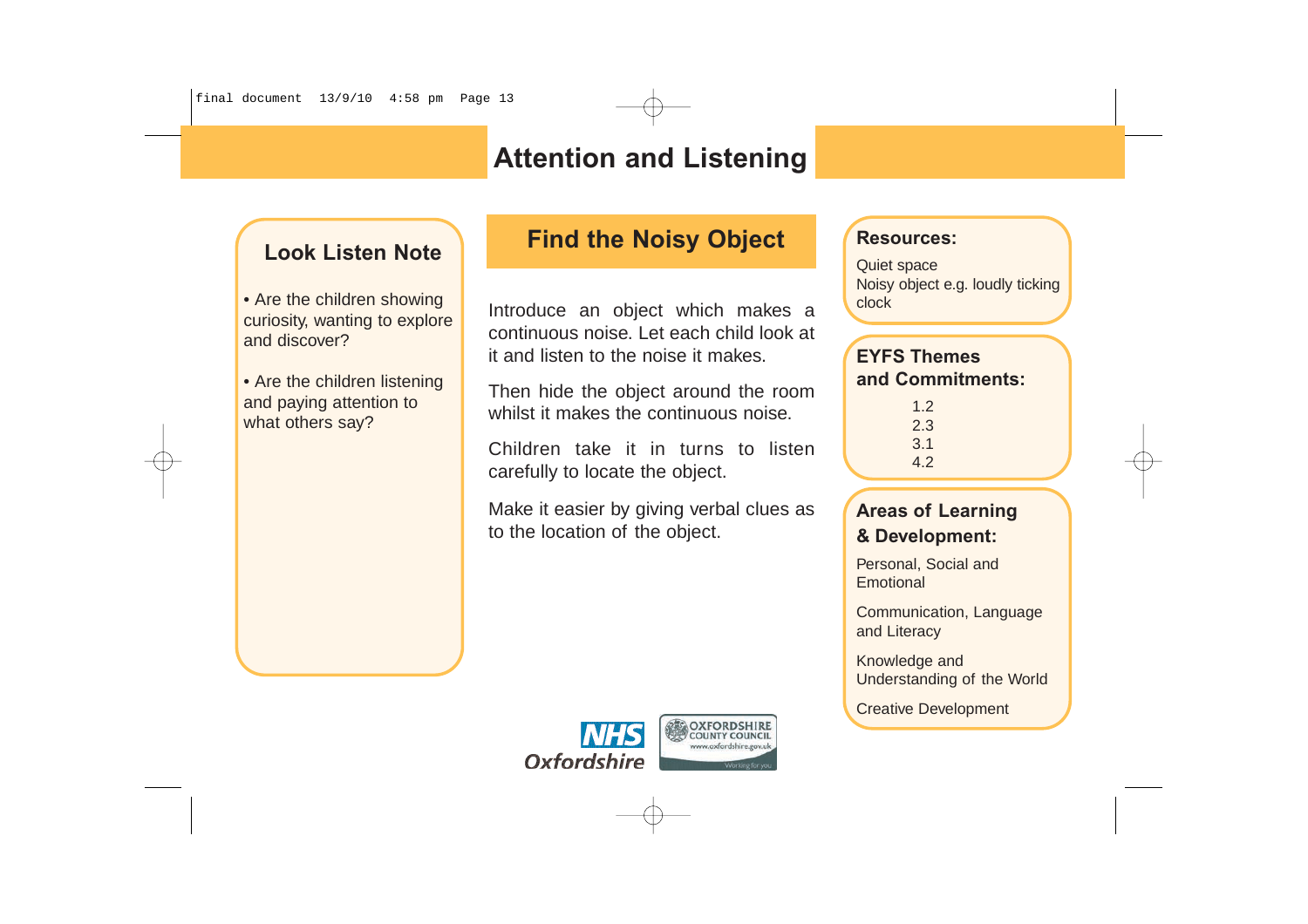## **Look Listen Note**

• Are the children showing curiosity, wanting to explore and discover?

• Are the children experimenting with sound, other media and movement?

• How are the children showing that they are listening and paying attention to what others are saying?

# **Musical Instrument Matching**

The children and adult have a matching set of 2, 3 or 4 instruments.

Start by clapping 1/2/3/4 claps and ask the children to copy.

The adult makes a noise with one of their instruments and the children copy (matches the sound). The adult can then increase the number of beats, etc. played so that the children are copying a sequence of sounds.

Note that this is a challenging activity for the younger children and can be made easier by asking the children if they can just 'echo' the instrument used by the leader.



#### **Resources:**

**Instruments** 

### **EYFS Themes and Commitments:**

1.1 2.3 3.1, 3.2, 3.3 4.2

#### **Areas of Learning & Development:**

Personal, Social and Emotional

Communication, Language and Literacy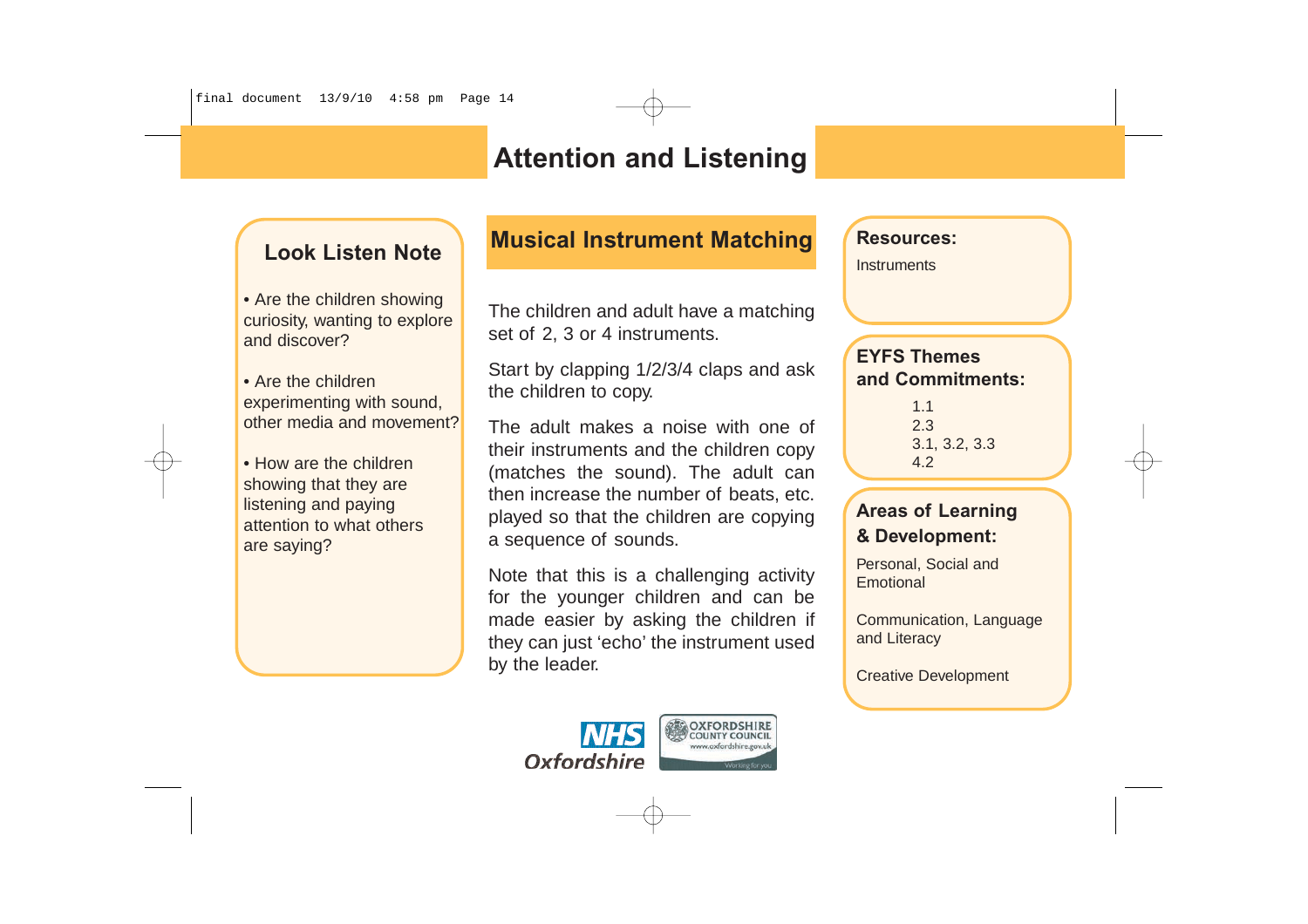## **Look Listen Note**

• How are the children showing that they are listening and paying attention to what others are saying?

• Do the children enjoy sharing stories, songs, rhymes and games?

# **Musical Islands**

Place 4 large pieces of paper with different objects drawn on them on the walls round the room. The children dance to music. When the music stops the children stop and listen to what they have to do. Name an object, children run and stand next to the picture of the named object.

This activity could be undertaken outside. Variations of this activity could include 'colour corners' or 'shape corners'.

#### **Resources:**

Large space. Four large object pictures from a category e.g. table, house, girl, boy, etc.

#### **EYFS Themes and Commitments:**

1.1, 1.3 2.3 3.1 4.2

#### **Areas of Learning & Development:**

Personal, Social and Emotional

Communication, Language and Literacy

Physical Development

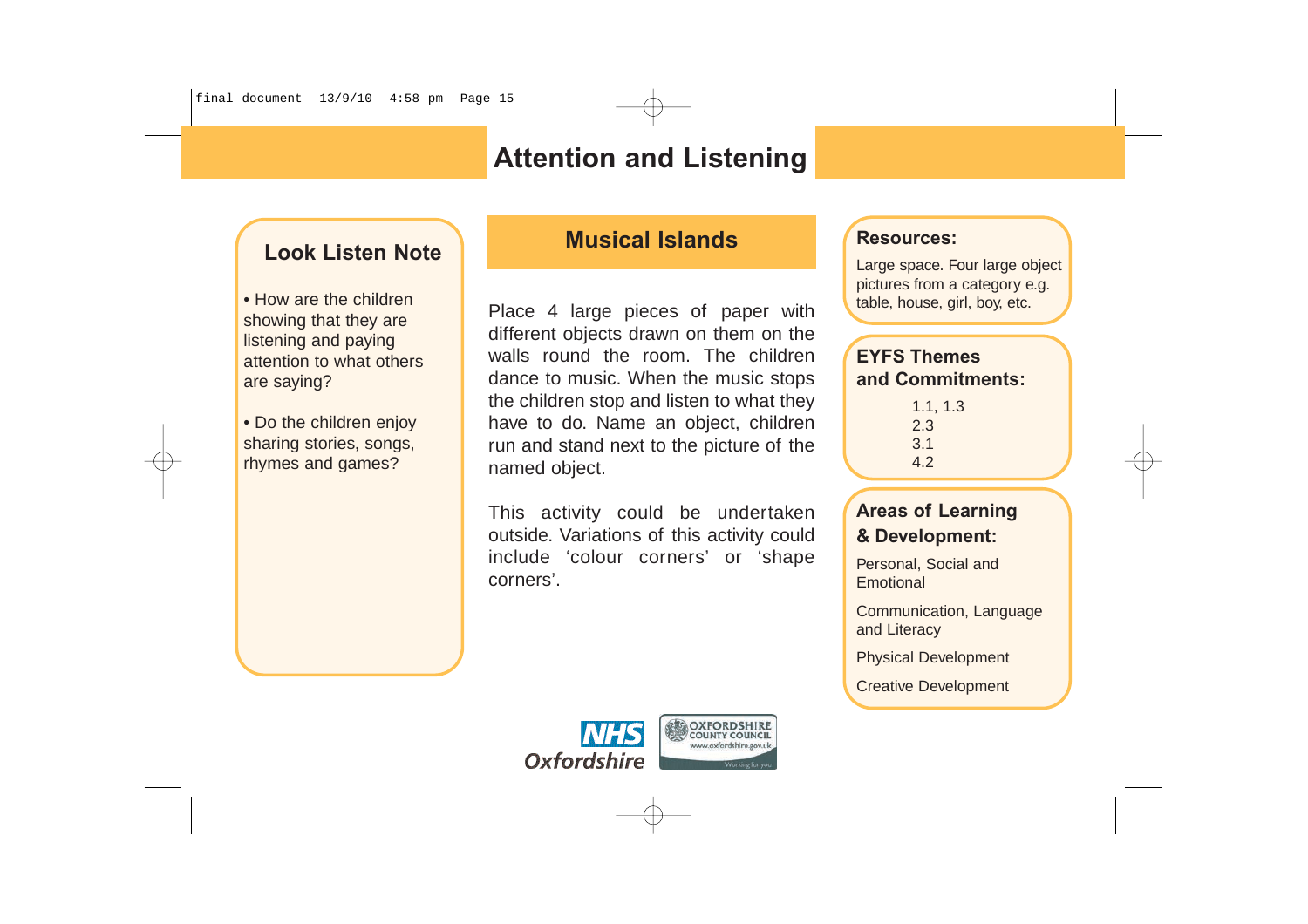# **Look Listen Note**

• Are the children using all of their senses?

• Are the children able to listen and sustain concentration during this activity?

# **Finders Keepers**

One child sits in the middle of the circle and covers their eyes. One of the children in the circle is given a noise maker to play. The child with the blindfold on must listen carefully and point in the direction of the child they think is making the noise.

Variation: Quietly pass a tambourine round the group when it stops the child in the middle must locate the child with the tambourine.

#### **Resources:**

Noise maker - instrument or noisy toy

### **EYFS Themes and Commitments:**

| 1.1 |  |
|-----|--|
| 2.3 |  |
| 3.1 |  |
| 4.2 |  |

#### **Areas of Learning & Development:**

Personal, Social and Emotional

Communication, Language and Literacy

Physical Development

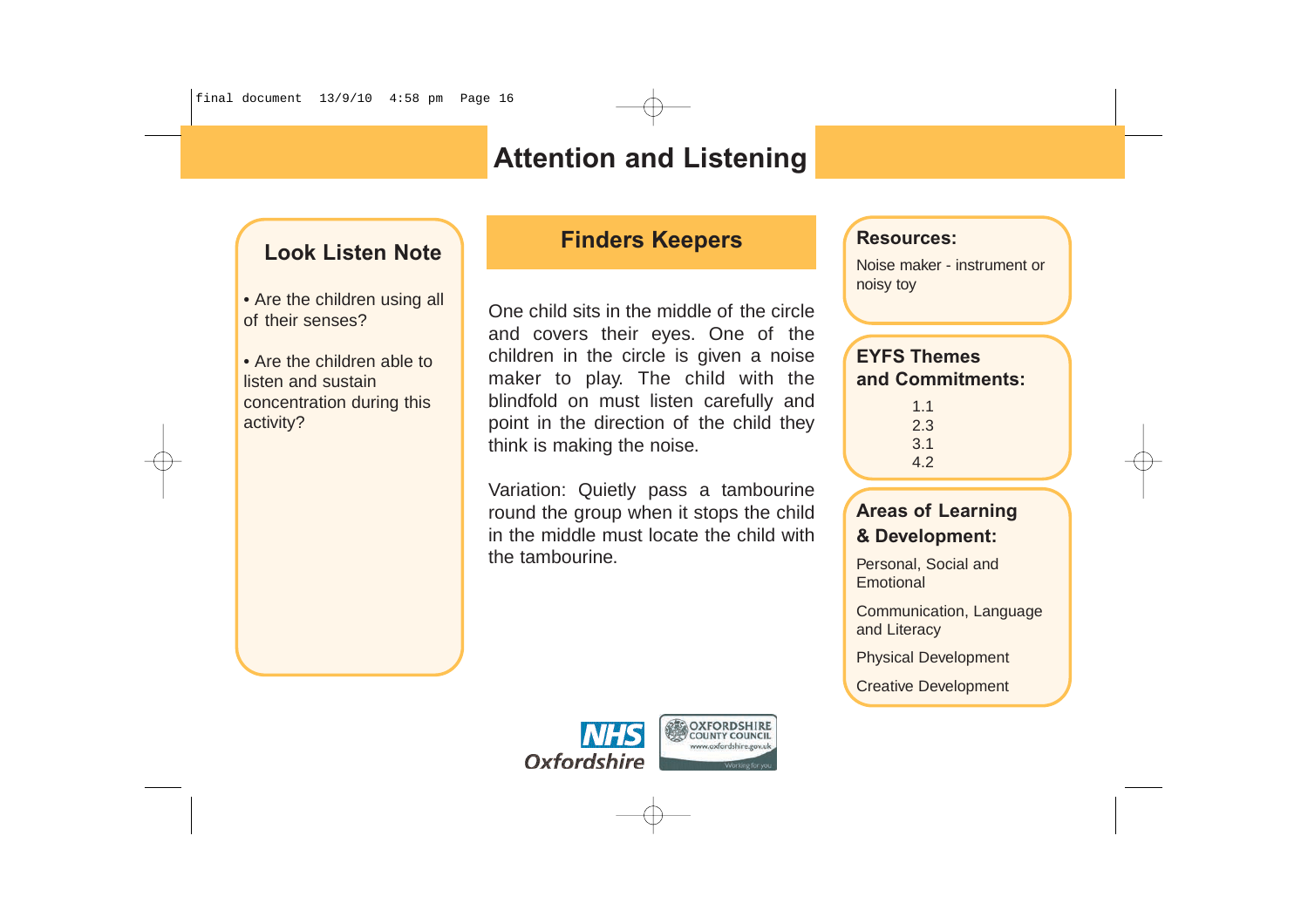## **Look Listen Note**

• Are the children using all of their senses?

• Do the children enjoy listening to and sharing songs, music, rhymes and games?

• How are the children showing that they are listening and paying attention to what others are saying?

• Are the children showing signs of further developing physical skills?

# **Disappearing Islands Resources:**

Mats are spread round the room. Music is played and children dance. When the music stops, each child must get onto an island (mat). Before the music is started again an island is taken away. If a child falls off an island they are out.

Make it harder: Use a hoop as a boat and when the music stops the children must listen for the number to share a boat, e.g. '2 to a boat' or '3 to a boat'. Then they are listening for the music to stop and attending to the number given.

# **OXFORDSHIRE** Oxfordshire

Large space Small or large mats Music CD/Tape player

#### **EYFS Themes and Commitments:**

| 1.1, 1.3 |  |
|----------|--|
| 2.3      |  |
| 3.1      |  |
| 4.2      |  |

### **Areas of Learning & Development:**

Personal, Social and **Emotional** 

Communication, Language and Literacy

Physical Development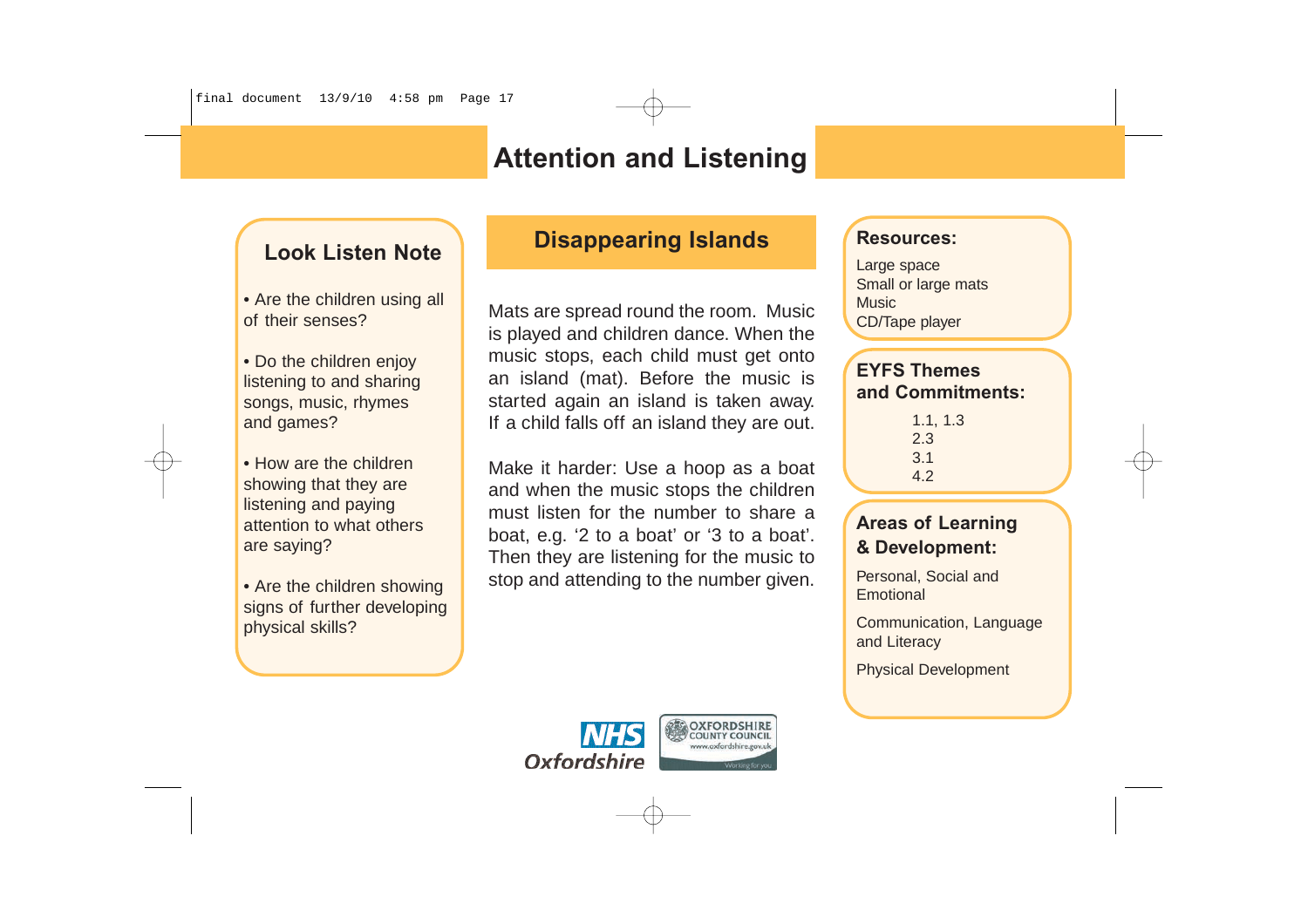## **Look Listen Note**

• Are the children using all of their senses?

• How are the children showing that they are listening and paying attention to what others are saying?

# **Find the …**

Children close their eyes whilst the group leader hides an object around the room. Children open eyes and put hand up when they can see the object. Children describe where the object is hiding.

Make it easier by asking the child to point or use one word to say where the object is. Make it harder by getting one of the children to hide an object around the room and then give verbal clues.

## **OXFORDSHIRE NHS**

### **Resources:**

Soft toy

#### **EYFS Themes and Commitments:**

1.1 2.3 3.1

4.2

#### **Areas of Learning & Development:**

Personal, Social and **Emotional** 

Knowledge and Understanding of the World

Physical Development

Creative Development

Problem Solving, Reasoning and Numeracy

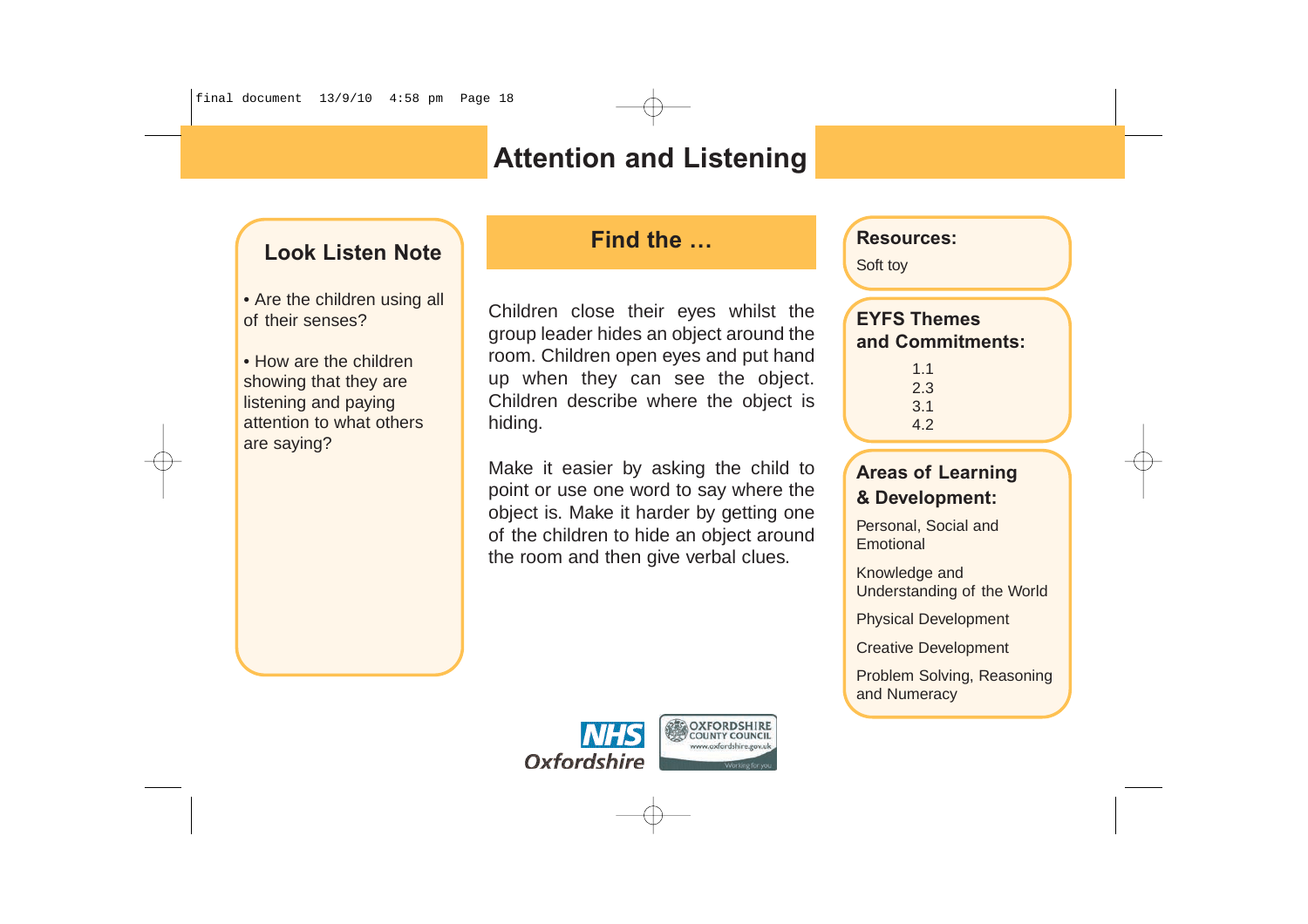# **Look Listen Note**

• Are the children using all of their senses?

• How are the children showing that they are listening and paying attention to what others are saying?

• Are the children curious about words and their meanings?

# **Count the Bears**

Position the children so that they are unable to see each other. Each child and group leader has 7 counters and a pot. Children are told to listen for target word 'bear' as adult says list of random animal names including 'bear' five times. Each time they hear the word they must put a counter in their pot. At the end of the game children should have 5 counters in their pot the same as the group leader.

Introduce one or two new animals to widen vocabulary for the older child.



**Counters** Pot

#### **EYFS Themes and Commitments:**

1.1 2.3 3.1 4.2

#### **Areas of Learning & Development:**

Communication, Language and Literacy

Creative Development

Problem Solving, Reasoning and Numeracy

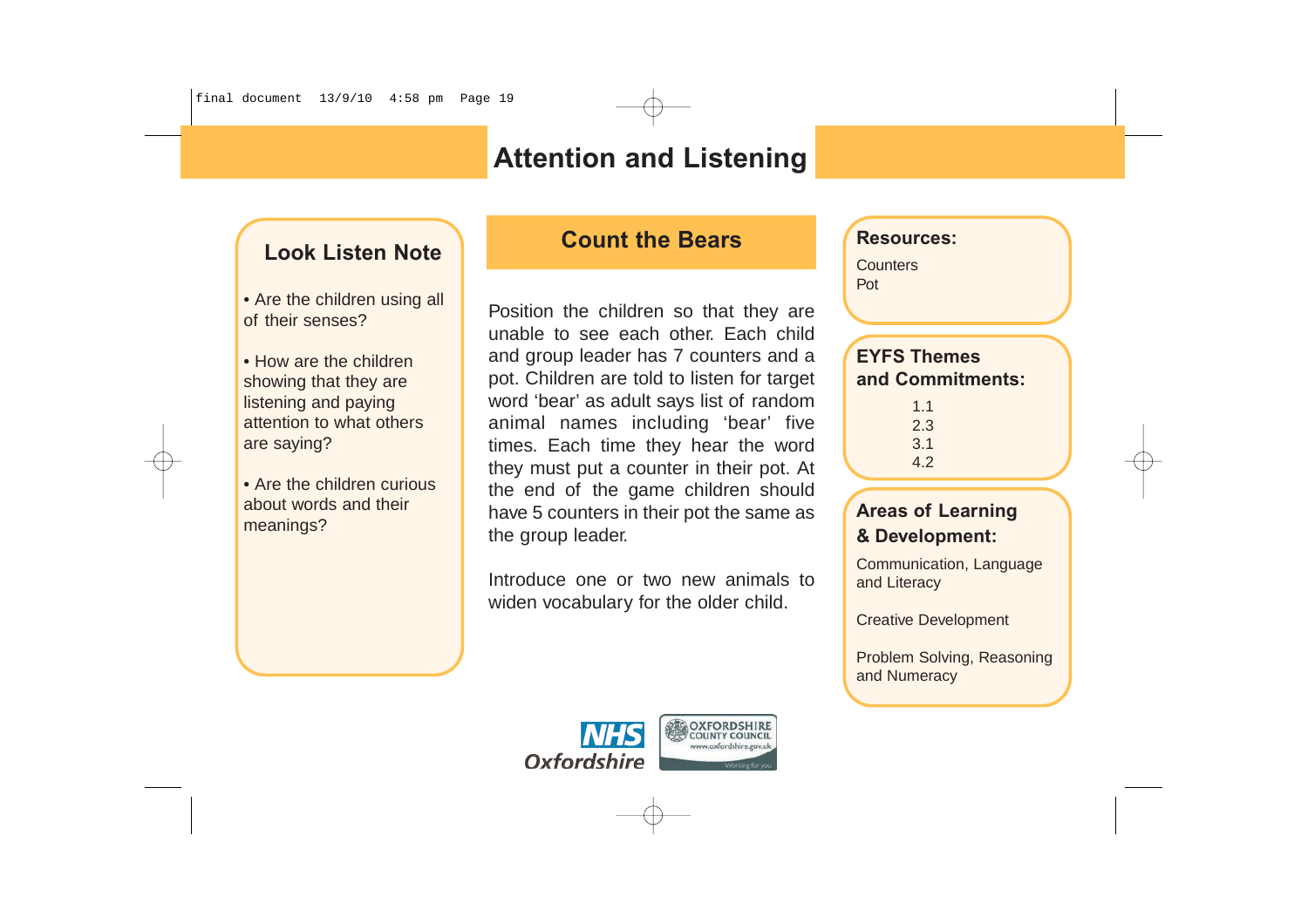## **Look Listen Note**

• Are the children using all of their senses?

• How are the children showing that they are listening and paying attention to what others are saying?

• Do the children enjoy sharing stories, songs, rhymes and games?

# **Sound Lotto**

Identify environment/animal sounds and match them to pictures.

This could be done with a sheet of pictures that could be matched and sounds identified on a 'sound walk' outside.

Make it harder by encouraging language by asking where the object could be found or used.

#### **Resources:**

Sound lotto game

### **EYFS Themes and Commitments:**

1.1 2.3 3.1 4.2

#### **Areas of Learning & Development:**

Personal, Social and Emotional

Communication, Language and Literacy

Knowledge & Understanding of the World

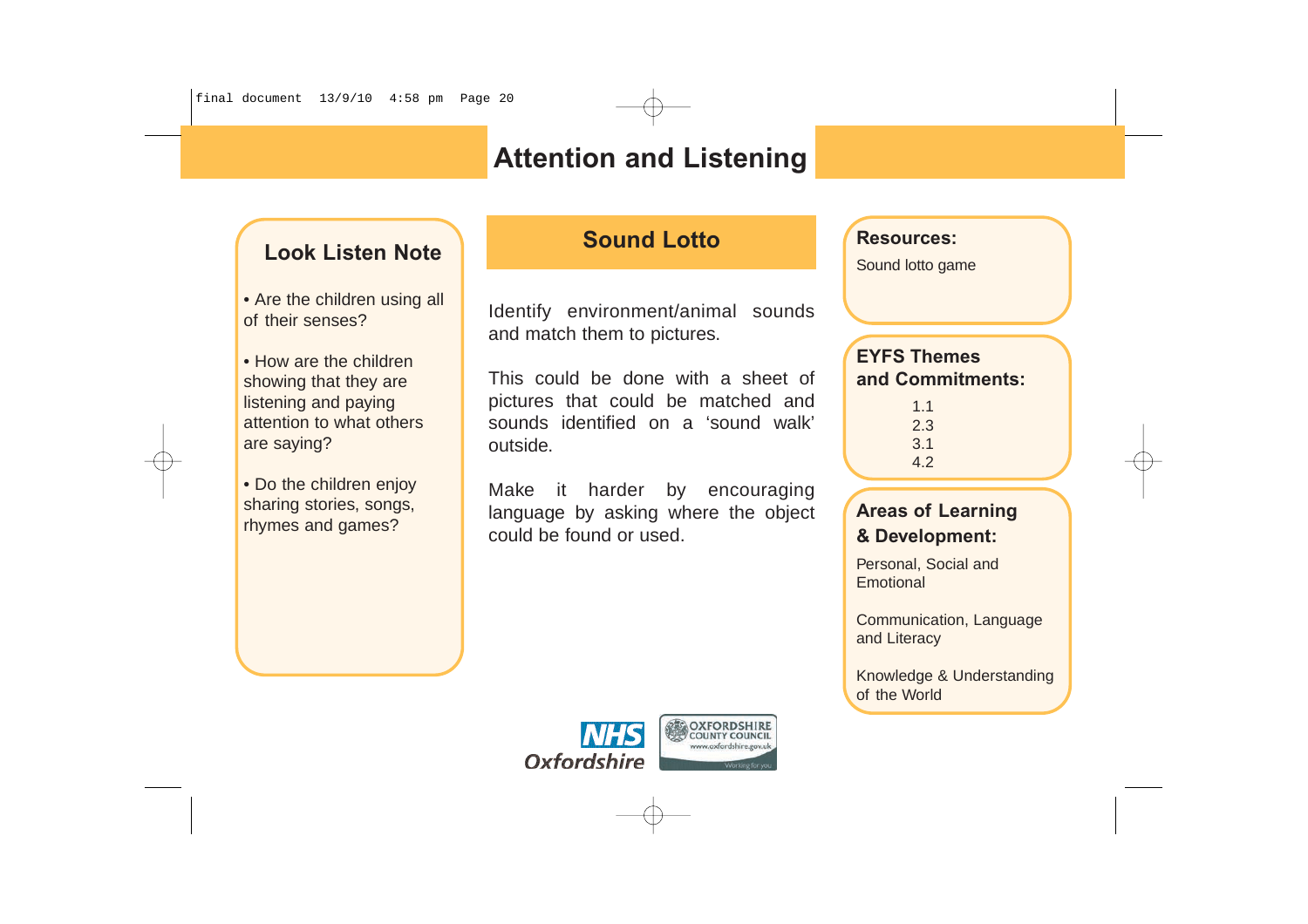## **Look Listen Note**

• Are the children using all of their senses?

• How are the children showing that they are listening and paying attention to what others are saying?

# **Name Game**

Group leader randomly says children's names. When they hear their name they must stand up and then sit back down. This can also be done by adult blinking randomly at a child who when blinked at stands up/sits down.

Make it harder by saying 'everyone with brown hair swap places' or stand up and sit down depending on ability. Or use other instructions where there isn't a visual clue, such as 'everyone with a brother/sister/dog/cat stand up and then sit down'.

# **Resources:**

### **EYFS Themes and Commitments:**

1.1, 1.2 2.3 3.1 4.2

#### **Areas of Learning & Development:**

Personal, Social and Emotional

Communication, Language and Literacy

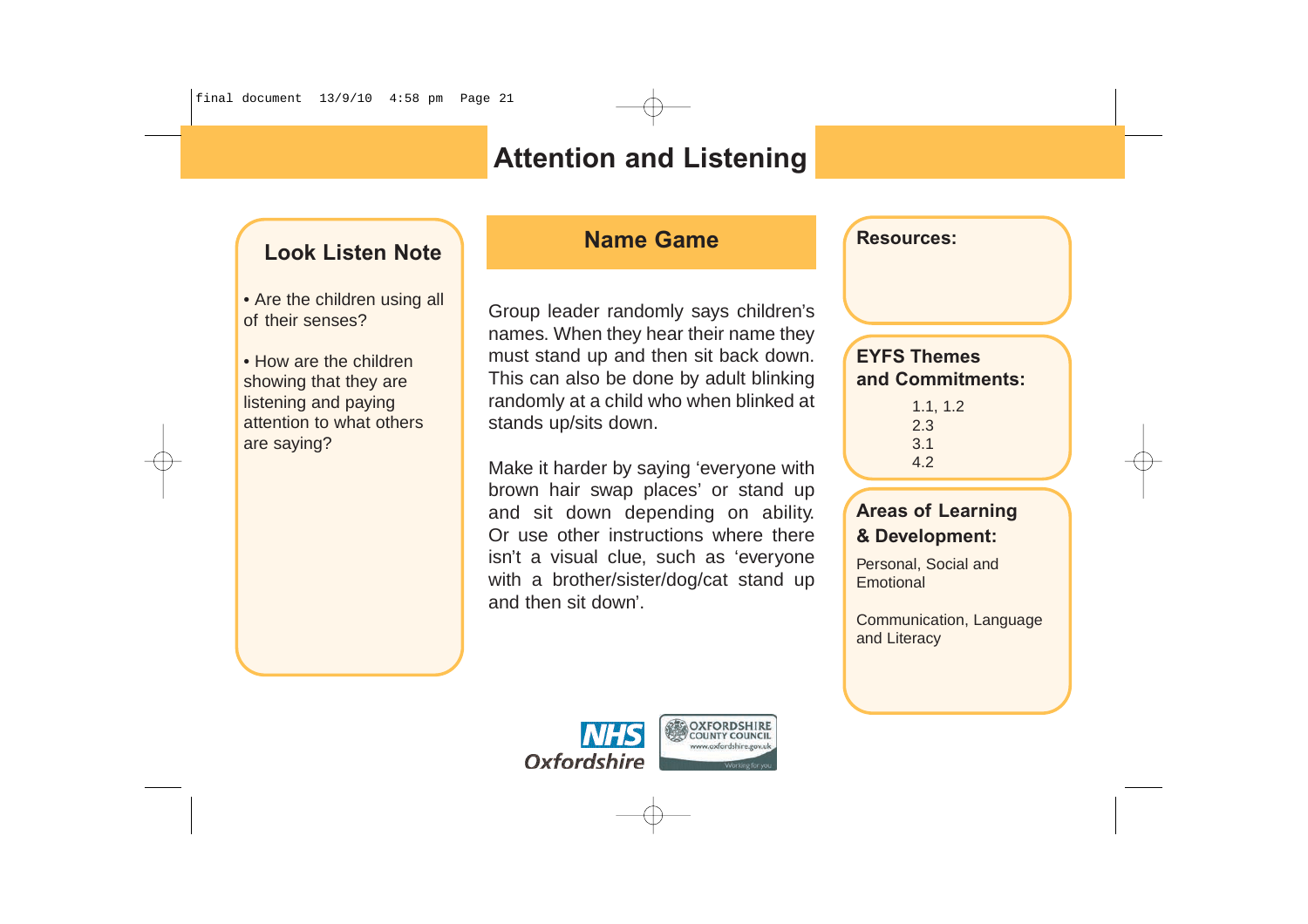## **Look Listen Note**

• Are the children using all of their senses?

• Are the children interested in exploring the environment and in finding out about other people?

• Are the children making connections in their experiences?

• Are the children interested in new words and their meanings?

# **Treasure Hunt**

Objects or pictures are hidden around the room. Children are told what to go and find. Children must wait until all children have been given an instruction before going to find their one.

This can be made easier by giving the child a picture to find and match.

This can also be extended by using categories, or things that go together.

#### **Resources:**

Objects/pictures

### **EYFS Themes and Commitments:**

1.1, 1.2 2.3 3.1, 3.3 4.2

#### **Areas of Learning & Development:**

Personal, Social and Emotional

Communication, Language and Literacy

Physical Development

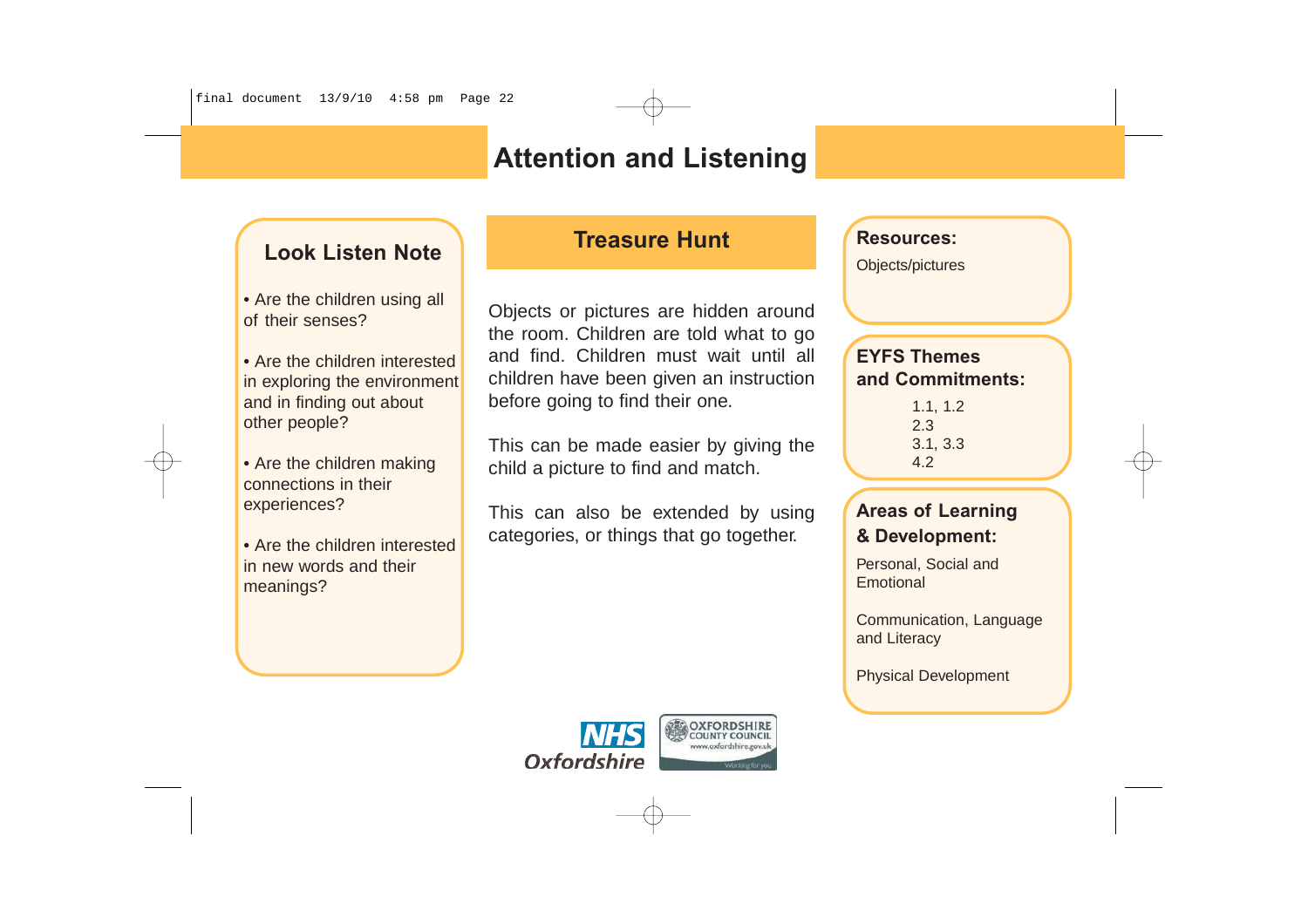### **Look Listen Note**

• How are the children showing that they are listening and paying attention to what others are saying?

• Are the children interested in new words and their meanings?

### **Guess the Object**

Objects are hidden in a bag. Adult gives the children clues and they guess what the object might be.

Use 2 or 3 very different objects in the bag and ask the child to find one by feeling (peeping if necessary).

Make harder by asking the child to give verbal clues to the others about what they have found in the bag - the child plays 'teacher' e.g. 'have a drink' = cup.

#### **Resources:**

**Objects** Bag

#### **EYFS Themes and Commitments:**

1.1, 2.3 3.1, 3.3 4.2

### **Areas of Learning & Development:**

Personal, Social and **Emotional** 

Communication, Language and Literacy

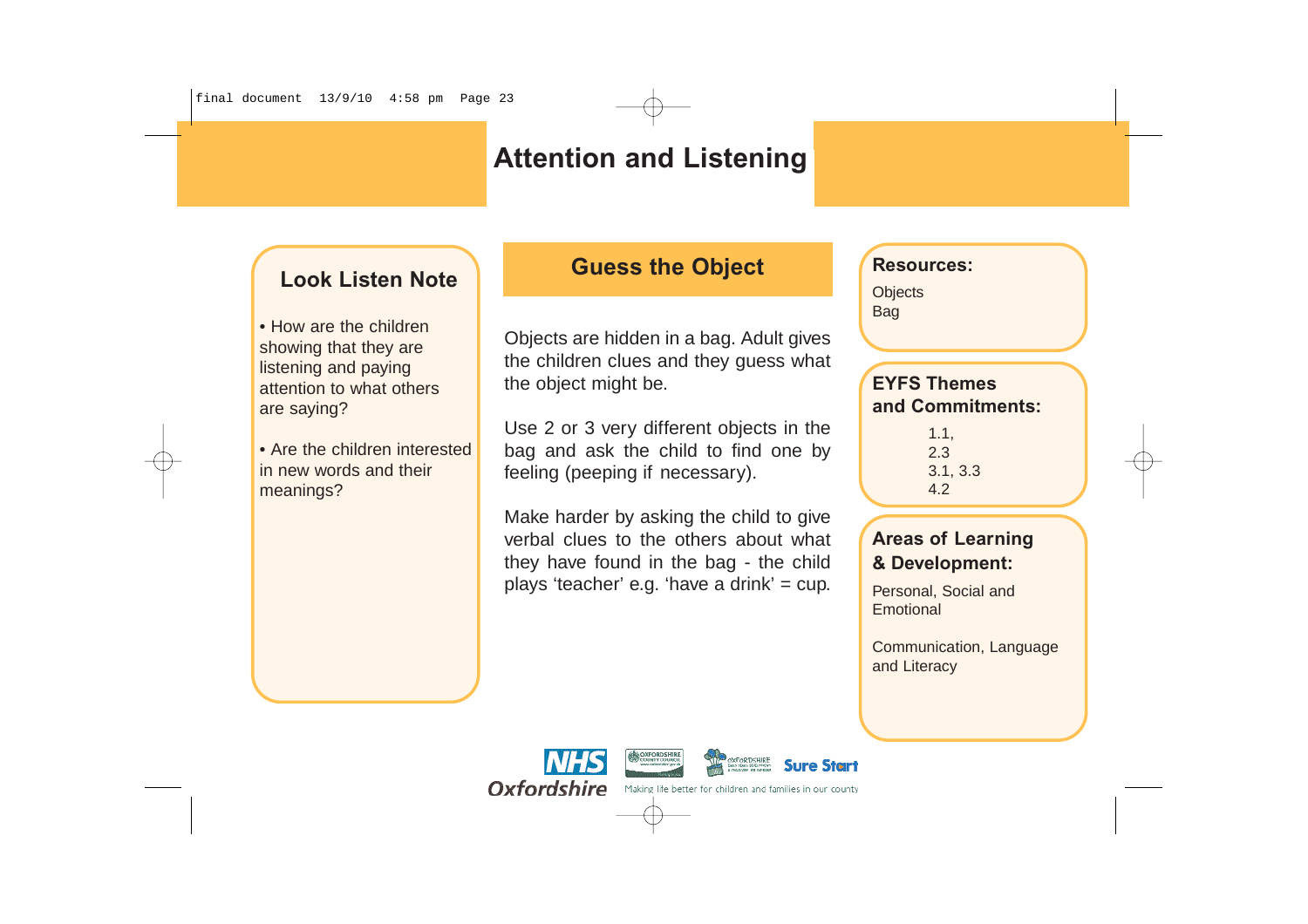## **Look Listen Note**

• Are the children using all of their senses?



• Are the children experimenting with sound, other media and movement?

• Are the children interested in new words and their meanings?

# **Jungle Switch**

Using jungle animal names; children are told what animal to be. They must listen for their animal name or noise that it makes and swap chairs when they hear it. If they hear the word 'jungle' all the children must swap chairs.

Make it easier by giving the children pictures or small toy animals of their animal to remind them.

A variation would be to use food or transport names.

#### **Resources:**

Pictures of jungle animals or small toy jungle animals

#### **EYFS Themes and Commitments:**

1.1 2.3 3.1 4.2

#### **Areas of Learning & Development:**

Personal, Social and Emotional

Communication, Language and Literacy

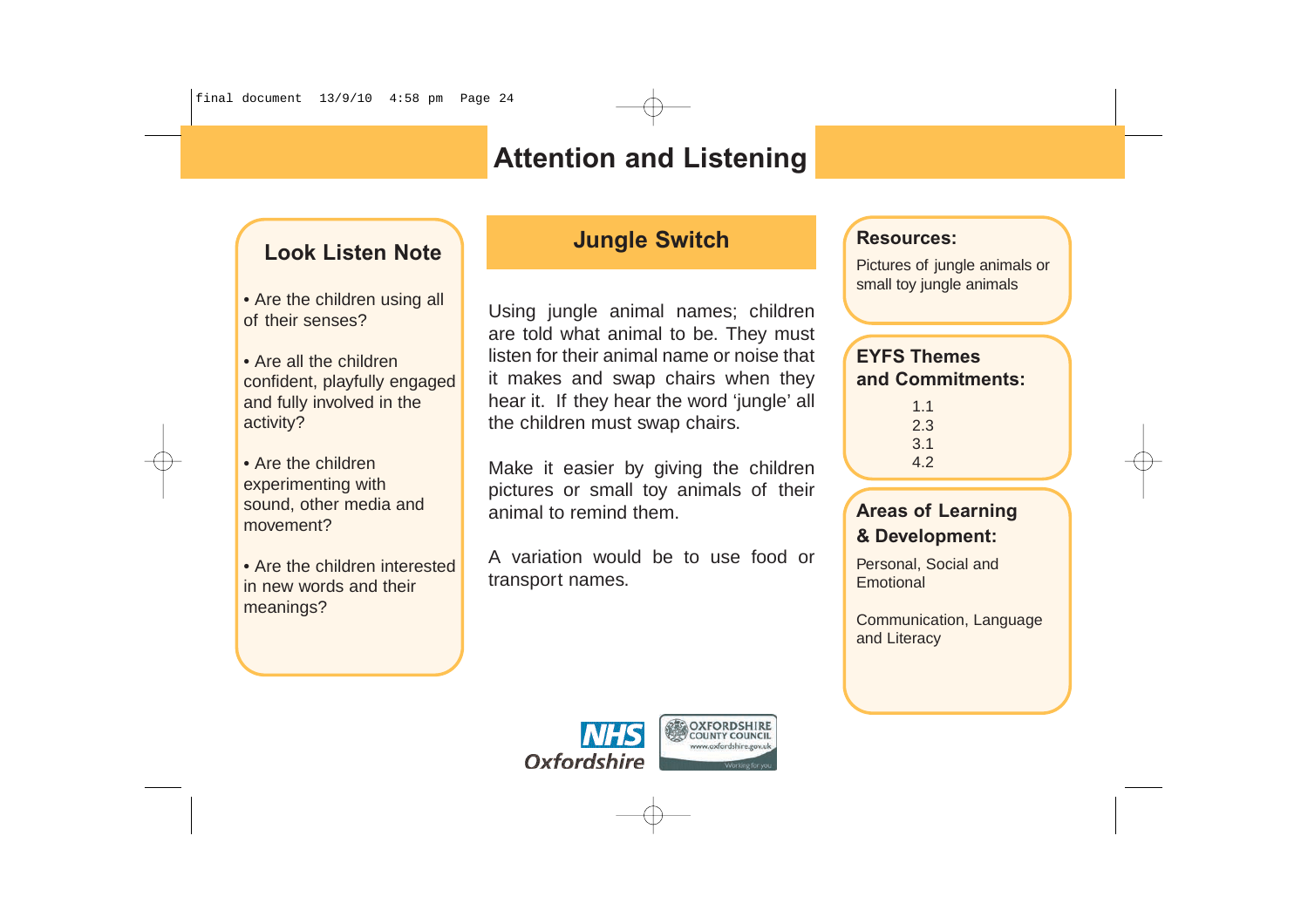### **Look Listen Note**

• Are the children using all of their senses?

• Are the children able to focus and sustain concentration during this activity?

• Are all the children able to follow the game and make appropriate responses?

# **Blinking Game**

Adult blinks at two children in the circle who then have to swap places. Or adult blinks at one child who then has to blink at another child and swap places with them.

Make it easier by pointing or nodding head to indicate the children should move places.

**Resources:**

#### **EYFS Themes and Commitments:**

1.1, 1.2 2.3 3.1 4.2

#### **Areas of Learning & Development:**

Personal, Social and **Emotional** 

Communication, Language and Literacy

Physical Development

Knowledge and Understanding of the World

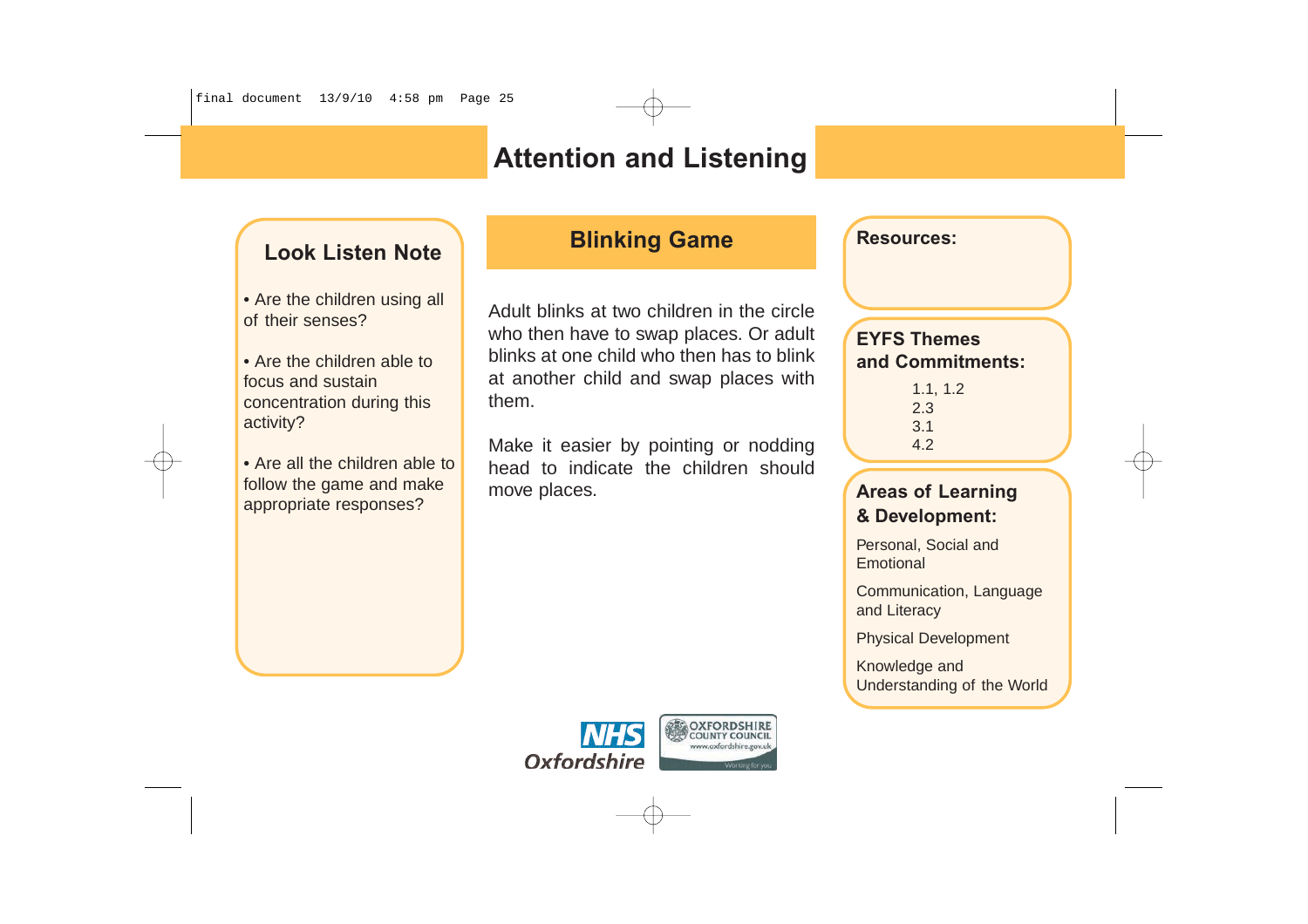## **Look Listen Note**

• Are the children showing curiosity and a desire to explore?

• Are the children experimenting with sound, other media and movement?

• How are the children showing that they are listening and paying attention to what others are saying?

• Do the children enjoy sharing stories, songs, rhymes and games?

### **What's that Sound?**

Show the children the instruments and name them. Ensure the children are familiar with the names of the instruments or give them pictures to use for identification.

The adult hides their instruments by making a screen between the adult and the child. The child then has to listen to identify which instrument/s the adult played.

Make harder by introducing sequences of two or three sounds and ask which was played first and last.



#### **Resources:**

**Instruments Barrier** 

### **EYFS Themes and Commitments:**

1.1 2.3 3.1 4.2

#### **Areas of Learning & Development:**

Personal, Social and Emotional

Communication, Language and Literacy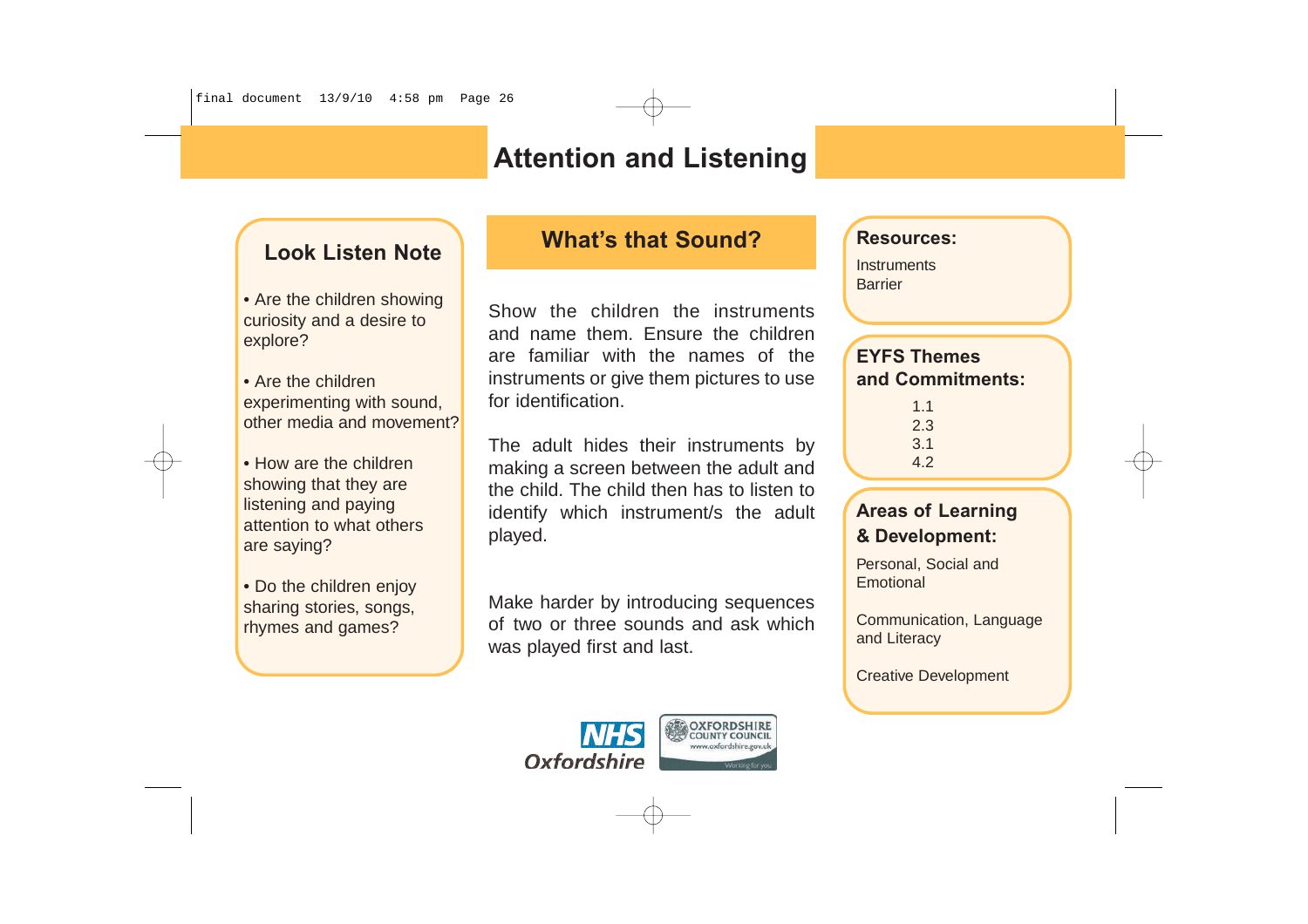## **Look Listen Note**

• Are the children showing curiosity, wanting to explore and discover?

• Are the children making connections in their experiences?

• Are the children showing interest in their environment?

# **Picture Pairs**

Using pairs of pictures placed round the room. Children are given the identical picture from the second set and have to go and find their matching one.

Variation: this can be made harder by using pictures of things that go together - e.g. bucket and spade.

#### **Resources:**

Picture Pairs

#### **EYFS Themes and Commitments:**

| 11  |
|-----|
| 23  |
| 3.1 |
| 4.2 |

#### **Areas of Learning & Development:**

Personal, Social and **Emotional** 

Communication, Language and Literacy

Physical Development

Knowledge and Understanding of the World

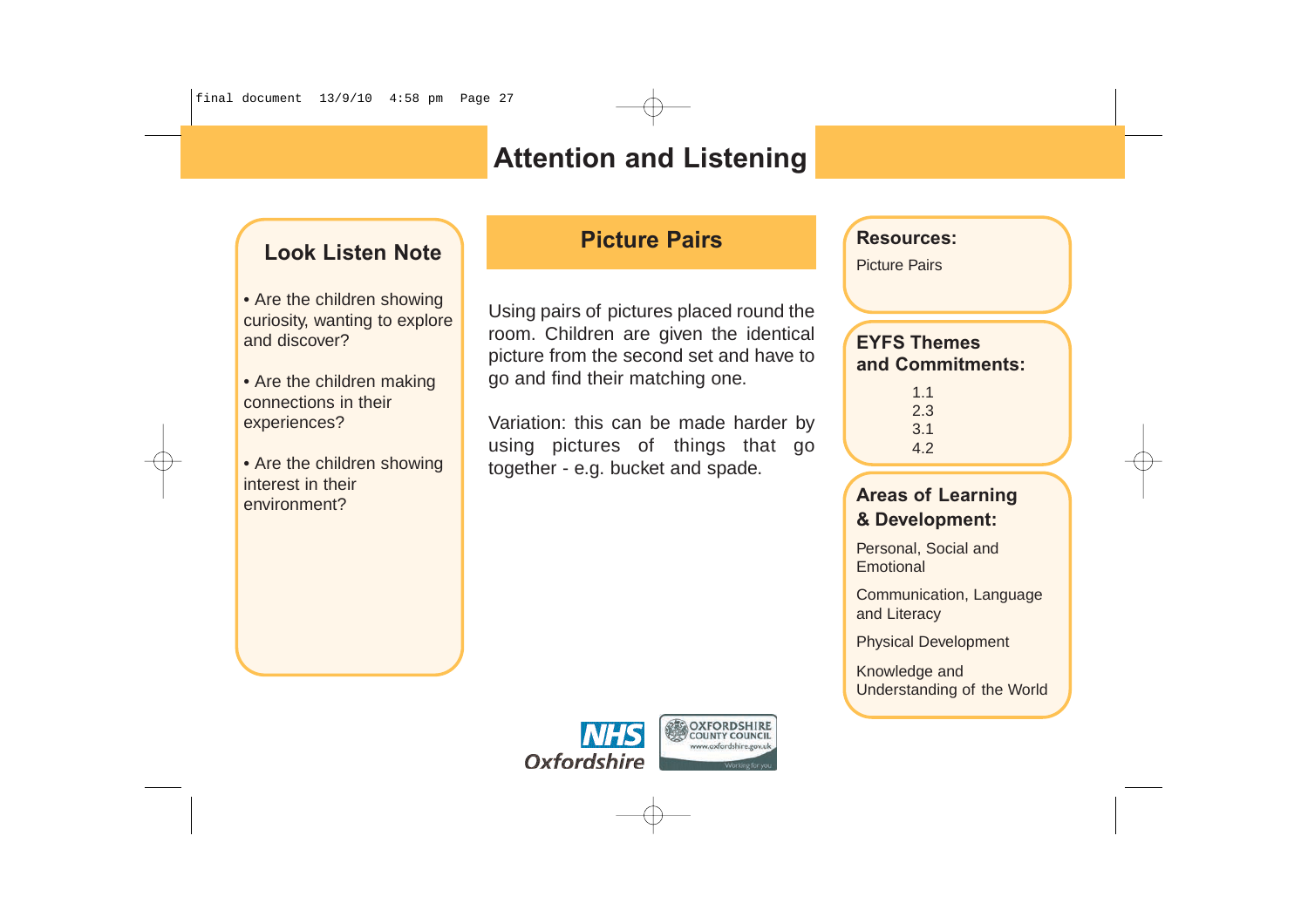# **Language Skills**

#### **Introduction**

When encouraging language development you should consider the following four aspects:

**Receptive Language** – what the child understands of the language spoken to them. The Derbyshire Language Scheme defines this understanding in terms of the number of names, doing words, and describing words that a child understands in a sentence. The words that carry meaning are referred to as 'Information Carrying Words' (ICWs).

**Expressive Language** – this is the language the child themselves uses. It is defined by the number of words they say, for example, 'Daddy gone' is a two word utterance.

**Social Communication** – this is the use of language in a social context. It covers the unspoken rules of conversation, those defined by Grice (1975) as quality of information, quantity of words used, relevance to the topic and…

It also involves use of polite utterances such as 'Hello' and 'Goodbye', maintaining eye-contact, listening, use of gesture, initiating and maintaining conversations.

**Pronounciation** – An ability to make all the sounds correctly is required to be able to pronounce words intelligibly. Activities which encourage development of this skill can be found in the oro-motor section.

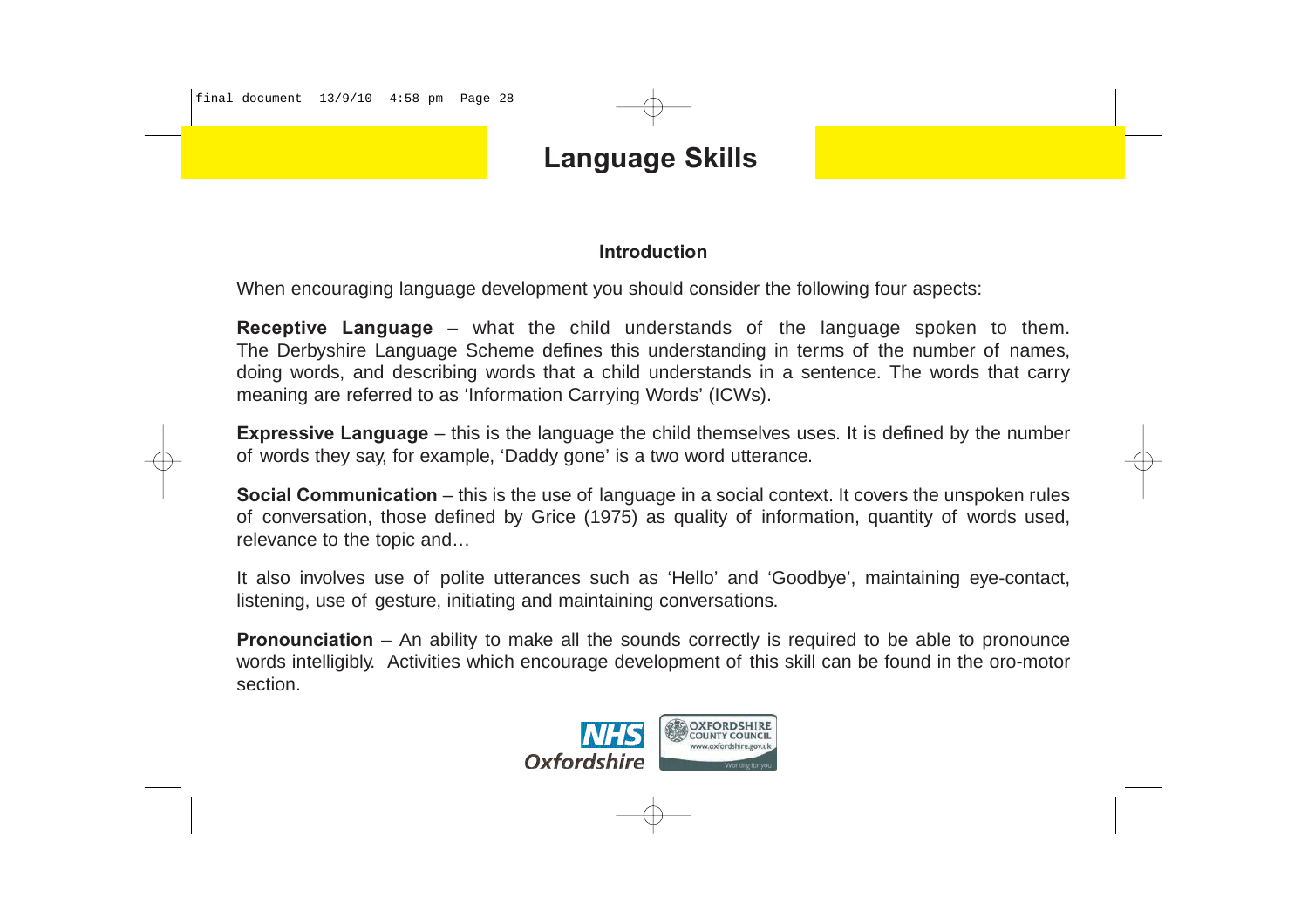## **Look Listen Note**

• Are the children using spoken language, naming or giving instructions?

### **I went to the zoo/farm**

Use pictures or toys as prompts in the centre of the circle or on the table. The leader says 'I went to the zoo and saw a…' Encourage the children to add something that was seen using one of the prompts.

Try various categories e.g. 'I went to the supermarket and I bought…' 'I got up in the morning and I put on…'

'I went to the farm and I saw…'

#### **Resources:**

Pictures or toys relating to the zoo or the farm, etc.

#### **EYFS Themes and Commitments:**

| 1.1 |
|-----|
| 23  |
| 3.1 |
| 4.2 |

#### **Areas of Learning & Development:**

Communication, Language and Literacy

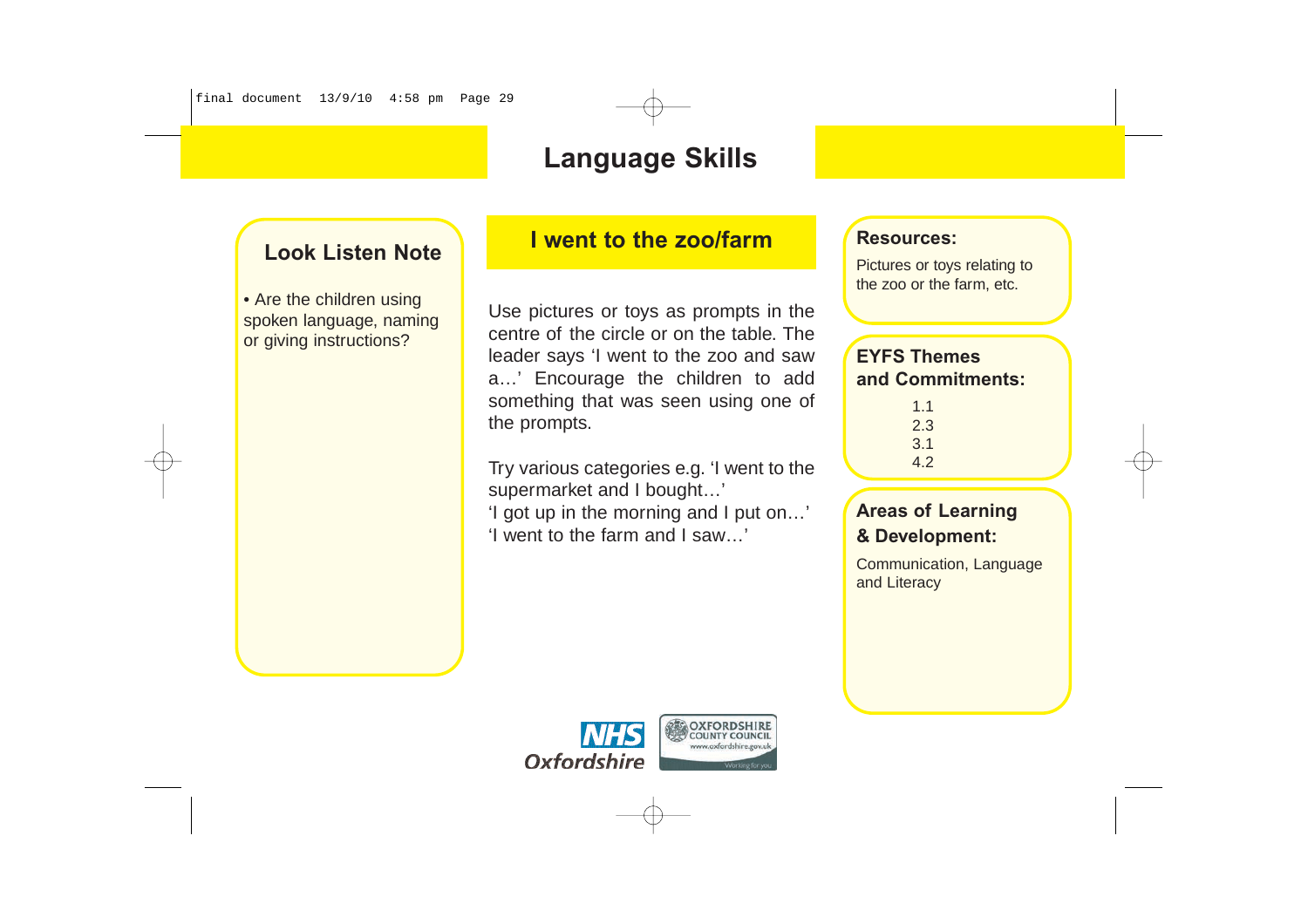# **Language Skills**

#### **Frequently Asked Questions**

#### **How do I support Continuous Provision for the development of language skills?**

Answer:

Make a display of things that go into pairs e.g. socks, shoes etc. for children to explore during the session.

Give the children access to phones, including old mobile phones, in the setting both indoors and outdoors to enable them to use phone talk in their imaginative play.

Enable your environment to make sure that children can access resources independently around the setting e.g. items stored in boxes with photographic or symbolic labels on. Have expectations that children should know where resources are stored and that they will ask for specific resources they cannot access every day. Find opportunities to reinforce positional language in children's physical play and also in experiences such as cooking with an adult. Younger children enjoy 'lift the flap' books and older children will enjoy the challenge of 'Where's Wally?' books.

Introduce sequencing jigsaws to the children for them to use independently during the session. As children sequence talk to them about what comes next. Relate the sequence to their own experiences. Read stories that have sequences of familiar routines.

Make sure the children have access to a simple CD player in the setting that they are able to use independently. Ensure children have access to a range of styles of music including pop, classical and music from other cultures and traditions.

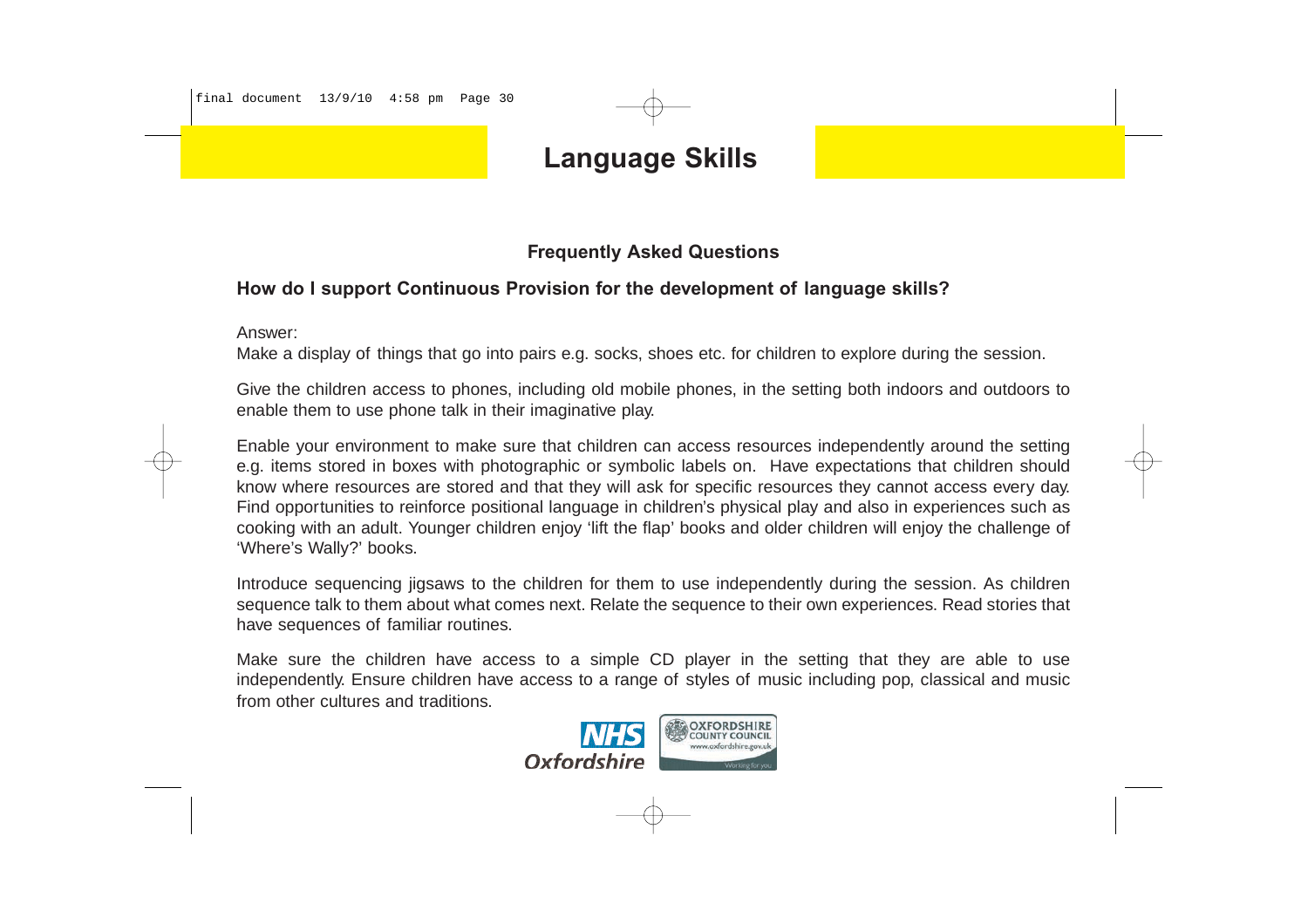## **Look Listen Note**

• Are the children using spoken language, naming or giving instructions?

### **Secret Messages Alle Resources:**

Use a pot and put pieces of paper in it with written 'secret messages'. Play music and pass round the pot. When the music stops, the child who has the pot pulls out a message. The leader reads the message, and the child responds.

Selection of secret messages (e.g. name a yellow fruit, name a zoo animal, etc) Music player **Music** 

#### **EYFS Themes and Commitments:**

1.1 2.3 3.1 4.2

### **Areas of Learning & Development:**

Communication, Language and Literacy

Physical Development

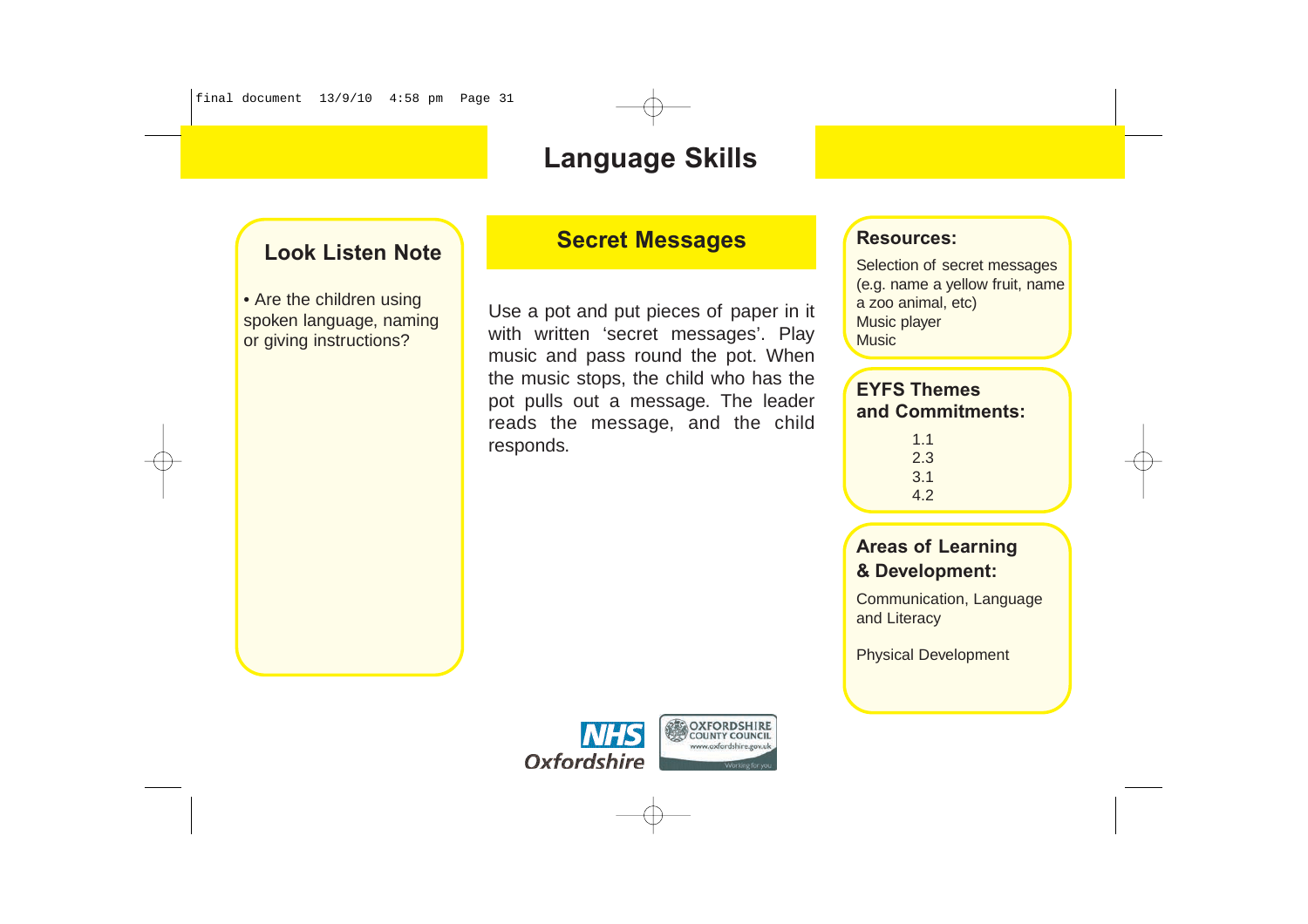### **Look Listen Note**

• Are the children learning to name everyday objects?

• Are the children demonstrating increased vocabulary and learning to organise information in to different categories?

# **Things That Go Together**

Tell the children that the objects are mixed up and need sorting out. Ask them which things go together, i.e. which are clothes? Which are used when eating?

There are not necessarily right or wrong answers – talk about why the child thinks one thing or another.

#### **Resources:**

Objects or pictures of socks and hat, soap and toothbrush, bowl and glass etc.

#### **EYFS Themes and Commitments:**

1.1, 1.2 2.1, 2.3 3.1 4.2

#### **Areas of Learning & Development:**

Communication, Language and Literacy

Knowledge and Understanding of the World

Problem Solving, Reasoning and Numeracy

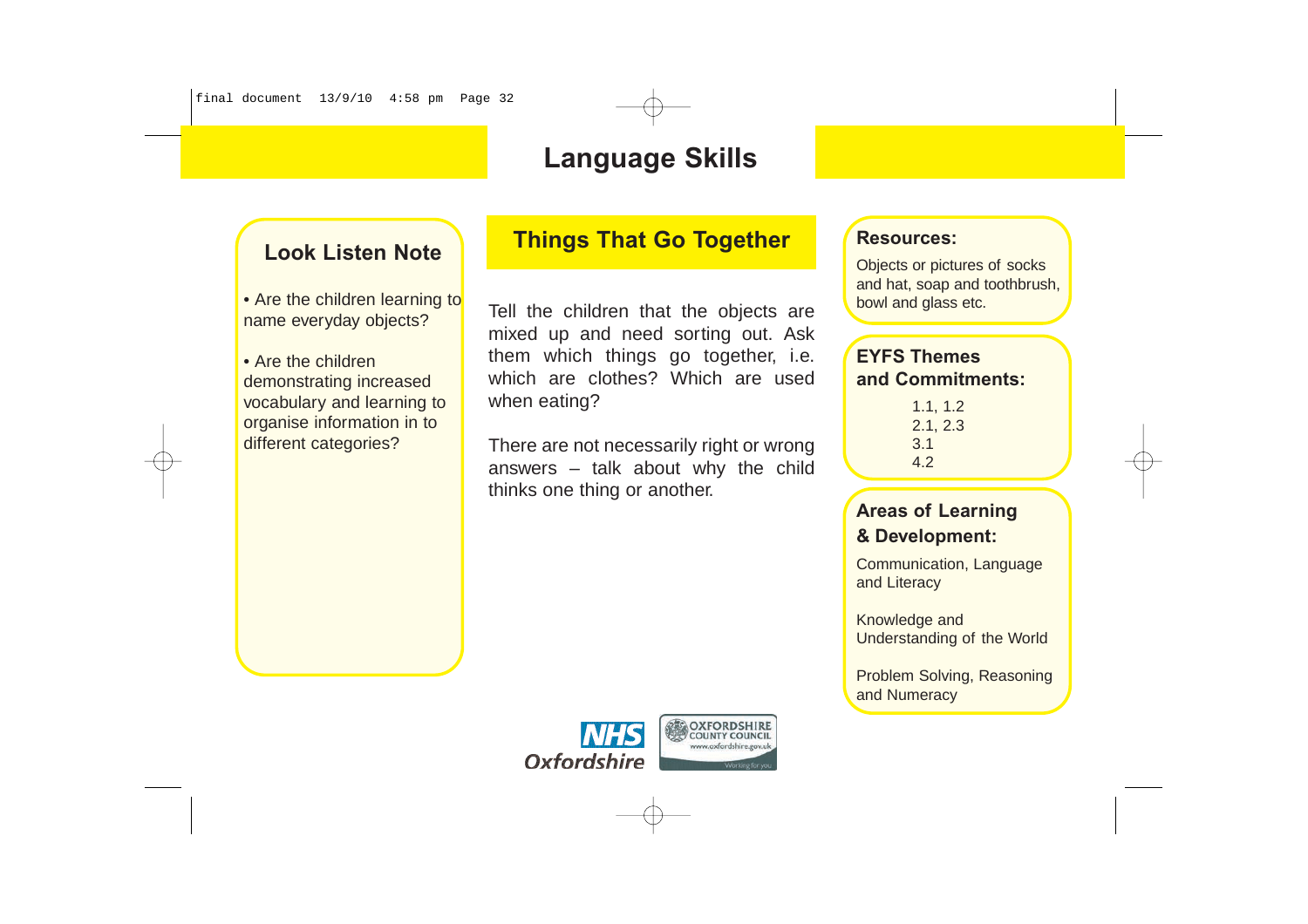### **Look Listen Note**

• Are the children developing their speech and language skills by hearing you model talking?

• Are the children learning to report information?

# **Phone Talk**

Choose a simple activity the children will have done during the day (e.g. having a snack, getting ready to come to nursery, getting dressed to go outside). Take it in turns to pretend to talk on the phone about what you did e.g. "we were having breakfast". Then pick out two or three interesting points "we had marmalade on toast and orange juice". Keep the sentences simple.

This activity would be especially good in a naturalistic setting such as the home corner.



#### **Resources:**

Old phone/toy phone. Home corner resources.

#### **EYFS Themes and Commitments:**

1.1, 1.2, 2.3 3.1, 3.2, 4.2

#### **Areas of Learning & Development:**

Personal, Social and **Emotional** 

Communication, Language and Literacy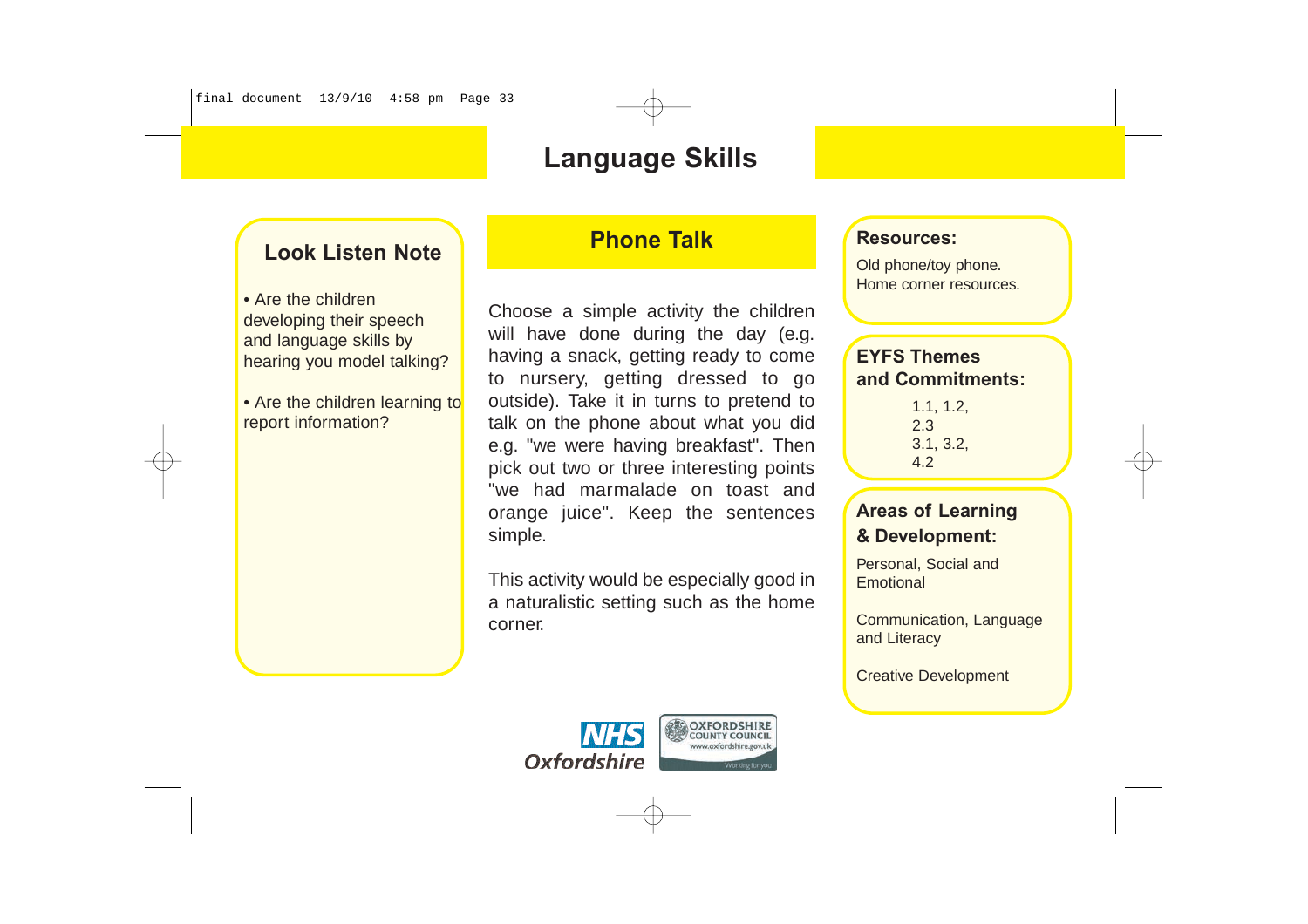### **Look Listen Note**

• Do the children show an understanding of words in sentences?

• Are the children demonstrating increased vocabulary and learning to organise information in to different categories?

### **Where is the…?**

Ask a child to find things hidden in a picture. Help by giving clues that build the child's understanding of 'position' words, i.e. "It's near the sink" or "It's at the top of the picture".

Or use clues to identify an object by its use, "Find something you can draw with" or "find something you can drive".

Make it harder for the child by letting them play teacher and give the instructions.



#### **Resources:**

Large picture of a room (bedroom, kitchen, nursery)

#### **EYFS Themes and Commitments:**

1.1, 2.3, 3.1, 3.2 4.2

#### **Areas of Learning & Development:**

Communication, Language and Literacy

Knowledge and Understanding of the World

Problem Solving, Reasoning and Numeracy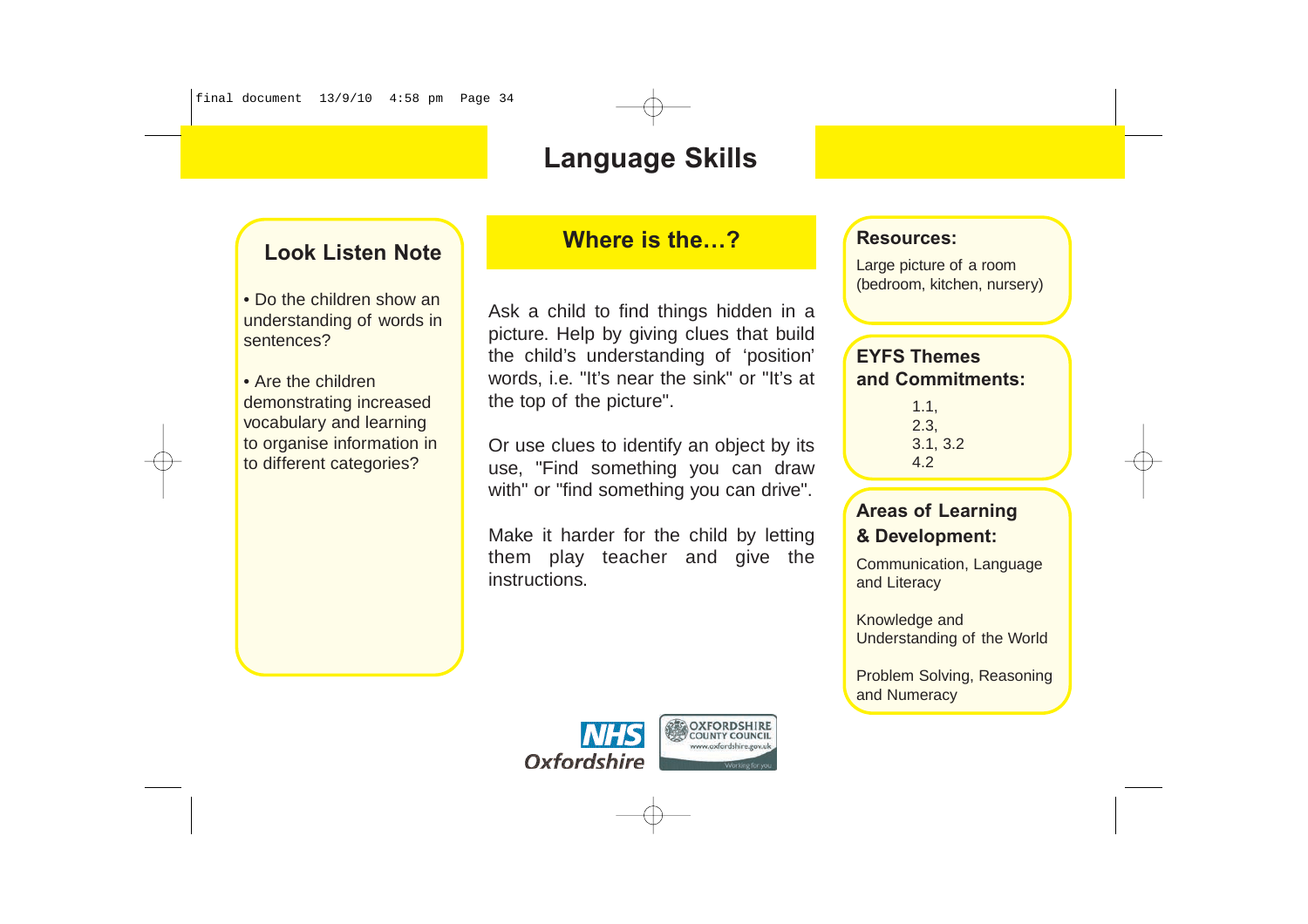## **Look Listen Note**

• Are the children curious about words and their meanings?

• Are the children confident to make a choice of their own?

• Are the children building their vocabulary?

• Do the children show an understanding of words in sentences?

• Are the children introducing new sounds in words?

# **Shopping**

Set up a shopping game with a selection of items to buy, money or tokens to exchange, a shopping bag, etc.

Select items from your chosen target vocabulary, which are familiar to the child. Discuss with the child what the item is for, etc.

Take turns with the child to buy and sell the items.

# **NHS Oxfordshire**



#### **Resources:**

Objects familiar to the child Shopping bag Money or tokens

#### **EYFS Themes and Commitments:**

1.1, 1.2, 2.3 3.1 4.2

#### **Areas of Learning & Development:**

Personal, Social and **Emotional** 

Communication, Language and Literacy

Problem solving, Reasoning and Numeracy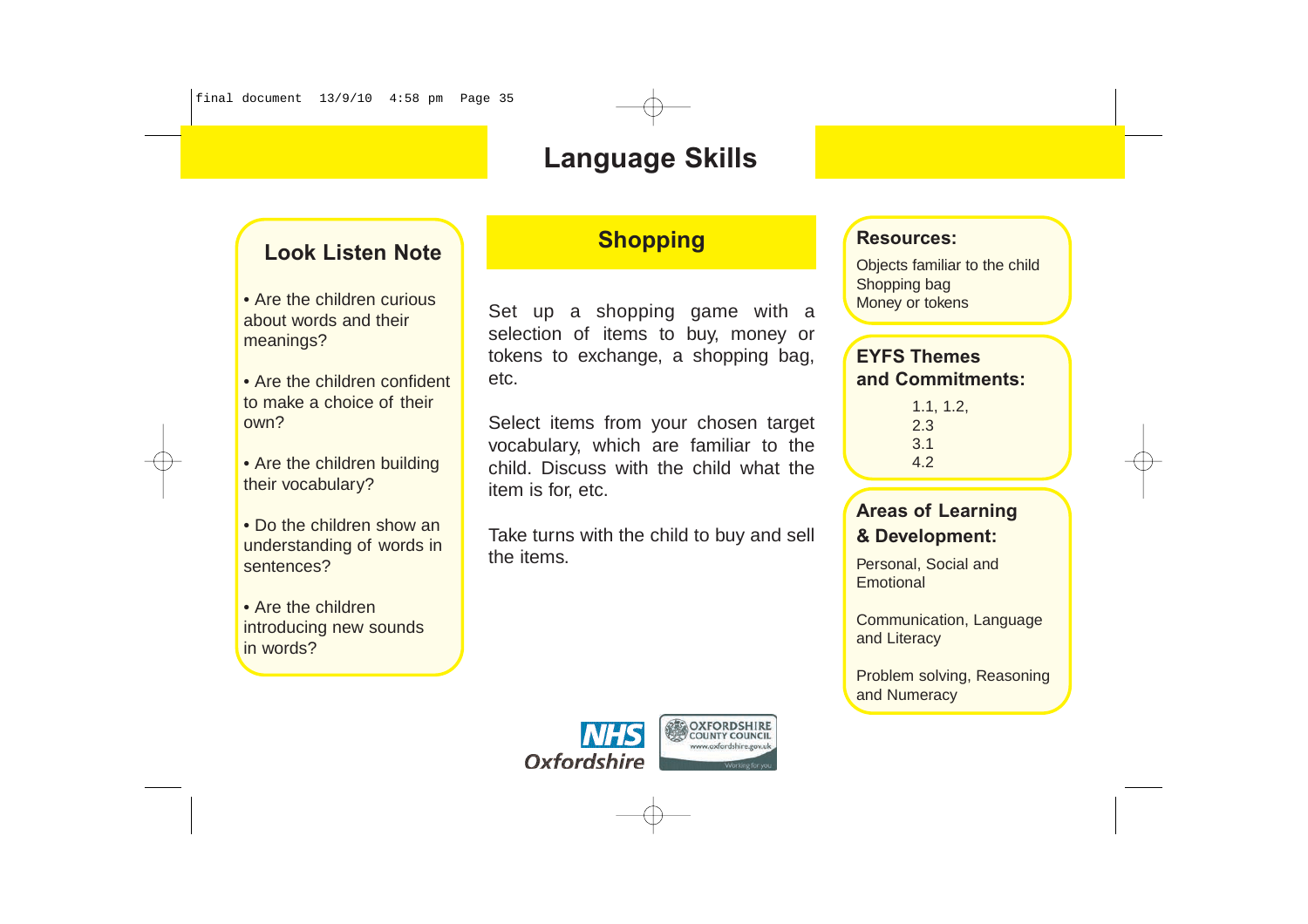### **Look Listen Note**

• Are the children exploring and experimenting when labelling and expressing?

• Are the children curious about words and their meanings?

• Are the children demonstrating increased vocabulary and learning to organise information in to different categories?

• Do the children show an understanding of words in sentences?

• Are the children introducing new sounds in words?

# **Fishing, Spiders Posting**

Attach a selection of pictures to fish/ spiders.

The children choose a fish/spider, and tells the adult what the picture is.

Make it harder by naming and adding a descriptive word e.g. 'big ball'.

For older children the pictures could be action pictures to encourage verbs, remember this is very challenging and just model the action words if necessary.



#### **Resources:**

Fishing/spider game Post box A selection of pictures, e.g. animals, food, etc.

#### **EYFS Themes and Commitments:**

|  | 1.1 |
|--|-----|
|  | 2.3 |
|  | 3.1 |
|  | 4.2 |

### **Areas of Learning & Development:**

Personal, Social and **Emotional** 

Communication, Language and Literacy

Physical Development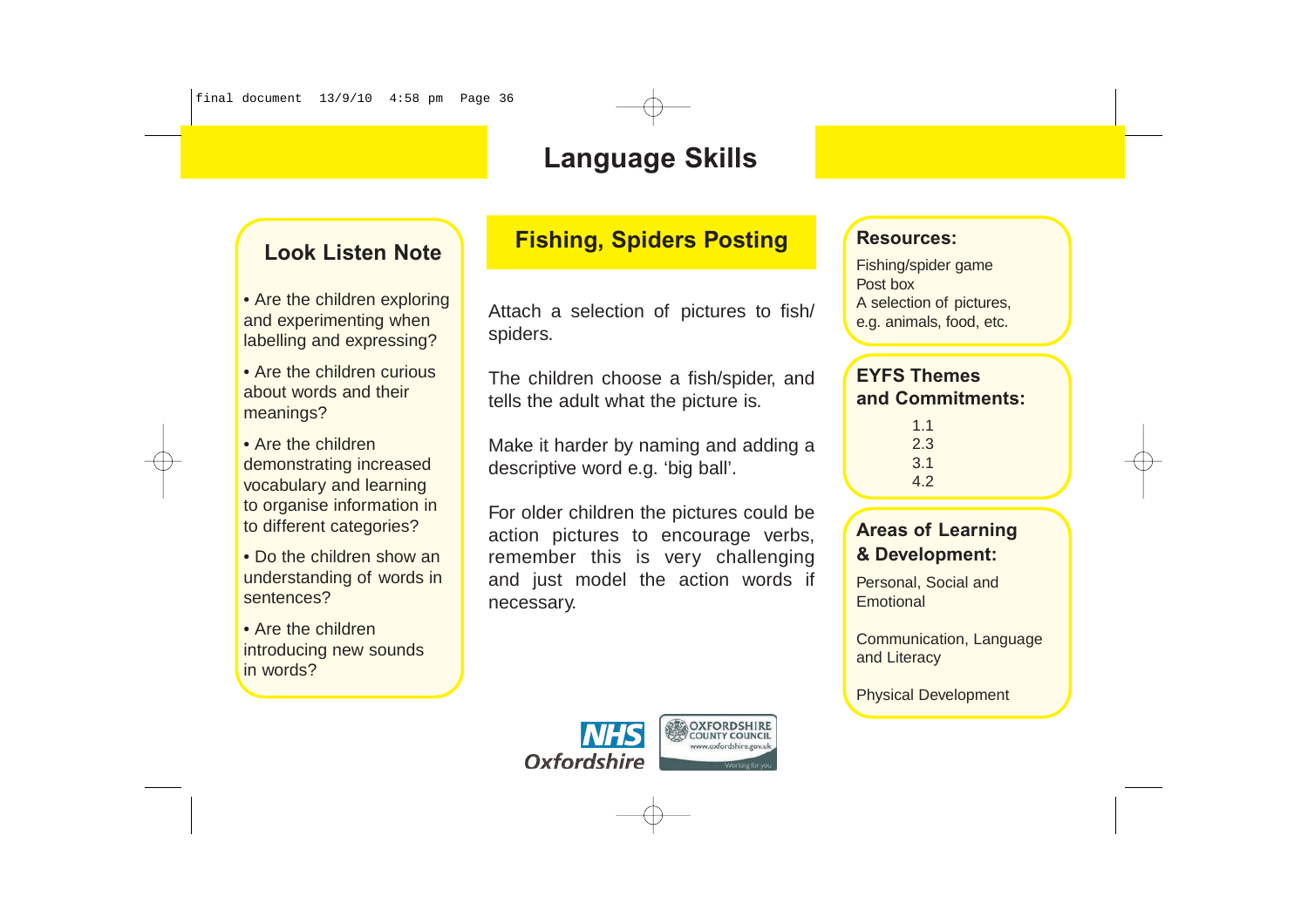#### **Look Listen Note**

• Are the children listening and paying attention to what others say?

• Are the children curious about words and their meanings?

• Are the children demonstrating increased vocabulary and learning to organise information in to different categories?

• Do the children show an understanding of words in sentences?

• Are the children introducing new sounds in words?

### **Dressing a…**

Ask each child to find something that teddy would wear on his head, legs, etc.

Give the label for each item of clothing.

To make a little harder introduce simple sequencing: 'what should you put on first, next, last…' Also extend the activity by asking what teddy or doll would wear if it was wet or sunny, to go to the beach or to the park.



#### **Resources:**

Teddy/dolls clothes

#### **EYFS Themes and Commitments:**

1.1 2.3 3.1 4.2

#### **Areas of Learning & Development:**

Personal, Social & Emotional

Communication, Language and Literacy

Knowledge and Understanding of the World

Problem Solving, Reasoning and Numeracy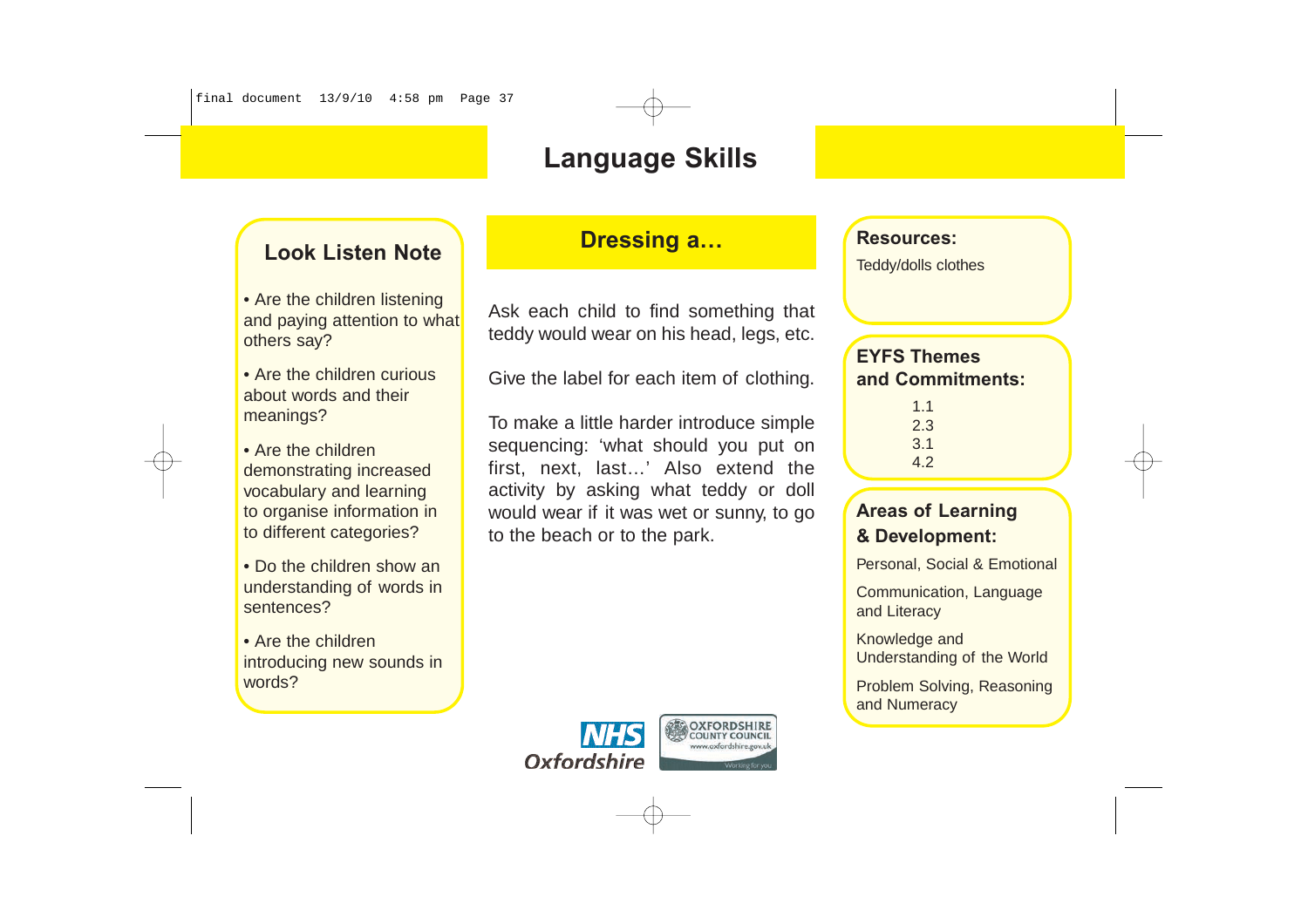#### **Look Listen Note**

• Are the children listening and paying attention to what others say?

• Are the children enjoying and sharing stories, songs, rhymes and games?

• Are the children curious about words and their meanings?

• Are the children demonstrating increased vocabulary and learning to organise information in to different categories?

• Do the children show an understanding of words in sentences?

### **Story Bags The Resources:**

Leader reads a story to the children.

The children previously choose a soft toy or picture from a 'Feely bag'.

The children listen to the story and hold up their toy when they hear their object.

The children select the toys; the adult helps them to name.



Story, e.g. Dear Zoo Zoo animals or pictures of zoo animals Or **Hungry Caterpillar** Plastic food or food pictures

#### **EYFS Themes**

**and Commitments:**

1.1 2.3 3.1, 3.2, 3.3 4.2

#### **Areas of Learning & Development:**

Communication, Language and Literacy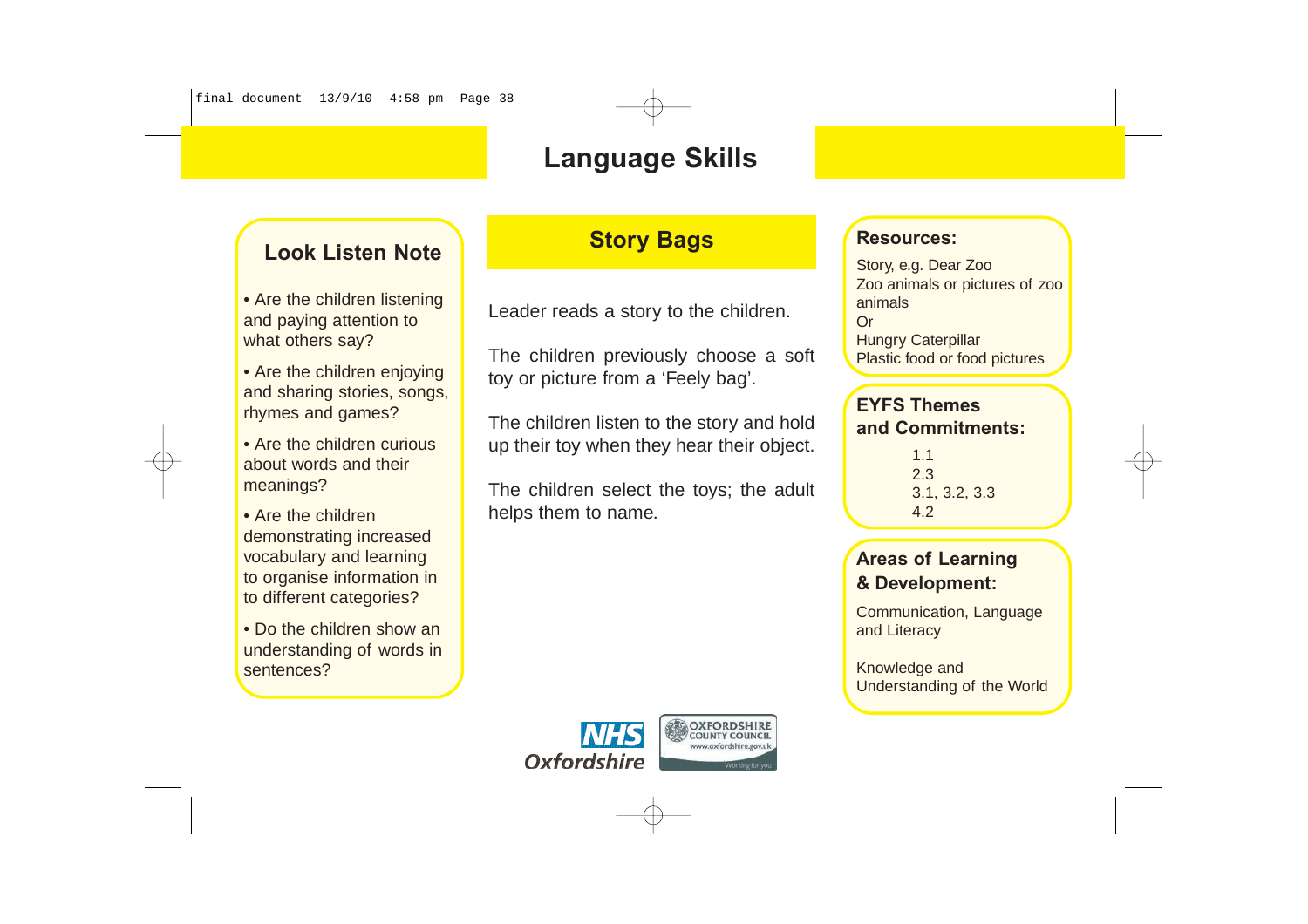#### **Look Listen Note**

• Are the children listening and paying attention to what others say?

• Are the children curious about words and their meanings?

• Are the children demonstrating increased vocabulary and learning to organise information in to different categories?

• Do the children show an understanding of words in sentences?

• Are the children introducing new sounds in words?

### **Category Bingo**

Give each child a board of four or six pictures of a specific category, for example – farm, clothes, etc.

Call out something from one of the boards, and the child covers the picture with a counter.

Use the second set of pictures to cover and re-enforce comprehension.



Lotto boards in categories **Counters** 

#### **EYFS Themes and Commitments:**

2.3 3.1, 3.3

#### **Areas of Learning & Development:**

Communication, Language and Literacy

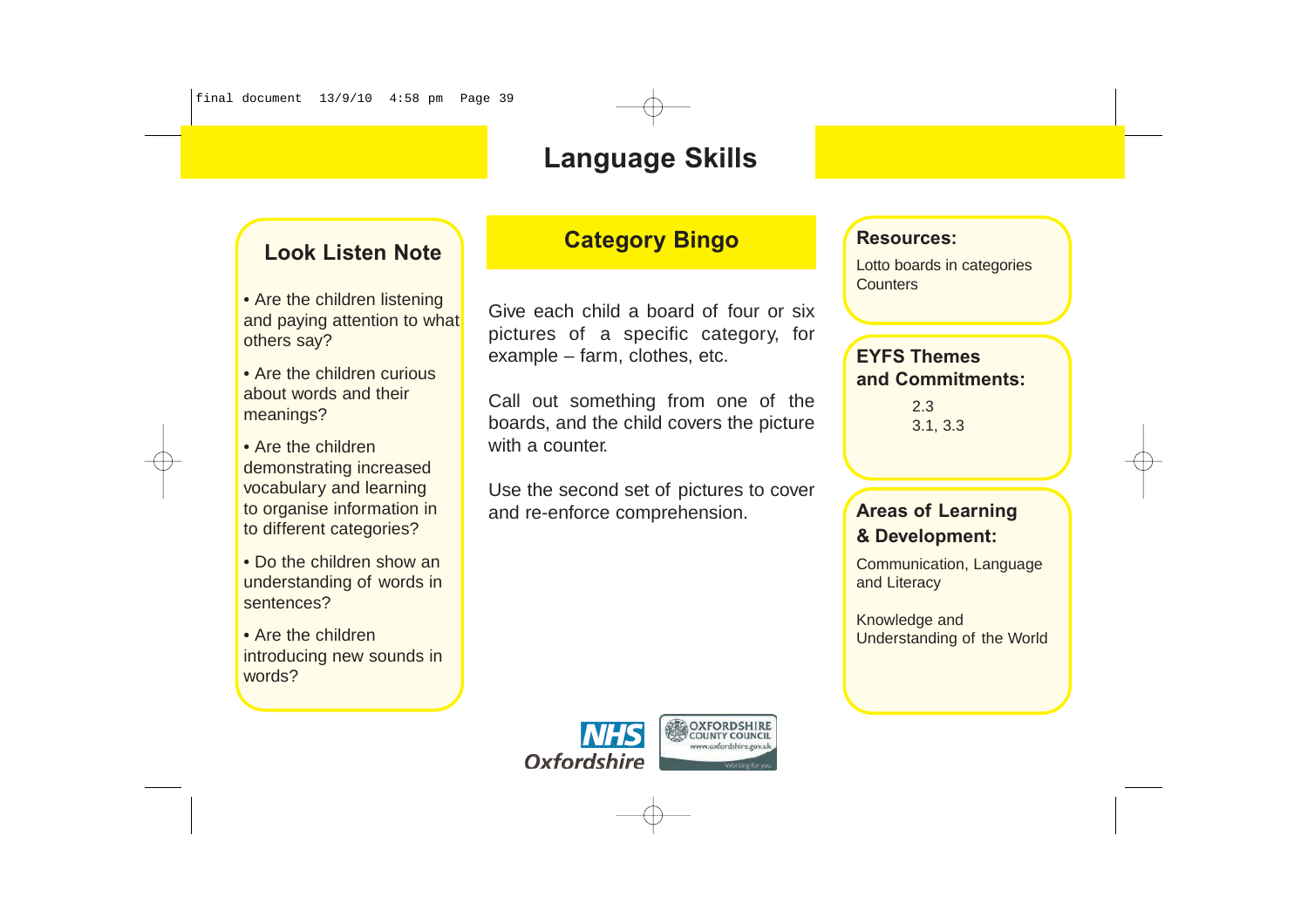#### **Look Listen Note**

• Are the children listening and paying attention to what others say?

• Are the children curious about words and their meanings?

• Are the children demonstrating increased vocabulary and learning to organise information in to different categories?

• Do the children show an understanding of words in sentences?

• Are the children introducing new sounds in words?

### **I Spy…**

This game can be used to encourage the child to identify the first sound of the word.

Keep this easy by using target objects, which are very familiar and visible to the child.

If working on a specific sound, collect a selection of objects beginning with the same sound, but give an extra clue to do with the function or attribute of the object,

e.g. *"I spy with my little eye… Something you would find in the… Something you would use for…"*



#### **Resources:**

A selection of objects familiar to the child

#### **EYFS Themes and Commitments:**

1.1 2.3 3.1, 3.3 4.2

#### **Areas of Learning & Development:**

Communication, Language and Literacy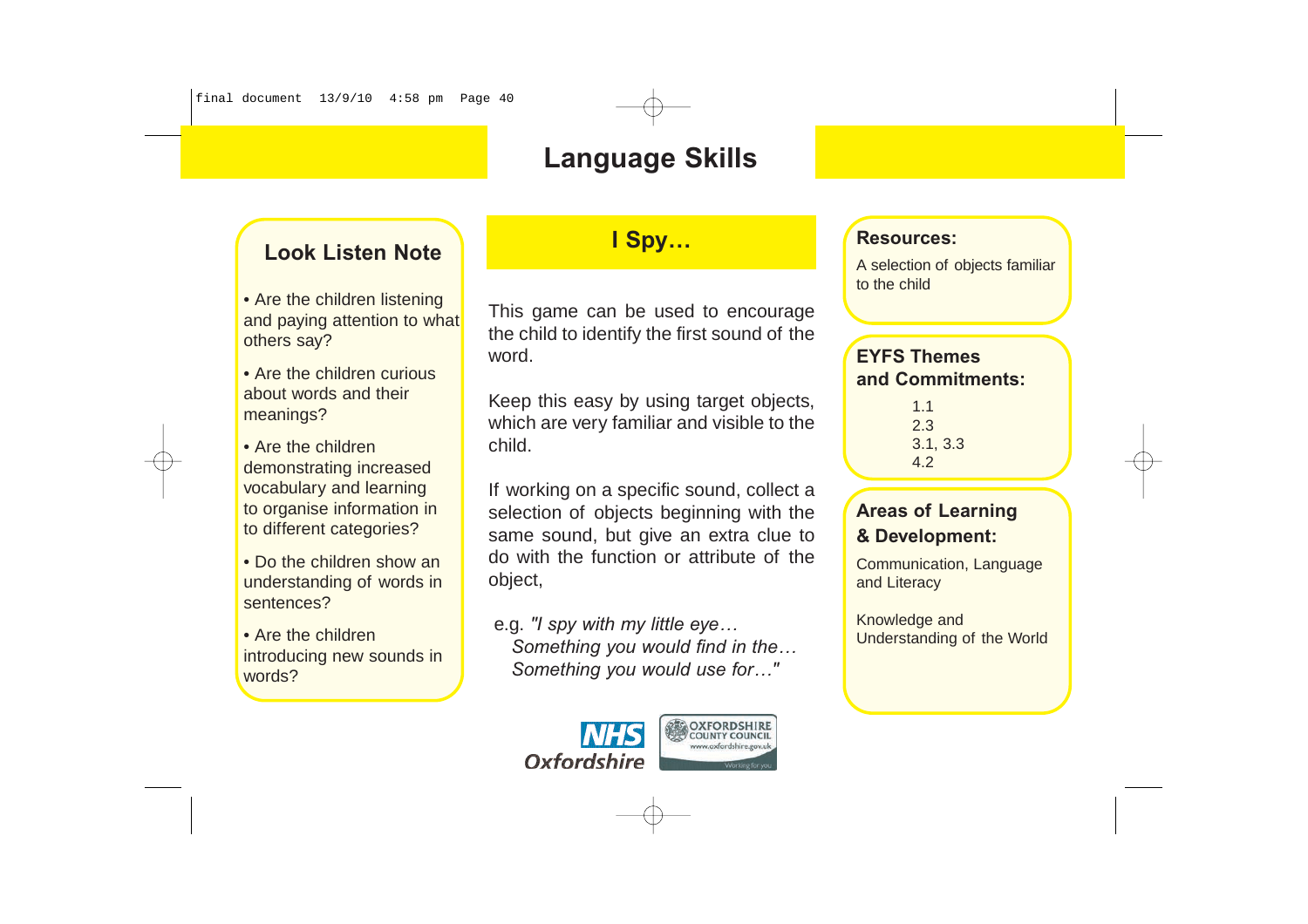#### **Look Listen Note**

• Are the children increasing their vocabulary and development categories whilst reinforcing their semantic link?

#### **Bingo Mix Up**

Put a selection of pictures face up on the table. The leader says the name of a category and the children have to find a picture within that category.

Alternatively, have all the pictures face down. The leader says a category, the children choose a picture, turn it over, and if it is in that category they say 'Bingo'.

#### **Resources:**

Selection of pictures in categories e.g. animals, food, transprt.

#### **EYFS Themes and Commitments:**

1.1, 2.3, 3.1 4.2

#### **Areas of Learning & Development:**

Communication, Language and Literacy

Knowledge and Understanding of the World

Problem Solving, Reasoning and Numeracy

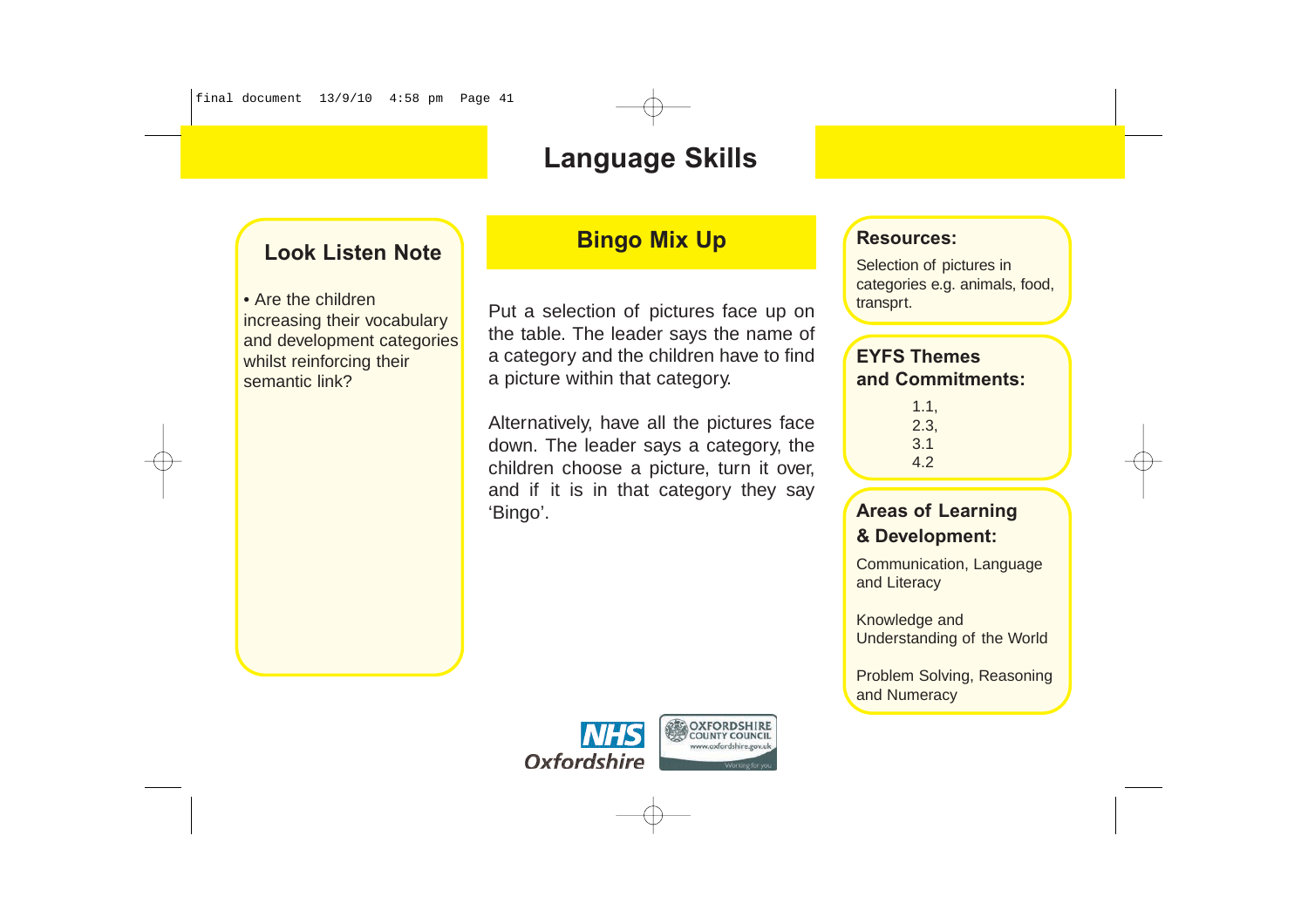#### **Look Listen Note**

• Are the children curious about words and their meanings?

• Are the children demonstrating increased vocabulary and learning to organise information in to different categories?

• Do the children show an understanding of words in sentences?

• Are the children introducing new sounds in words?

• Are the children looking closely at similarities, differences, patterns and change?

#### **Sorting - what goes together (Resources:**

1. Leader positions one object from each group in a hoop/circle. The child selects an object from the remaining objects and decides which group it belongs to. Adult names objects and encourages children to name the objects they select.

2. Picture sorting game as above, with pictures. Can be extended to include different classes of vocabulary, e.g. zoo animals, insects, colour, actions. **Areas of Learning** 



Farm animals, cars, dolls house furniture

3 circles or hoops

Pictures of animals, cars, doll's house furniture

#### **EYFS Themes and Commitments:**

1.1, 2.3 3.1 4.2, 4.3

## **& Development:**

Communication, Language and Literacy

Knowledge and Understanding of the World

Problem Solving, Reasoning and Numeracy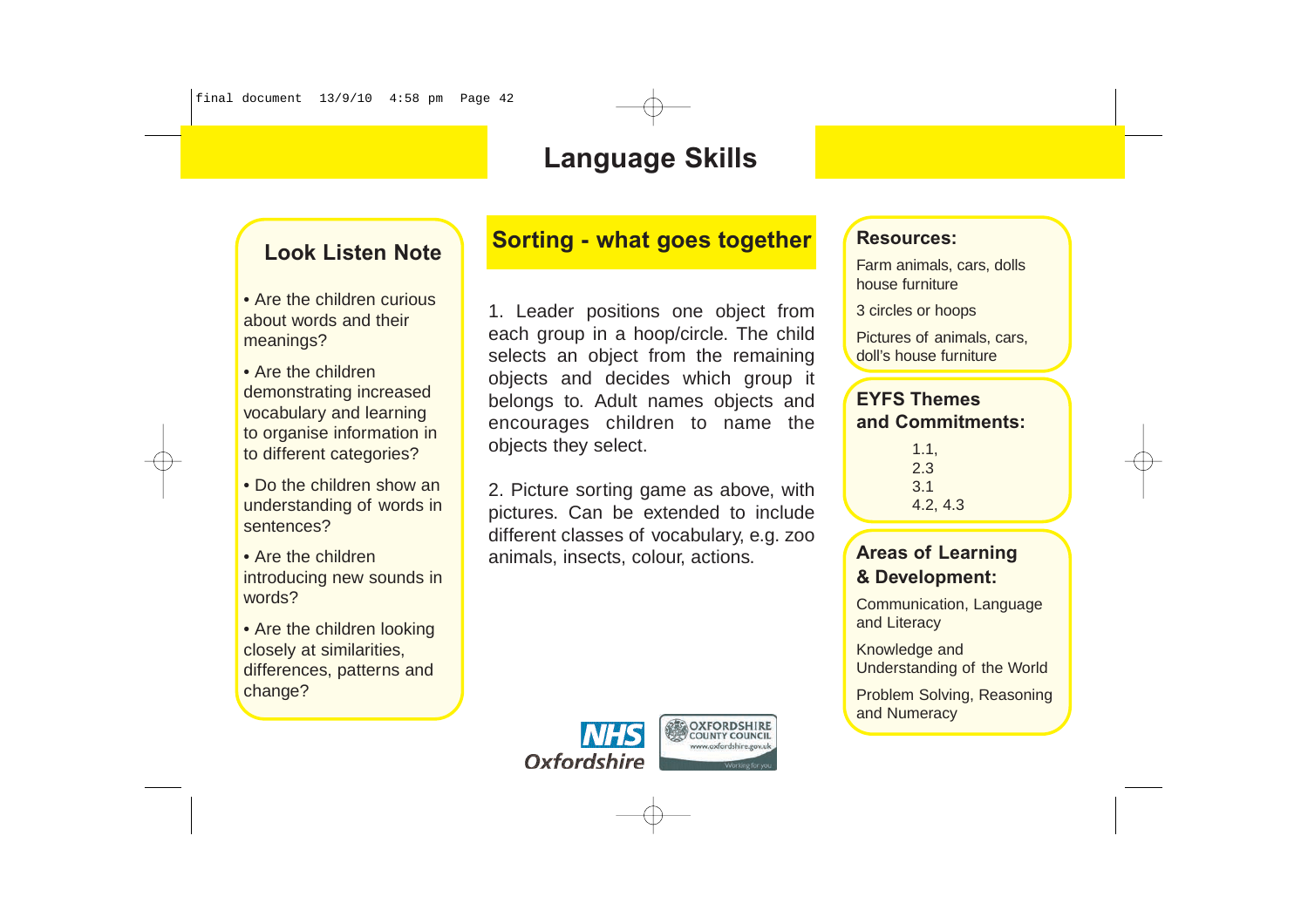#### **Look Listen Note**

• Are the children demonstrating that they are learning about words and meaning?

• Are the children demonstrating increased vocabulary and learning to organise information in to different categories?

• Do the children show an understanding of words in sentences?

• Are the children introducing new sounds into words?

#### **I went to the zoo and saw...**

First person says "I went to the zoo and saw a …"

The next person repeats, and adds another animal until someone makes a mistake.

Make it easier by using pictures or toys to prompt.

Make it harder by adding an adjective to the animal e.g. 'big bear', 'tall giraffe' or 'green crocodile'.

#### **Resources:**

Set of toy zoo animals or pictures (optional). Could be examined in advance and either left on display or not, according to level of ability.

#### **EYFS Themes and Commitments:**

2.3 3.2

#### **Areas of Learning & Development:**

Communication, Language and Literacy

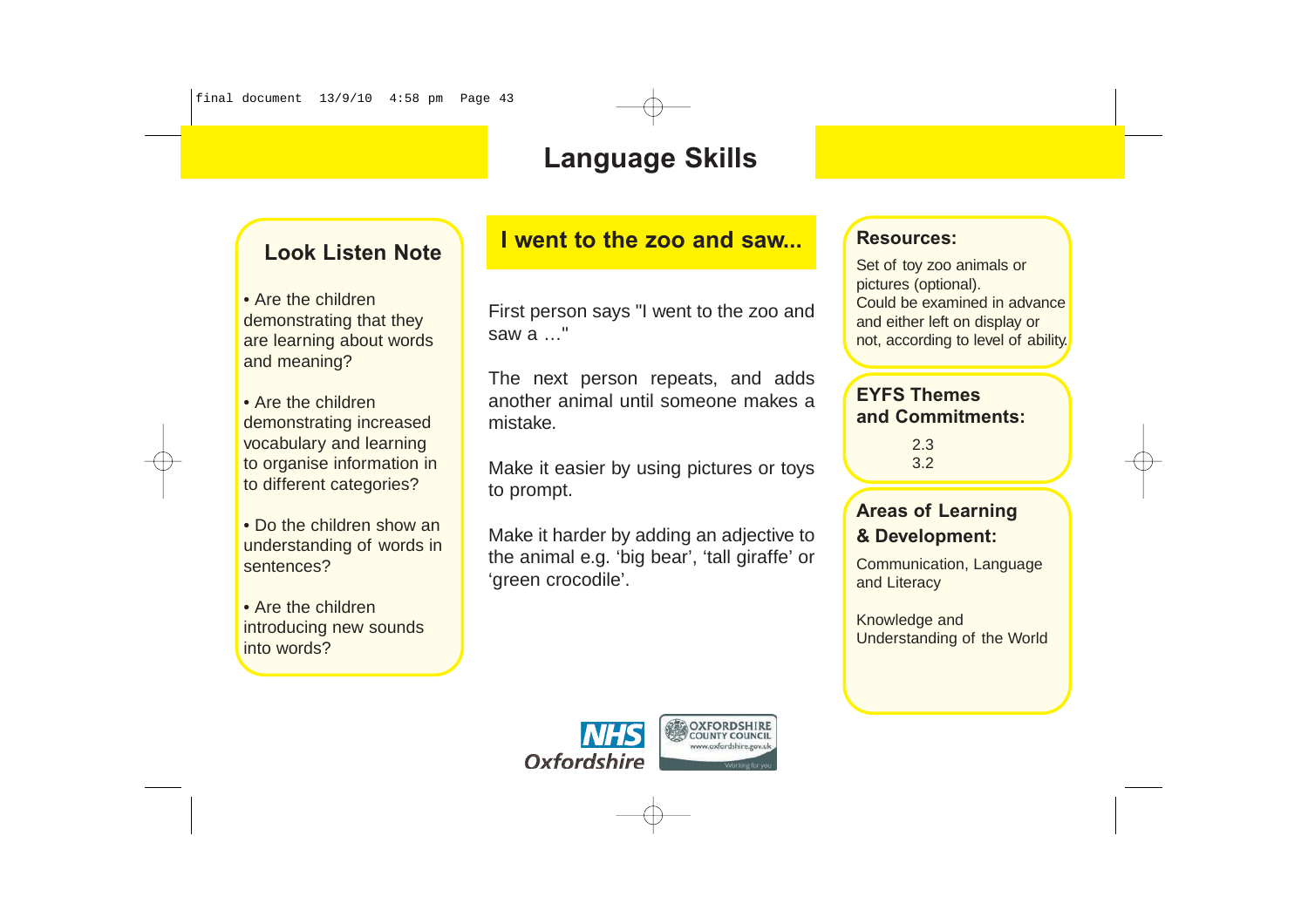#### **Look Listen Note**

• Are the children curious about words and their meanings?

• Are the children demonstrating increased vocabulary and learning to organise information in to different categories?

• Do the children show an understanding of words in sentences?

• Are the children introducing new sounds in words?

• Are the children describing, questioning, representing and predicting?

#### **Picture / Object Partners**

Place half the set of objects or pictures in the middle of the group. Give the other items one at a time to the children. They go and find the "pair" to it and say why they go together.

Variation:

Children are given an object or picture each, and have to find the child with the "pair".



Set of pictures of things that go together, e.g. tooth brush & tooth paste, car & petrol pump Or objects that go together, e.g. hammer & nail, cup & saucer

#### **EYFS Themes and Commitments:**

2.3 3.1, 3.2

#### **Areas of Learning & Development:**

Communication, Language and Literacy

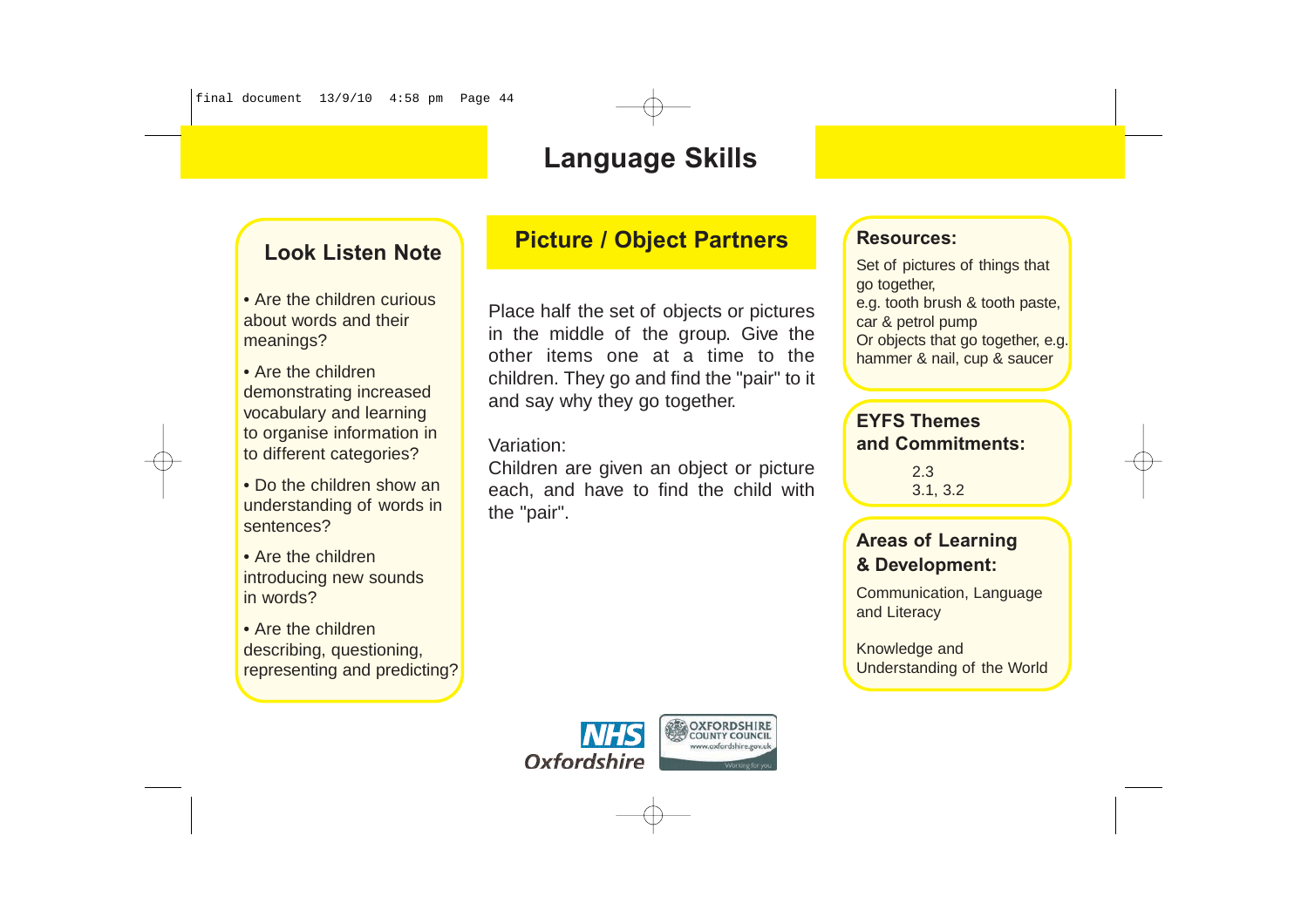#### **Look Listen Note**

• Are you observing the development of social interaction and talking in the group, with a minimum of language demands?

#### **Talking Teddy**

Introduce a teddy as the 'talking teddy'. The leader tells the bear their own name while holding the teddy. The teddy is then passed around in turn to each child.

When the child holds the teddy, they tell it their name and then pass the bear to someone else. The bear should be passed around the group until everyone has had a turn to tell the bear their name.

Make it harder by asking the children to add a detail about themselves e.g. their favourite toy or food, etc.



#### **Resources:**

**Teddy** 

#### **EYFS Themes and Commitments:**

1.1 2.3 3.1 3.2

#### **Areas of Learning & Development:**

Personal, Social and Emotional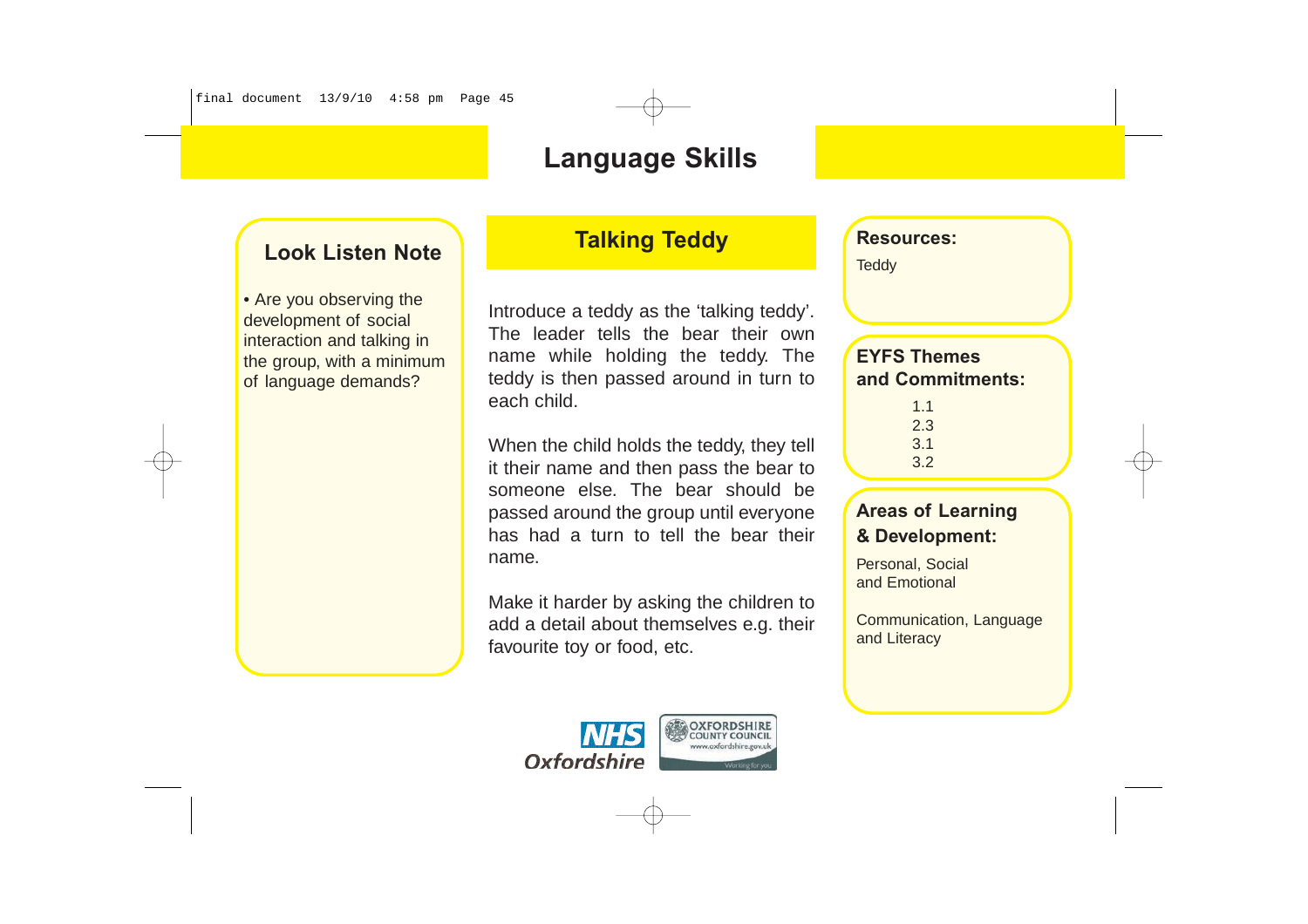#### **Look Listen Note**

• Are you observing the development of social interaction and talking in the group, with a minimum of language demands?

### **Roll the Ball**

The leader starts with the ball. They then roll the ball to a child who says 'hello', and then rolls the ball back to the leader. The leader then rolls the ball to the next child who says 'hello' and rolls it back. Continue until all the children have had a turn.

Make it harder by asking the children to say a sentence e.g. 'my name is…'or add detail of a favourite toy or food.



**Resources:**

Ball

#### **EYFS Themes and Commitments:**

1.1 2.3 3.1, 3.2

#### **Areas of Learning & Development:**

Personal, Social and Emotional

Communication, Language and Literacy

Physical Development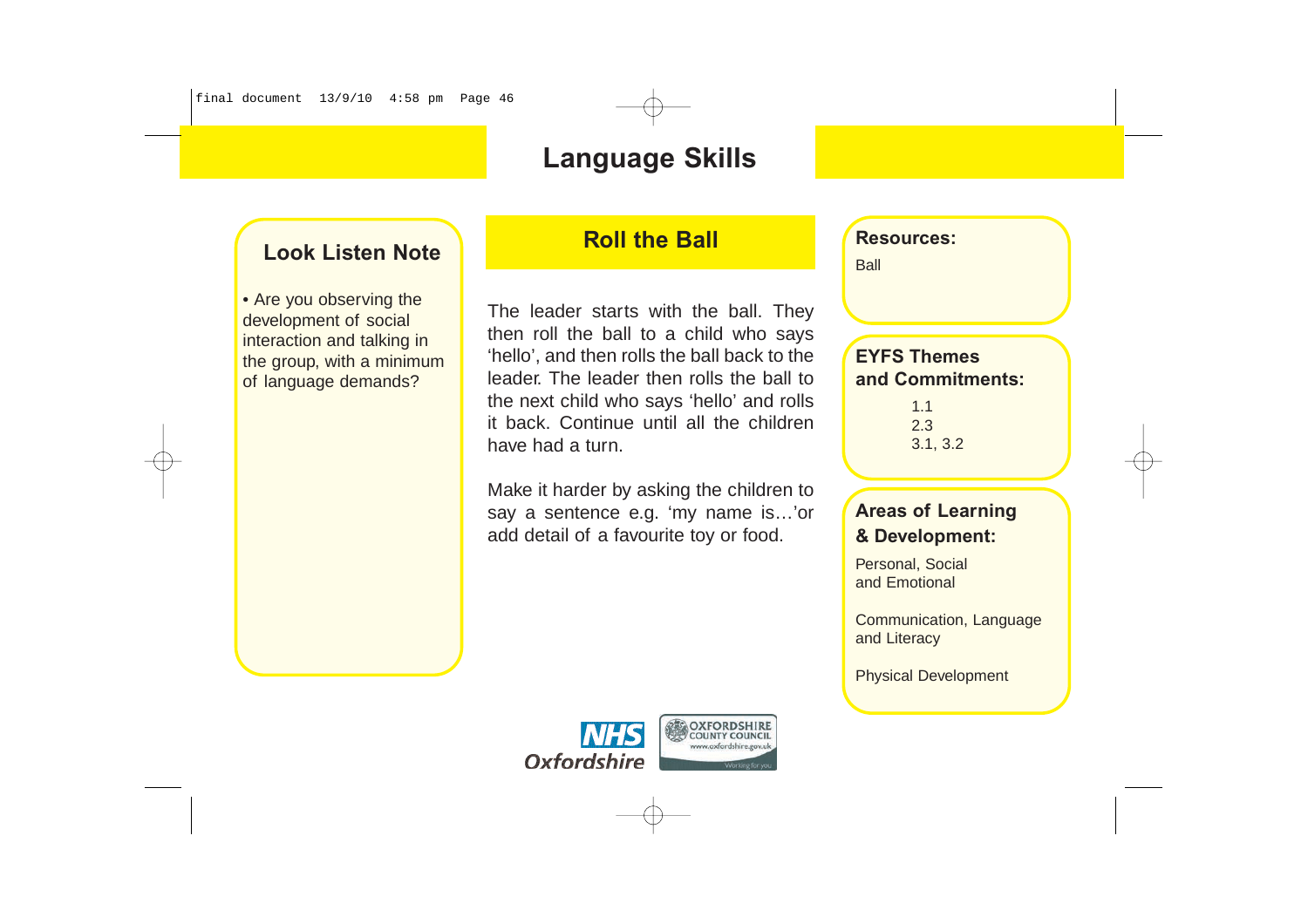#### **Look Listen Note**

• Are you observing the development of social interaction and talking in the group, with a minimum of language demands?

#### **Pass the Teddy**

Use either a teddy bear or a ball for this activity. The leader starts with the teddy/ball, and passes it to the child on their left, saying the name of the child. The child then passes it to their left, again saying the name of the child on their left. Continue round all the children. Repeat the activity, passing it to the right.

**Resources:**

Teddy bear/ball

#### **EYFS Themes and Commitments:**

1.1 2.3 3.1, 3.2

#### **Areas of Learning & Development:**

Personal, Social & Emotional

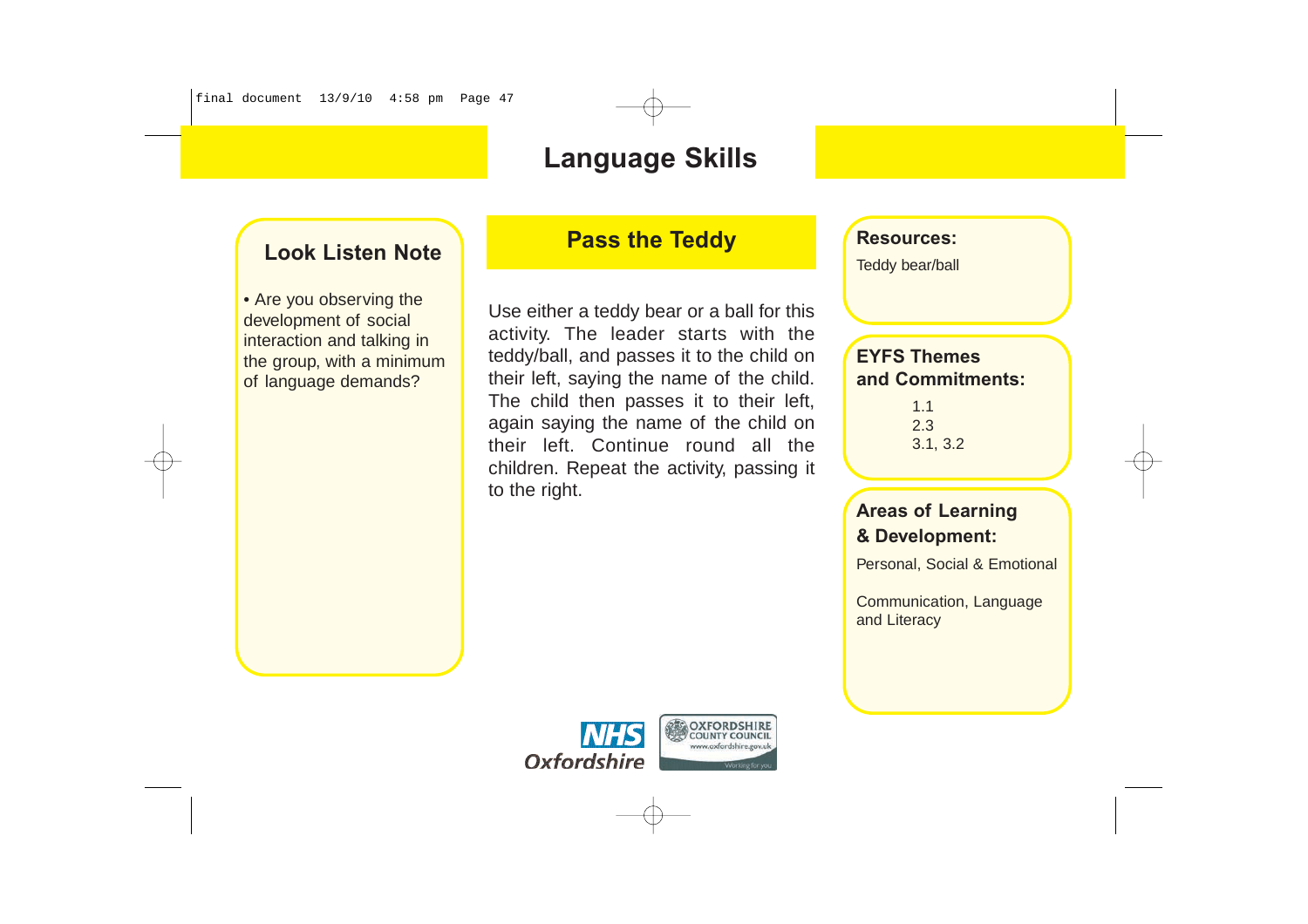#### **Look Listen Note**

• Are the children developing an appropriate response to music and non-verbal sounds?

### **Musical Puzzles**

Play a music tape and have a number of inset puzzles. The children walk/dance around and when the music stops, the children must take a piece of a puzzle from a selection and put it in the correct puzzle. Continue until all puzzles are complete.

Make it harder by getting the child to name the object in the puzzle or name the part of it.

#### **Resources:**

Music player Music Variety of inset puzzles

#### **EYFS Themes and Commitments:**

2.3 3.2 4.1

#### **Areas of Learning & Development:**

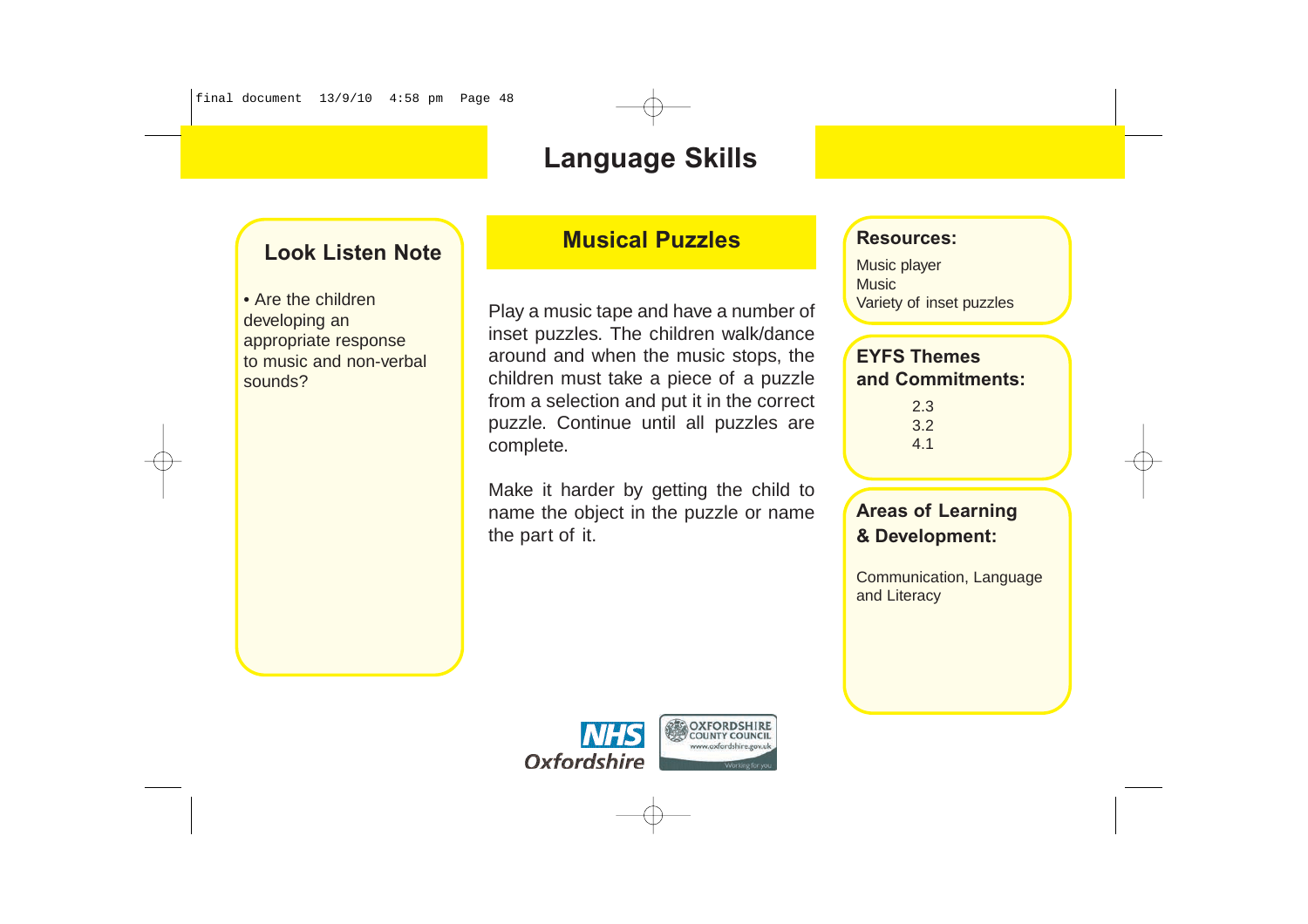#### **Look Listen Note**

• Are the children developing an appropriate response to music and non-verbal sounds?

### **Animal Noise Race**

Each child is given an animal mask, picture of an animal or a toy animal to hold. When the leader makes the noise for the child's animal, they must move forward one space e.g. the leader says 'woof' and the child holding the dog moves forward. The child to reach the end first is the winner. Swap the masks/toys around so the children have a turn at listening for different noises.

Make it harder for the children by letting them lead.

### **OXFORDSHIRE NHS**

#### **Resources:**

Animal masks Picture of animals Toy animals

#### **EYFS Themes and Commitments:**

1.1 2.3 3.1, 3.2 4.2

#### **Areas of Learning & Development:**

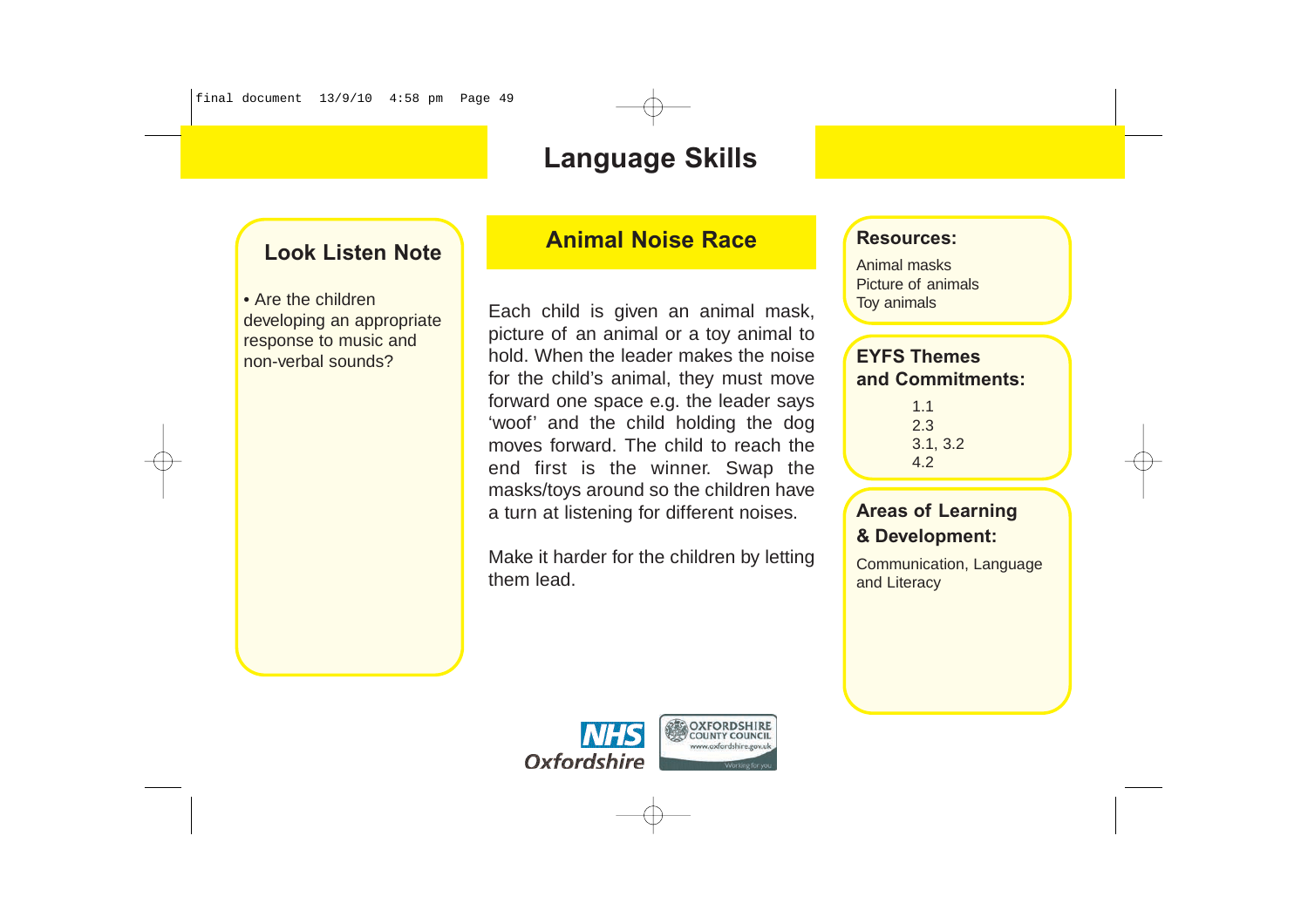#### **Look Listen Note**

• Are the children developing an appropriate response to music and non-verbal sounds?

### **Musical Statues**

Play the music and the children dance around, when it stops the children must stand still. Anyone not standing still or the last to stand still is out.

**Resources:**

Music player Music Space

#### **EYFS Themes and Commitments:**

1.1, 1.2 2.3 3.1, 3.2 4.2

#### **Areas of Learning & Development:**

Communication, Language and Literacy

Creative Development

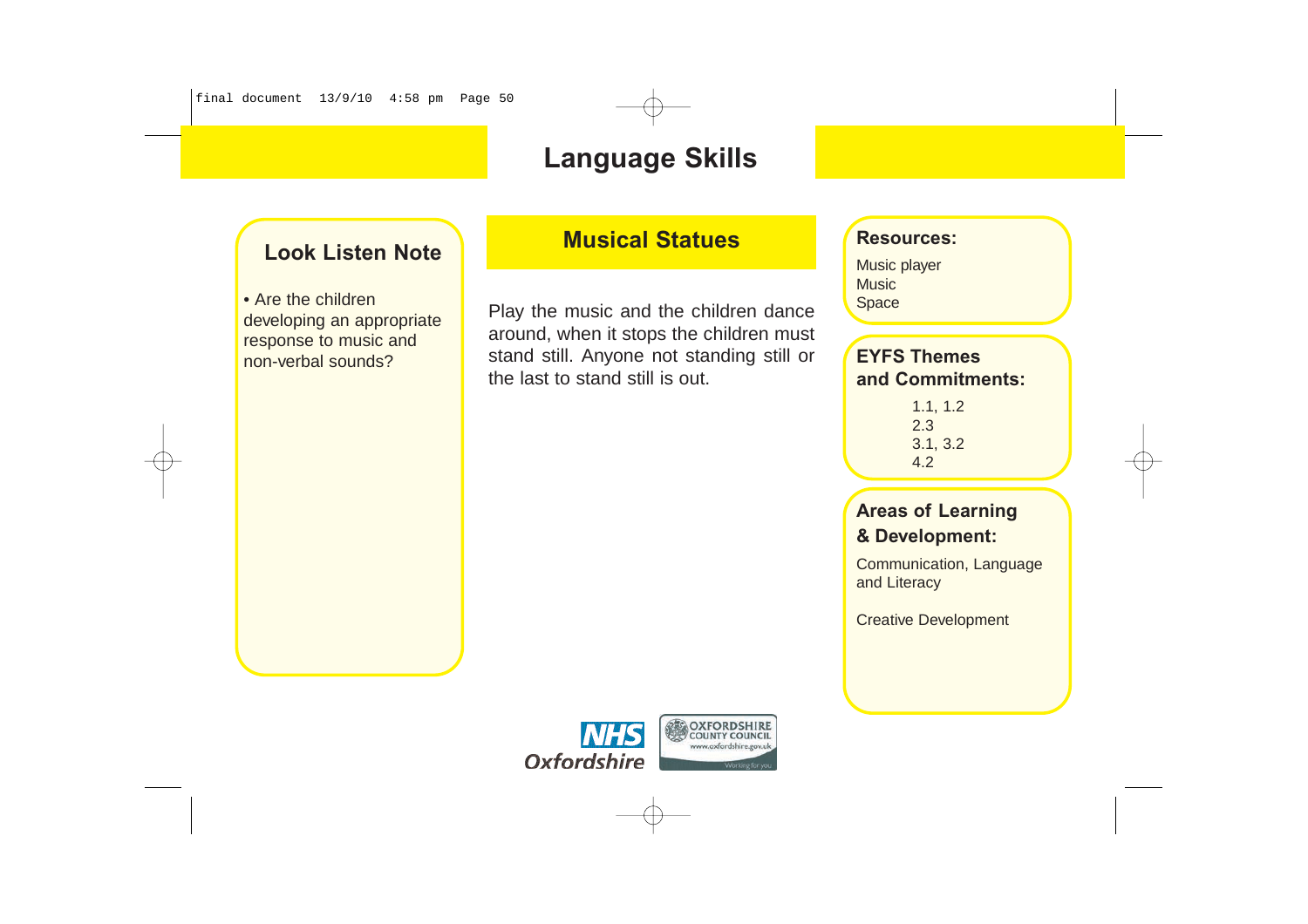#### **Look Listen Note**

• Are the children developing an appropriate response to music and non-verbal sounds?

### **Fairy Steps**

Play loud or soft music on a drum or bells, and the children do fairy steps if it is quiet, and giant footsteps when you play loudly. You could also play slowly for the giant, and quickly for the fairy footsteps.

#### **Resources:**

Drum Bells

#### **EYFS Themes and Commitments:**

1.1, 1.2 2.3 3.1, 3.3 4.2

#### **Areas of Learning & Development:**

Communication, Language and Literacy

Creative Development

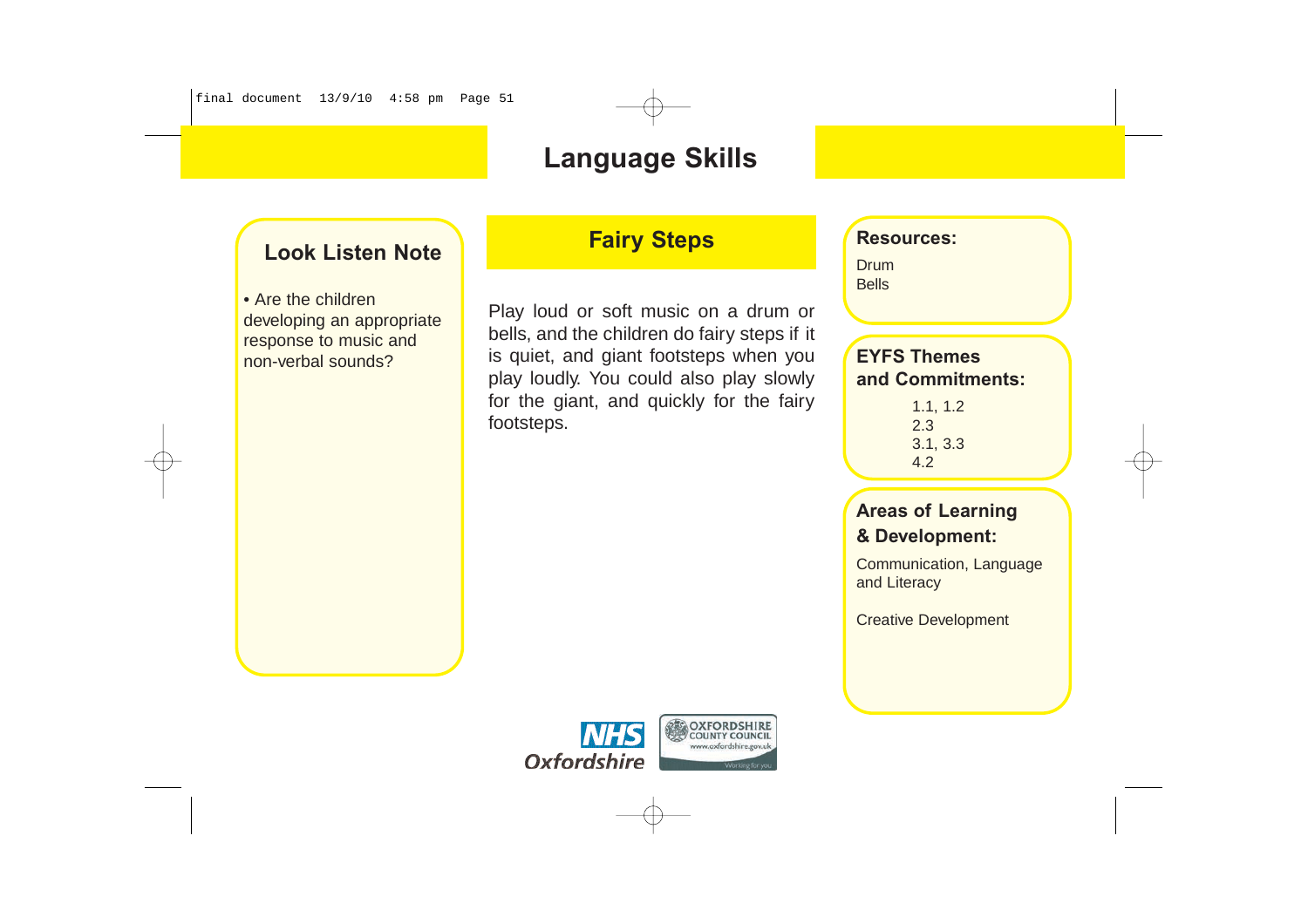#### **Look Listen Note**

• Are the children listening, understanding and responding to a spoken word or sentence?

#### **Finders Keepers**

Show the children a selection of objects or pictures and talk about what they are. Hide the objects or pictures around the room. Tell each child in turn what they are to find.

They can either do the activity one at a time, or in pairs. Alternatively they can all be told what to find, and must remember their object while all the other children are given instructions.

#### **Resources:**

Selection of objects/pictures (e.g. Car, Book, Food, Teddy, Ball, Cup, etc)

#### **EYFS Themes and Commitments:**

1.1 2.3 3.1 4.2

#### **Areas of Learning & Development:**

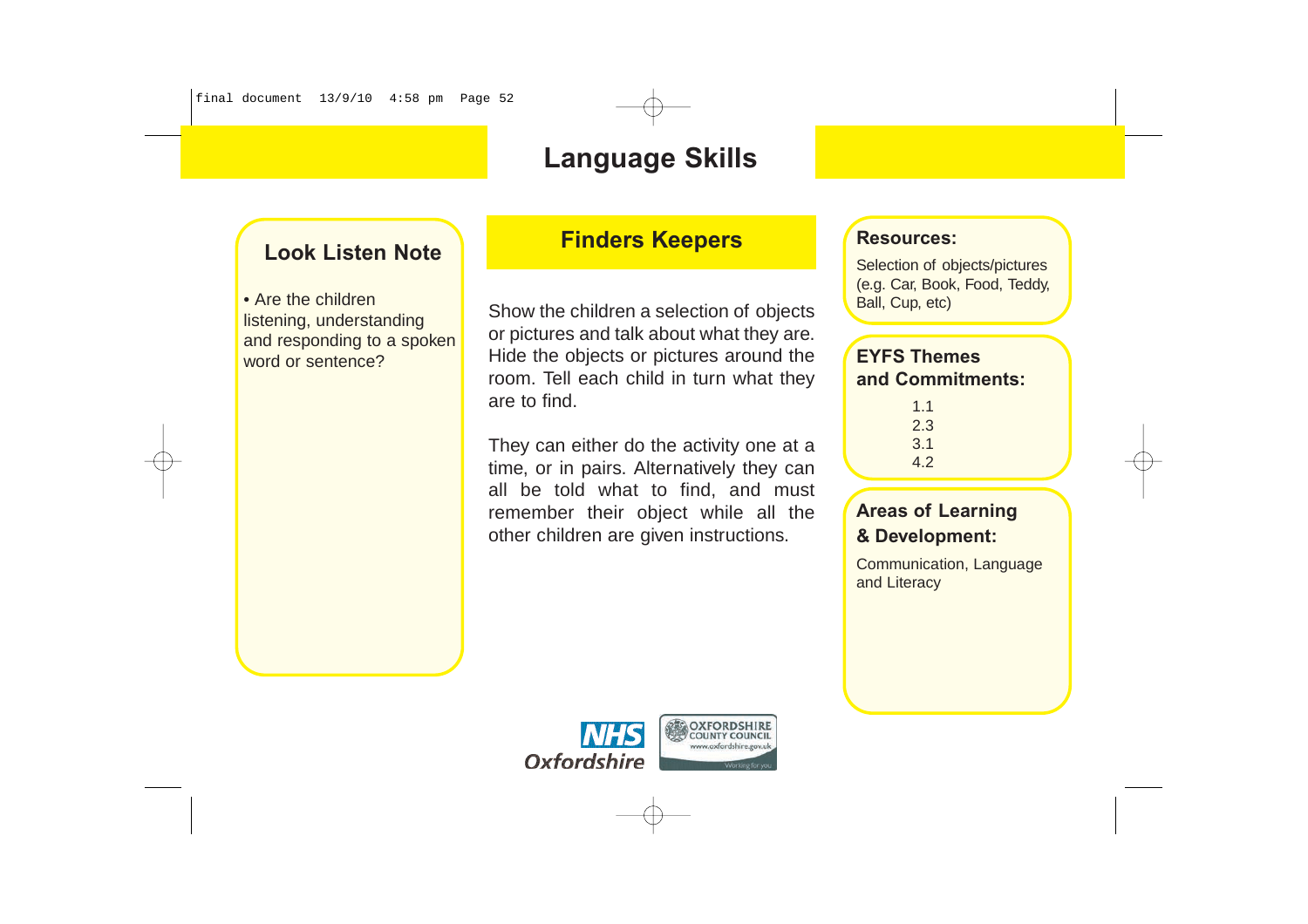final document 13/9/10 4:58 pm Page 53

## **Language Skills**

#### **Look Listen Note**

• Are the children listening, understanding and responding to a spoken word or sentence?

### **Formboard Jigsaws**

Put all the pieces from a formboard jigsaw in the centre of the table. Tell each child in turn which piece to find and then they can put it in the puzzle.

Make it harder for the children by letting them lead or give clues to describe the jigsaw piece rather than naming.

#### **Resources:**

Formboard jigsaw puzzle

#### **EYFS Themes and Commitments:**

2.3 3.1, 3.2

#### **Areas of Learning & Development:**

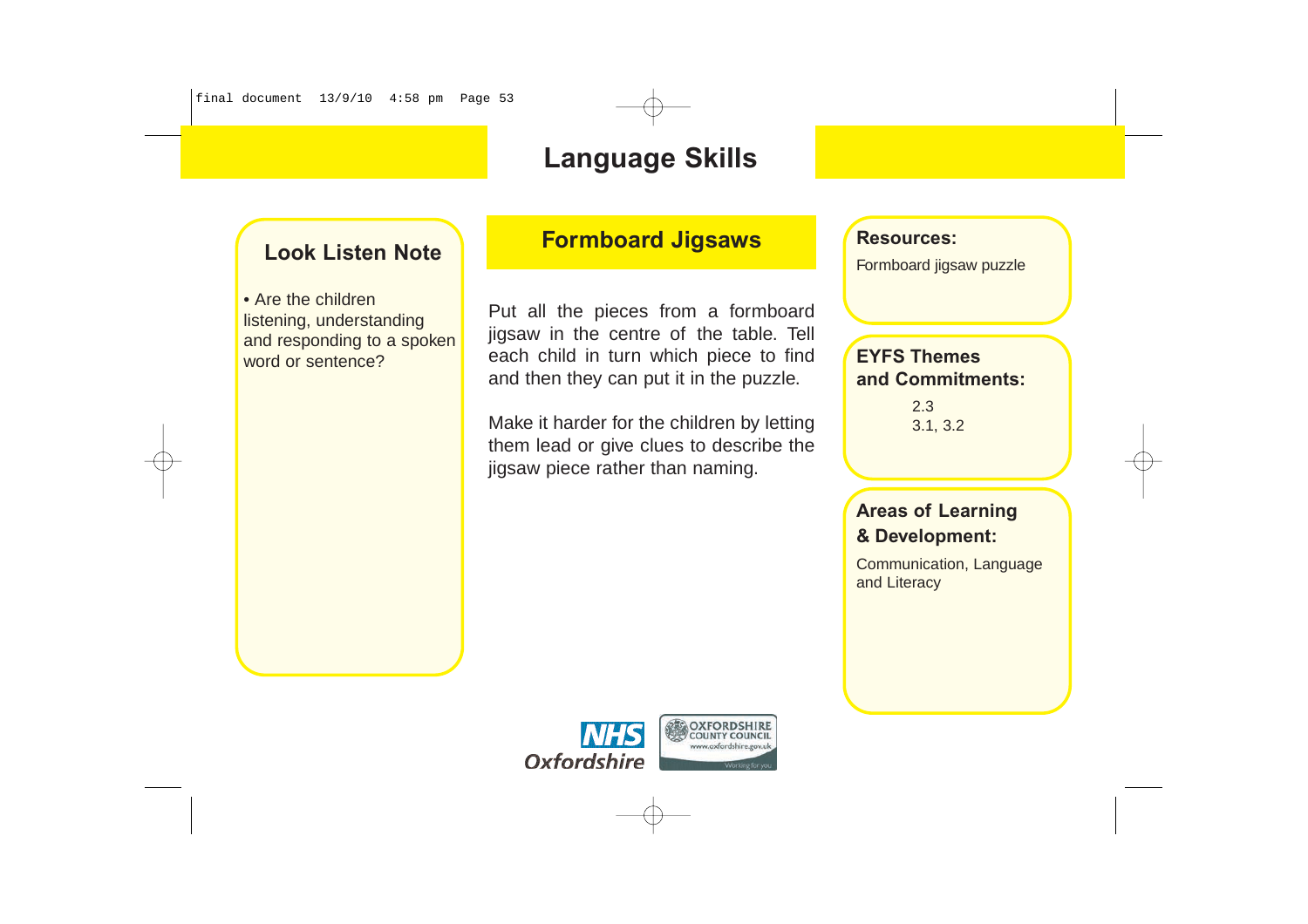#### **Look Listen Note**

• Are the children listening, understanding and responding to a spoken word or sentence?

#### **Guess the object**

A series of objects are placed in a box. The leader gives the children verbal clues as to what is in the box. The children guess the contents and if they are correct can hold on to the object till the end of the activity.

Make it easier by allowing the children to peep.

Make it harder by not allowing the children to peep and asking them to describe what they feel.

#### **Resources:**

Variety of objects Box

#### **EYFS Themes and Commitments:**

1.1, 1.2 2.3 3.1, 3.2, 3.3 4.2

#### **Areas of Learning & Development:**

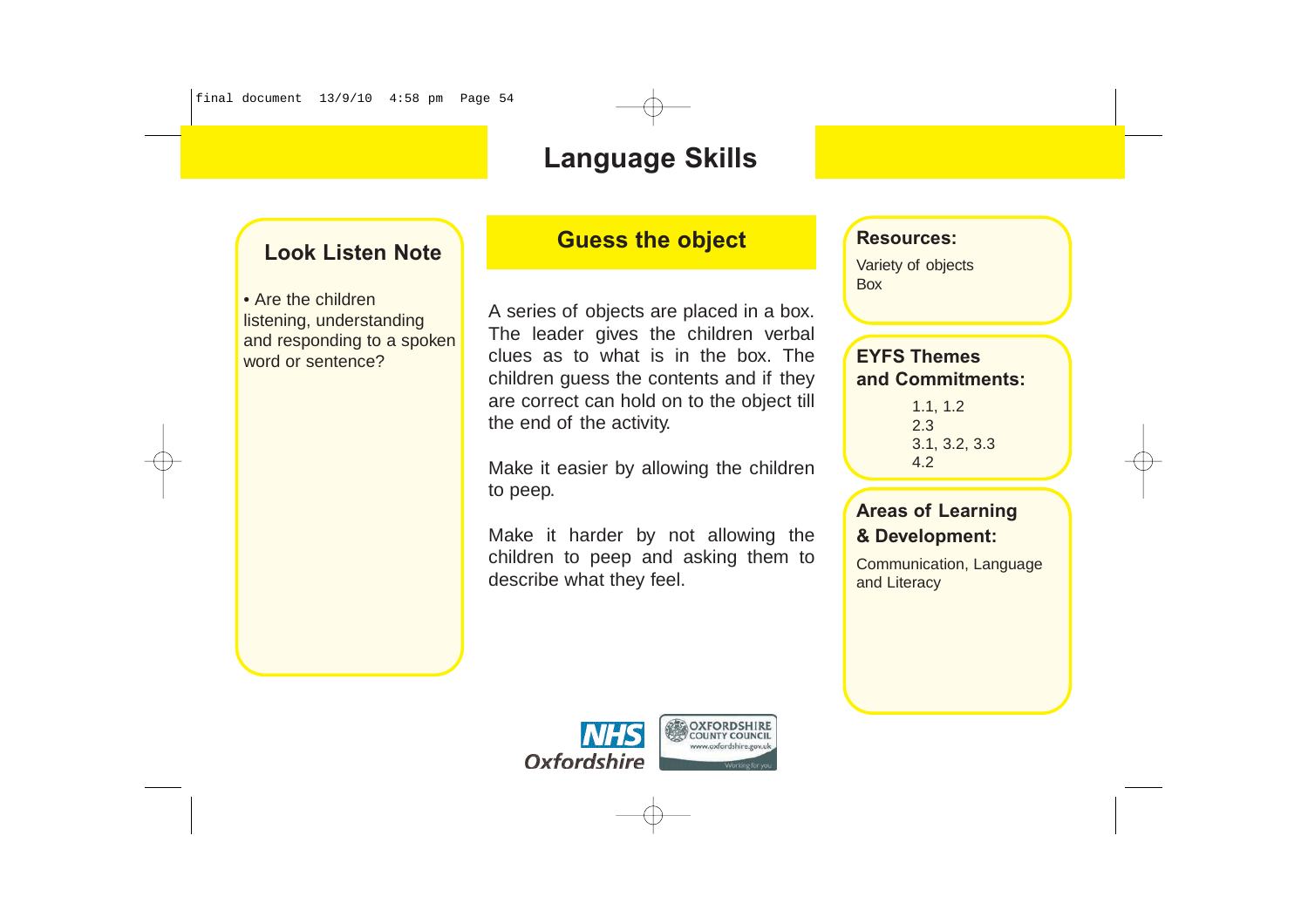#### **Look Listen Note**

• Are the children using spoken language, naming or giving instructions?

#### **Post box**

Put a selection of either pictures (verbs or nouns) or objects on the table, together with a post box. The children take it in turns to choose another child, and then tell that child what to post in the box.

Make it harder by giving clues rather than naming the object.

#### **Resources:**

Post box Selection of pictures/objects (verbs or nouns)

#### **EYFS Themes and Commitments:**

2.3 3.1, 3.2

#### **Areas of Learning & Development:**

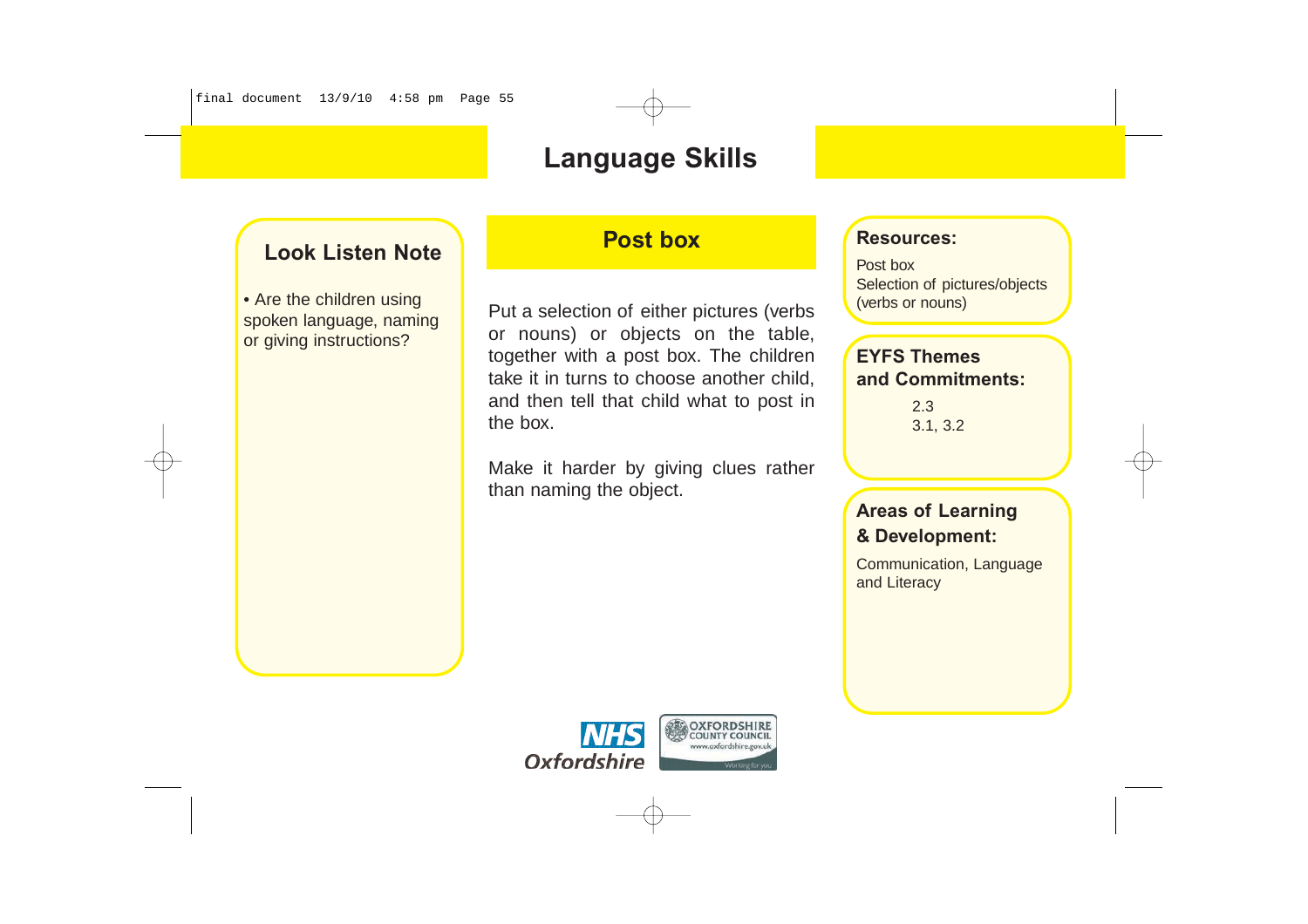#### **Look Listen Note**

• Are the children using spoken language, naming or giving instructions?

#### **Inset jigsaws**

Remove all the pieces from an inset jigsaw and put them on the table with the base of the puzzle. Discuss the picture in the puzzle. Then the children take it in turns to choose another child, and tell them which piece of puzzle to find. The second child finds the piece, puts it in the puzzle, and then chooses another child to tell which piece to find.

**Resources:**

Inset jigsaw

#### **EYFS Themes and Commitments:**

1.1 2.3 3.1, 3.2 4.2

#### **Areas of Learning & Development:**

Communication, Language and Literacy

Personal, Social and **Emotional** 

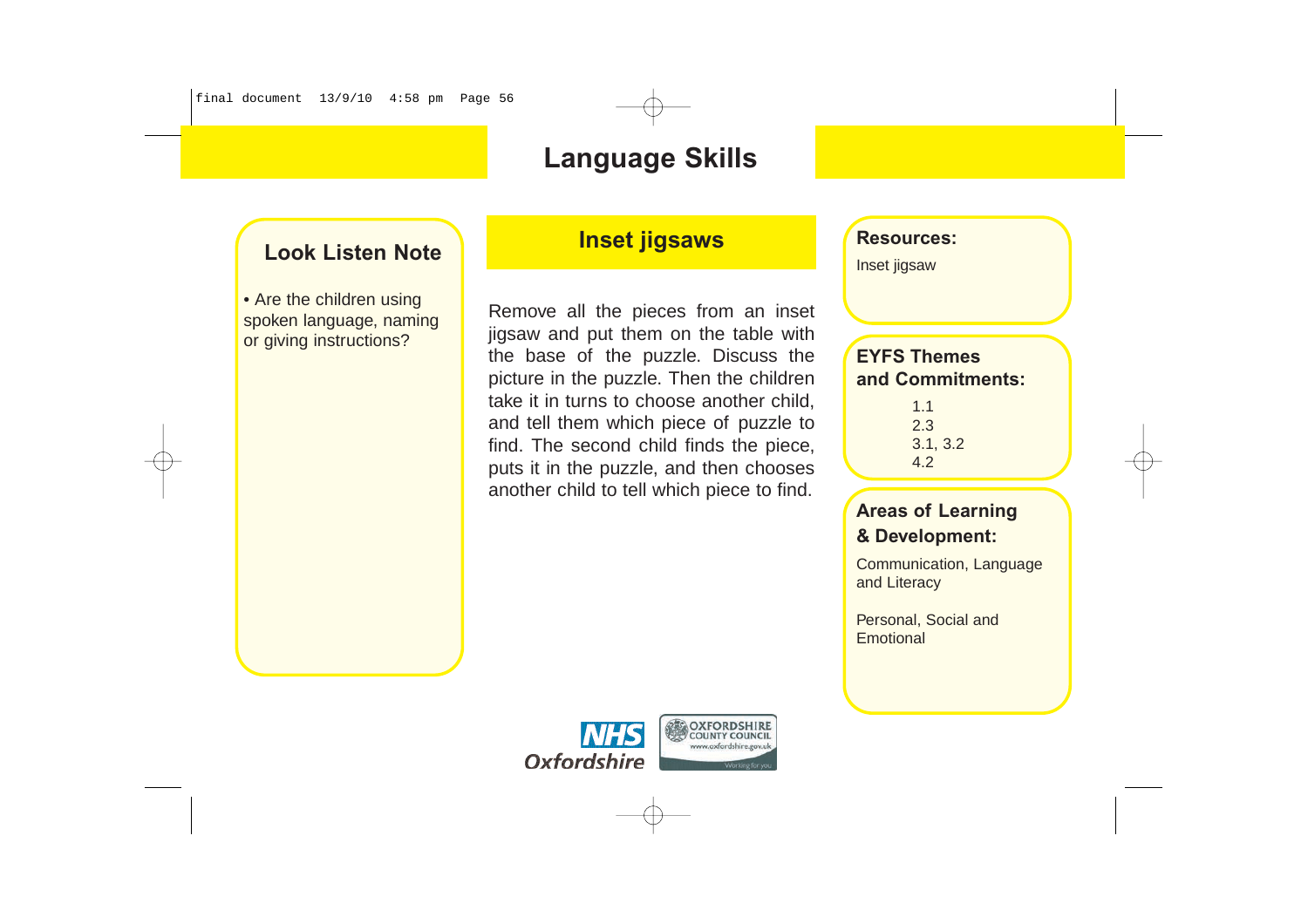#### **Look Listen Note**

• Are the children using spoken language, naming or giving instructions?

#### **Fishing for Words**

Put paperclips on to verb pictures, and drop them into a large container. The children use magnetic fishing rods to fish out a picture and say what it is. Alternatively, the children can tell each other which picture to fish out.

Make it easier by using familiar objects or categories of objects rather than verbs.

#### **Resources:**

Verb pictures **Paperclips Container** Magnetic fishing rods

#### **EYFS Themes and Commitments:**

2.3 3.1

#### **Areas of Learning & Development:**

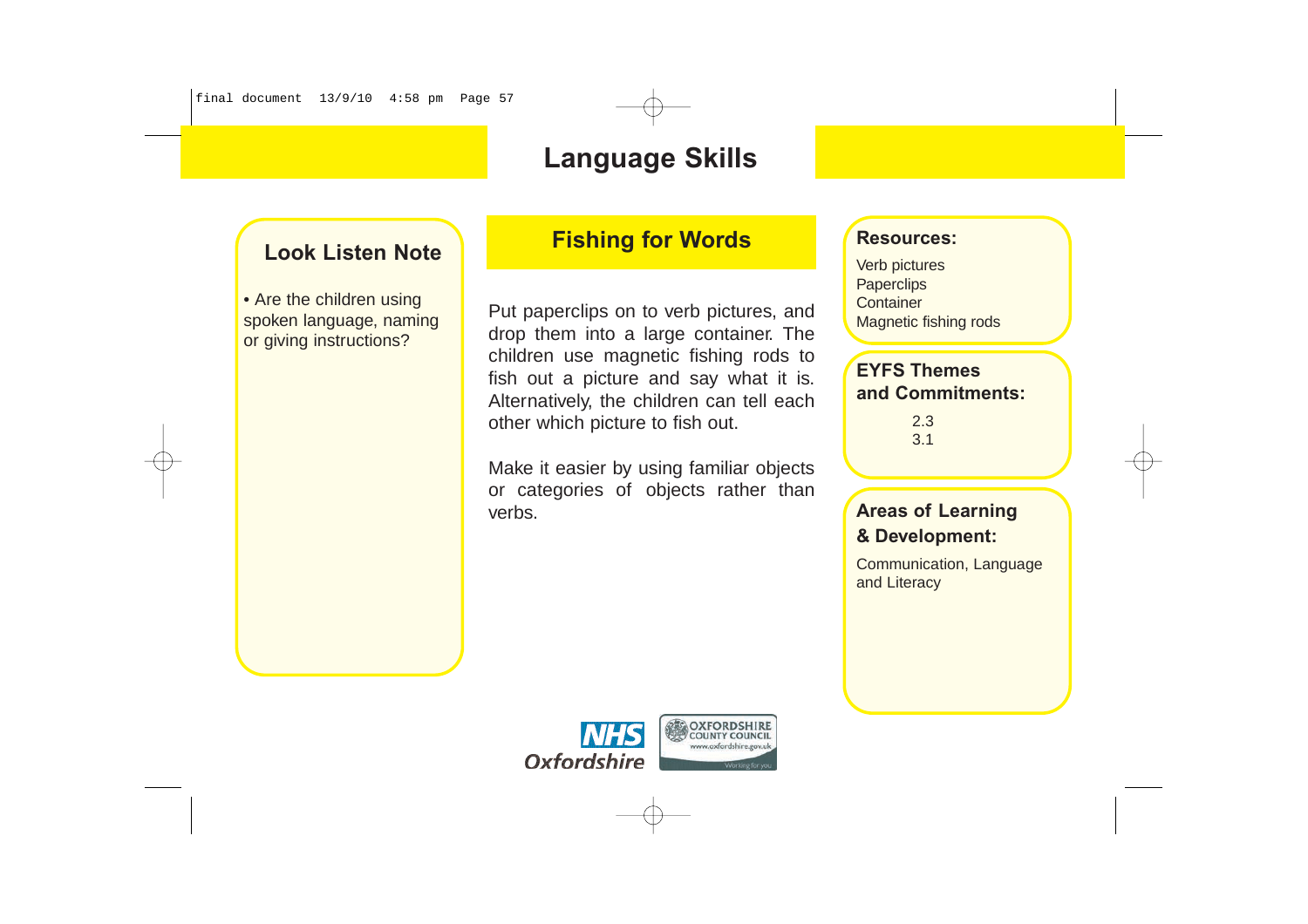#### **Look Listen Note**

• Are the children using spoken language, naming or giving instructions?

#### **Dressing teddy**

Lay the large outline of the person or teddy down in the middle of the group with a selection of clothes laid to the side separately. The children give each other instructions as to what item of clothing to put on the person or teddy.

To make it simpler use an outline already dressed for the children to copy.

#### **Resources:**

Large outline of person or teddy Pictures of items of clothing

#### **EYFS Themes and Commitments:**

1.1 2.3 3.1 4.2

#### **Areas of Learning & Development:**

Personal, Social & Emotional

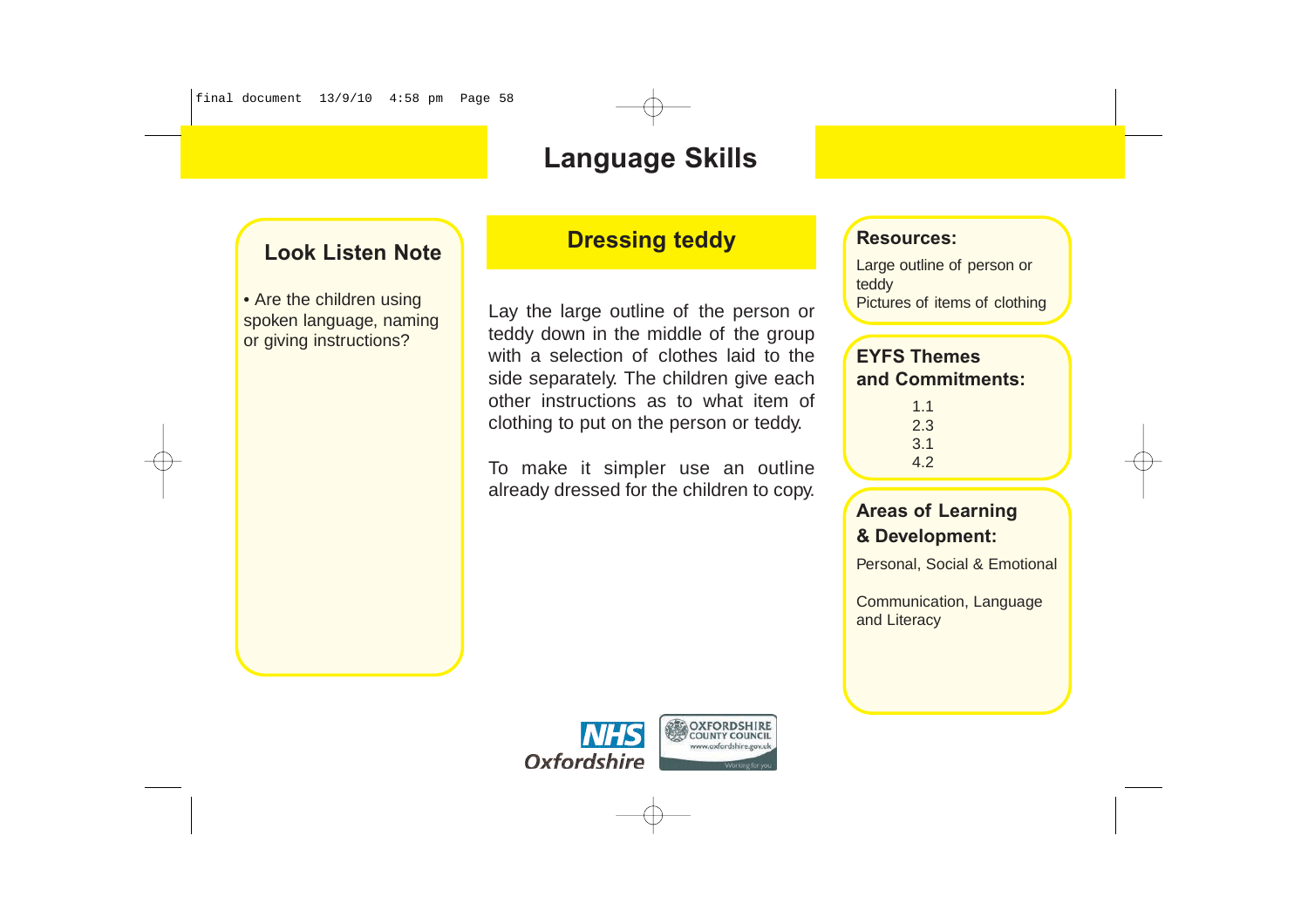final document 13/9/10 4:58 pm Page 59

### **Communication**

#### **Communication Skills**

#### **Introduction**

*'Communication describes the different systems that we can use to pass on messages to other people. The information can be conveyed with words (spoken or written) or sounds. You can also communicate using pictures or symbols, or using non-verbal communication such as gestures (waving goodbye or nodding in agreement) or a signing system.'*

DCSF (2008) The National Strategies Inclusion Development Programme - Supporting Children with speech, language and communication needs: Guidance for practitioners in the Early Years Foundation Stage.

Confidence communicating is important for children because it impacts on their social and emotional development; on their ability and ease of making friends; their ability to learn appropriate behaviour skills; their access to play and learning opportunities; their ability and opportunity to develop their language skills and their development of skills in literacy, mathematics and other areas of the curriculum.

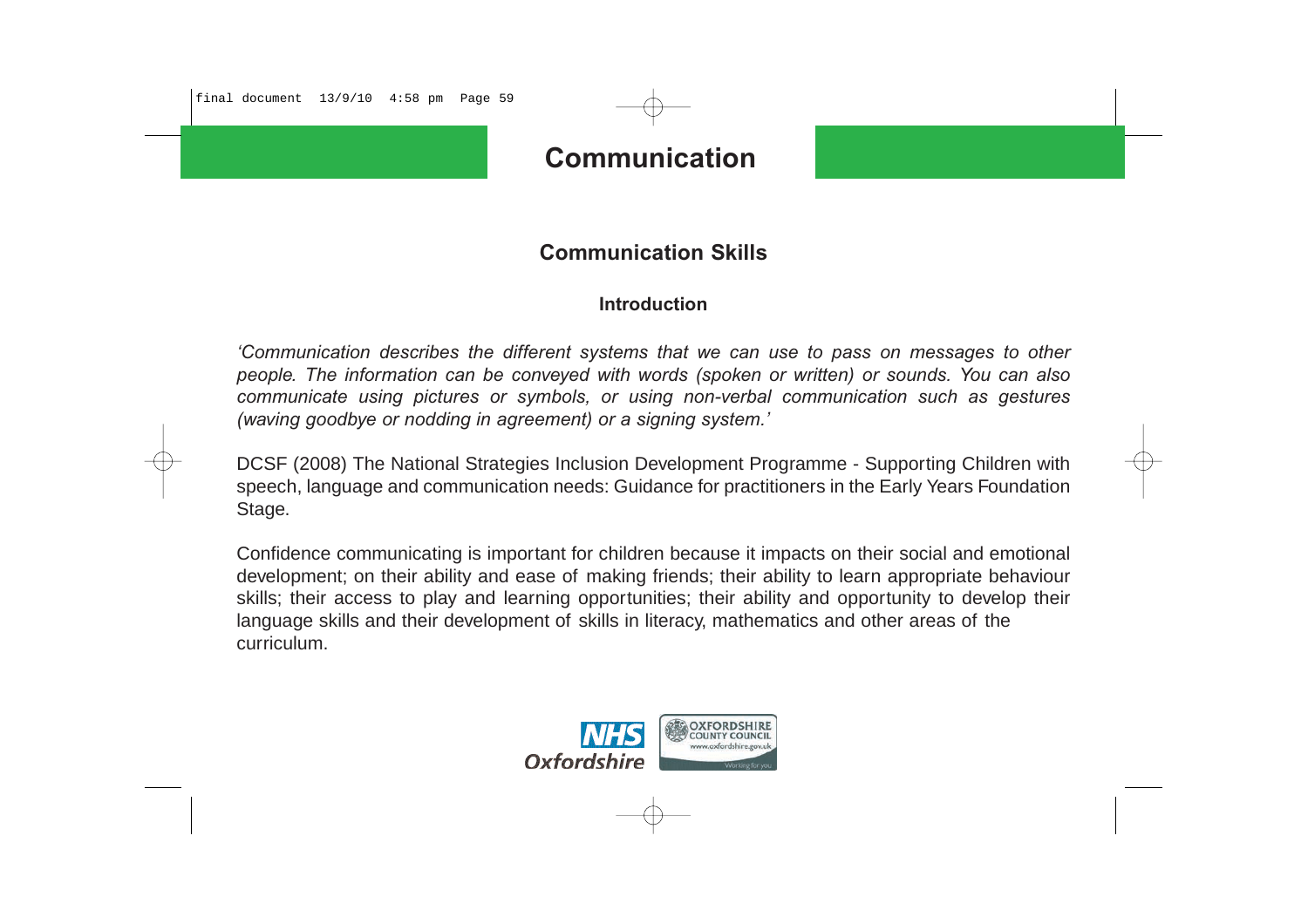final document 13/9/10 4:58 pm Page 60

### **Communication**

#### **Frequently Asked Questions**

#### **How do I support Continuous Provision for the development of communication skills?**

Answer:

Try to give the children access to a CD player and a selection of action rhymes/songs that they can access independently.

When the children are familiar with a story they will enjoy the opportunity to retell a story in their own words. Introduce a story with props and leave on display for children to select independently during the session.

Make a collection of 'things that go together' for children to talk about and explore. This will encourage children to make connections in their learning e.g. a knife and a fork, a cup and a saucer, a bucket and spade.

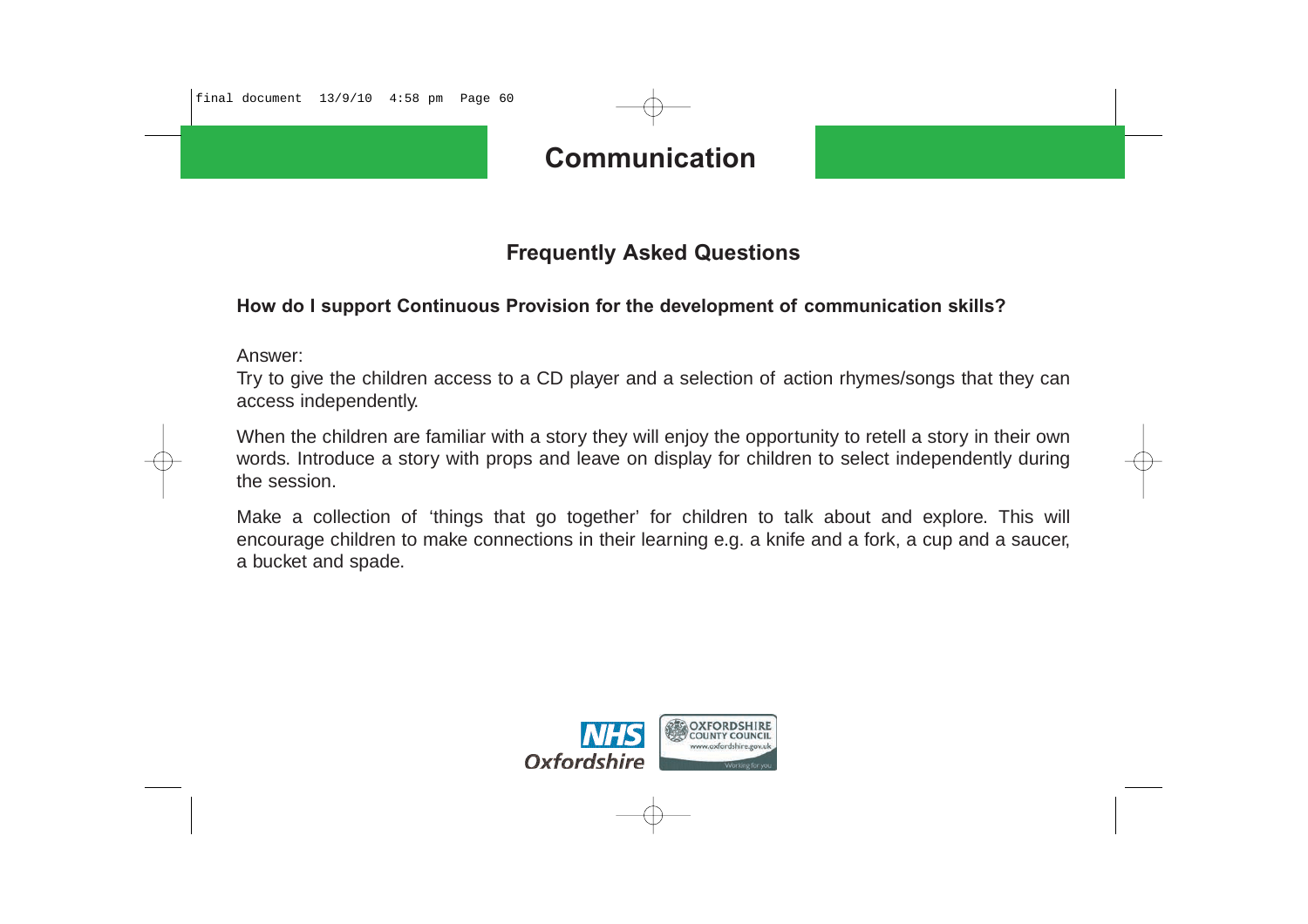#### **Look Listen Note**

• Are the children taking turns appropriately? Do they need support to do this?

#### **Who wants the…?**

In a small circle, children clap to the music. When the music stops, children listen for the question 'who wants the…?'

Children respond by either miming, signing, gesturing 'me' or saying 'me' or 'I do' etc. Child rolls the toy back to the group leader. Repeat so all children are encouraged to take a turn.

#### **Resources:**

Ball, push/go toy, music and player.

#### **EYFS Themes and Commitments:**

1.1, 1.2 2.3 3.1 4.2

#### **Areas of Learning & Development:**

Communication, Language and Literacy

Creative development

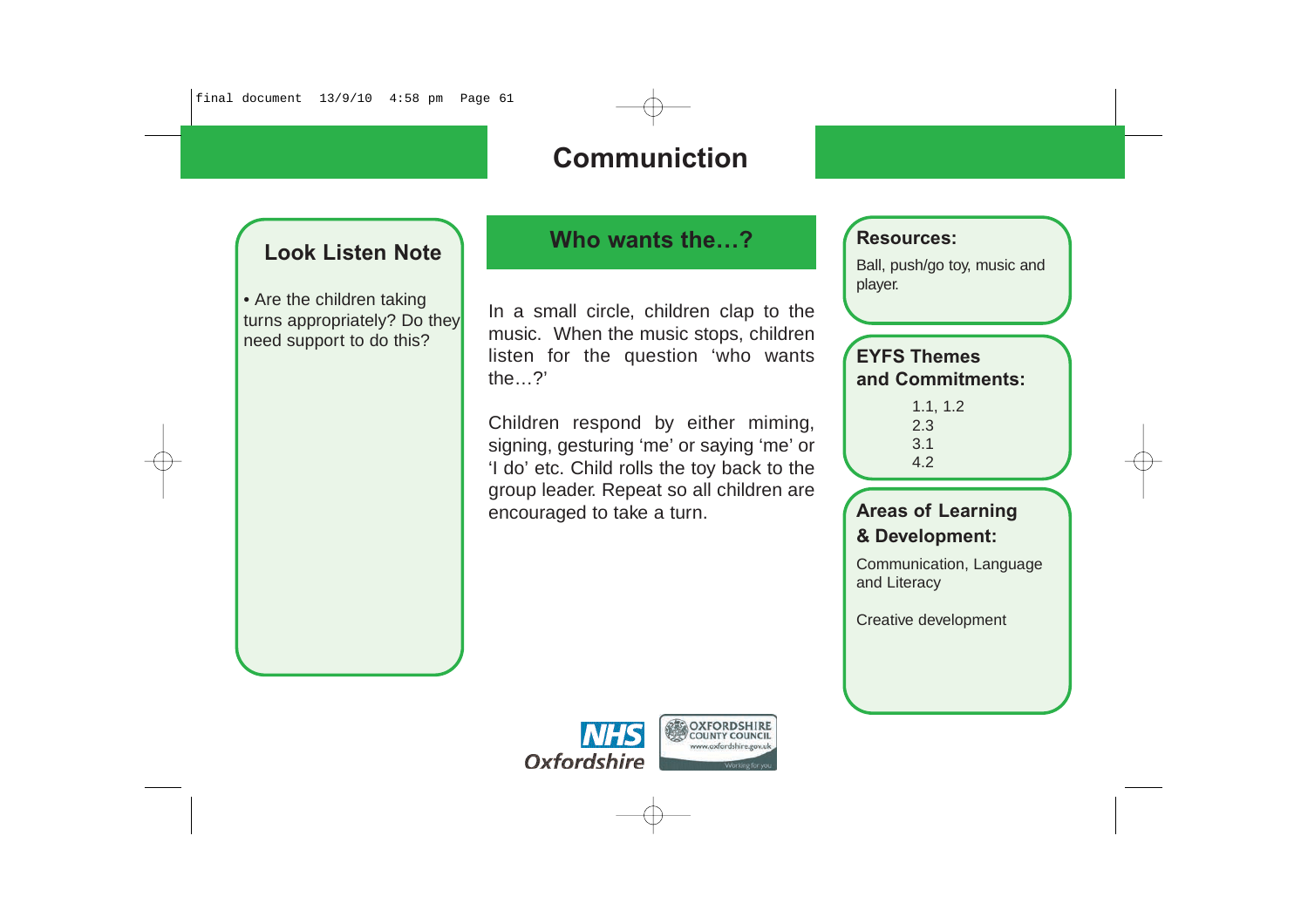#### **Look Listen Note**

• Are the children paying attention to others and responding appropriately?

• Are the children developing confidence when speaking in a group of other children?

• Are the children confident to make a choice of their own?

#### **Can you do what I do?**

Children listen to a story/rhyme, etc and have to copy the group leader. Then encourage the children to say what they would like the rest of the group to do. Actions can be done to music e.g. 'Here we go round the mulberry bush', 'The wheels on the bus' etc.

#### **Resources:**

Action books - copied as a group - Wheels on the bus, music and player.

#### **EYFS Themes and Commitments:**

1.1 2.3 3.1 4.2

#### **Areas of Learning & Development:**

Personal, Social and Emotional

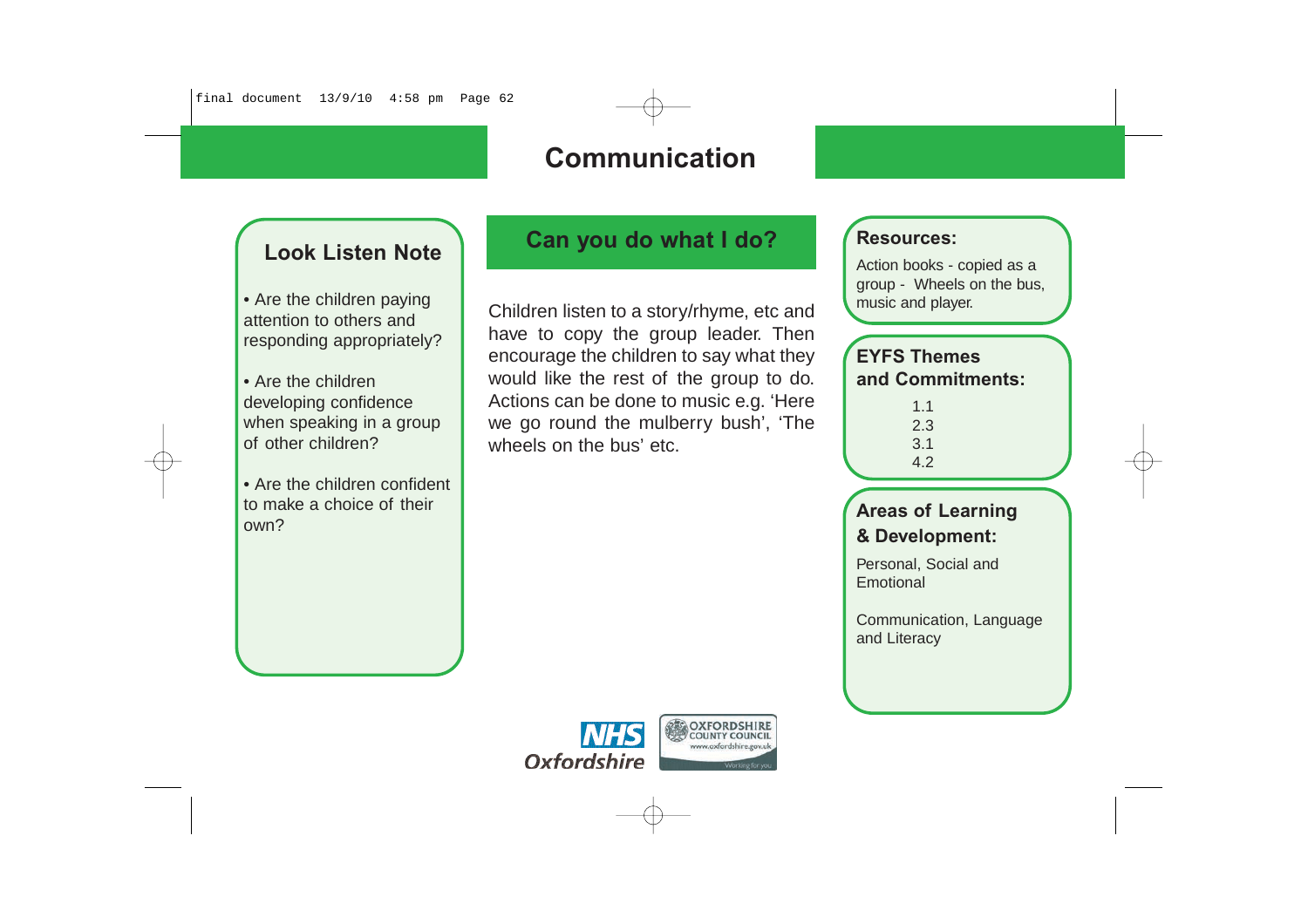#### **Look Listen Note**

• Are the children developing their speech and language skills by hearing you model talking?

• Are the children developing confidence when speaking in a group of other children?

### **Talking Puppet/ Toy**

Children take it in turns to fish a picture/ object out of a pond. (Attach a paper clip to a picture/object). The child then mimes/tells the puppet what to do/be e.g. actions such as jump, laugh, sleep, eat or animals such as making the sounds or movements of a particular animal.

Make it harder by asking the child to name what they have caught.

#### **Resources:**

Puppet, objects / pictures, magnetic fishing rod, pond - blue paper or box

#### **EYFS Themes and Commitments:**

2.3 3.1 4.1

#### **Areas of Learning & Development:**

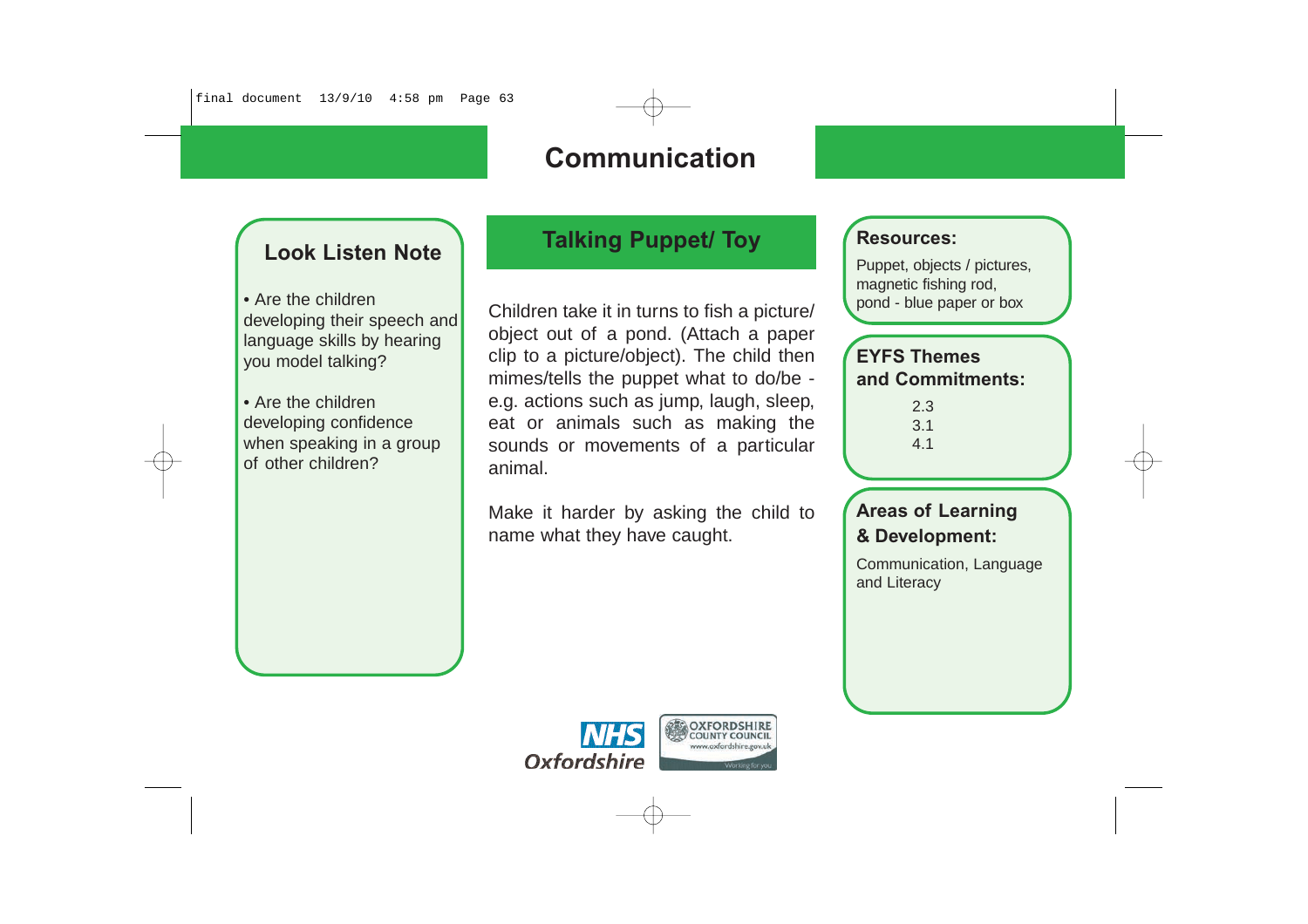#### **Look Listen Note**

• Are the children demonstrating that they are learning about words and meaning?

Are the children developing confidence when speaking in a group of other children?

Are the children confident to make a choice of their own?

#### **Raindrops**

A large drawing of a house… is shown to the children. The group leader tells the group that they are going to decorate the picture with coloured raindrops. Each child takes it in turn to use language to tell the group leader where to put the raindrop. E.g. 'put a raindrop on the car'.

Model back correct sentences at the child's level - 'on the car', 'on top of the tree' etc. Extend by encouraging the children to tell each other where to put the raindrops.

#### **OXFORDSHIRE** *INHS* ww.oxfordshire.gov.u Oxfordshire

#### **Resources:**

Laminated picture of a house with tree, pond, car + fence etc. Coloured sticker spots or coloured counters.

#### **EYFS Themes and Commitments:**

2.3 3.1 4.1

#### **Areas of Learning & Development:**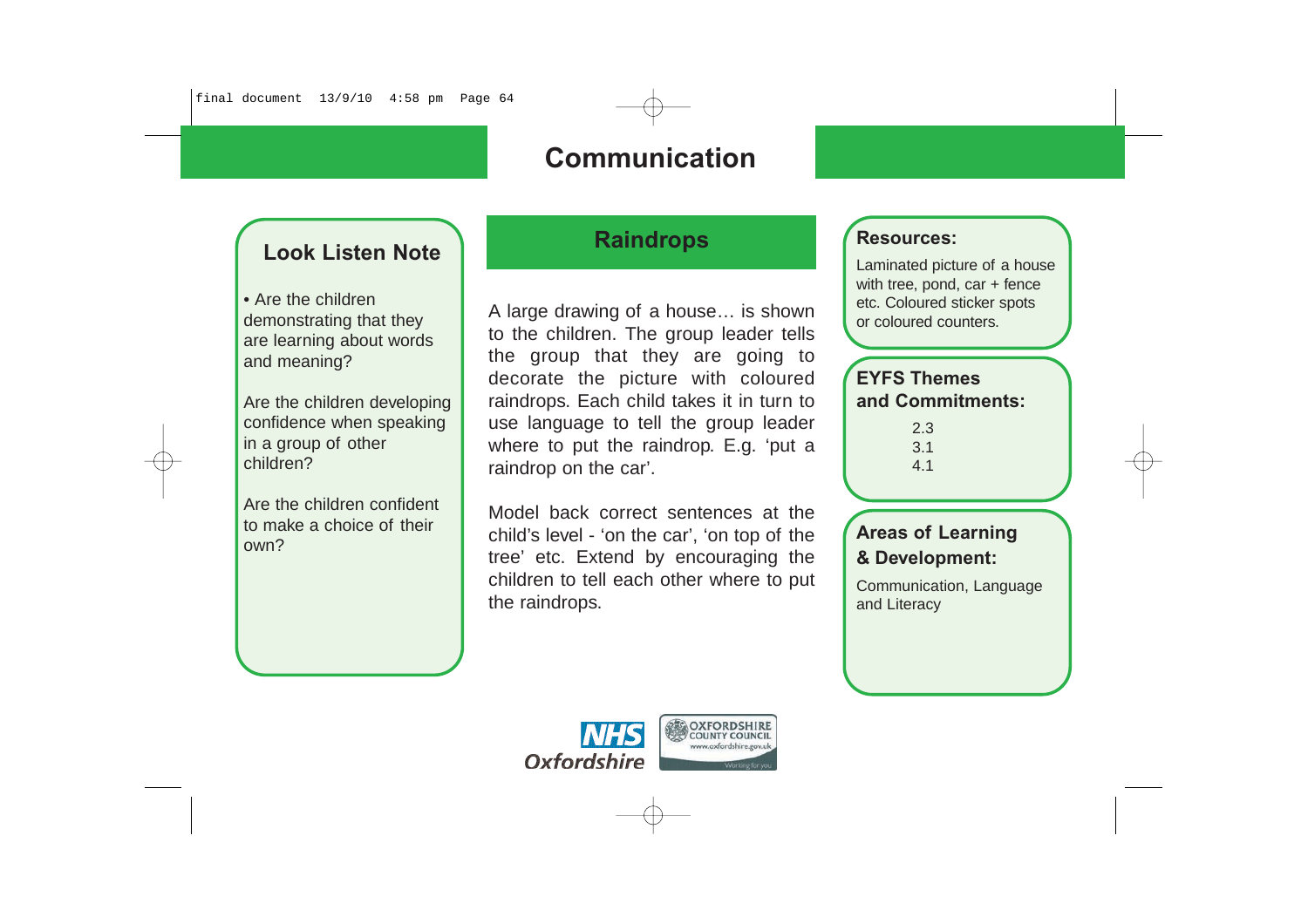#### **Look Listen Note**

• Are the children listening carefully, paying attention to others and responding appropriately?

#### **10 Ways of Moving**

Group leader makes eye contact with a child in the circle (add a wave/smile if it helps). Once eye contact is made the group leader mimes an action for the child to copy. Child then does the action whilst moving around the outside of the circle and back to where they were sitting.

Actions: hopping, skipping, jumping, swimming, marching, waving, wiggly, aeroplane, elephant, monkey.

Child then says what they were doing - 'jumping', 'I was jumping like a frog' (model appropriate sentence structure depending on language levels).



# **EYFS Themes**

**and Commitments:**

1.1 2.3 3.1 4.2

**Resources:**

#### **Areas of Learning & Development:**

Communication, Language and Literacy

Physical development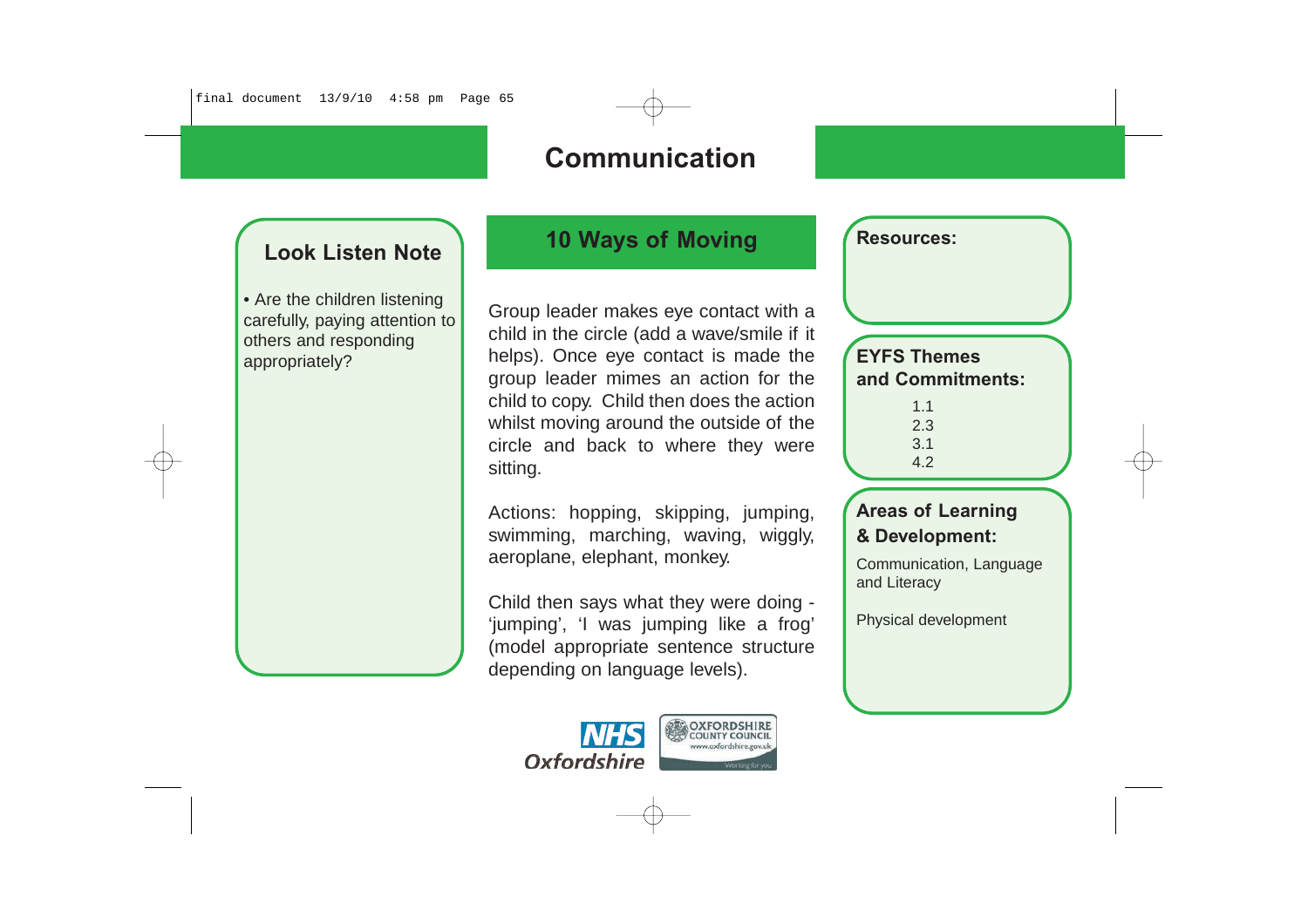#### **Look Listen Note**

• Are the children listening carefully, paying attention to others and responding appropriately?

#### **Memory Games**

I went shopping and bought … I went on holiday and took … I went to the zoo and saw …

Put a range of objects related to chosen area in middle of a circle of children. Take it in turns to choose an object to put in the suitcase/box. Each child is encouraged to say what is already in the suitcase/box and what they added.

Extend by completing activity without props.

#### **Resources:**

Objects as props related to shopping, zoo, holiday… Props - suitcase, box (for shopping trolley or cages).

#### **EYFS Themes and Commitments:**

| 1.1 |
|-----|
| 2.3 |
| 3.1 |
| 4.2 |

#### **Areas of Learning & Development:**

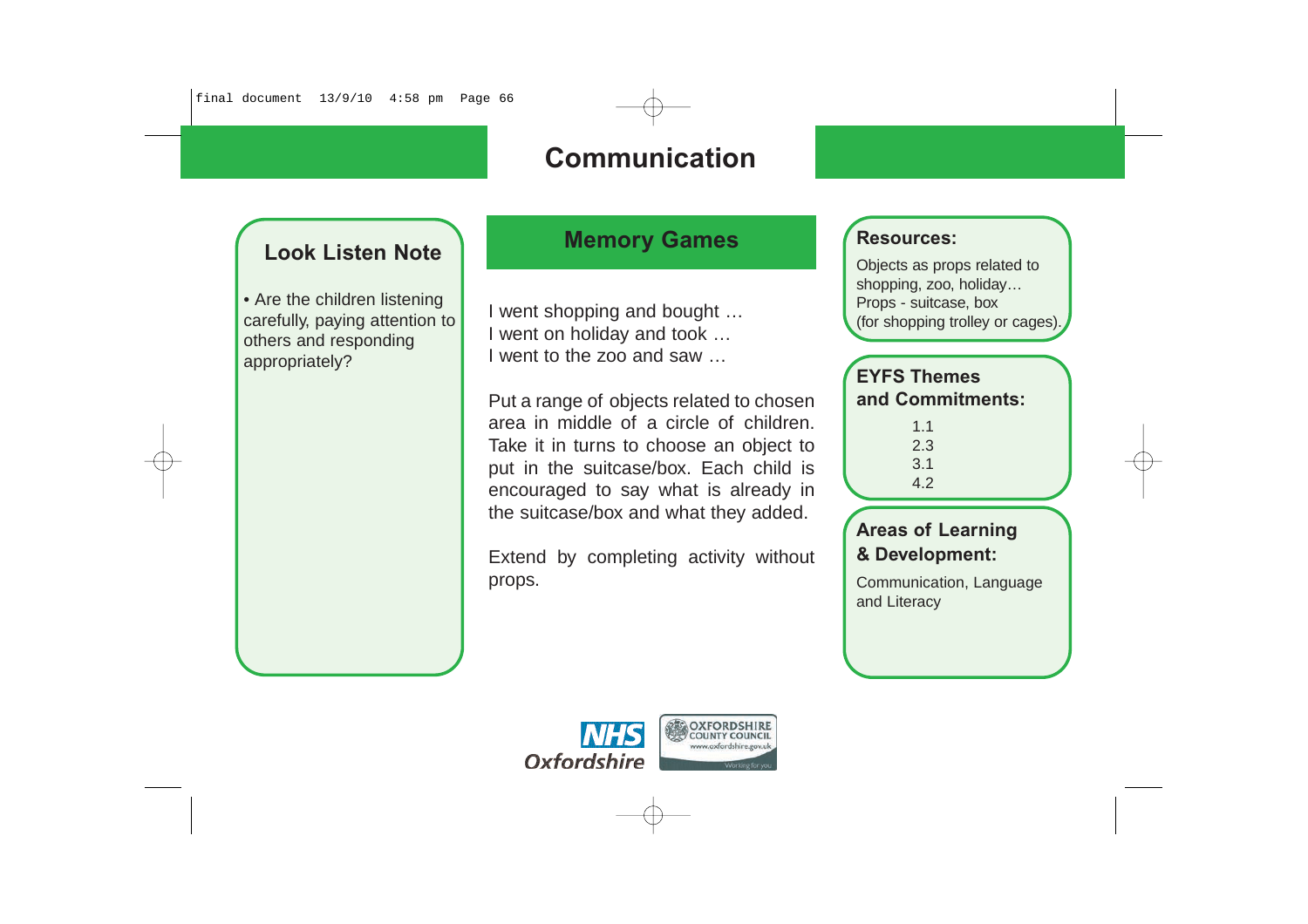#### **Look Listen Note**

• Are the children listening carefully, paying attention to others and responding appropriately?

#### **Whispers**

Children sit in a circle. A child is secretly shown a picture of an animal or a simple action.

Child then whispers the word to the next child, and so on around the circle. The last child completes the action / acts out the animal. Is the action the same as the picture?

To simplify this activity you might put the pictures in the middle of the circle and then start the whisper circle off by choosing one of the pictures.



#### **Resources:**

Picture cards of simple actions, familiar animals, transport or food.

#### **EYFS Themes and Commitments:**

| 1.1 |
|-----|
| 2.3 |
| 3.1 |
| 4.2 |

#### **Areas of Learning & Development:**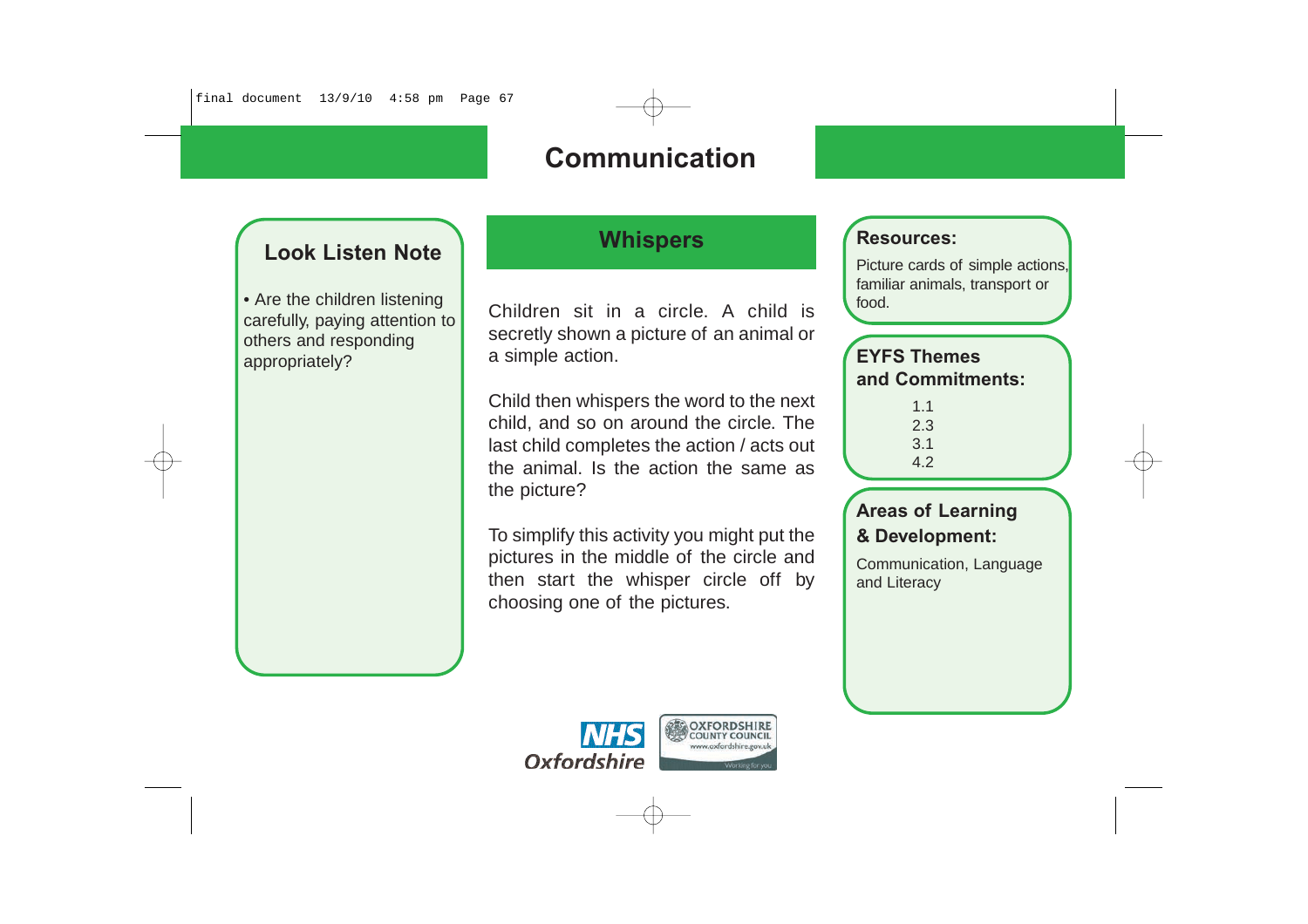#### **Look Listen Note**

• Are the children listening carefully, paying attention to others and responding appropriately?

• Are the children demonstrating that they are learning about words and meaning?

• Are the children demonstrating increased vocabulary and learning to organise information in to different categories?

#### **Picture Partners**

Sort cards into two piles and put the children into two groups. Group A are given a card and told to hold it up so the other children can see. Group B are given a card and on 'go' they look at their picture and have to find their partner from Group A. Children are then encouraged to say why they chose the partner they did.

Or - using picture cards that go together play a pairs game encouraging each child to say why their two pictures go together.



#### **Resources:**

Pairs of pictures – things that go together

#### **EYFS Themes and Commitments:**

1.1 2.3 3.1 4.2

#### **Areas of Learning & Development:**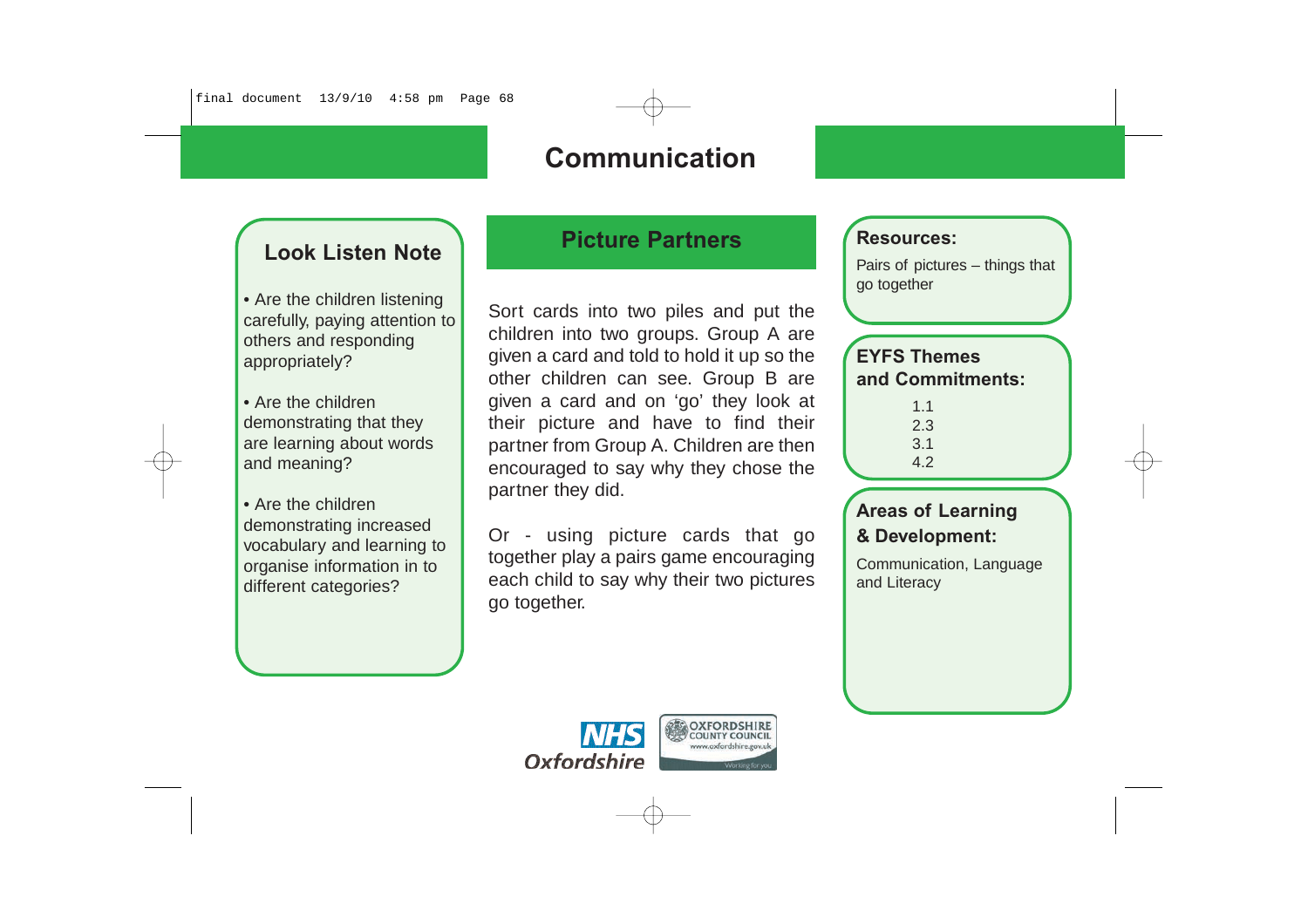#### **Look Listen Note**

• Are the children listening carefully, paying attention to others and responding appropriately?

• Are the children demonstrating increased vocabulary and learning to organise information into different categories?

• Are the children developing confidence when speaking in a group of other children?

#### **Clothes on the donkey**

Put some clothes pictures and tails in a feely bag. The children take it in turns to take an item and to tell the group leader where on the donkey they are going to put it.

Game can be extended by children telling each other where to put the item.

Model appropriate language if children say 'there'.

#### **Resources:**

A3 size picture of a donkey, pictures of clothes, coloured tails and feely bag.

#### **EYFS Themes and Commitments:**

1.1 2.3 3.1 4.2

#### **Areas of Learning & Development:**

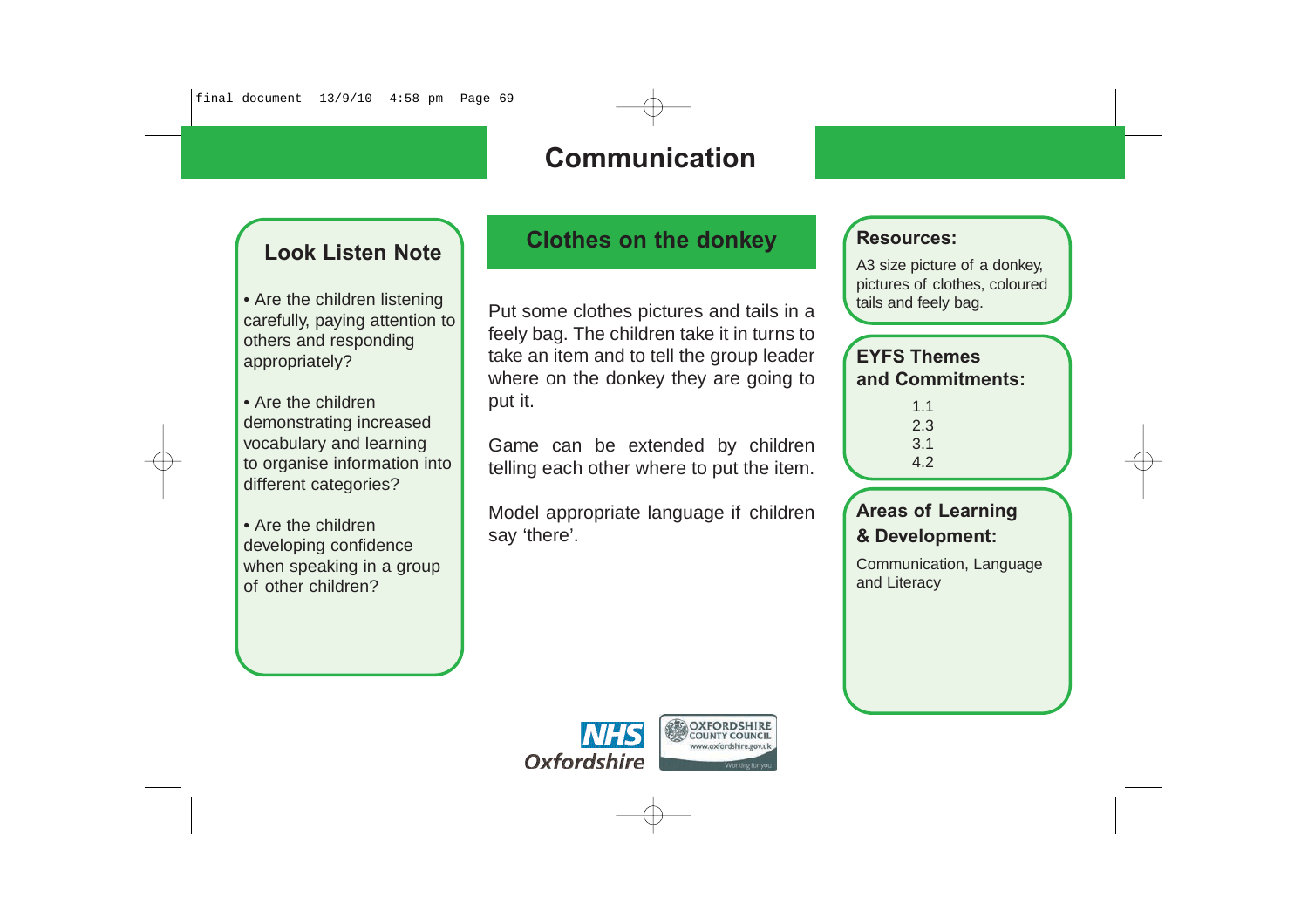#### **Look Listen Note**

• Are the children demonstrating that they are learning about words and meaning?

• Are the children showing that they understand words in sentences?

• Are the children developing confidence when speaking in a group of other children?

#### **Own Story**

Children are given a couple of objects to make up a story about. Children take it in turn to add something to the story.

Consider the abilities of the children, some younger children may find this quite challenging whilst others will be ready to benefit from it. The group leader will need to model sentence structures and help children to put the story together.

**Resources:**

**Objects** Story board

#### **EYFS Themes and Commitments:**

2.3 3.2, 3.3 4.2, 4.3

#### **Areas of Learning & Development:**

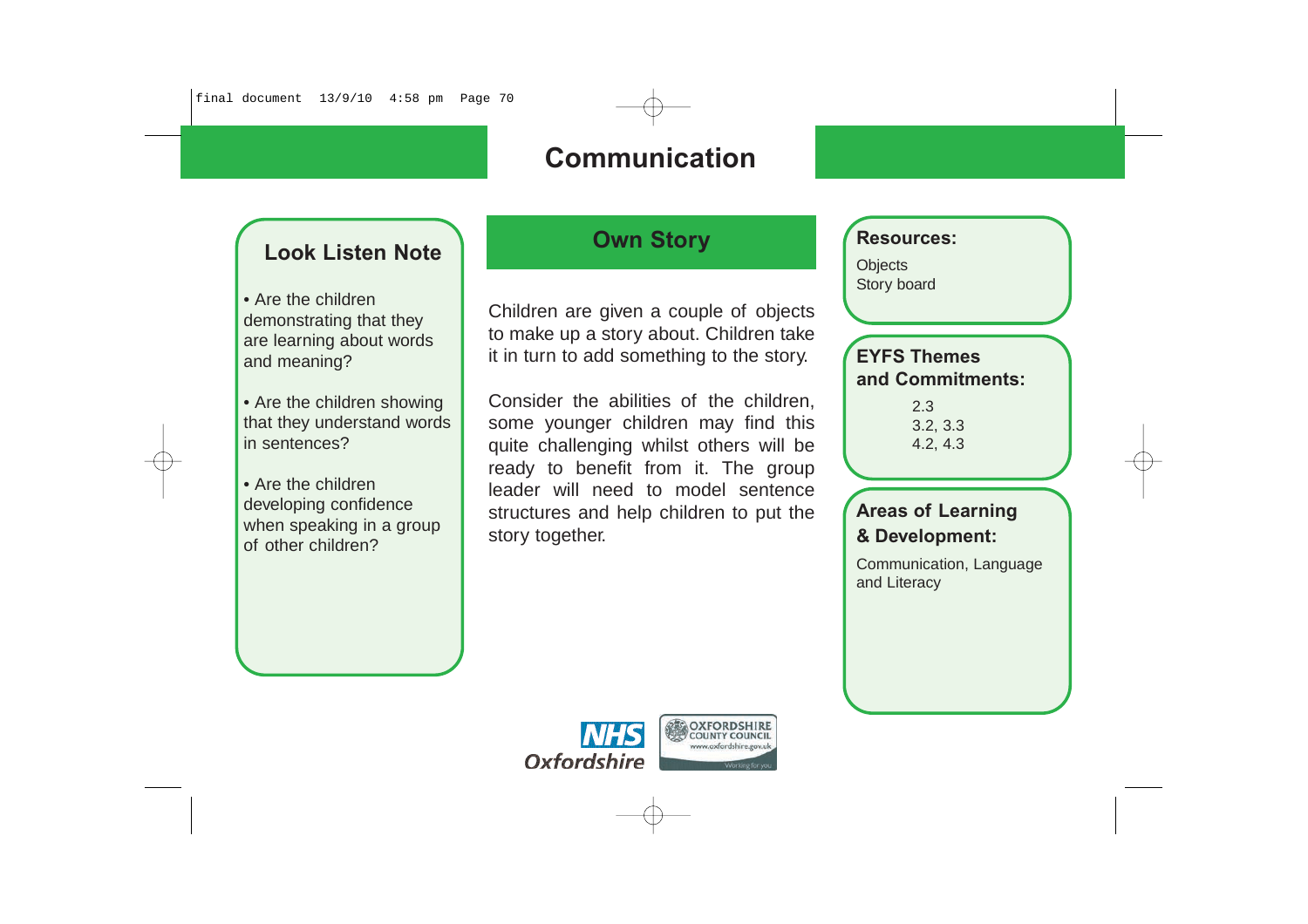final document 13/9/10 4:58 pm Page 71

### **Fine Motor Skills**

#### **Introduction**

Fine motor dexterity is the ability to perform small, precise hand movements with fluency and accuracy. It is based on appropriate development of a variety of foundation skills e.g. proprioception, tactile processing, proximal stability and muscle strength.

Before starting any table top activity ensure first of all that the child is sitting on a chair of the correct height for the table, with bottom well back, feet on the floor, and elbows/forearms gently resting on the table surface.

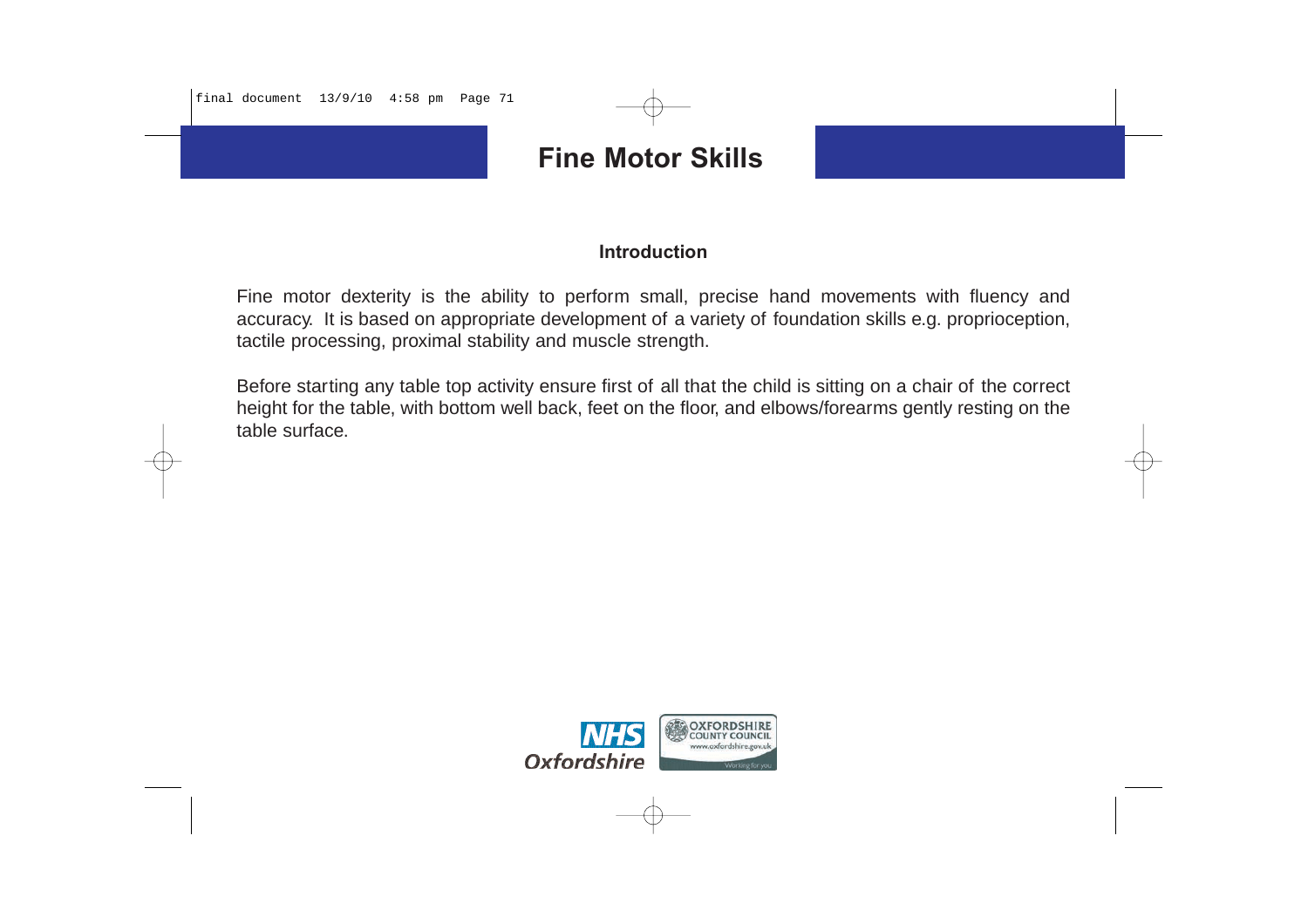final document  $13/9/10$  4:58 pm Page 72

## **Fine Motor Skills**

#### **Warm Up Activities For Fine Motor Skills**

Windmills: rotate shoulders with hands resting on top of shoulders; or standing up, rotate the whole arm through 360 degrees.

Draw large circles, snails, train wheels or horizontal/ vertical lines in the air.

Press palms together or push palms against table surface.

Open and close hands.

Press tip of each finger in turn against thumb, you can sing to this as you go along, for example Incey Wincey Spider.

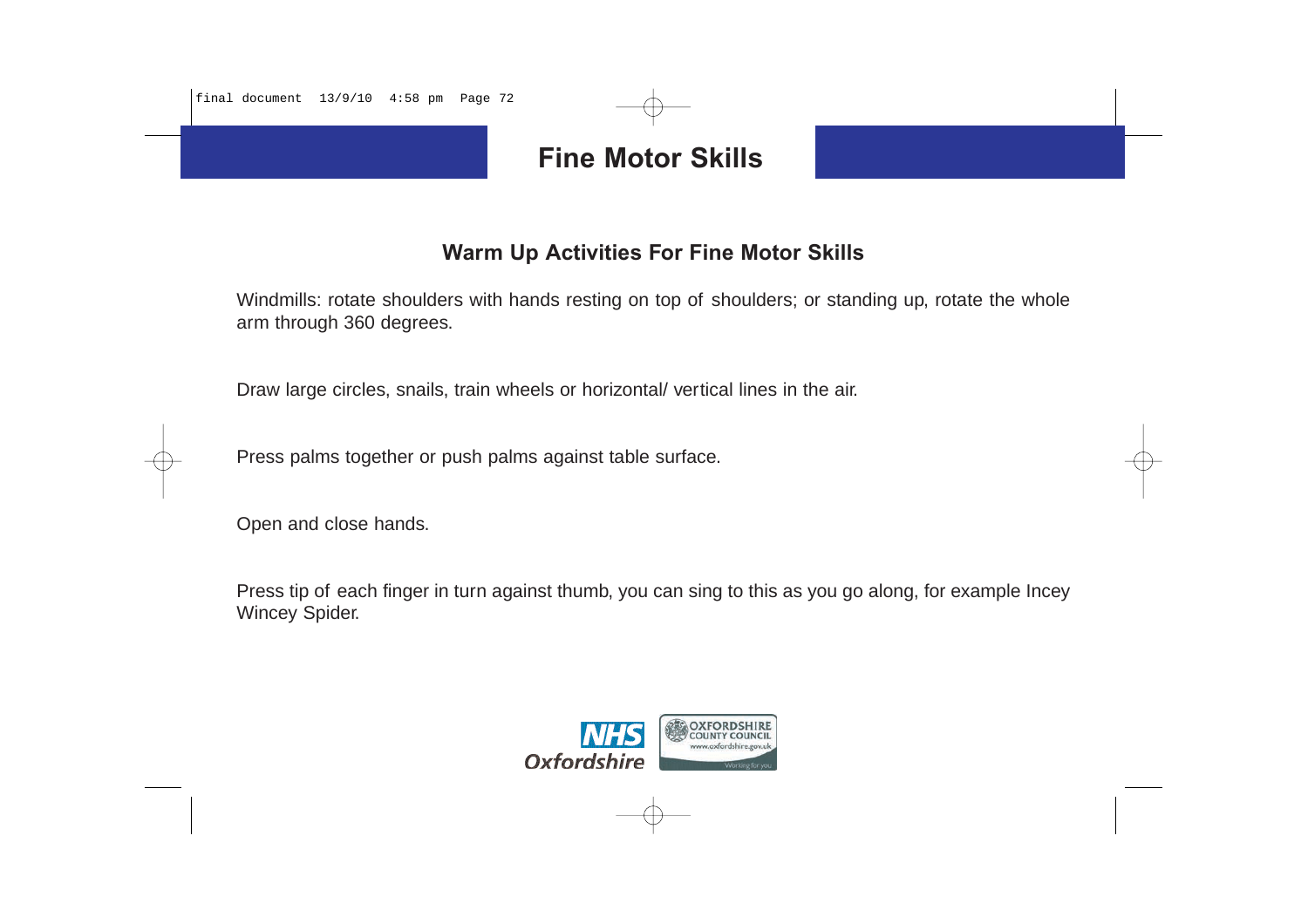final document 13/9/10 4:58 pm Page 73

# **Fine Motor Skills**

### **Frequently Asked Questions**

#### **How do I support Continuous Provision for the development of fine motor skills?**

Answer:

There are many different types of dough that can be introduced as a tactile activity – stretchy dough, coloured dough, salt dough, dough made with yeast. As an extension consider introducing children to experiences with clay.

On a dry day introduce squeezy bottles filled with water to the garden for children to make patterns with on the ground. In the painting area make patterns with squeezy paint. These can be small or large scale.

Make a treasure basket out of different resources that encourage a squeezy pincer movement for children to explore independently during the session.

If you have a washing line in your setting's garden look out for opportunities where children can be involved in pegging out the washing. Children can be involved in washing doll's clothes by hand for example.

Leave pegs in a basket for children to access during self initiated play. Add pegs alongside socks, gloves and tights in the sand tray for children to fill with sand and then 'contain' the sand by putting a peg on the end.

Leave cotton reels or beads alongside shoelaces/threads for children to use independently during the session.

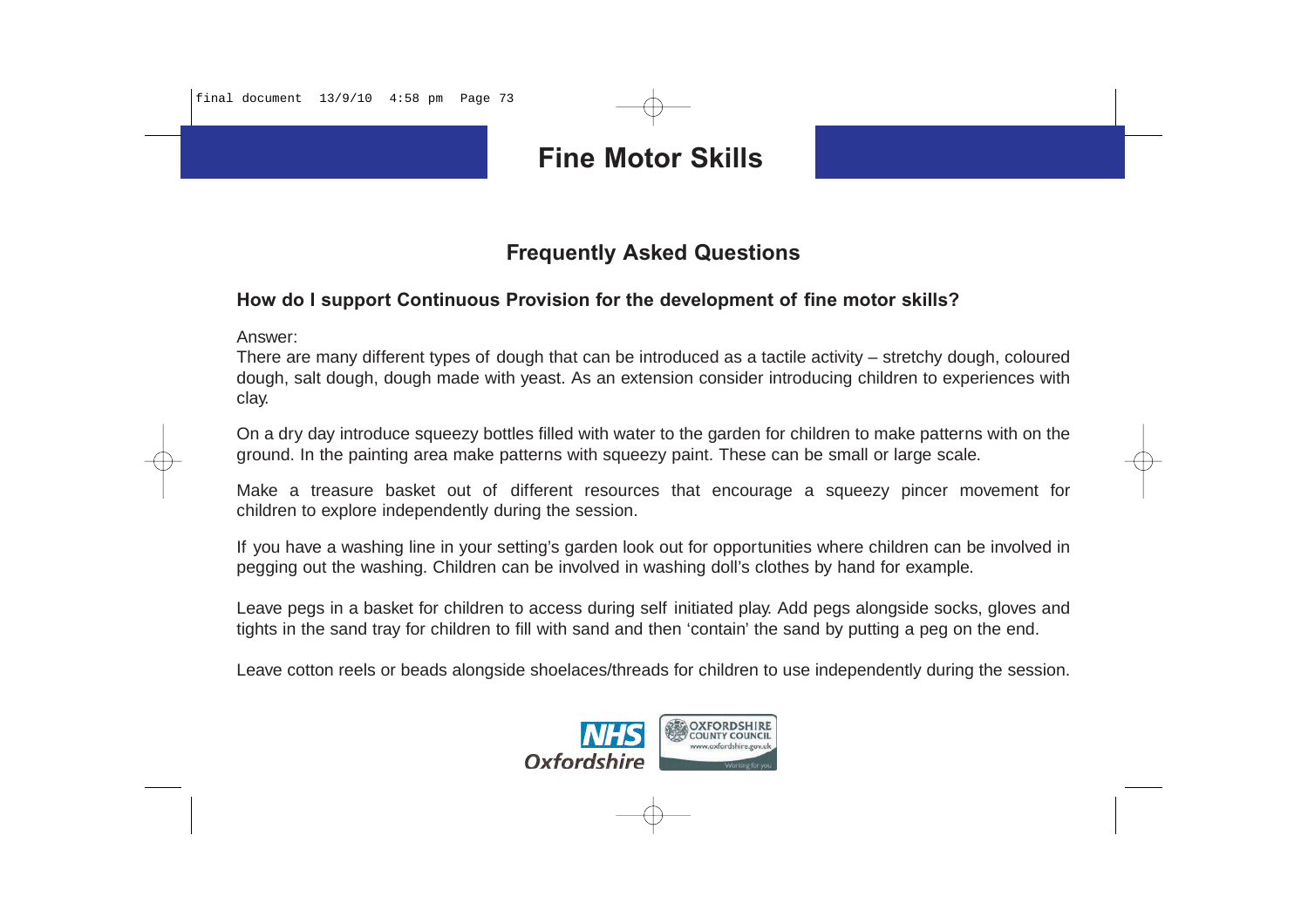### **Look Listen Note**

• Are the children increasing their hand strength?

Note whether the child is developing finger dexterity

# **Play Dough**

With fingers extended roll play dough into a sausage. Roll the dough into a coil, keeping fingers extended. Flatten a ball of dough on the table surface. Squeeze a ball of dough between each finger and thumb in turn until a hole is made. Push thumb in to a ball of dough held in the palm of the other hand. Wrap dough round all four fingers and stretch out to break the dough. Squeeze balls of dough between the sides of two fingers.



**Resources:**

Play Dough

### **EYFS Themes and Commitments:**

1.1, 1.2, 2.3 3.1, 3.2, 3.3 4.1, 4.2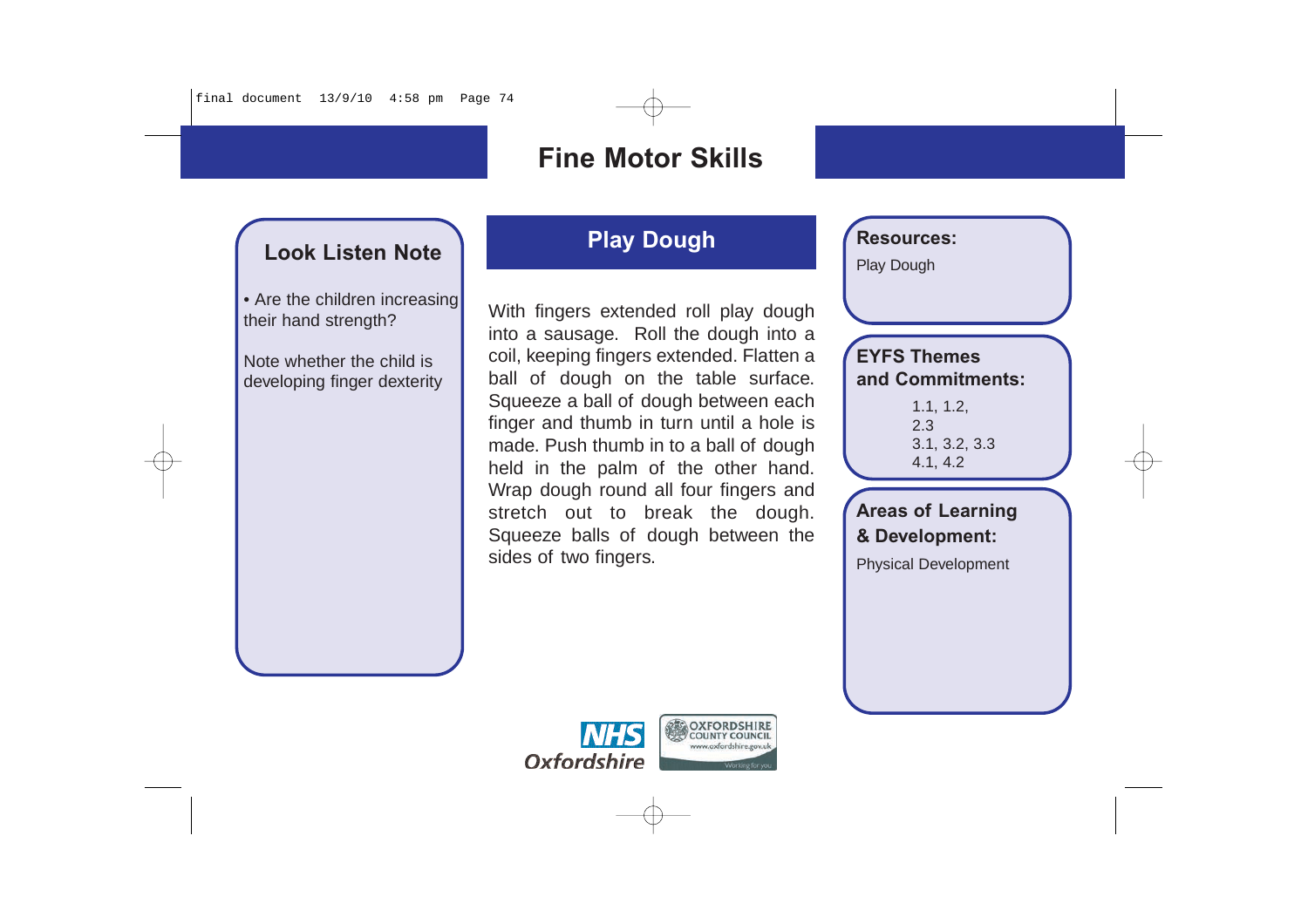$final$  document  $13/9/10$  4:58 pm Page 75

# **Fine Motor Skills**

## **Look Listen Note**

• Are the children increasing

# **Bubble Wrap**

The the children increasing Give each child a piece of bubble wrap,<br>show them how to pop the bubbles and encourage them to copy.

> See who can make the most noise and pop the most bubbles.

**Resources:**

Bubble Wrap

#### **EYFS Themes and Commitments:**

1.1, 1.2, 2.3 3.1, 3.2, 3.3 4.1, 4.2

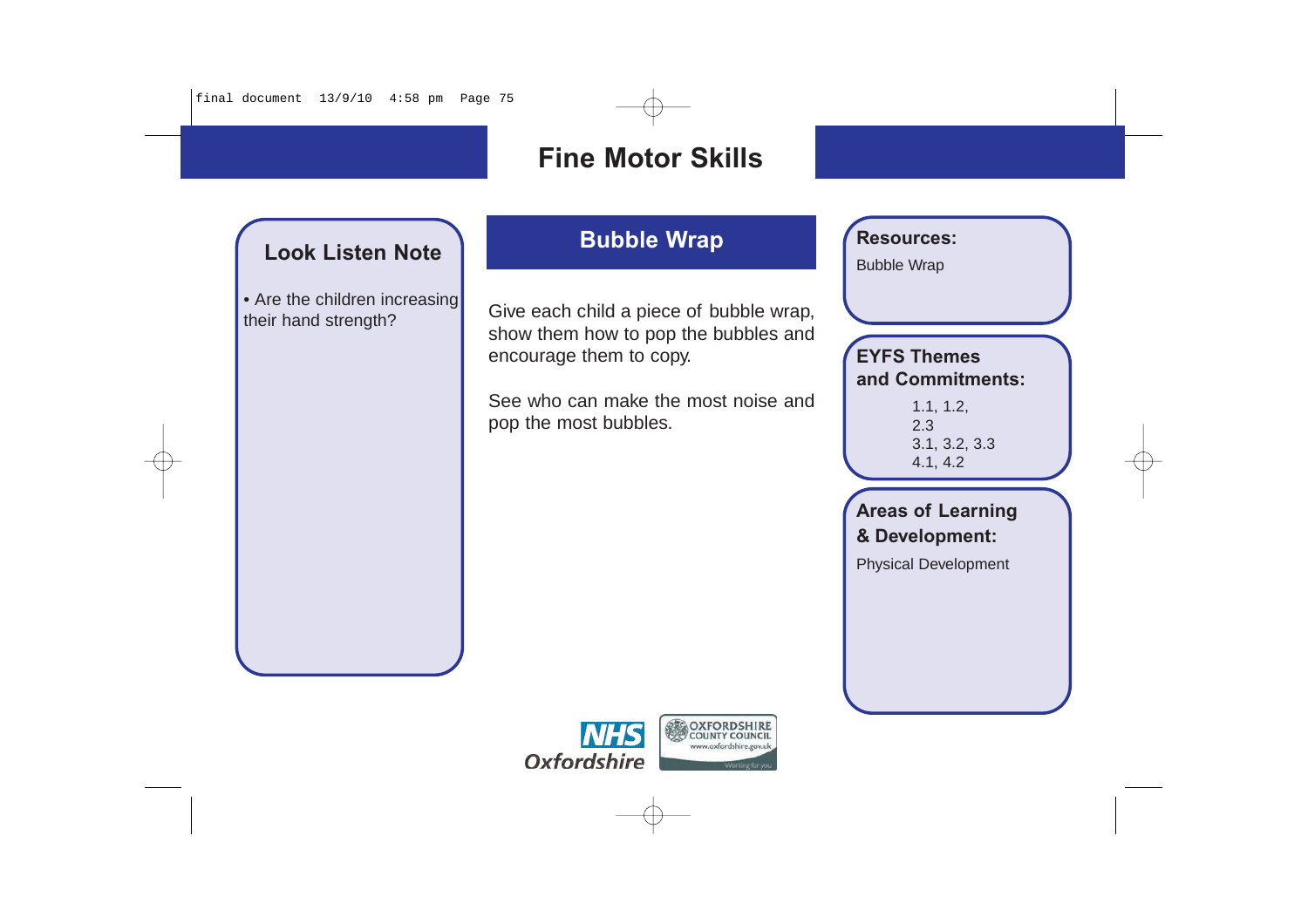### **Look Listen Note**

• Are the children increasing<br>their hand strength?

# **Water Ball Resources:**

Squeeze a squeezy bottle filled with water to chase a table tennis ball around a bowl of water.

Increase the benefits of this activity by cleaning up any spillages with sponges or clothes and squeeze out the water back into the bowl.

Table tennis ball Squeezy bottle **Water** Large bowl (e.g. washing up bowl) Sponge or cloth

#### **EYFS Themes and Commitments:**

1.1, 1.2 2.3 3.1, 3.2, 3.3 4.1, 4.2

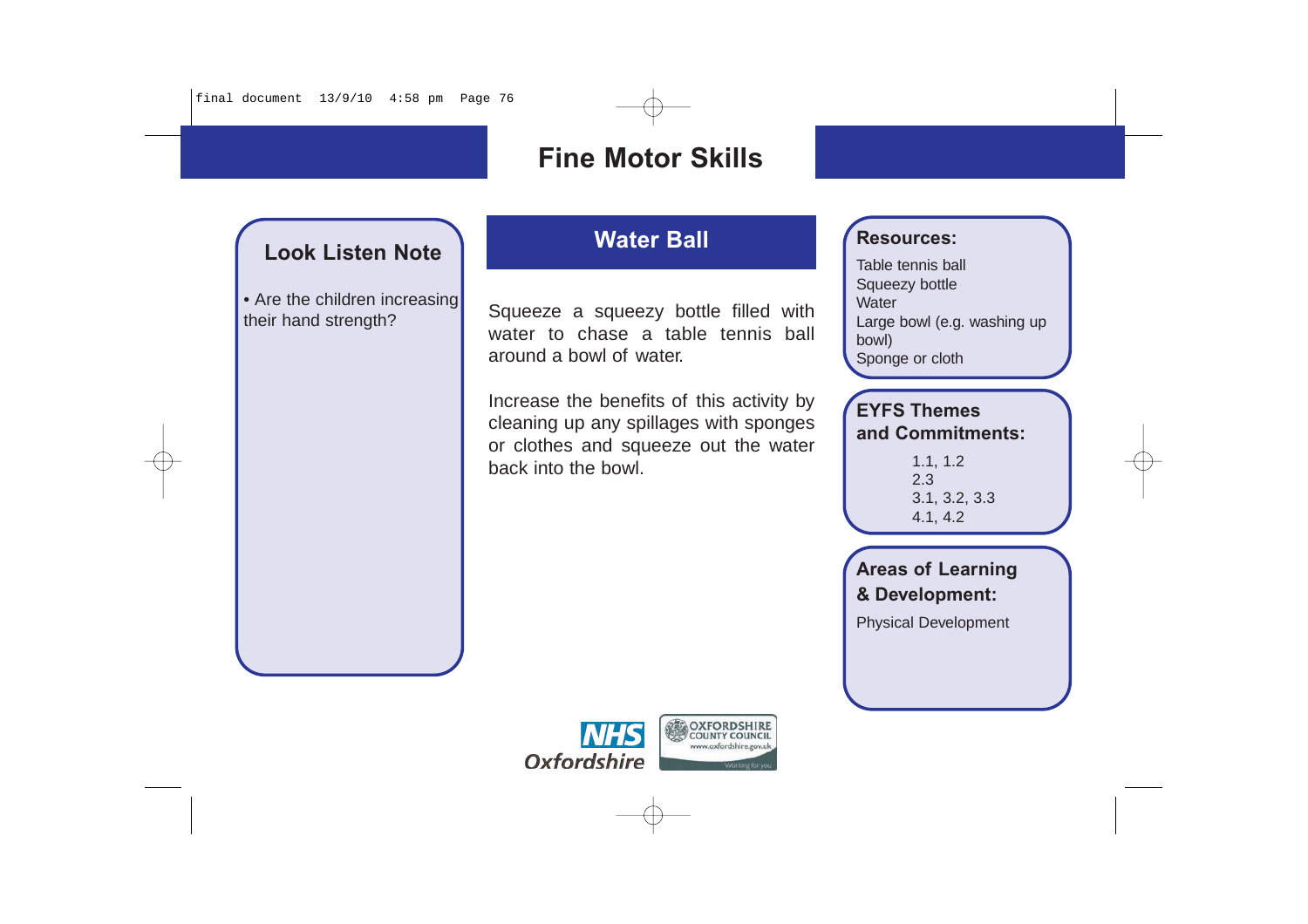### **Look Listen Note**

• Are the children increasing their hand strength?

Note whether the child is developing finger dexterity

• Are the children demonstrating use of specific hand manipulation translation from fingers to palm?

# **Scrunching Paper**

Scrunch paper to make balls and flick with thumb and finger in turn.

You could make a goal and get the children to flick the paper between the targets.

You could also use the balls to make a collage.

### **Resources:**

Paper

# **EYFS Themes and Commitments:**

1.1, 1.2 2.3 3.1, 3.2 4.2

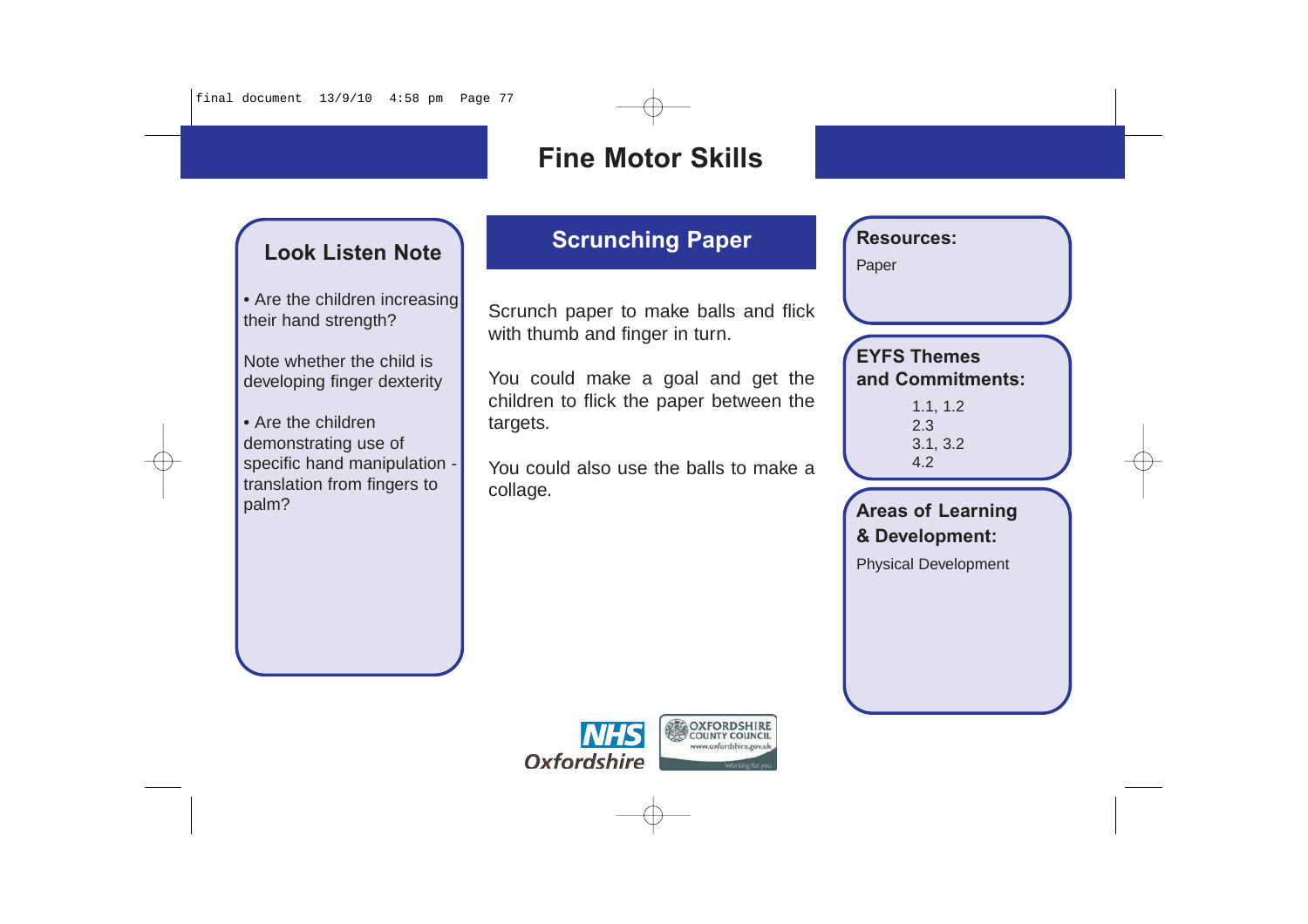### **Look Listen Note**

• Are the children increasing

# **Hanging Up the Washing**

their hand strength? Make a low washing line that the children can reach. Get the children to peg out the clothes.

> Perhaps to name the items being hung on the line to help develop vocabulary.

> Make it harder by giving the children smaller items such as ties and socks to hang out. You could use dolls clothes that are smaller and require more accuracy.

**Resources:**

Washing line Pegs Clothes or dolls clothes

### **EYFS Themes and Commitments:**

1.1, 1.2, 2.3 3.1, 3.2, 3.3 4.1, 4.2

### **Areas of Learning & Development:**

Physical Development

Communication, Language and Literacy

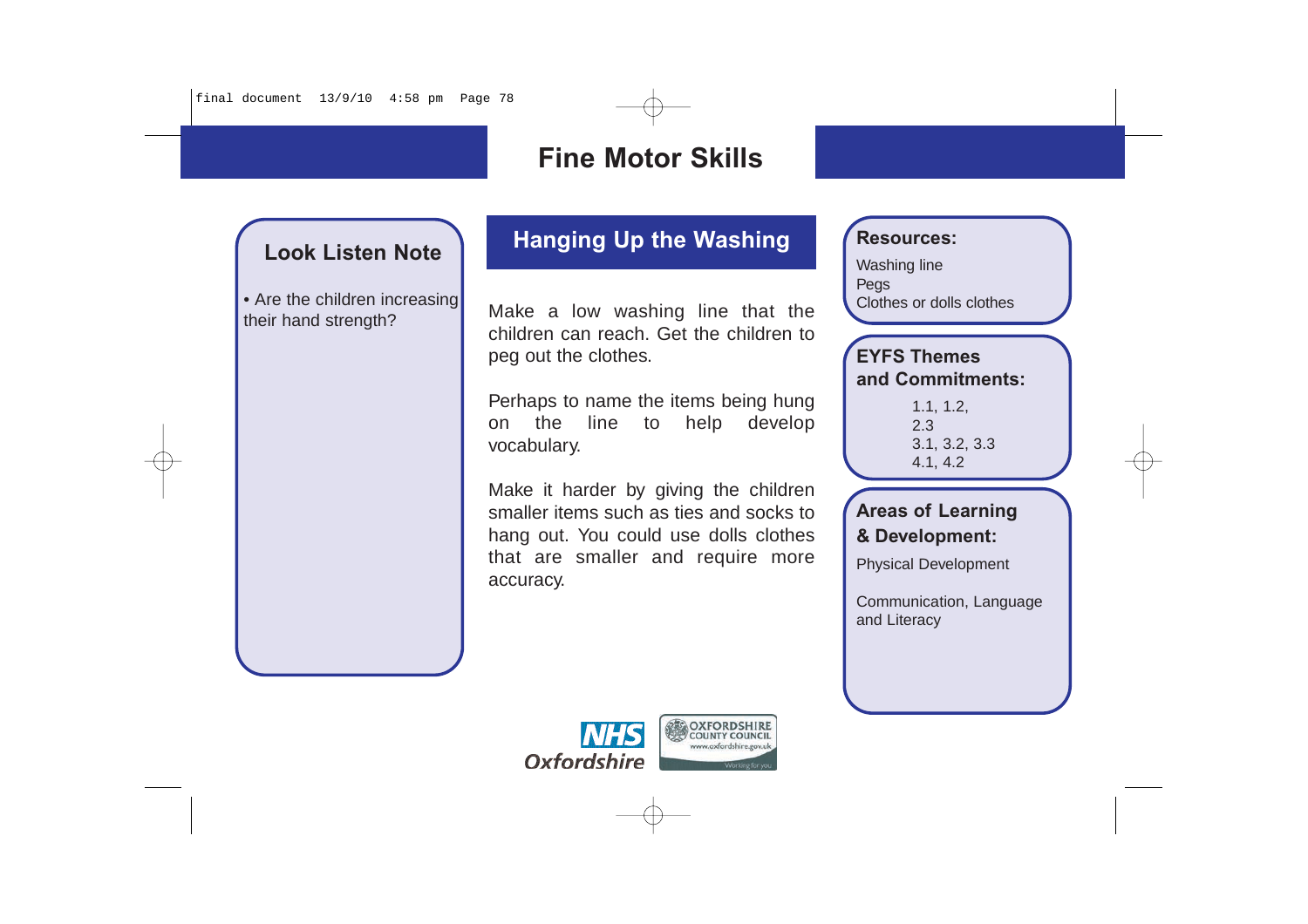### **Look Listen Note**

• Are the children increasing<br>their hand strength?

# **Peg Race**

See how many dolls pegs you can fix onto the edges of a cardboard box in one minute.

Always think about areas of interest for the children and how you might turn the dolls pegs into something of interest e.g. add pictures of dinosaurs, farm animals etc.

#### **Resources:**

Dolls pegs Cardboard box

#### **EYFS Themes and Commitments:**

1.1, 1.2 2.3 3.1, 3.2, 3.3 4.2

#### **Areas of Learning & Development:**

Physical Development

Problem Solving Reasoning and Numeracy

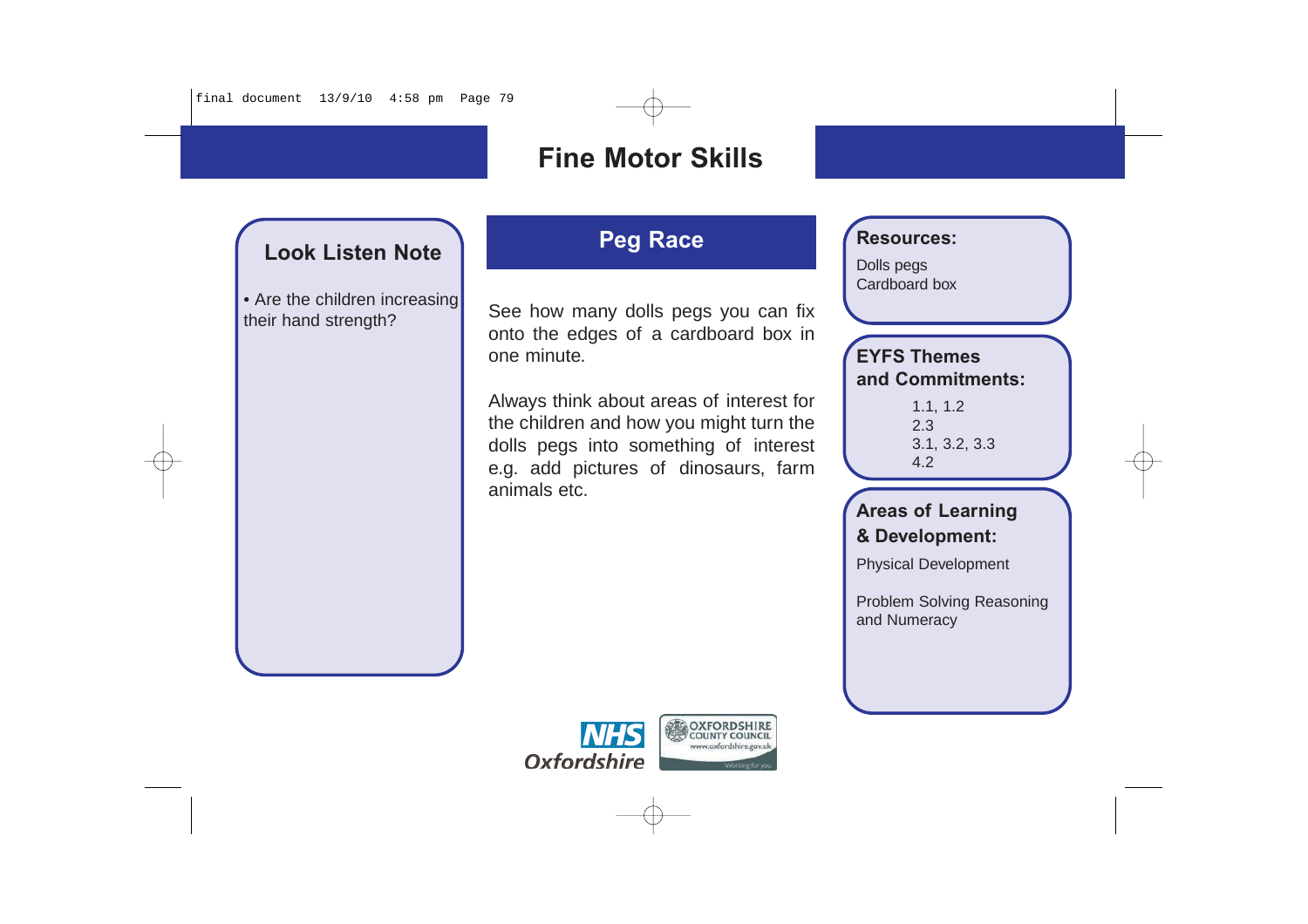final document 13/9/10 4:58 pm Page 80

# **Fine Motor Skills**

# **Look Listen Note**

• Are the children increasing

# **Tiddlywinks**

The the children increasing Get the children to sit in a circle and to flip the tiddlywinks into a pot or bowl in the centre of the circle.

> Or kneel or sit in a row and race your tiddlywinks, see who gets the furthest.

**Resources:**

**Tiddlywinks** 

#### **EYFS Themes and Commitments:**

1.1, 1.2 2.3 3.1, 3.2, 3.3 4.2

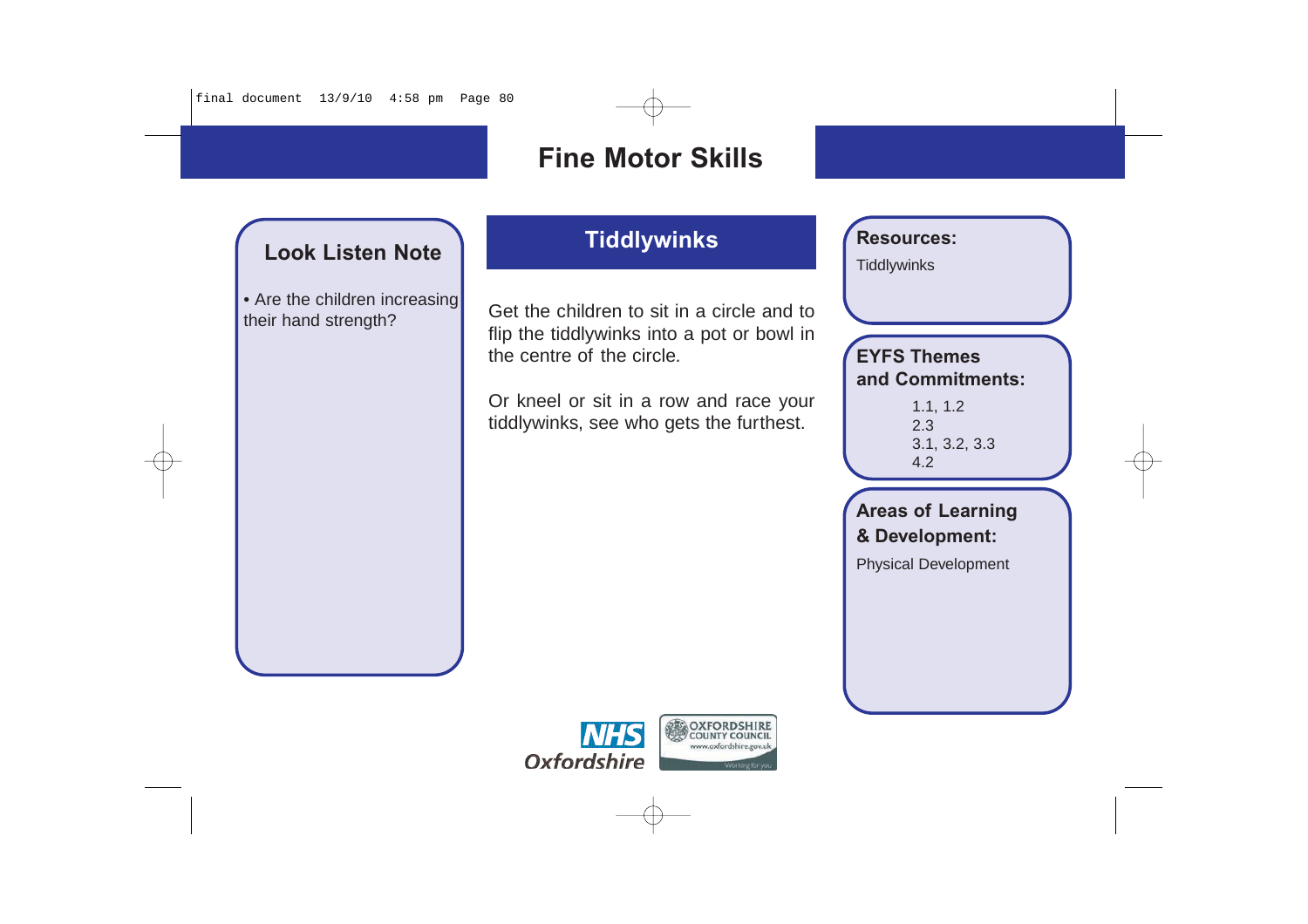### **Look Listen Note**

• Are the children increasing their hand strength?

Note whether the child is developing finger dexterity

• Are the children demonstrating using two hands together?

• Do you notice a dominant hand?

# **Threading**

Thread the beads onto the thread or elastic. If using elastic you could tie ends together to make bracelets or necklaces.

Make it harder by considering the size of beads and the size of the hole. Use larger beads to make the activity easier or smaller beads to make it harder.

#### **Resources:**

Thread/elastic Beads, cotton reels or dried pasta

### **EYFS Themes and Commitments:**

1.1, 1.2 2.3 3.1, 3.2, 3.3 4.1, 4.2

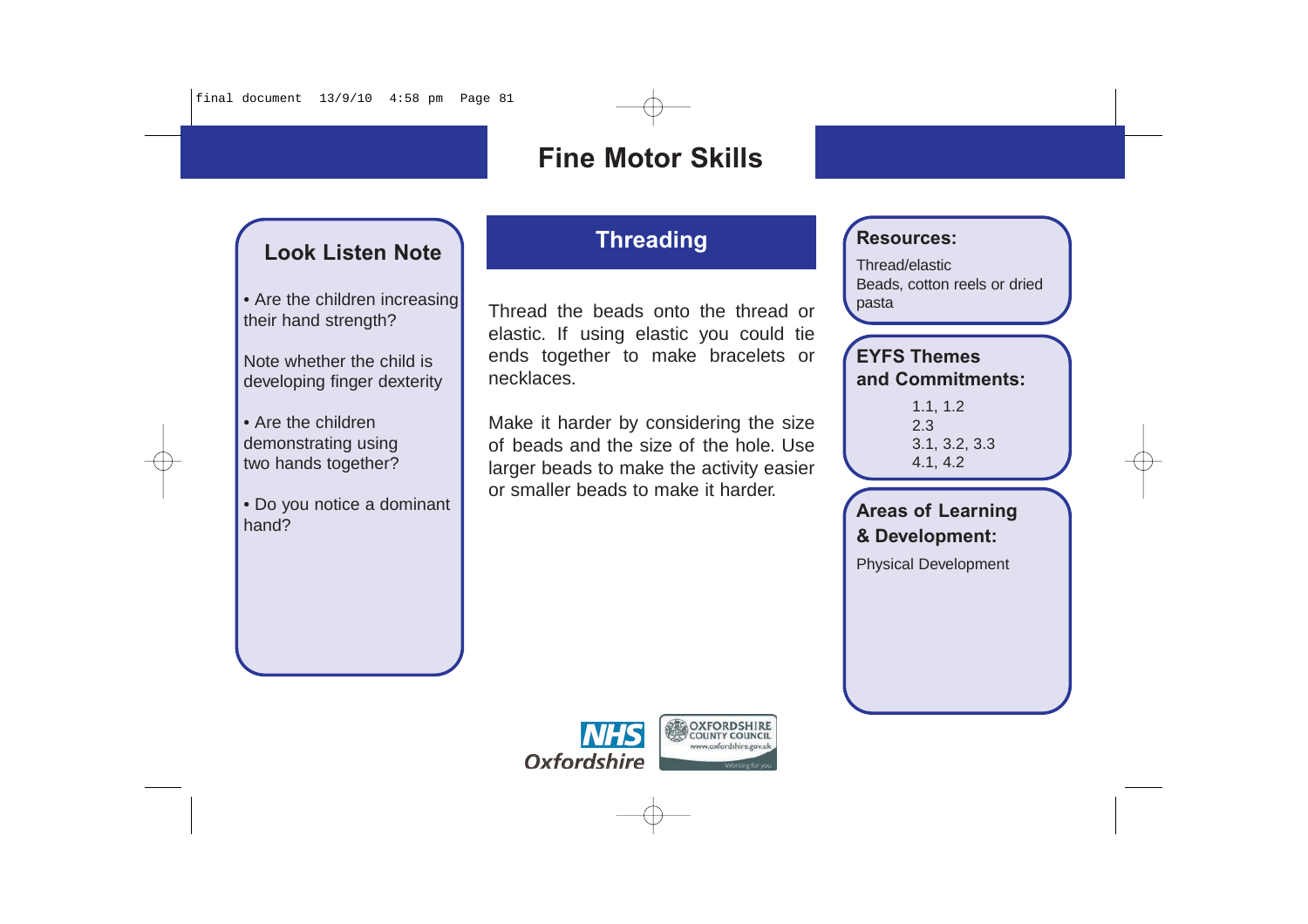### **Look Listen Note**

• Are the children increasing their hand strength?

Note whether the child is developing finger dexterity

• Are the children able to use their fingers in isolation?

# **Finger Painting**

Use finger paints to make large shapes, or letter shapes on a piece of paper.

Extension: Add glitter or sand to the paint.

Cut out hand templates and get the children to put finger prints on each of the finger tips and a thumb print on the thumb, etc.

#### **Resources:**

Paper Finger paints Aprons **Water** Glitter or sand

#### **EYFS Themes and Commitments:** 1.1, 1.2

2.3 3.1, 3.2, 3.3 4.1, 4.3

#### **Areas of Learning & Development:**

Physical Development

Creative Development

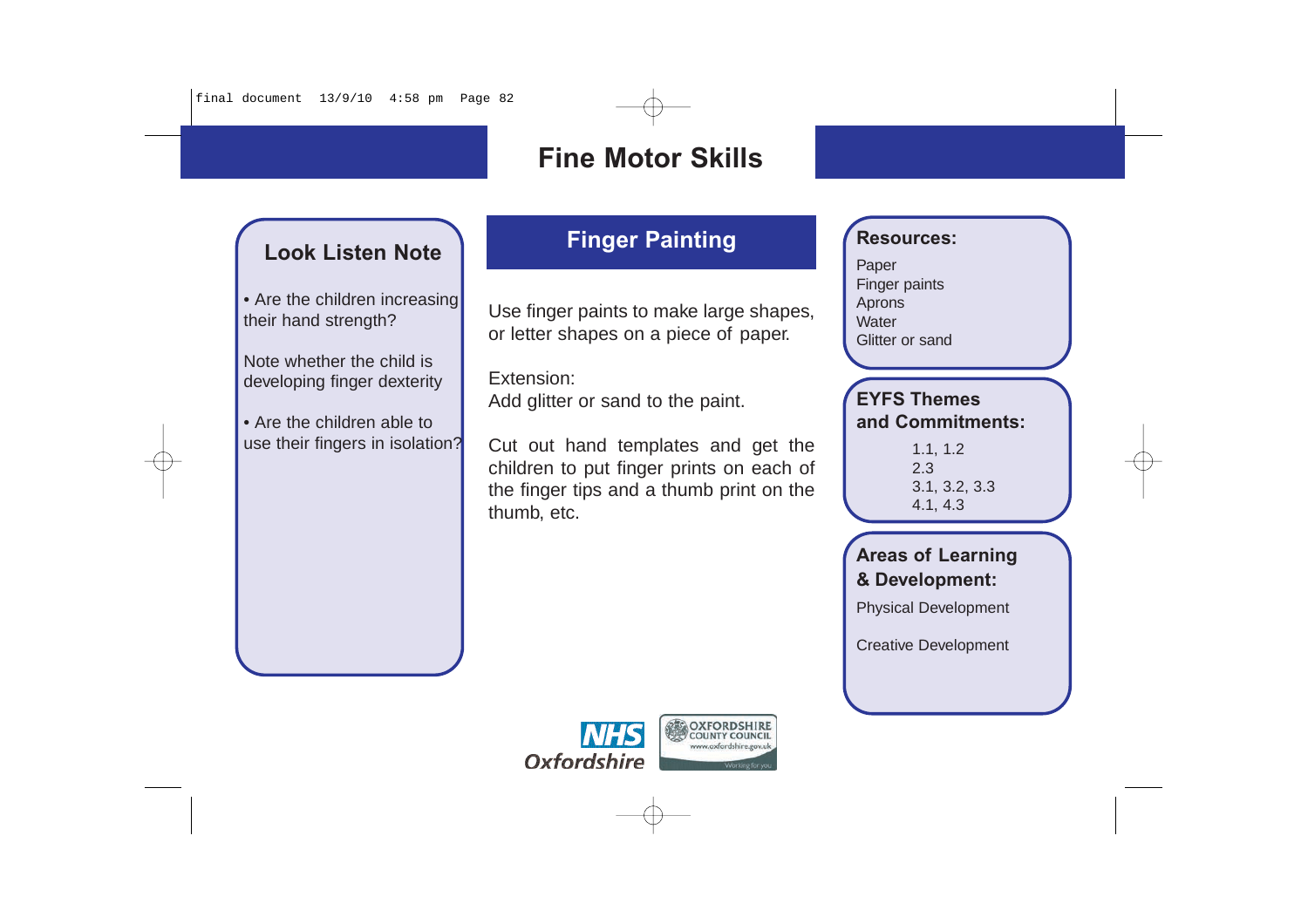### **Look Listen Note**

• Are the children able to identify an object through tactile stimulation?

## **Hidden Treasure**

Hide small recognisable objects (e.g. Paper clip, rubber, button, small ball, small toys, coins) in a large container of rice, sand, pasta. Get the children to put their whole hand in and dig around for the mixed treasure, try and name the object by feeling it before pulling it out and looking.

#### **Resources:**

A large container of rice, sand or pasta Small recognisable objects (e.g. paper clip, rubber, button, small ball or toys)

#### **EYFS Themes and Commitments:**

1.1, 1.2 2.3 3.1, 3.2, 3.3 4.1

#### **Areas of Learning & Development:**

Physical Development

Communication Language and Literacy

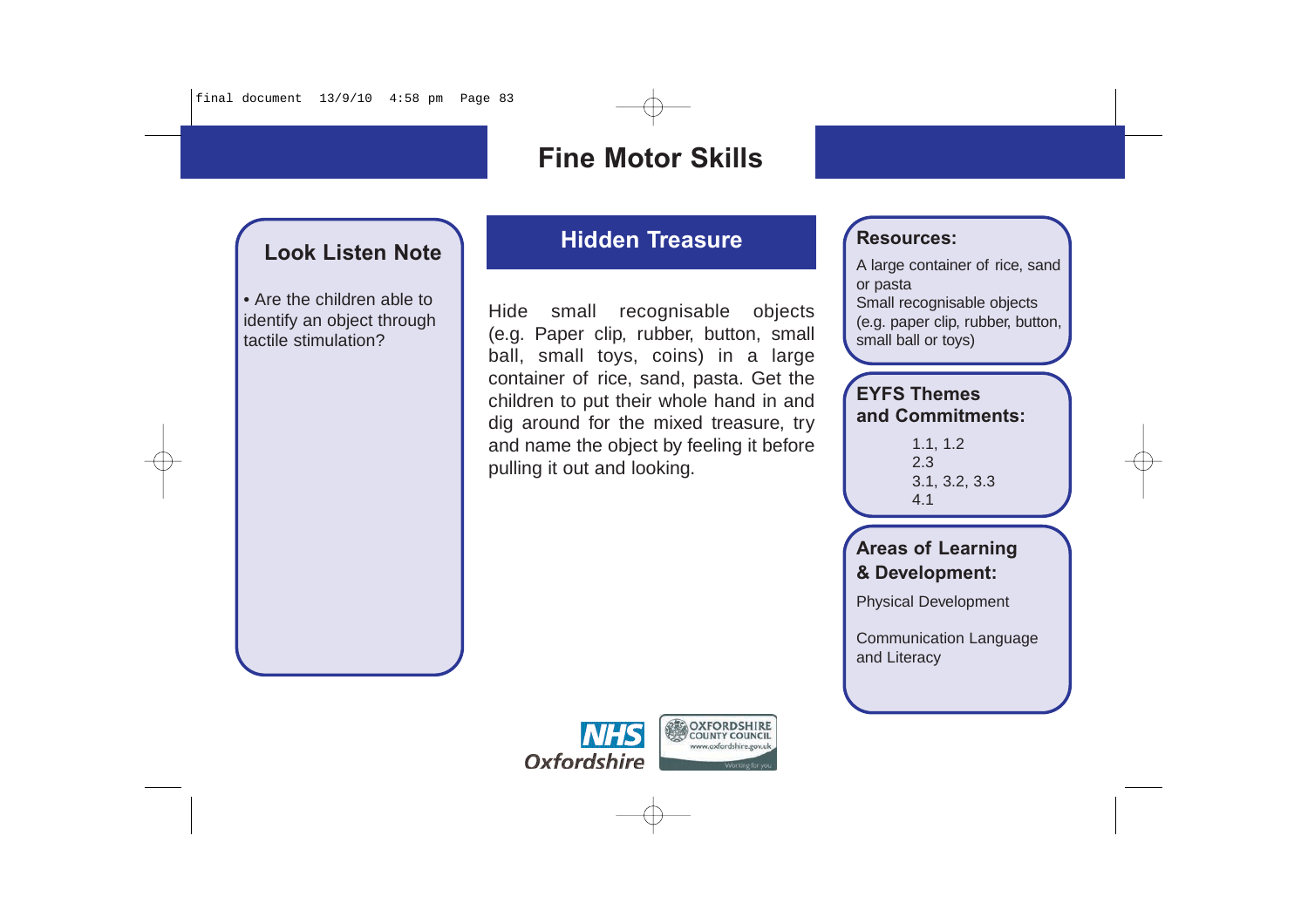### **Look Listen Note**

• Are the children able to identify an object through tactile stimulation?

### **Mystery Bag**

Use a bag that can not be seen through to hold mystery objects and textures. Blindfold the children one at a time and stroke one item down their arm 3 or 4 times. Ask the child to tell you about the texture e.g. 'Is it rough or smooth?' 'Is it a nice feeling or yucky?' 'Does it feel cold?' 'Does it feel prickly?' 'Does it feel squashy?'

Then give the item to the child and allow him or her to feel the item in their hand and guess what it is. Then remove the blindfold and reveal the object.

Note: always ask a child if they are happy with being blindfolded before you start.



## **Resources:**

Bag (that can't been seen through) Variety of familiar objects of different textures

#### **EYFS Themes and Commitments:**

1.1, 1.2 2.3 3.1, 3.2, 3.3 4.2

### **Areas of Learning & Development:**

Physical Development

Communication, Language and Literacy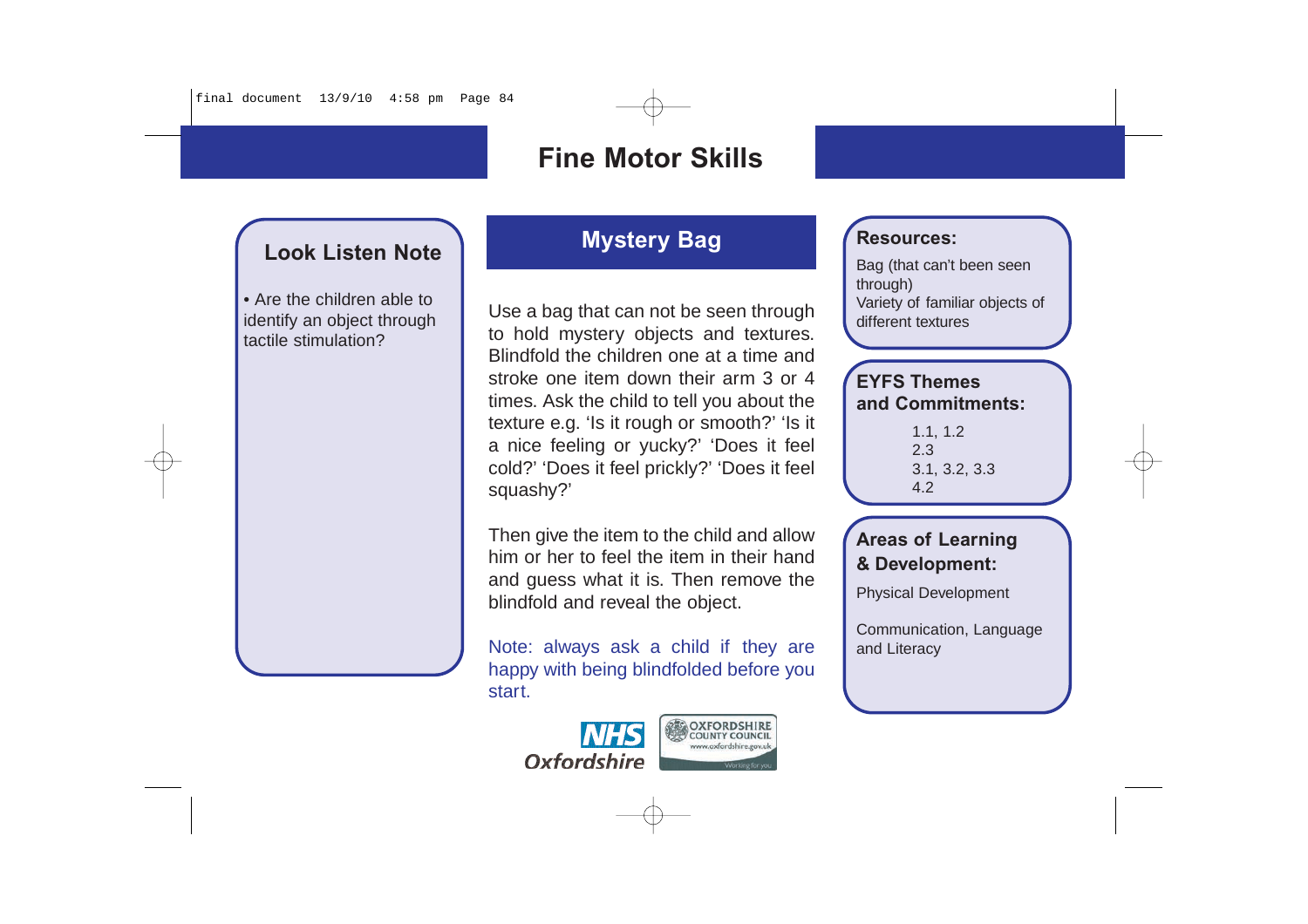### **Look Listen Note**

• Are the children increasing their hand strength?

Note whether the child is developing finger dexterity

# **Marble Grabs**

See how many marbles you can pick up in one hand at a time -without dropping any!

Then roll the marbles along the floor to see who can roll their marble the furthest.

Make it harder by putting the marbles into a small tube or roll on to a target at the end of the activity.

**Resources:**

Marbles

#### **EYFS Themes and Commitments:**

1.1, 1.2 2.3 3.1, 3.2, 3.3 4.2

#### **Areas of Learning & Development:**

Physical Development

Problem Solving Reasoning and Numeracy

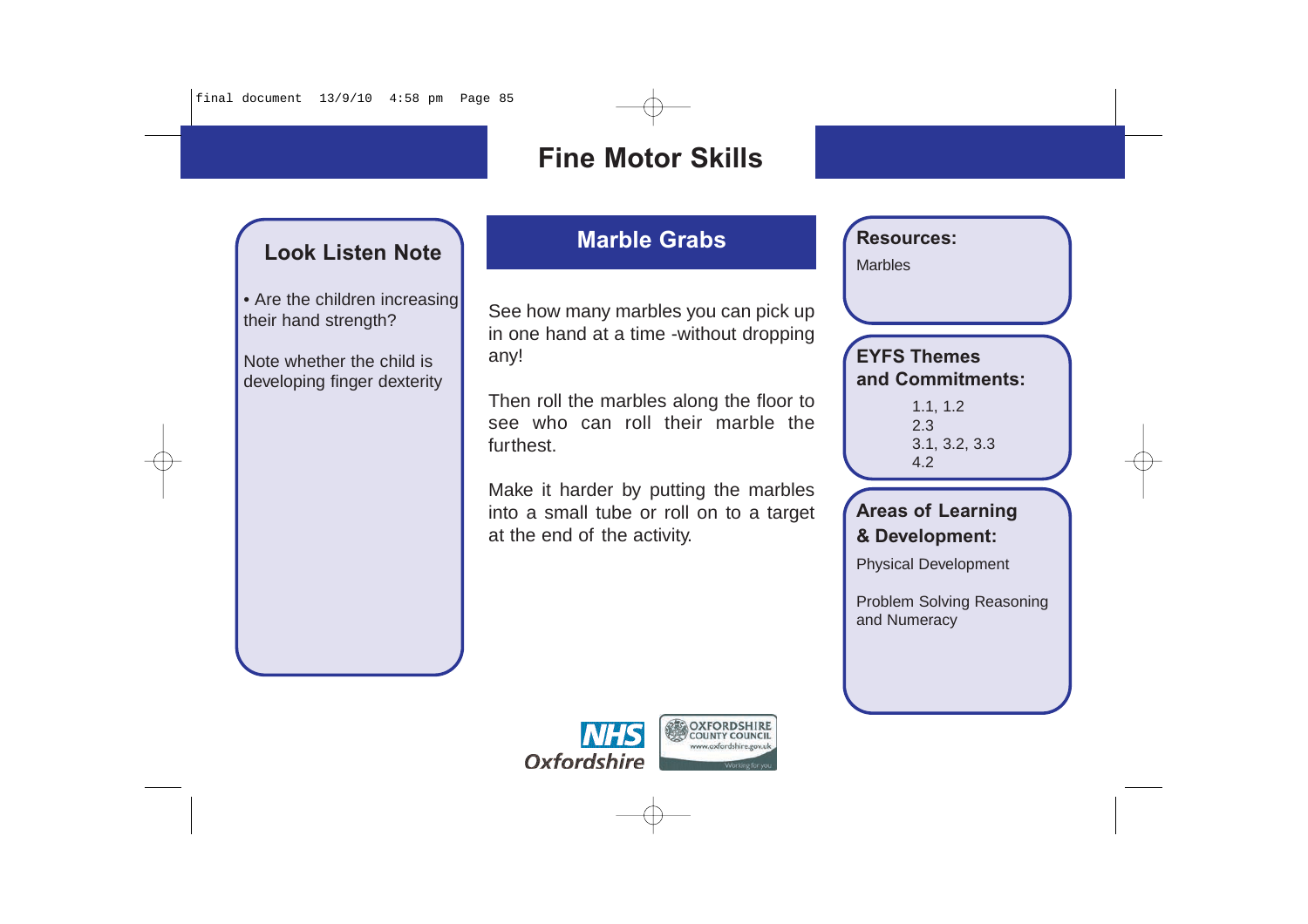final document 13/9/10 4:58 pm Page 86

# **Gross Motor Skills**

#### **Introduction**

Gross motor skills are movements using joints and muscles of the whole body.

Gross motor skills are dependent on having good shoulder and pelvic stability.

Many gross motor skills require balance and co-ordination. Strong core body stability is necessary for gross motor skills to be performed efficiently.

The following activities have been designed to encourage the development of these skills.

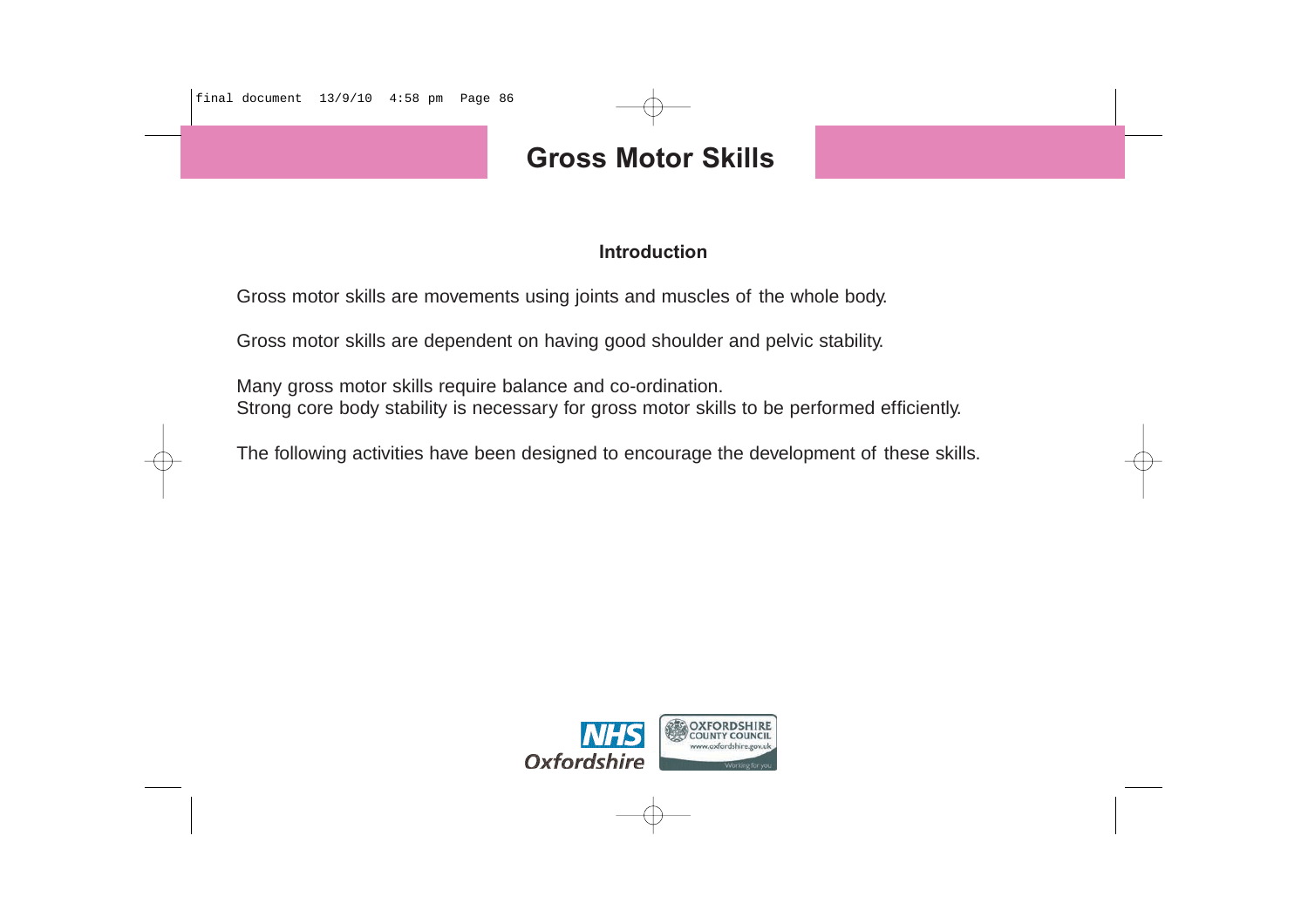final document 13/9/10 4:58 pm Page 87

# **Gross Motor Skills**

### **Frequently Asked Questions**

#### **How do I support Continuous Provision for the development of Gross Motor skills?**

Answer:

Children find it difficult to be physically still. Think about the times when children are required to 'sit still and listen' in your setting. Consider the need for children to learn through being active in mind and body.

Try to develop a 'movement' space in your setting where children can be encouraged to explore different movement and shape with their bodies as part of their independent learning. This could be linked to music experiences. Look, listen and note where children are moving in interesting and creative ways.

Give children access to a CD player that they are able to access independently during the session. Have CDs with familiar children's action songs available for children to choose to move to in their self initiated play.

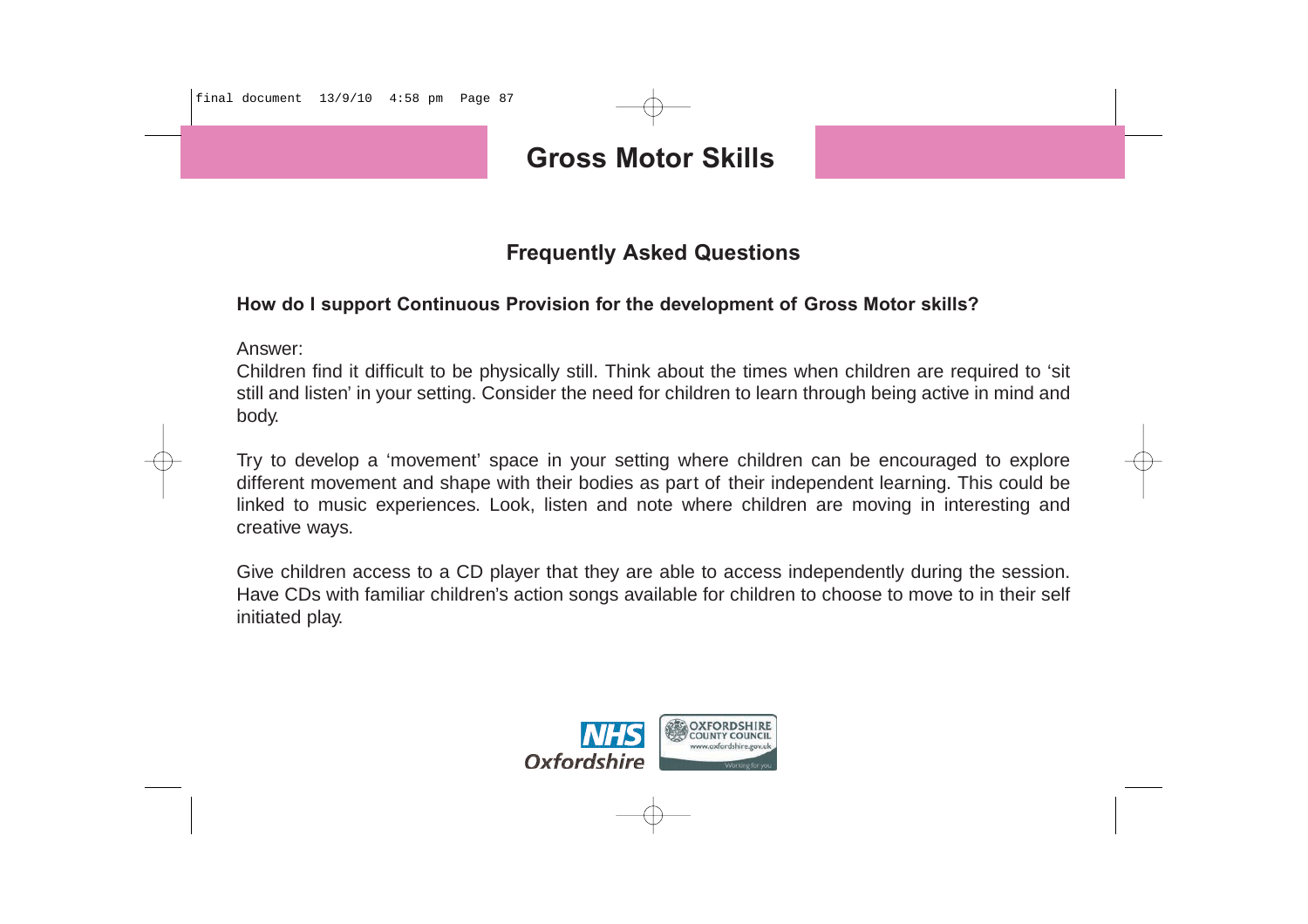### **Look Listen Note**

Note whether the children are benefiting from the promotion of symmetrical body posture

• Are the children improving their movement between positions?

# **Sitting…**

When undertaking an activity (such as any from this resource) encourage the children to sit on the floor:

With legs out straight and upper body straight

Or

With crossed legs with back straight

Or

Sit on a chair – correct height so feet are flat on the floor.



### **Resources:**

Space

#### **EYFS Themes and Commitments:**

1.1, 1.2, 1.4 2.3 3.1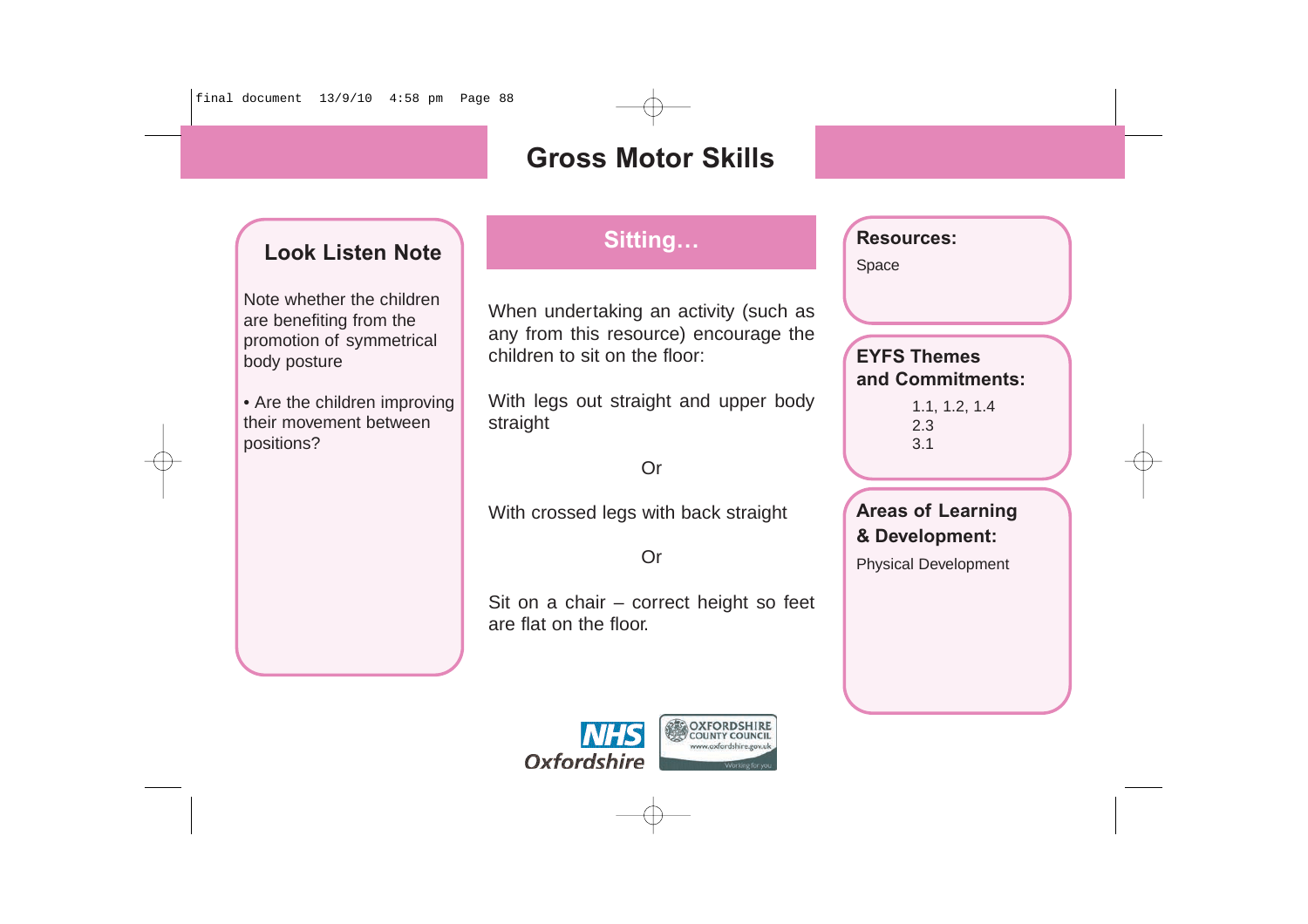### **Look Listen Note**

Note whether the children are benefiting from the promotion of symmetrical body posture

• Are the children improving their movement between positions?

# **Lying…**

Lie on your tummy opposite a partner and:

- 1. Read a book or do a jigsaw
- 2. Roll a ball or a car between each other.

Keep the head in the middle and stretch the body out.

#### **Resources:**

Space Car or Ball (Optional: book or jigsaw)

#### **EYFS Themes and Commitments:**

1.1, 1.2, 1.4 2.3 3.1

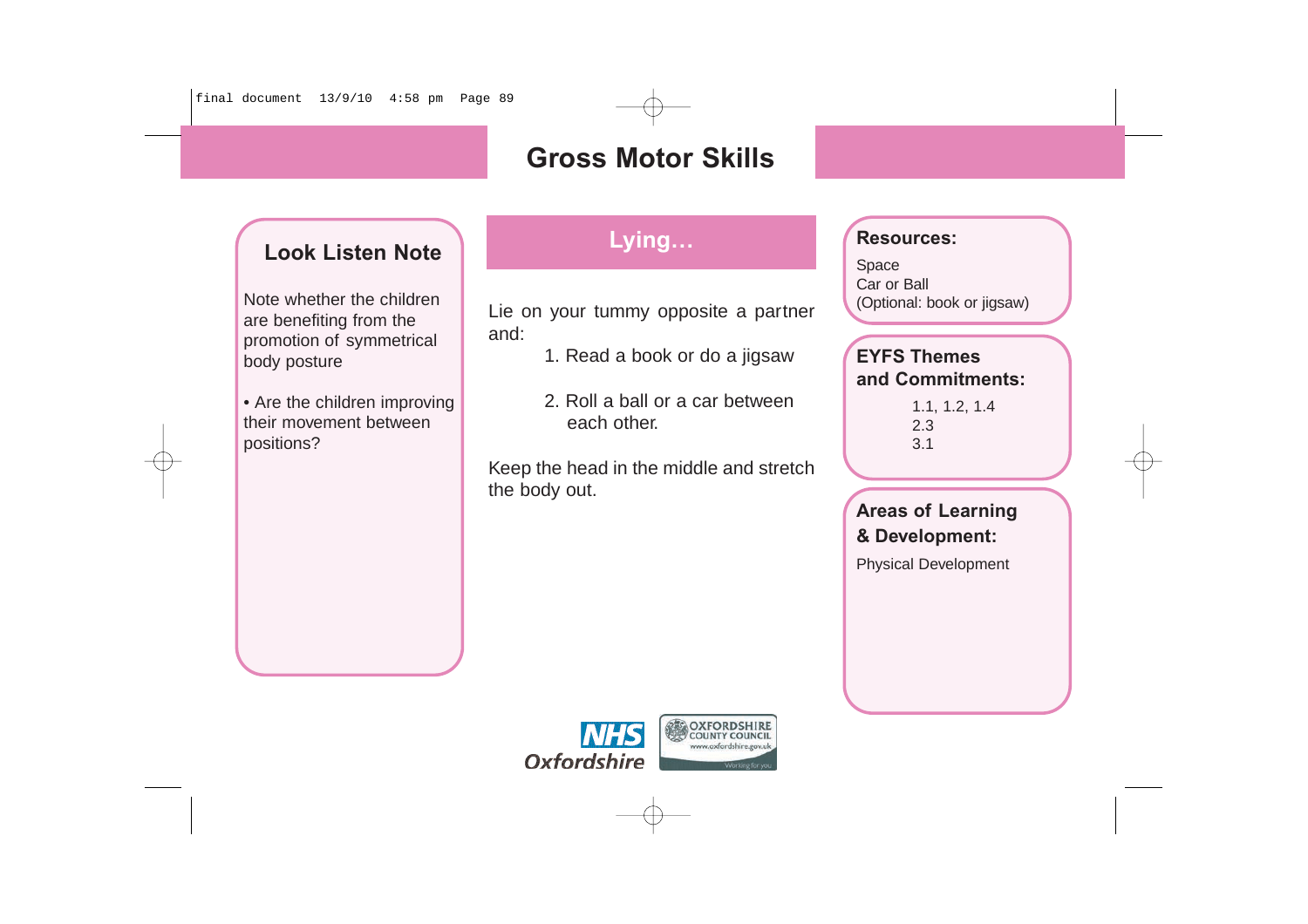final document 13/9/10 4:58 pm Page 90

# **Gross Motor Skills**

### **Look Listen Note**

Note whether the child demonstrates improved body control?

# **Standing on One Leg**

Whilst standing on one leg kick a soft ball to one another (remember to alternate legs).

Then put your foot on the ball to stop it and keep it still before kicking it again.

**Resources:**

Safe space Ball

#### **EYFS Themes and Commitments:**

1.1, 1.2, 1.4 2.3 3.1

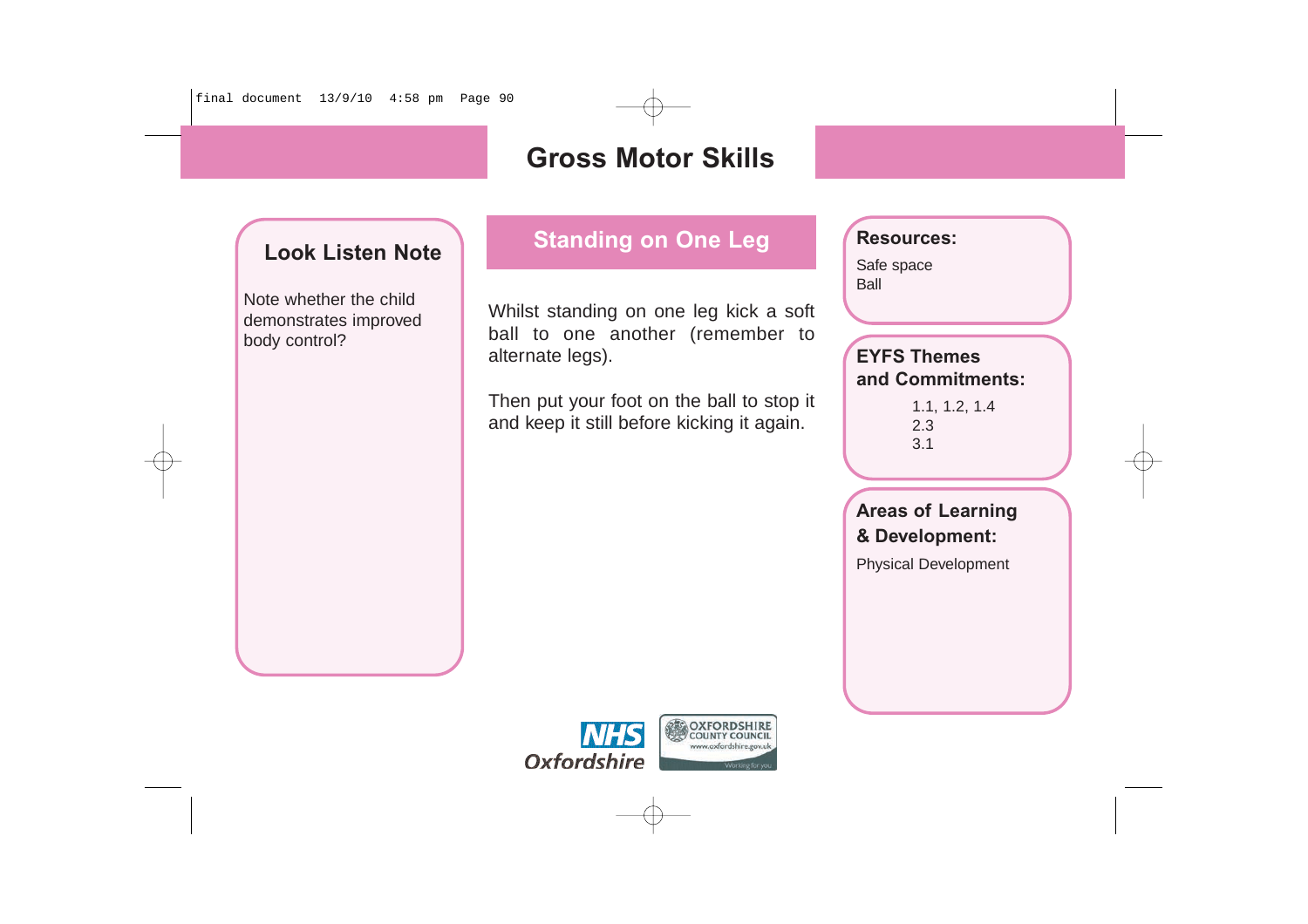final document 13/9/10 4:58 pm Page 91

# **Gross Motor Skills**

### **Look Listen Note**

Note whether the child demonstrates improved body control?

# **Hopping…**

Place a hoop or ring on the ground and encourage the children to hop into it. Or make a line on the ground and tell the children to hop over it.

Encourage children to hop sideways, forwards and backwards.

**Resources:**

Safe space

#### **EYFS Themes and Commitments:**

1.1, 1.2, 1.4 2.3 3.1

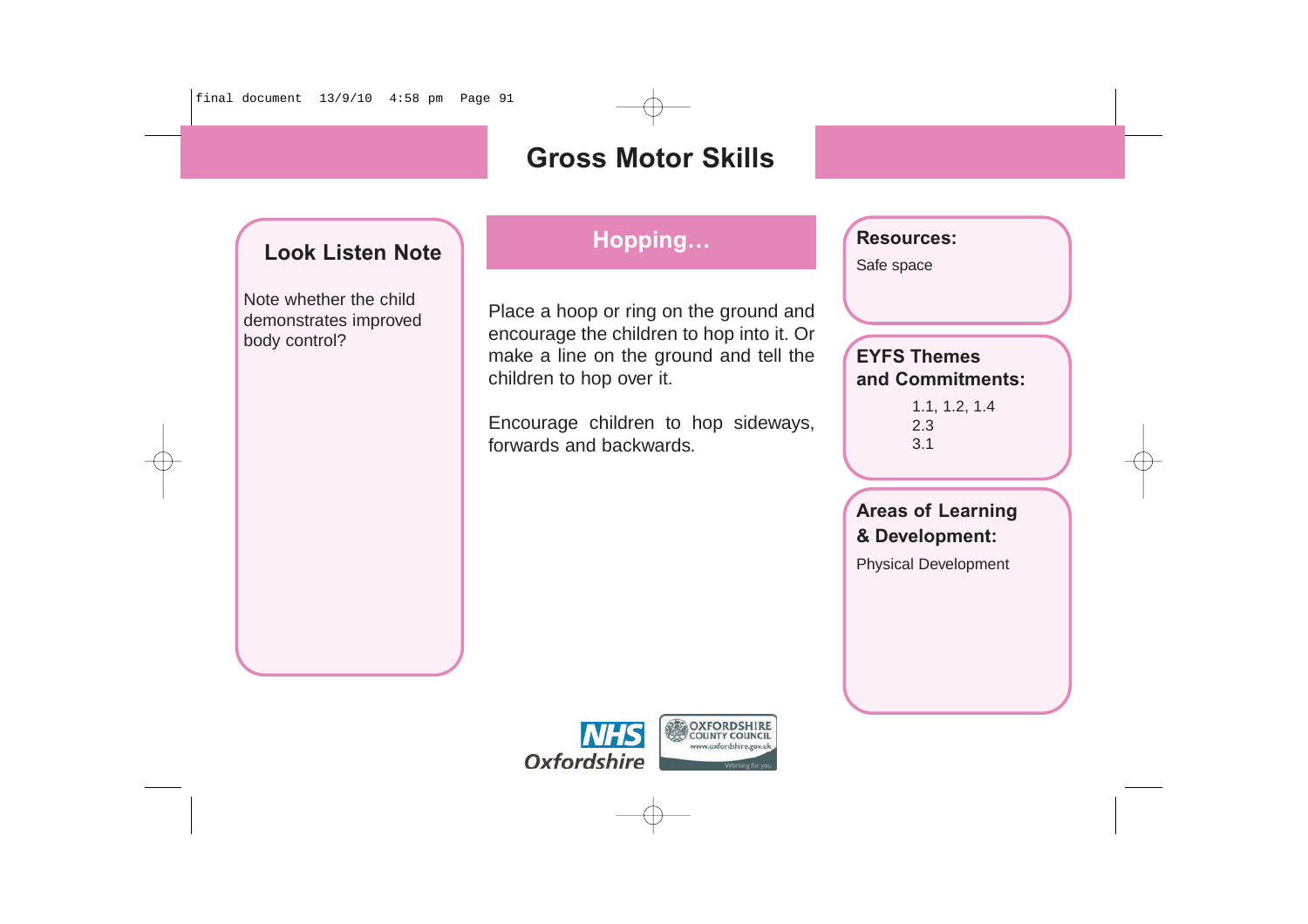### **Look Listen Note**

Note whether the child demonstrates improved body control?

# **Knee Walking**

Kneel in a circle and pass the ball round the group between each child.

Then throw and catch the ball across the circle still on your knees.

Put the ball in the centre of the circle and ask each child to take a turn at reaching in and picking up the ball, again whilst remaining kneeling.

End by walking round the room on your knees, go backwards, forwards and sideways.



**Resources:**

Safe space

#### **EYFS Themes and Commitments:**

1.1, 1.2, 1.4 2.3 3.1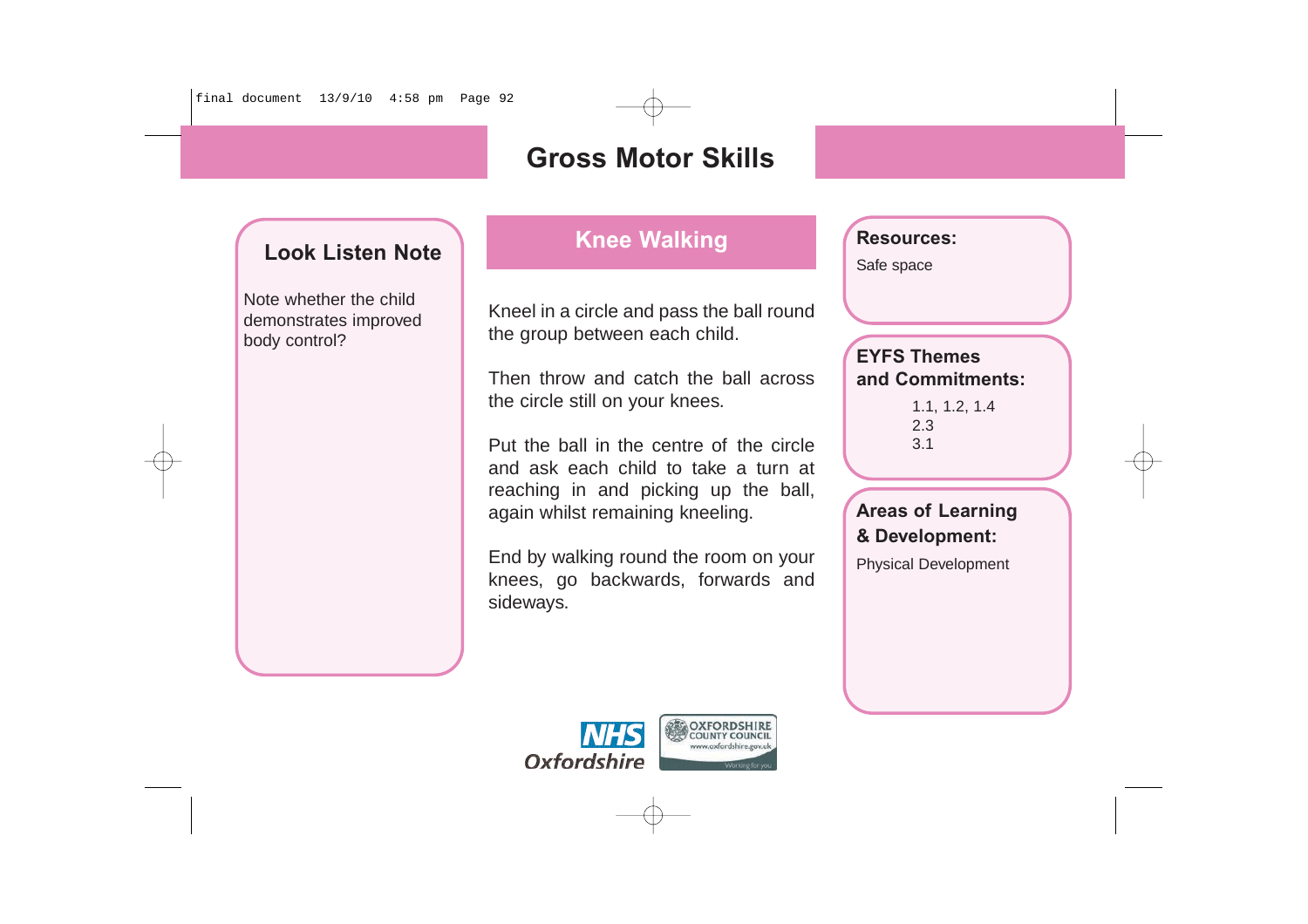### **Look Listen Note**

Note whether the child demonstrates improved body control?

## **Celebration Parcel**

Tell the children to lie on their backs and draw their knees in towards their chests and wrap their arms around their legs so they are lying curled up in a ball. Tell them to pretend that they are a parcel celebrating an occasion e.g. birthday.

Ask them to see how long they can stay wrapped up.

Provide some resistance by gently pushing the child and asking how long can the parcel stay on the table without falling off?



**Resources:** Safe space

#### **EYFS Themes and Commitments:**

1.1, 1.2, 1.4 2.3 3.1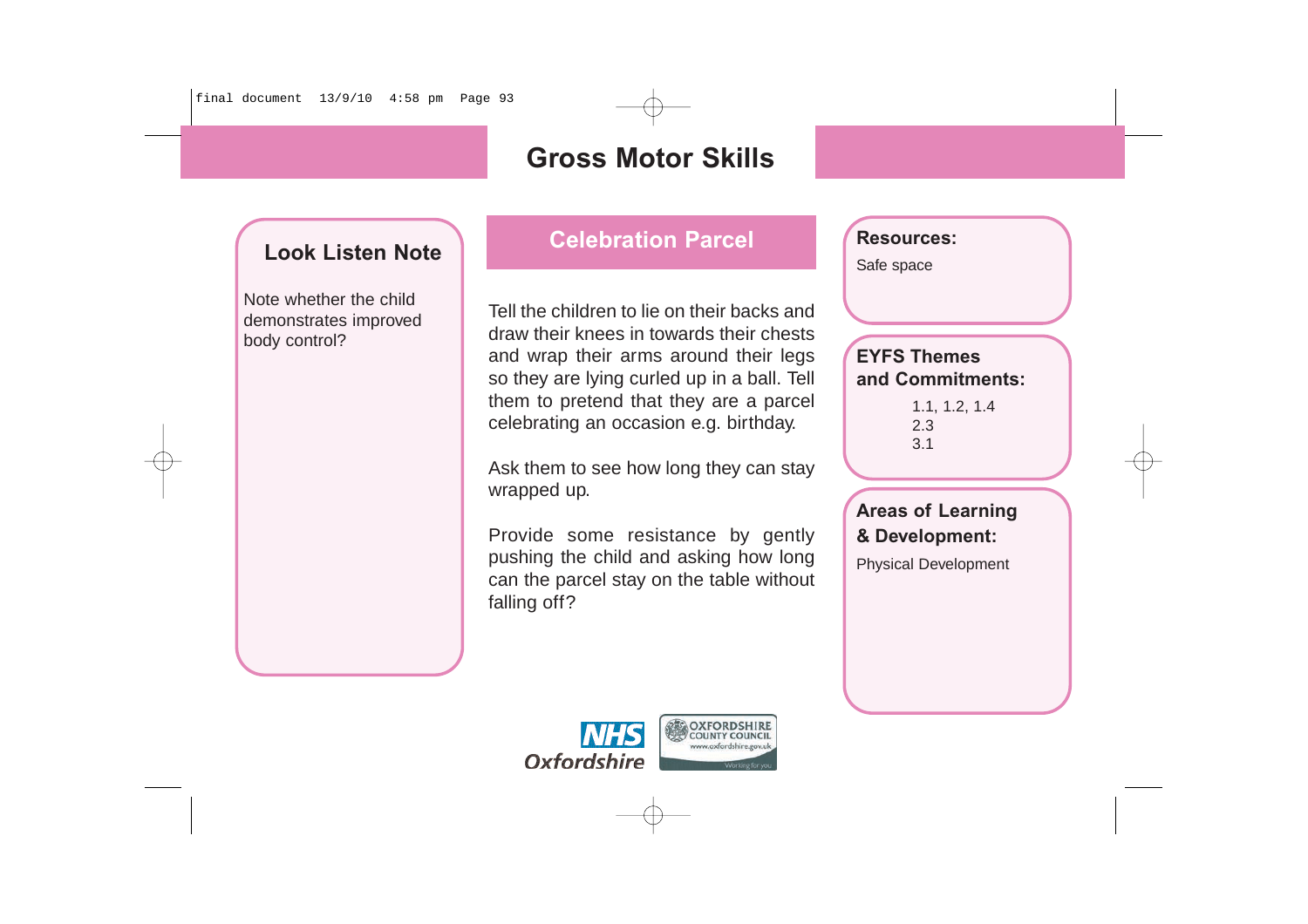### **Look Listen Note**

• Are the children increasing the strength in their shoulders?

• Is there evidence that the children are strengthening joints of the arm, hand and fingers?

• Are the children's handwriting skills benefiting?

# **Flag Waving**

Give each child a flag and wave high in the air.

Extension of this activity:

• Switch hands and repeat waving.

• Cross the midline of the body and wave the flag on the opposite side.

• Wave the flag in a big circle.

#### **Resources:**

Safe space Flags

#### **EYFS Themes and Commitments:**

1.1, 1.2, 1.4 2.3 3.1

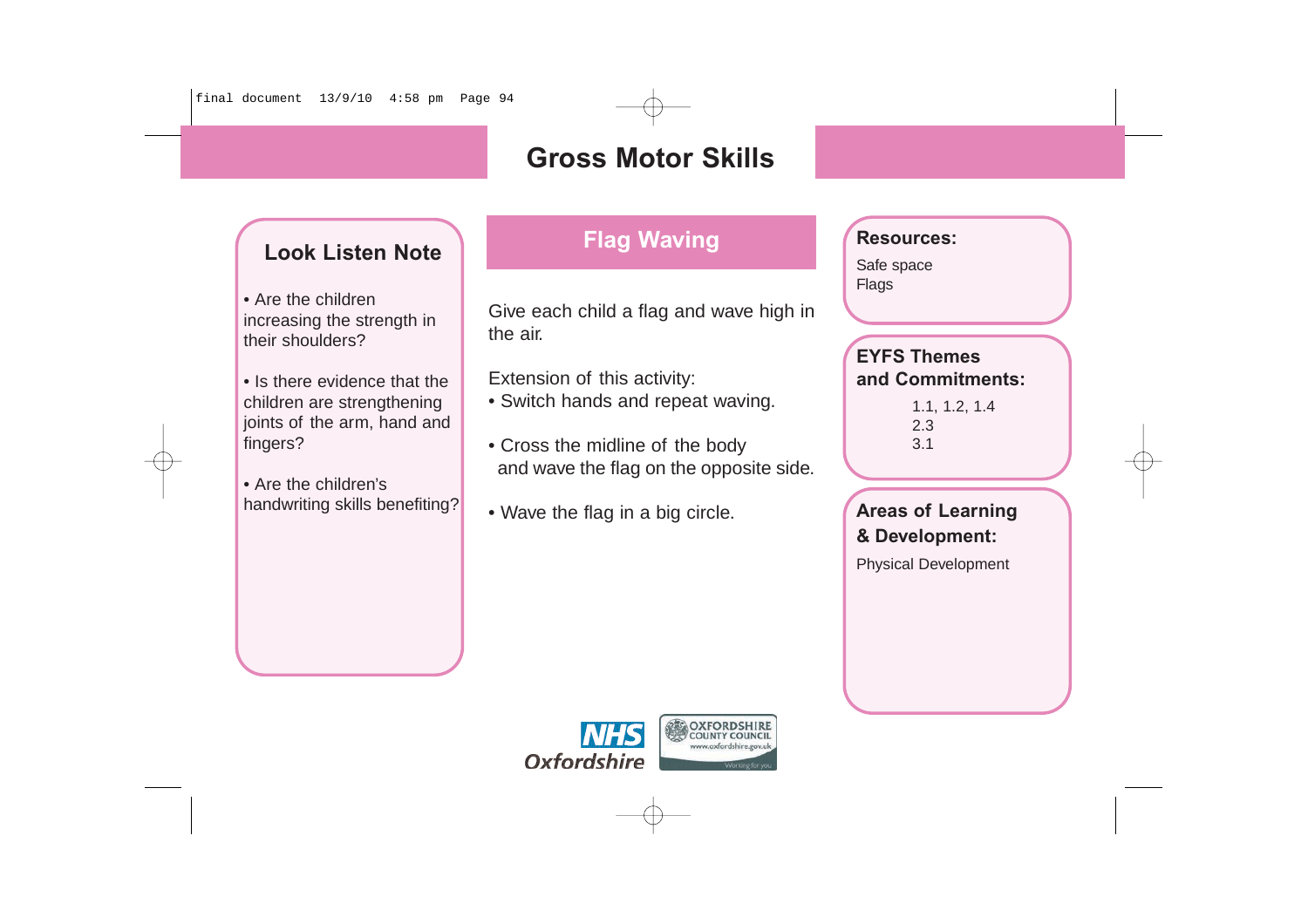### **Look Listen Note**

• Are the children increasing the strength in their shoulders?

• Is there evidence that the children are strengthening joints of the arm, hand and fingers?

• Are the children's handwriting skills benefiting?

### **Elbows**

Get the children to lie on their tummies and prop themselves up on their elbows whilst undertaking another activity from this resource or reading a book.

**Resources:**

Safe space

#### **EYFS Themes and Commitments:**

1.1, 1.2, 1.4 2.3 3.1

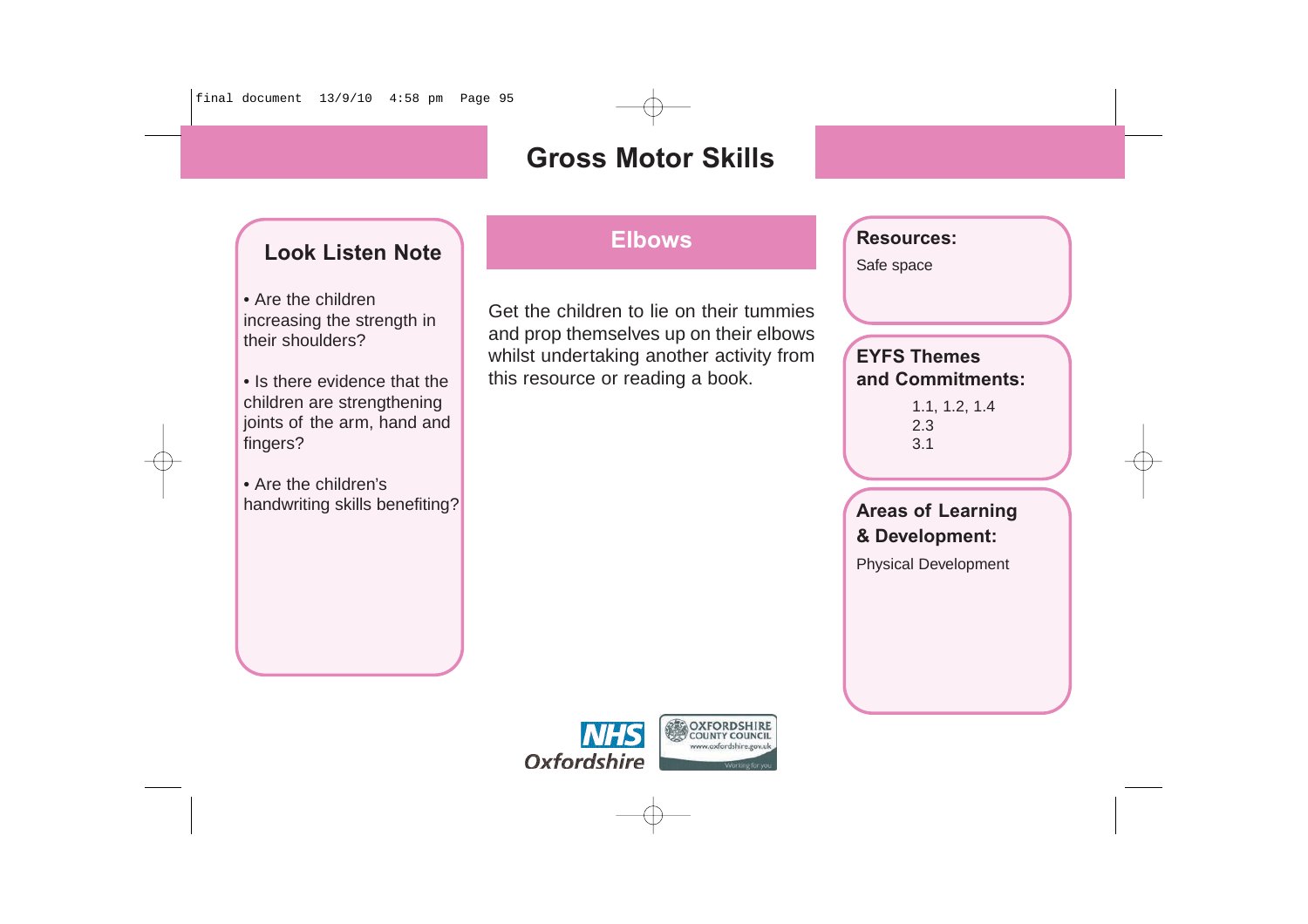### **Look Listen Note**

• Are the children increasing the strength in their shoulders?

• Is there evidence that the children are strengthening joints of the arm, hand and fingers?

• Are the children's handwriting skills benefiting?

# **Cats and Dogs**

Get the children to crawl around on the floor on all fours and to make miaow and woof noises. Get them to reach out for a ball or beanbag with alternate arms.

Then still on all fours get a bucket and ask the children to throw the ball or beanbag in to it, again using alternate arms.

**Resources:**

Space Beanbags Balls Bucket

#### **EYFS Themes and Commitments:**

1.1, 1.2, 1.4 2.3 3.1, 3.2 4.2

# **Areas of Learning & Development:**

Physical Development

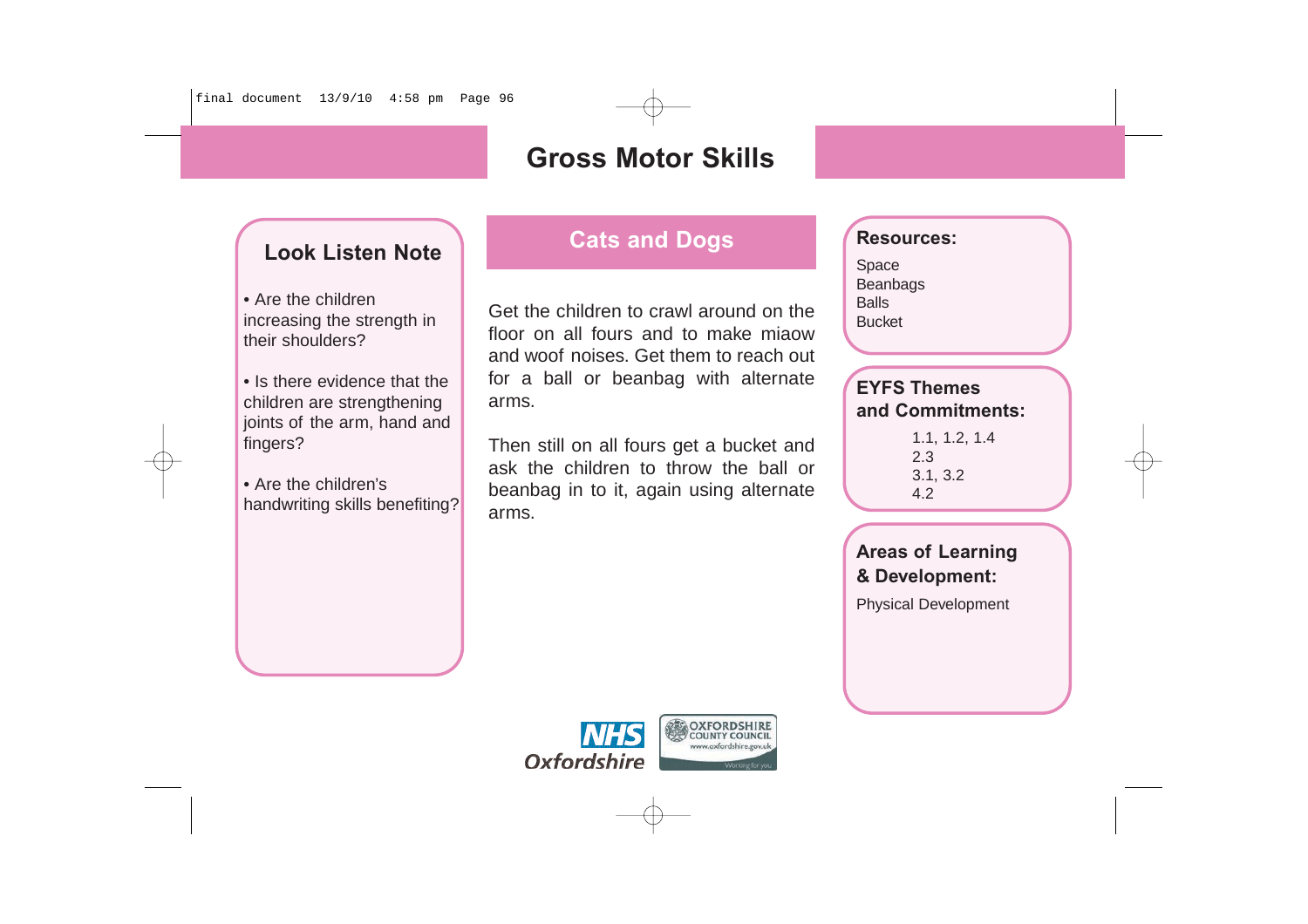### **Look Listen Note**

• Are the children increasing the strength in their shoulders?

Is there evidence that the children are strengthening joints of the arm, hand and fingers?

Are the children's handwriting skills benefiting?

## **Wheelbarrows**

Tell each child to pair with another. Tell one of the children to go down onto all fours and for the other child to lift the other child's legs off the ground and to steer the child on the floor forward like a wheelbarrow.

They could pretend to be going round the garden or race the length of the room or outside.

**Resources:**

Safe space

#### **EYFS Themes and Commitments:**

1.1, 1.2, 1.4 2.3 3.1, 3.2 4.2

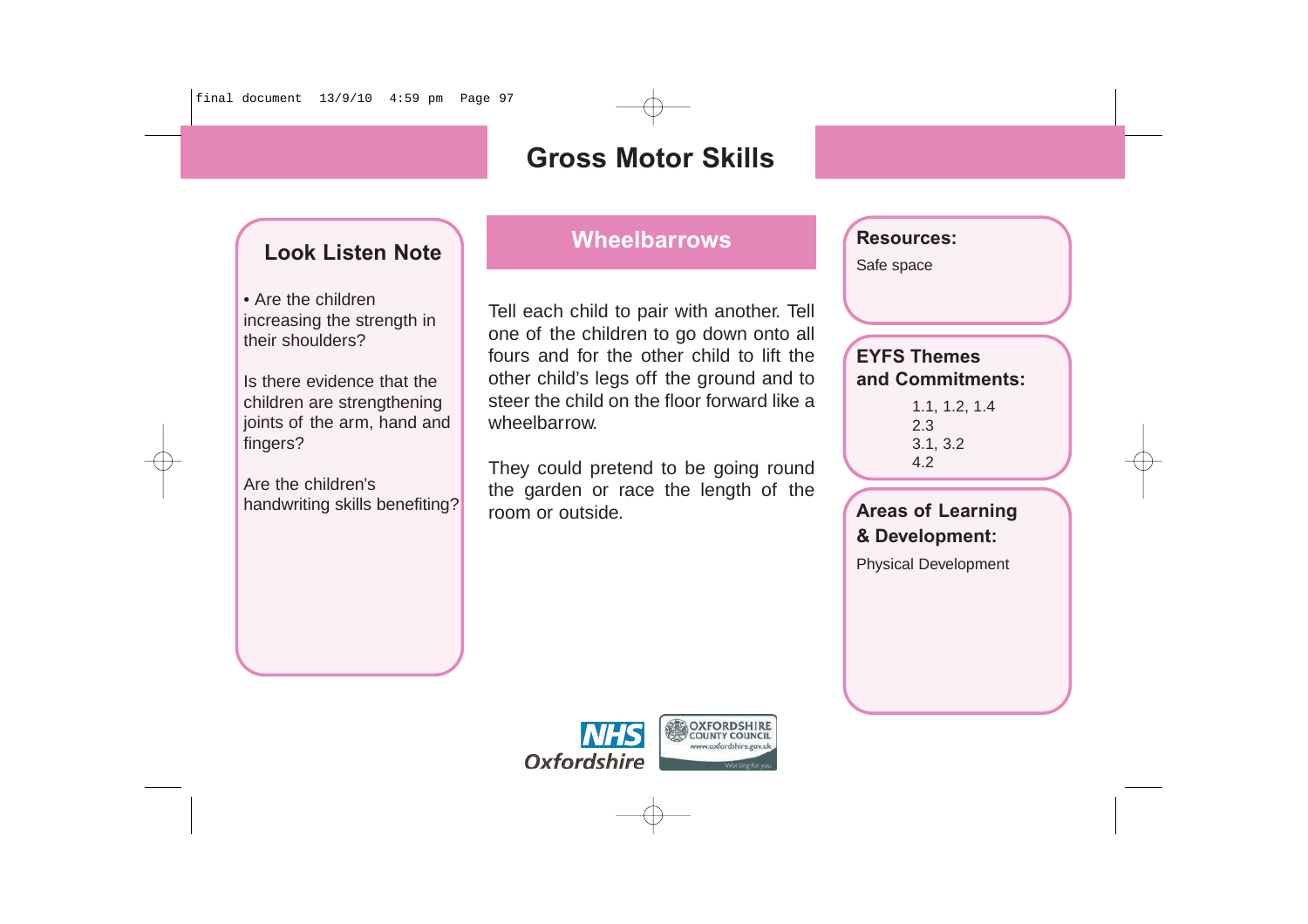### **Look Listen Note**

• Are the children increasing the strength in their shoulders?

Is there evidence that the children are strengthening joints of the arm, hand and fingers?

Are the children's handwriting skills benefiting?

# **Crab Walking**

On feet and hands with tummy facing towards the ceiling get the children to walk around the room pretending to be crabs.

You could pretend to be the fisherman with a pretend net that will scope them up if they come close to you.

Or you could play crab football.

#### **Resources:**

Space Ball – optional

#### **EYFS Themes and Commitments:**

1.1, 1.2, 1.4 2.3 3.1, 3.2 4.2

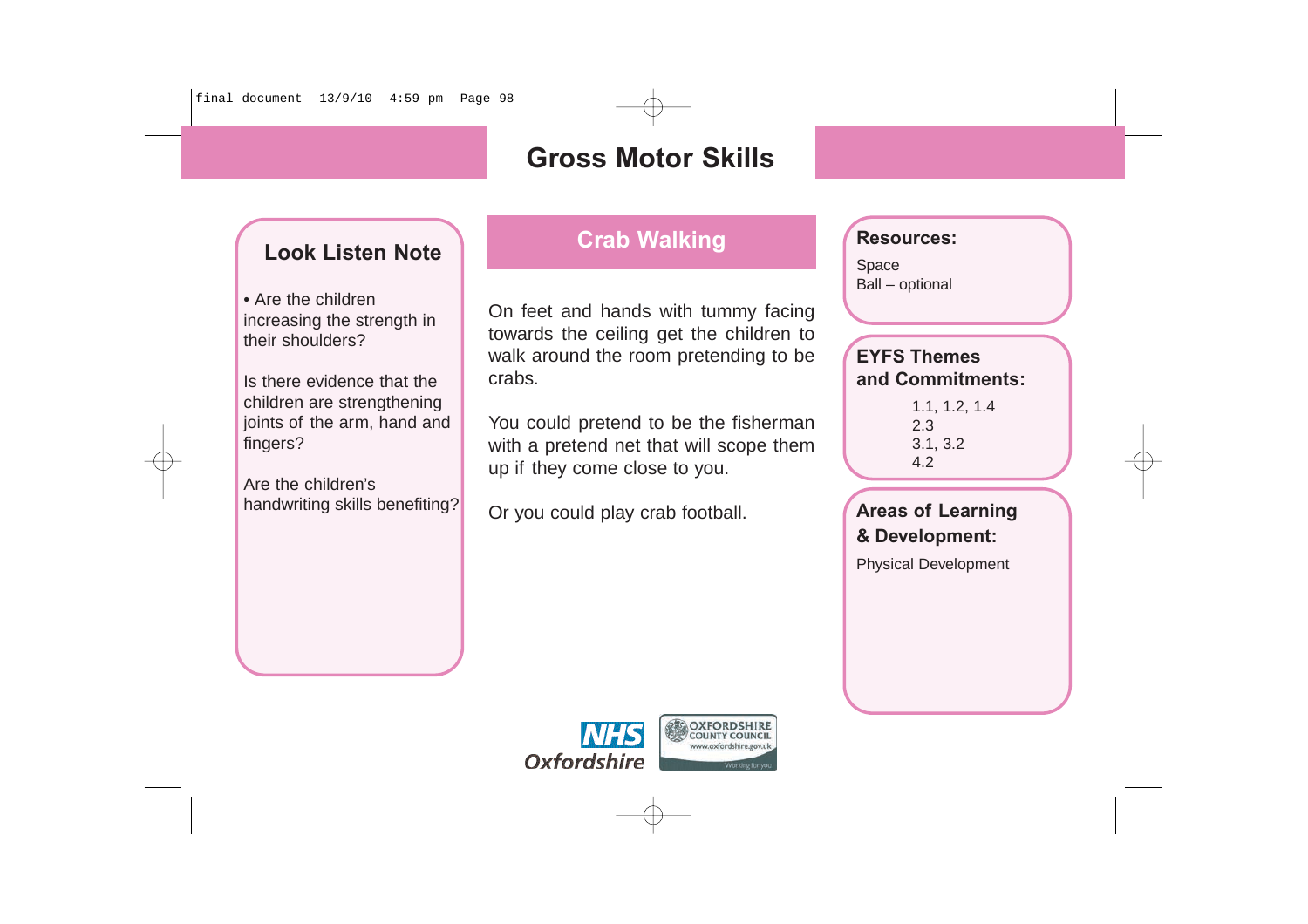### **Look Listen Note**

• Are the children increasing the strength in their shoulders?

Is there evidence that the children are strengthening joints of the arm, hand and fingers?

Are the children's handwriting skills benefiting?

# **Bear Walking**

Get the children to walk around the room on hands and feet with their tummy facing the floor, and pretend to be bears.

Variation: Go on a bear hunt using props to make under and over activities. **Resources:**

Space

#### **EYFS Themes and Commitments:**

1.1, 1.2, 1.4 2.3 3.1, 3.2 4.2

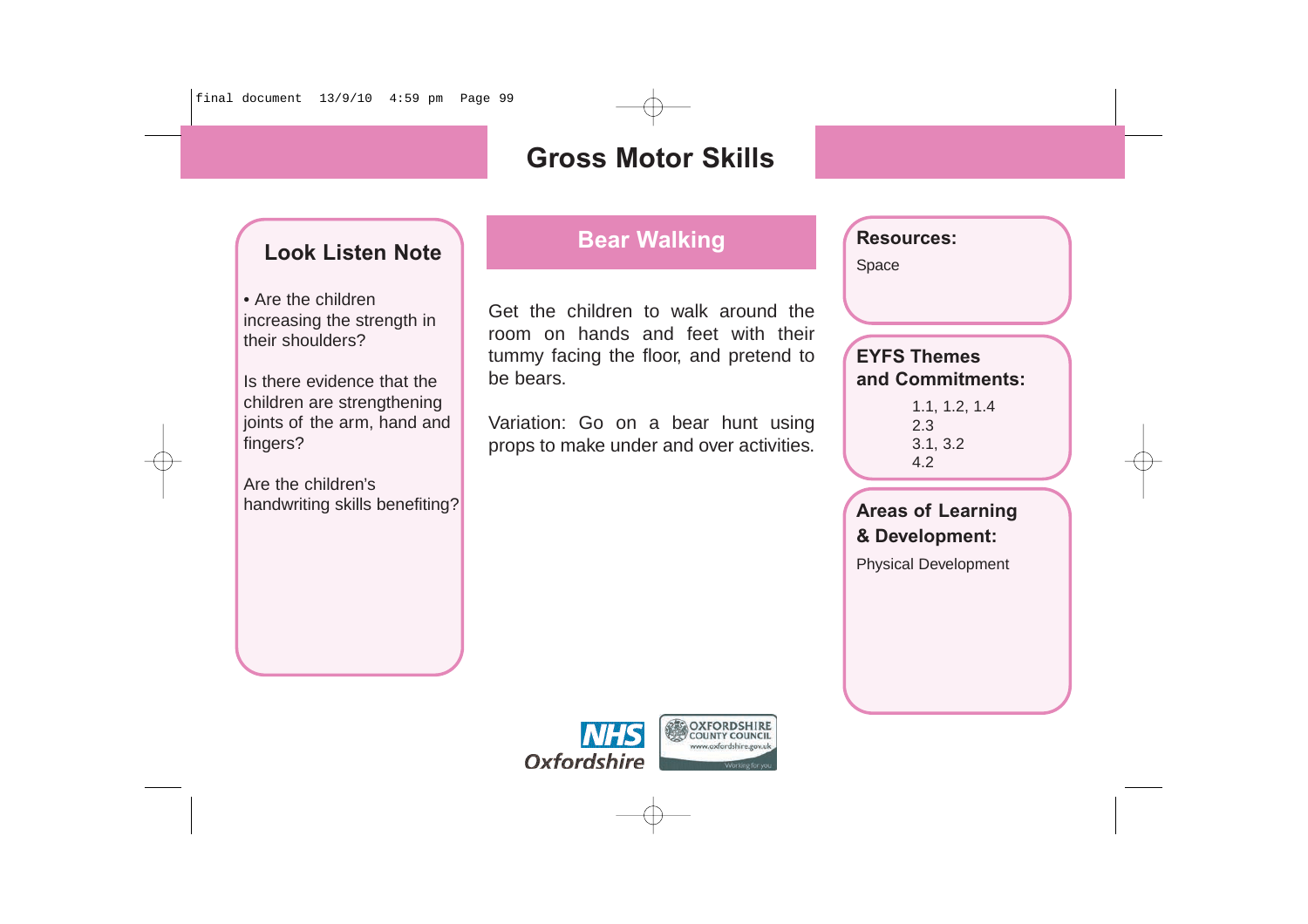### **Look Listen Note**

• Are the children demonstrating a full range of joint movement?

• Are the children developing a full range of whole body movement?

• Is there evidence that the children's language skills are benefiting from the introduction of concepts of direction, under, over, through, on top, around, etc.

### **Dancing**

Get the children onto their feet and dance and sing along to action songs and rhymes such as the Wheels on the Bus, Head, Shoulders, Knees and Toes, or Tommy Thumb. There are many more action songs, so chose your favourites.

#### **Resources:**

Plenty of space Music

#### **EYFS Themes and Commitments:**

1.1, 1.2, 1.4 2.3 3.1

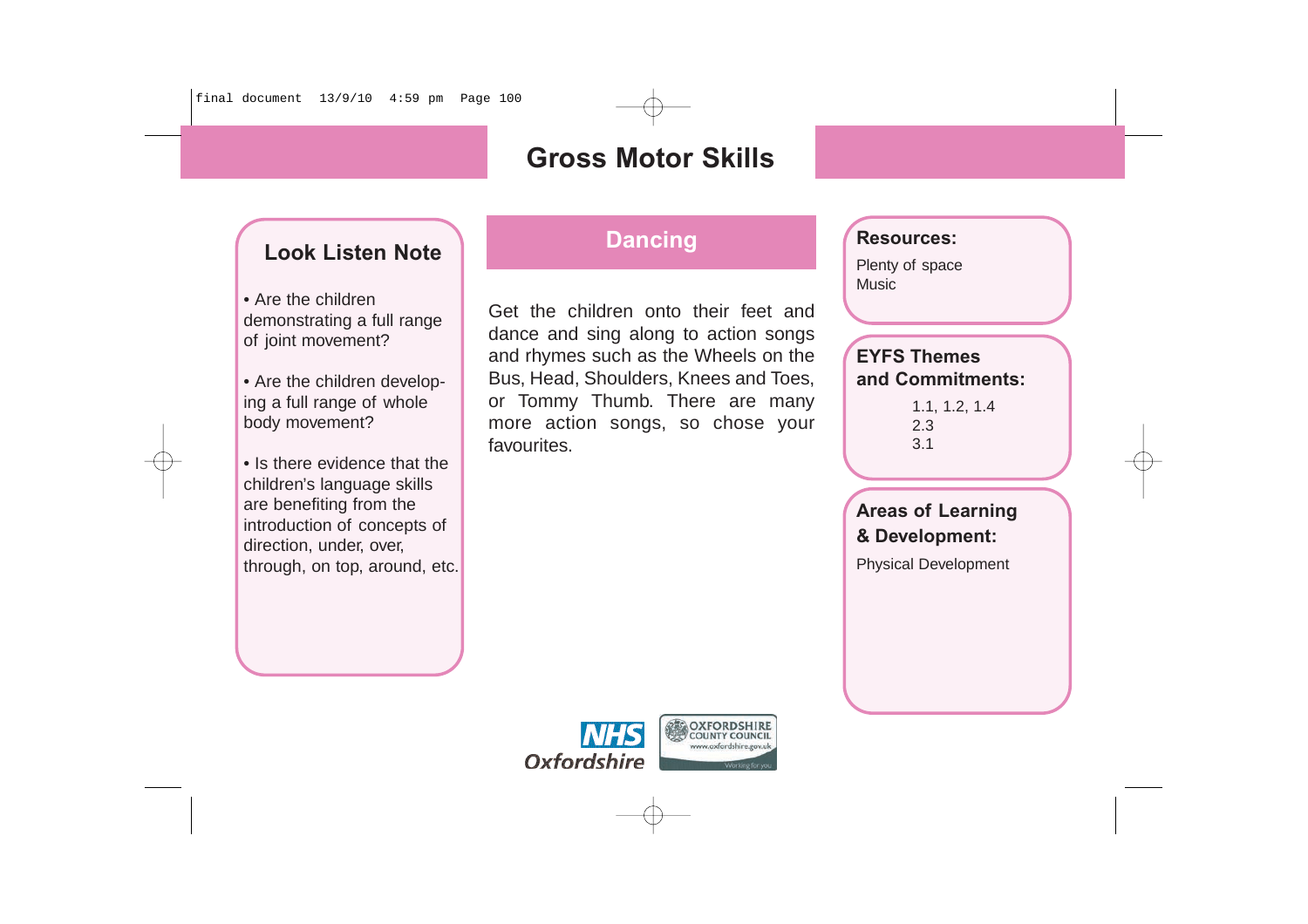### **Look Listen Note**

• Are the children demonstrating a full range of joint movement?

• Are the children developing a full range of whole body movement?

• Is there evidence that the children's language skills are benefiting from the introduction of concepts of direction, under, over, through, on top, around, etc.

• Are the children developing balance and body control?

### **Obstacle Course CRESOURCES:**

Create an obstacle course using your selected props and give instructions as the children go round.

Such as:

'Go over the cushions', 'Go through the tunnel', etc.

Include hopping, knee walking and curling up into a ball. And to develop fine motor skills include crab walking and wheel barrows.<br> **Areas of Learning**<br> **A Development:** 



Plenty of space Music Props for obstacle course e.g. tunnel, large blocks, cushions, etc

#### **EYFS Themes and Commitments:**

1.1, 1.2, 1.4 2.3 3.1, 3.2 4.2

Physical Development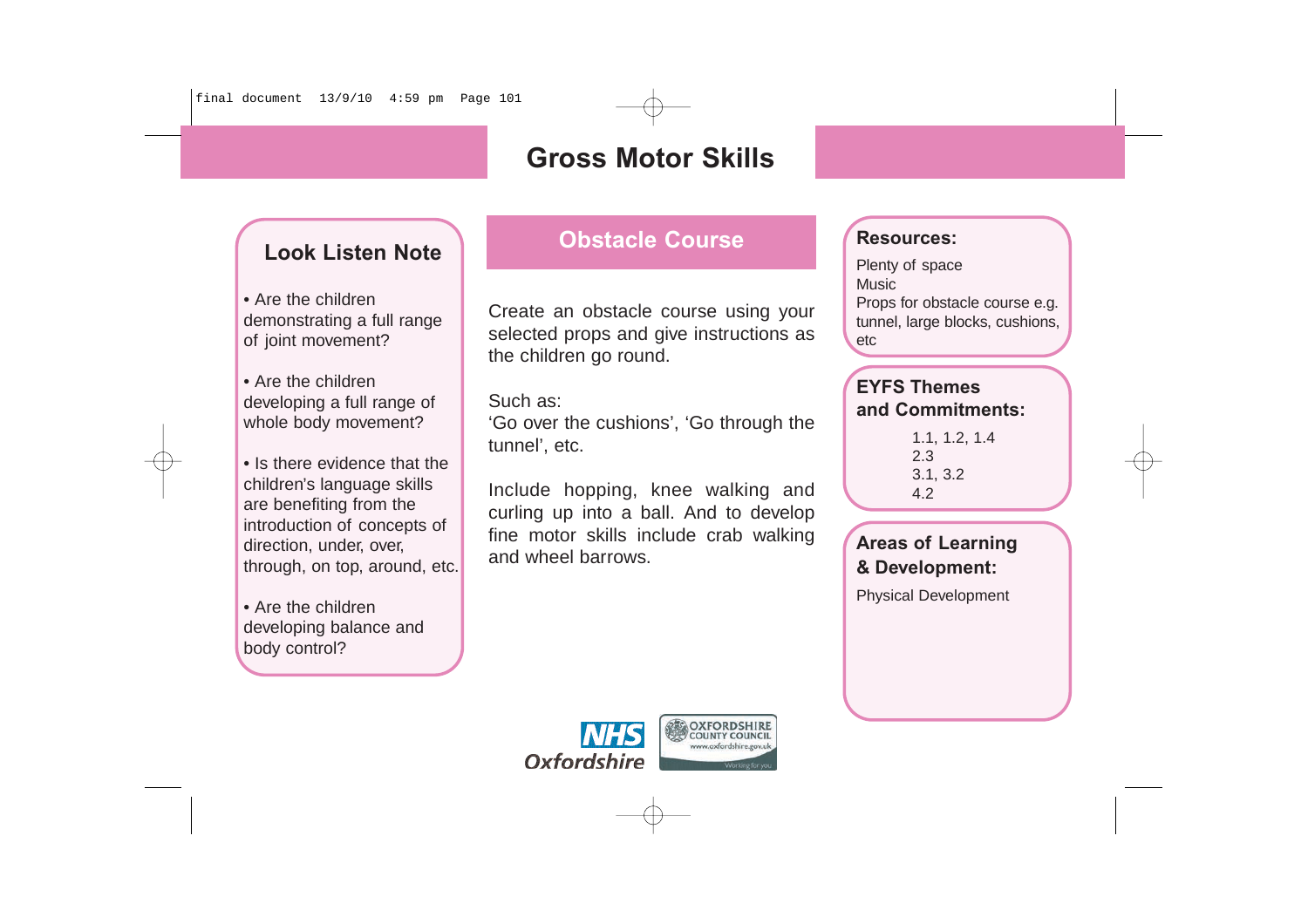### **Look Listen Note**

• Are the children demonstrating a full range of joint movement?

• Are the children developing a full range of whole body movement?

• Is there evidence that the children's language skills are benefiting from the introduction of concepts of direction, under, over, through, on top, around, etc.

• Are the children developing balance and body control?

### **Parachute**

Get into a circle and all hold part of the parachute, raise arms up above head and then end right down to floor still holding the parachute.

Can encourage the children to run, crawl or walk under the parachute.

It can be fun to introduce playballs on top of the parachute or under it and ask the children to catch or collect them.



**Resources:**

Space Parachute Playballs (optional)

#### **EYFS Themes and Commitments:**

1.1, 1.2, 1.3, 1.4 2.3 3.1, 3.2 4.2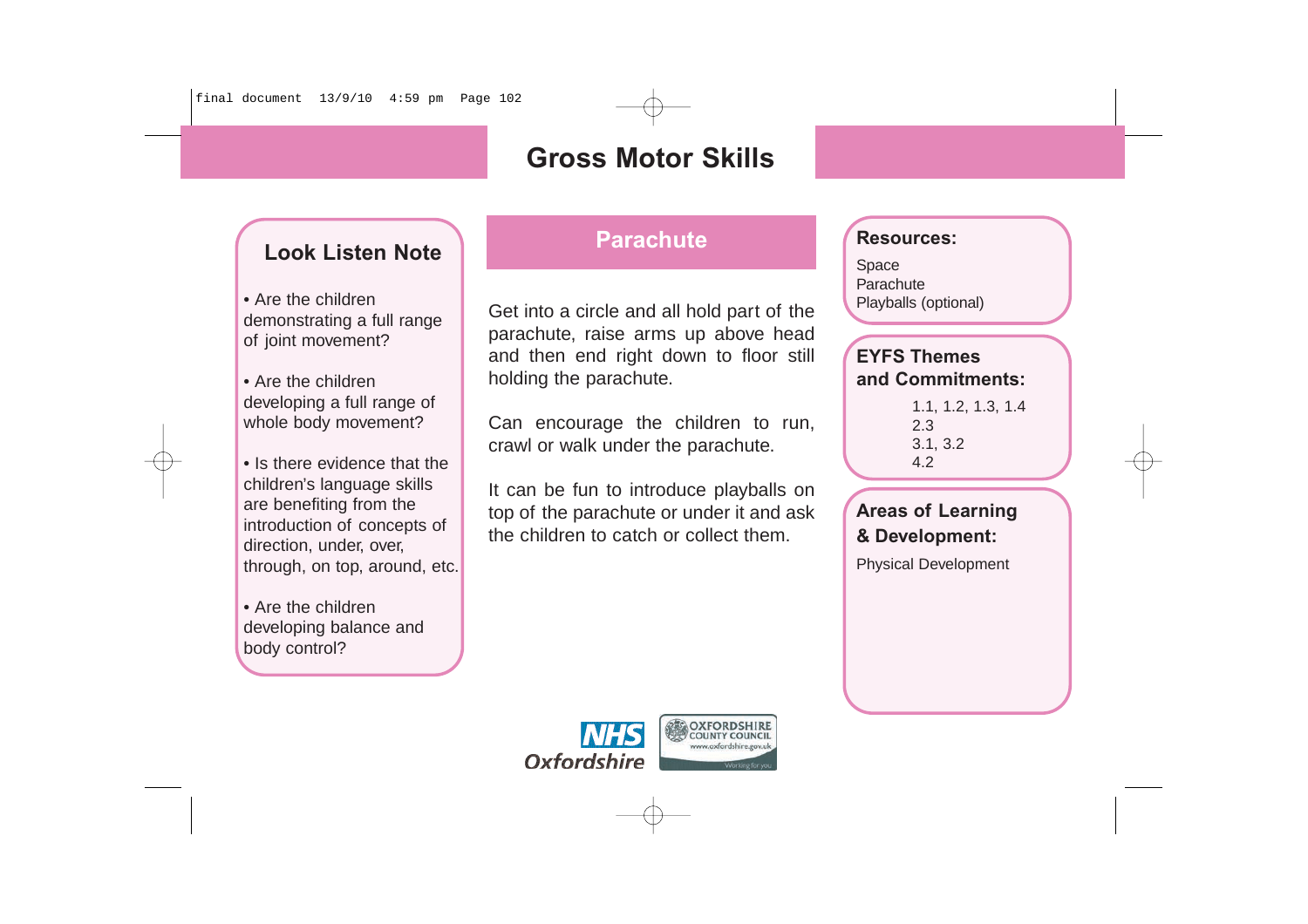### **Look Listen Note**

• Are the children demonstrating a full range of joint movement?

• Are the children developing a full range of whole body movement?

• Is there evidence that the children's language skills are benefiting from the introduction of concepts of direction, under, over, through, on top, around, etc.

• Are the children developing balance and body control?

# **Busy Feet**

Take shoes and socks off:

- 1. Sitting on a low chair/stool, one leg crossed over the other:
	- move ankle up and down 5 times
	- move foot round in a circle 5 times
- 2. Feet flat on the ground
	- try pulling toes backwards
	- pick up small objects under toes
- 3. Feet flat on the ground "sweeping leaves", first to one side then the other.

| <b>NHS</b>  | <b>OXFORDSHIRE</b><br><b>COUNTY COUNCIL</b><br>w.oxfordshire.gov.uk |
|-------------|---------------------------------------------------------------------|
| Oxfordshire |                                                                     |

#### **EYFS Themes and Commitments:**

1.1, 1.2, 1.3, 1.4 2.3 3.1, 3.2 4.2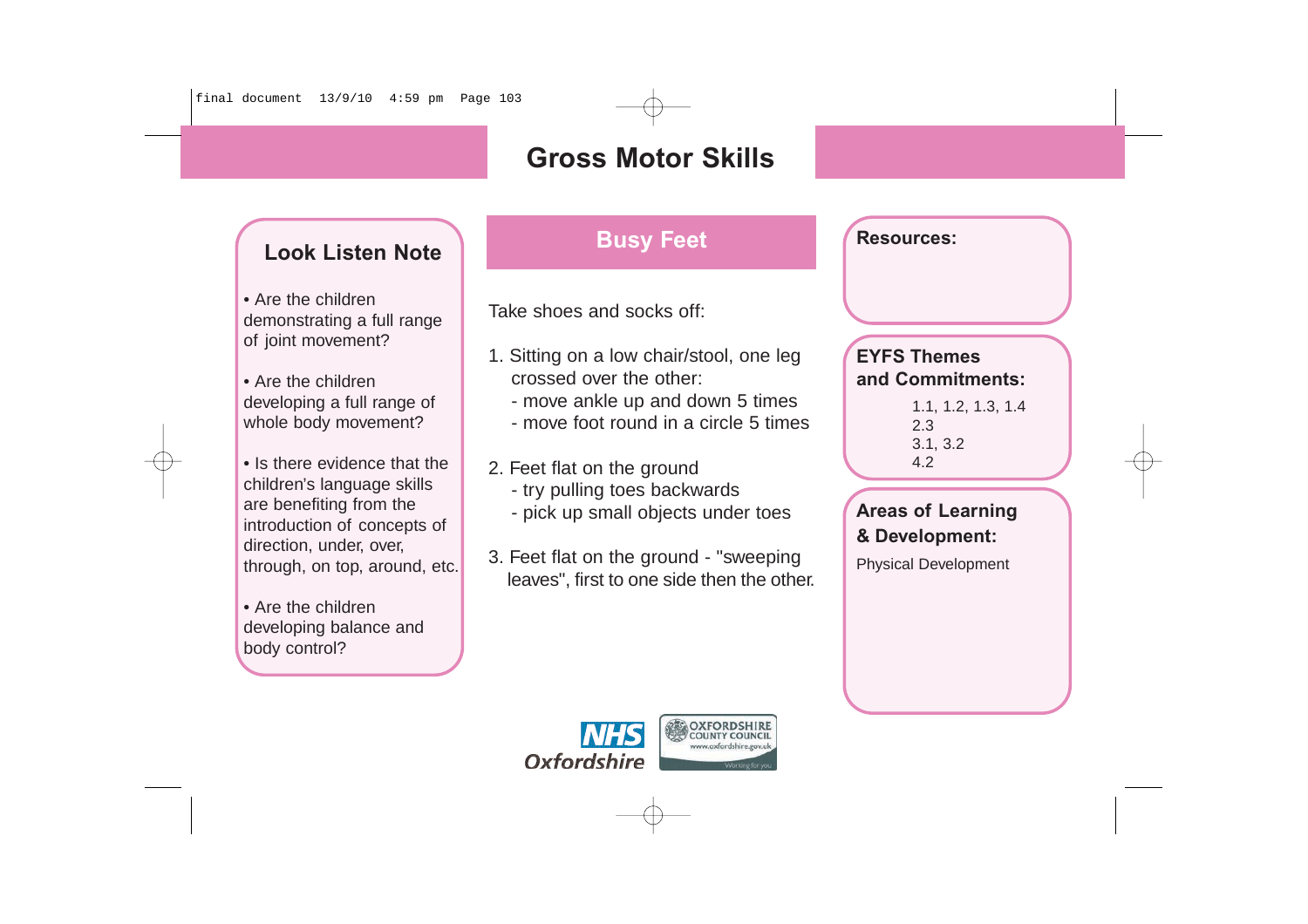### **Look Listen Note**

• Are the children developing correct foot posture?

• Are the children demonstrating a full range of joint movement?

• Are the children developing a full range of whole body movement?

• Is there evidence that the children's language skills are benefiting from the introduction of concepts of direction, under, over, through, on top, around, etc.

• Are the children developing balance and body control?

# **More Busy Feet**

- 4. Feet flat on the floor scrunch up tissue under the foot using toes
- 5. Spread toes apart, especially the big toes
- 6. Walking in a straight line placing one foot in front of the other – heel toe walking
	- on tiptoes
	- on heels
	- with heel down first and pushing off with toes – heel toe walking.

Think about useful songs/rhymes that relate to these activities e.g. 'One elephant went balancing...'



### **Resources:**

#### **EYFS Themes and Commitments:**

1.1, 1.2, 1.3, 1.4 2.3 3.1, 3.2 4.2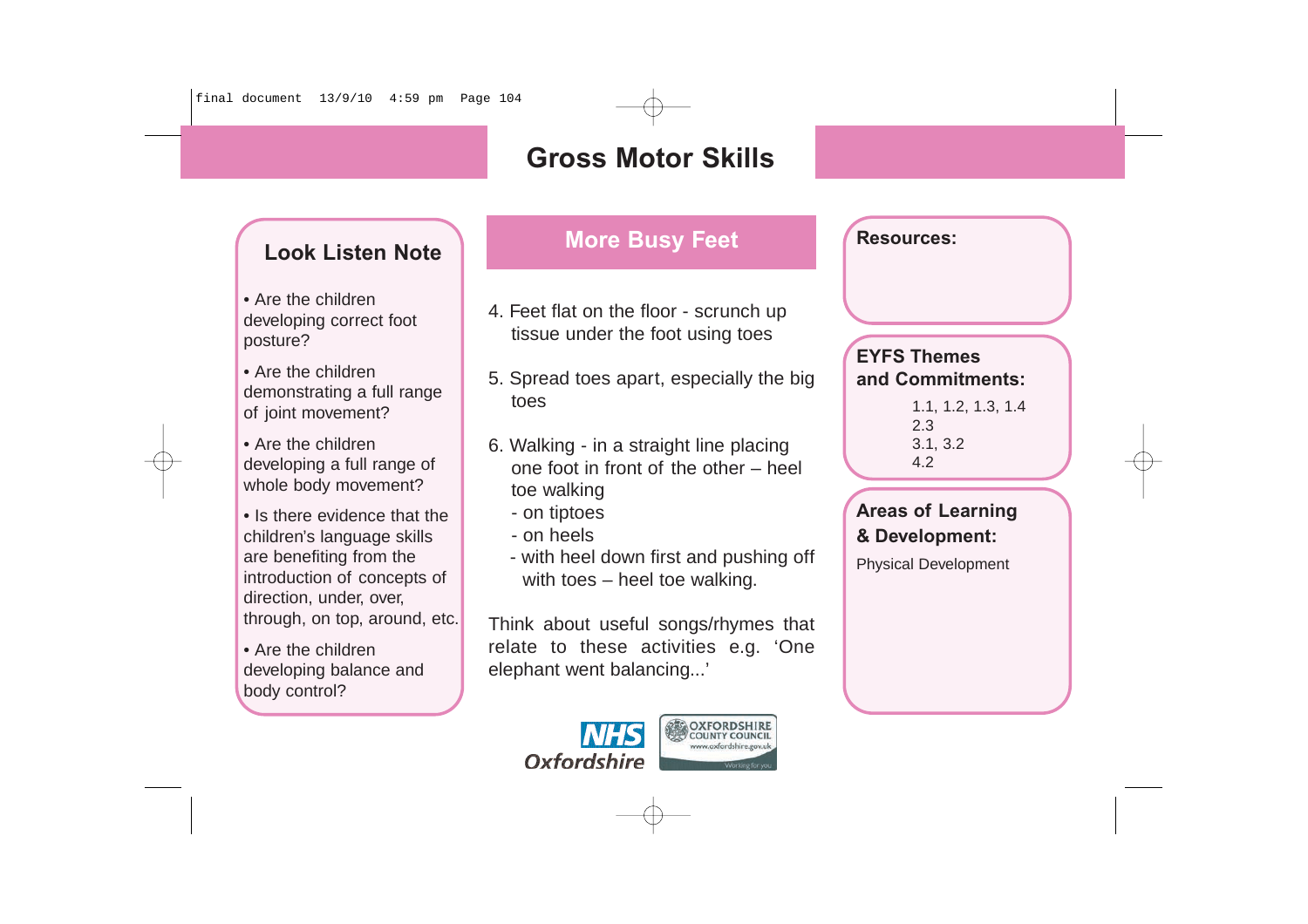final document 13/9/10 4:59 pm Page 105

# **Gross Motor Skills**

### **Look Listen Note**

• Are the children developing eye hand coordination and bilateral hand skills?

## **Balloon Games**

Play catch with the balloon.

Hit the balloon into the air and try not to let it touch the ground.

**Resources:**

Space Balloons

#### **EYFS Themes and Commitments:**

1.1, 1.3 2.3 3.1 4.2

#### **Areas of Learning & Development:**

Physical Development

Personal, Social and Emotional Development

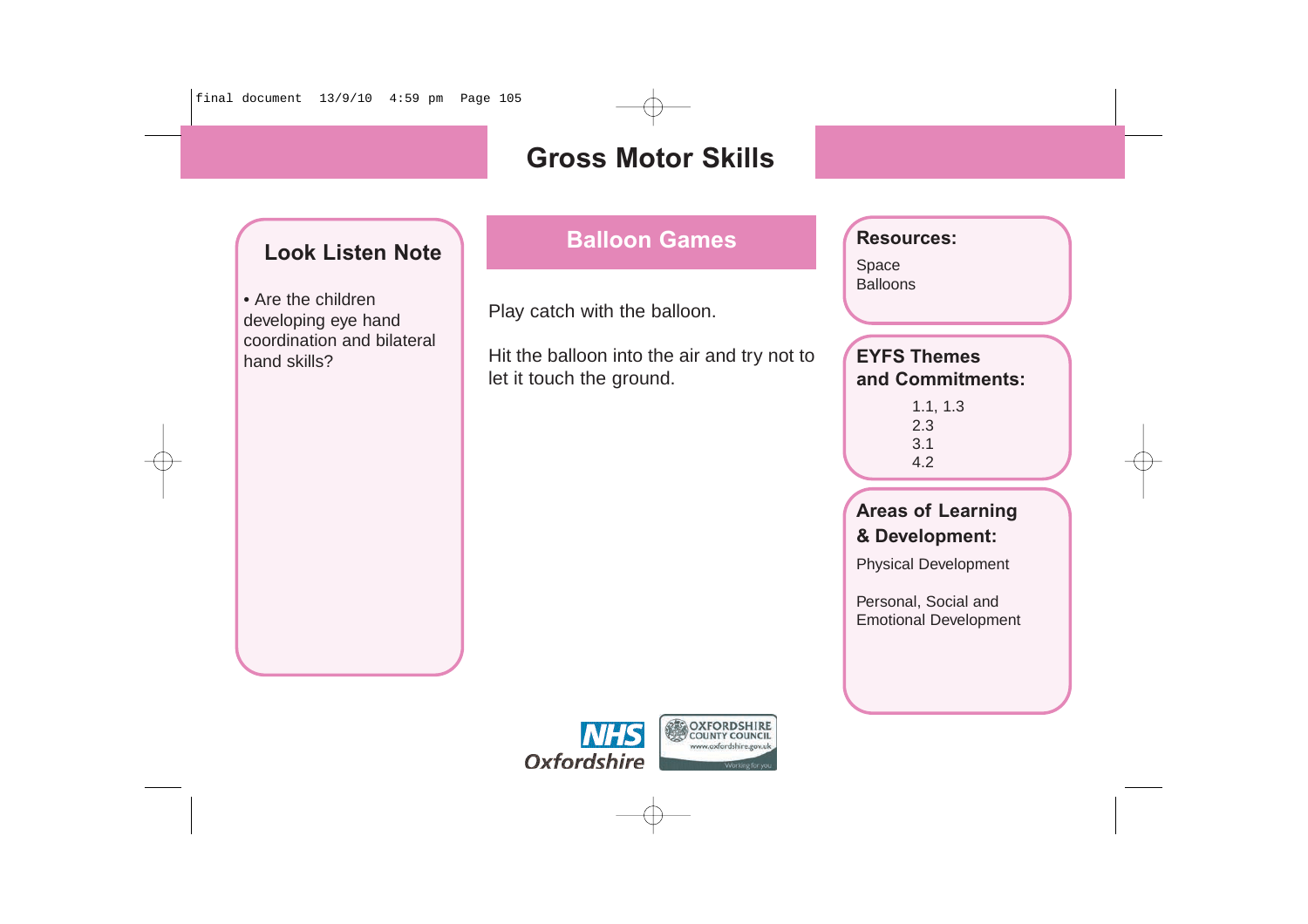### **Look Listen Note**

• Are the children developing eye hand coordination and bilateral hand skills?

# **Kneeling Games**

Pair up the children and give each pair a ball. Lead by pairing with a child to demonstrate to the other children what they are to do.

Kneel on the floor; roll a ball to the child and gradually roll it towards the left and right sides. Try the same activity with a smaller ball.

Throw a large ball through a low hoop. Do this with whilst kneeling with hips straight and then in half kneeling.

#### **Resources:**

Small ball Ball Hoop

#### **EYFS Themes and Commitments:**

1.1, 1.3, 1.4 2.3 3.1 4.2

### **Areas of Learning & Development:**

Physical Development

Personal, Social and Emotional Development

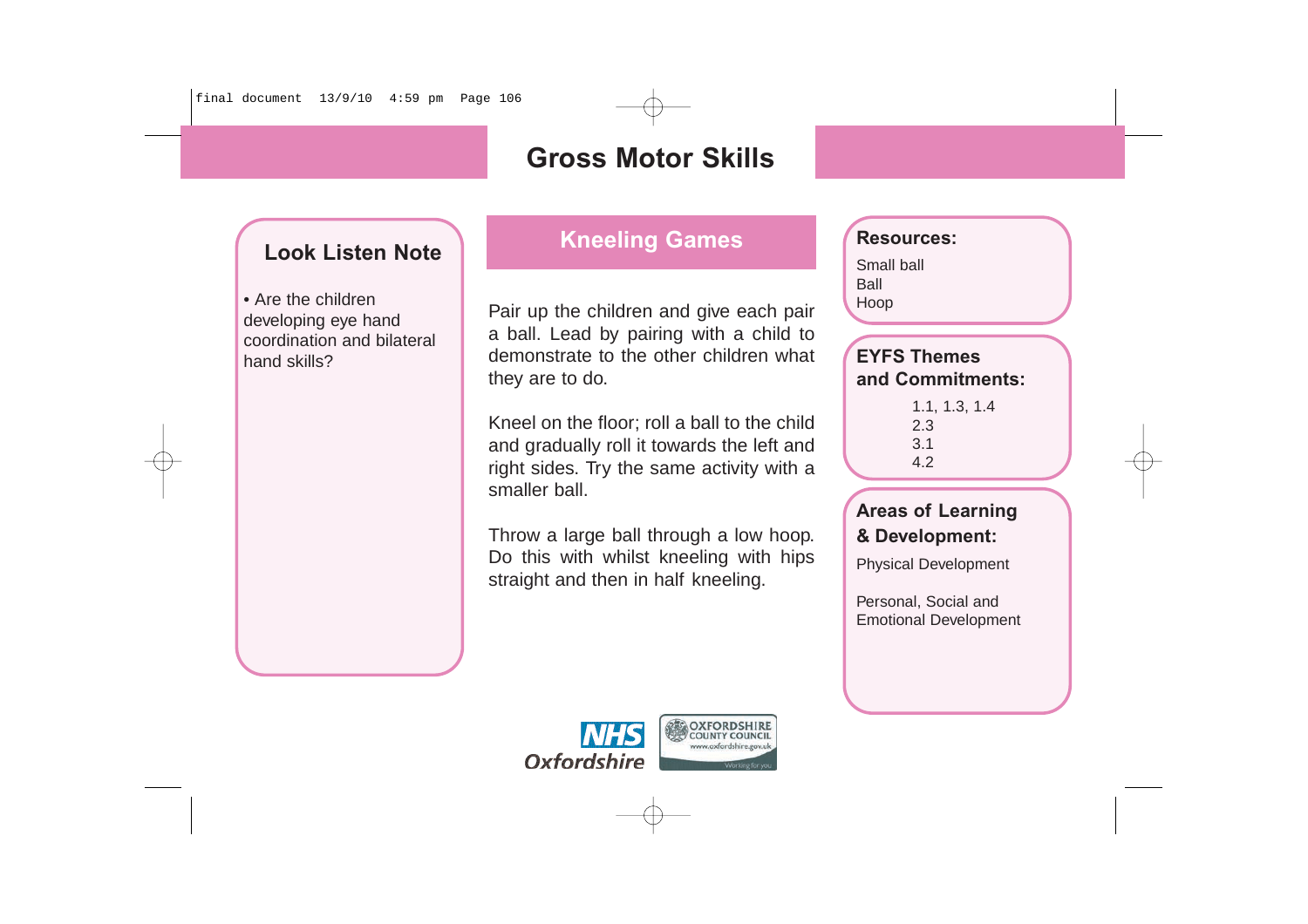### **Look Listen Note**

• Are the children developing eye hand coordination and bilateral hand skills?

# **Ball Games**

Start by throwing and catching a ball. Move on to use a ball and a table tennis bat; only progress to a larger bat with a longer handle if the children are competent.

Begin with a balloon and bat to pat and balance. Kneeling, roll the ball towards the child and encourage him/her to hit it with the bat.

Walk with the ball balanced on the bat. Practice dropping the ball on to the bat. **Resources:** Ball Balloon Bat

#### **EYFS Themes and Commitments:**

| 1.1 |
|-----|
| 2.3 |
| 3.1 |
| 42  |

#### **Areas of Learning & Development:**

Physical Development

Personal, Social and Emotional Development

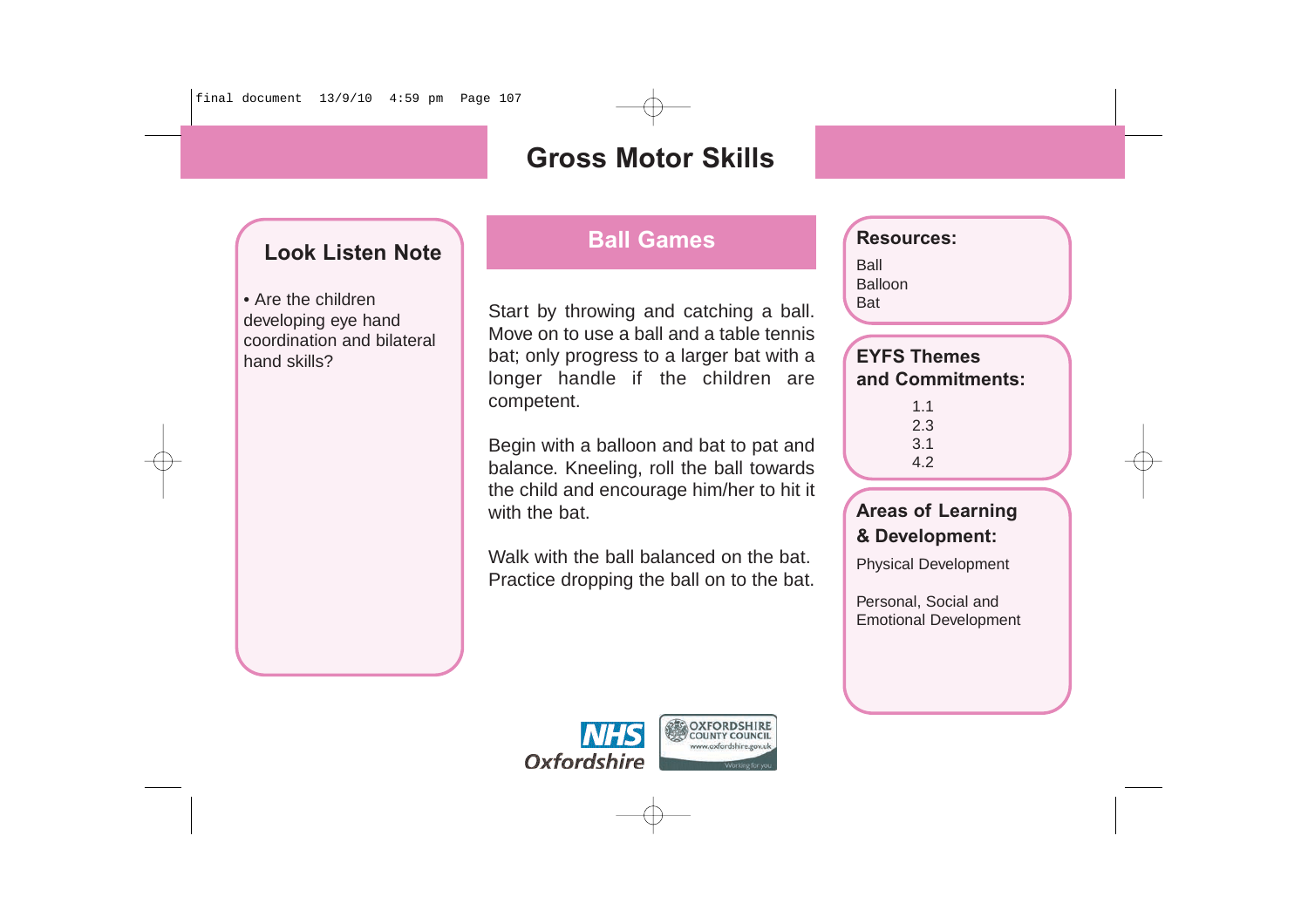final document 13/9/10 4:59 pm Page 108

# **Gross Motor Skills**

### **Look Listen Note**

• Are the children demonstrating increased body awareness?

# **Simon Says...**

Encourage the children to copy actions involving large movements.

Say 'Simon says…

- …Stretch up like a giraffe
- …Curl up like a ball
- …Put one arm up and one arm down
- …Put your feet together
- …Put your feet apart
- …Step to one side, etc…'

#### **Resources:**

Safe space

#### **EYFS Themes and Commitments:**

1.1 2.3 3.1 4.2

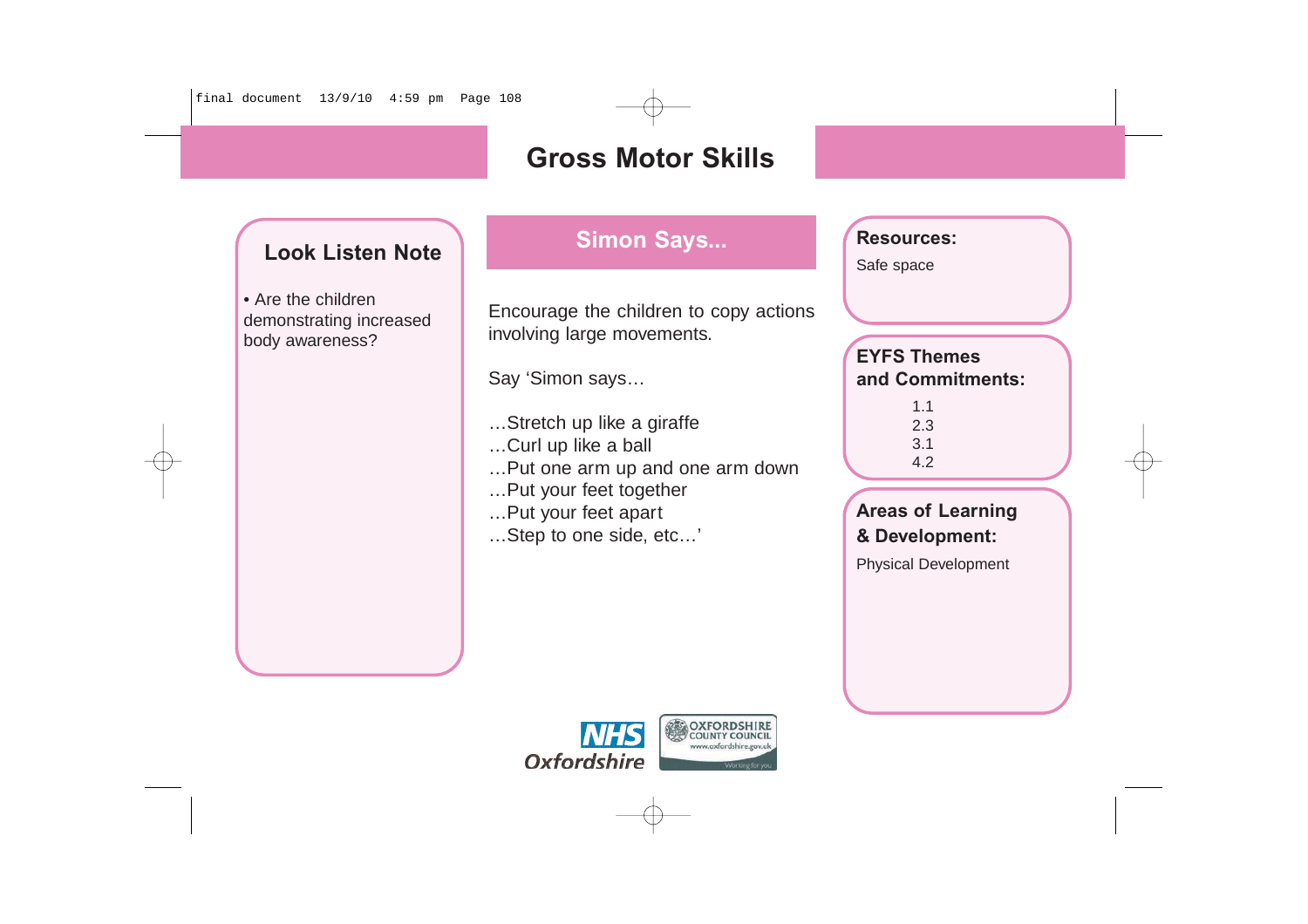## **Gross Motor Skills**

### **Look Listen Note**

• Are the children demonstrating increased body awareness?

### **Draw & Name Body Parts**

Ideally there would be one adult for each child in the group for this activity.

Lay each child on a large piece of paper and draw round them, asking the child to tell you the body parts as you draw around them. If they are unable to name them, tell them the name and use directions i.e. 'I am drawing down past your knee towards your ankle and round your foot past all your toes', 'Where do you think the eyes go?' 'Where do we need to draw your fingers?' etc.

Then pin up the picture on the wall and help them to identify all the body parts and draw in what is missing  $-$  eyes, ears & mouth etc.



#### **Resources:**

Very large pieces of paper Pens/pencils Blue tack Mirror

#### **EYFS Themes and Commitments:**

1.1 2.1, 2.3 3.1 4.2

### **Areas of Learning & Development:**

Physical Development

Personal, Social and Emotional Development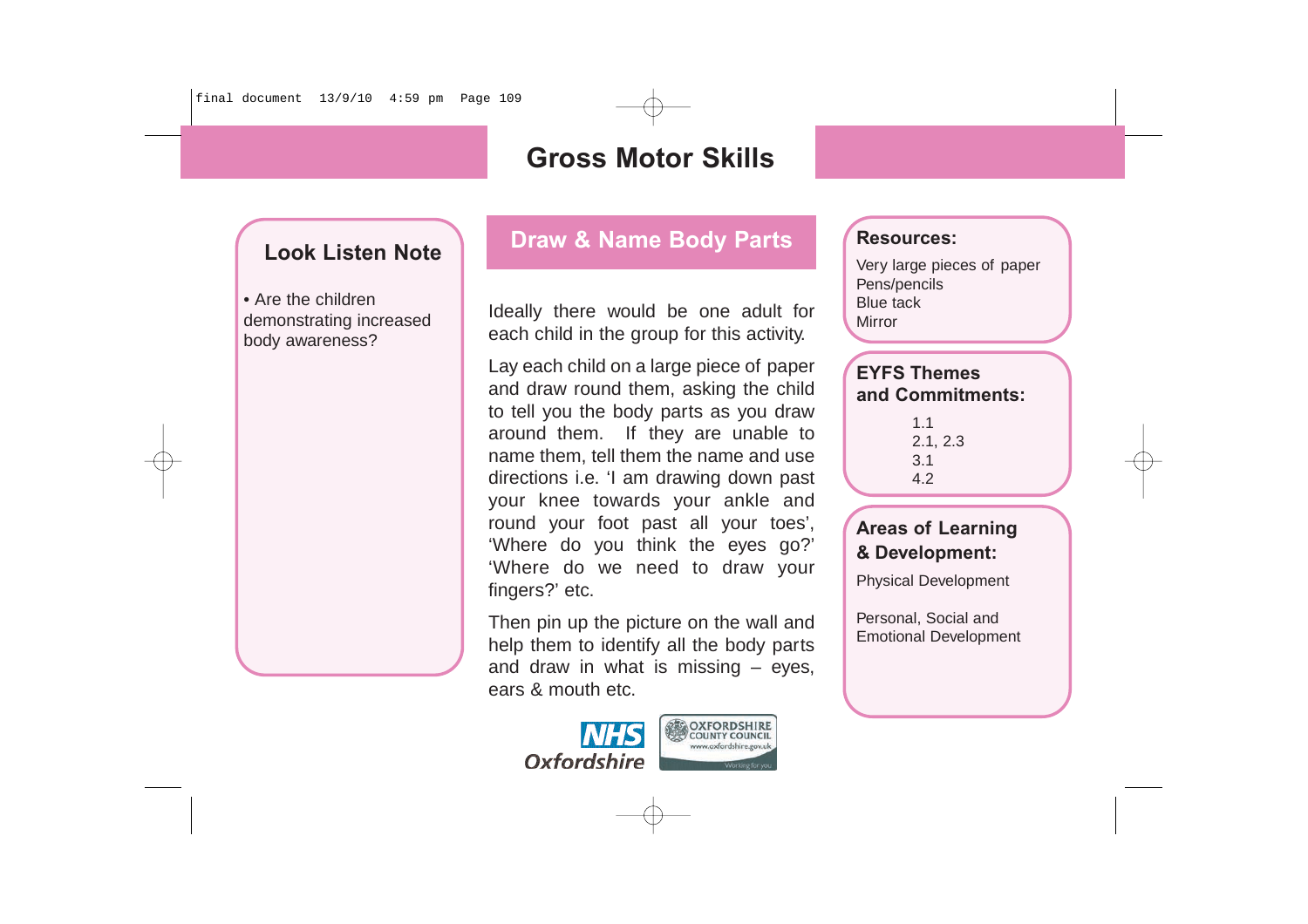### **Gross Motor Skills**

### **Look Listen Note**

Note whether the children are benefiting from improved postural stability

### **Timed Race**

Pair the children; one child makes an arch with their body (on hands and toes), the other crawls under, then that child makes the arch and partner crawls through until they reach the end. Try each time to beat their previous time.

#### **Resources:**

Stopwatch, egg timer or watch with a second hand.

#### **EYFS Themes and Commitments:**

1.1, 1.3 2.3 4.2

**Areas of Learning & Development:** Physical Development

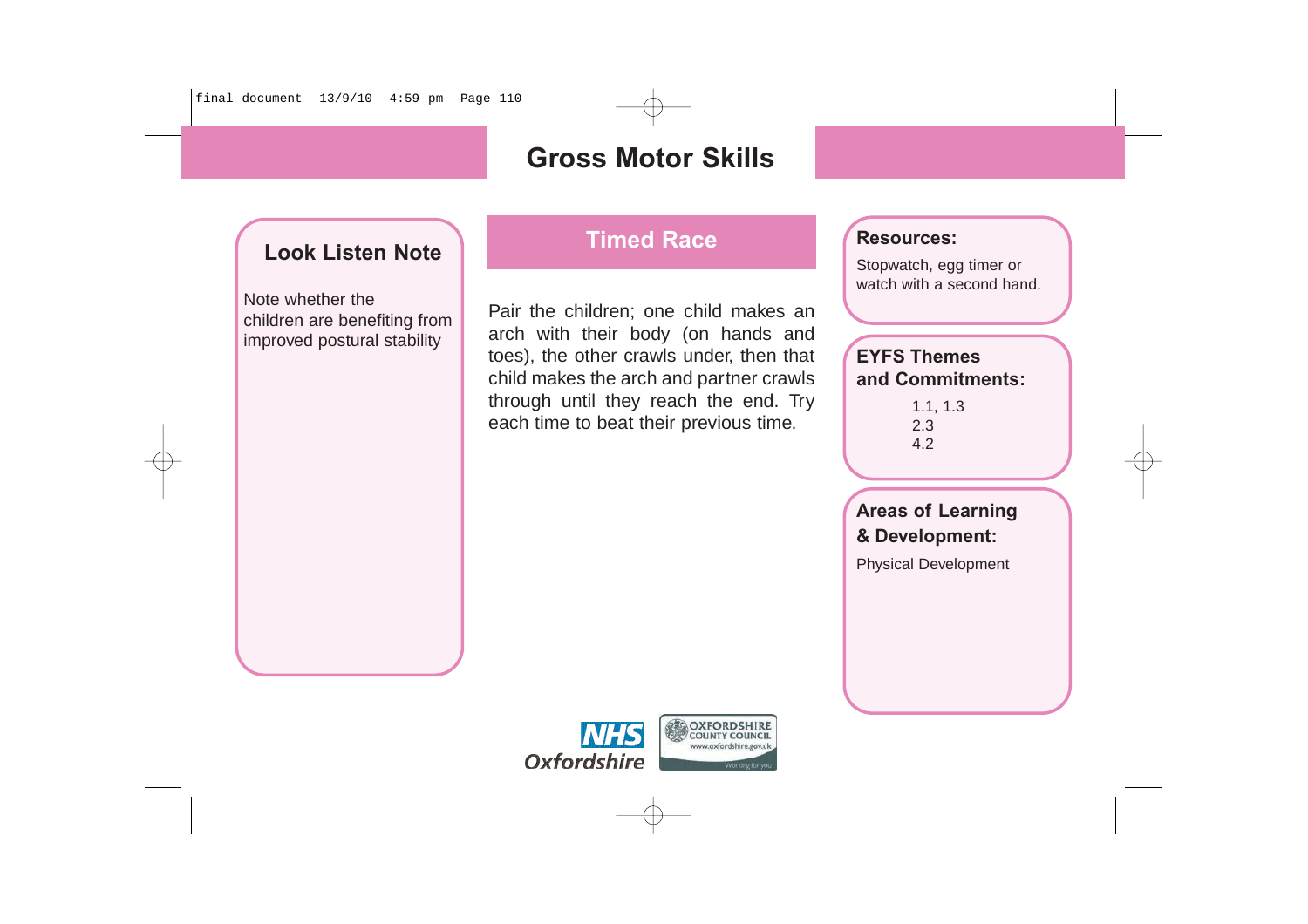final document 13/9/10 4:59 pm Page 111

# **Symbolic Play**

Pretend play is important to the development of language and thinking, also concentration and reasoning skills. Within pretend play a child uses one thing to represent another. This skill transfers to language where words stand for real objects and feelings, etc.

**Stage 1:** Up until this stage, a child has explored objects by mouthing, banging, throwing, etc. Before they can name objects children need to know what they are for.

The best way to support a child is to show them what you want them to do and encourage and help them to copy you. Provide scaffolding for the child, as they get used to the 'game' give less help but still offer prompts such as gestures and giving a simple instruction. Always praise the child even if you are helping them to do an activity.

**Stage 2:** This stage is continuation of stage 1. At this stage the child recognises and uses familiar objects appropriately. Encourage the child to carry out the pretend actions on you/others. Extend the time you play the pretend games - increase the number of turns or add extra 'props'. Always talk about what the child is doing as they play.

**Stage 3:** Involving soft toys or dolls is quite a big step in the development of the child's imagination. Pretending that the teddy is a person as well as pretending there is food on the spoon or drink in a cup etc uses a lot of imagination as it is unlikely that the child has seen anyone who looks like a teddy.

The ability to play with teddies or dolls is important for language development and thinking. Children need to hear the words that go with the actions that they are doing with the teddy/doll. So it is important that you are with them at some point to say these words while they play.

It is important NOT to direct the child's play all the time but to let them experiment. The best way to show them how to play is not to tell them, but show them, by playing alongside them and then encouraging them to imitate you. They will soon copy you if you look like you are having fun!

Note: Pretend play takes time to develop. You may be working on one level for many months before moving the child on.

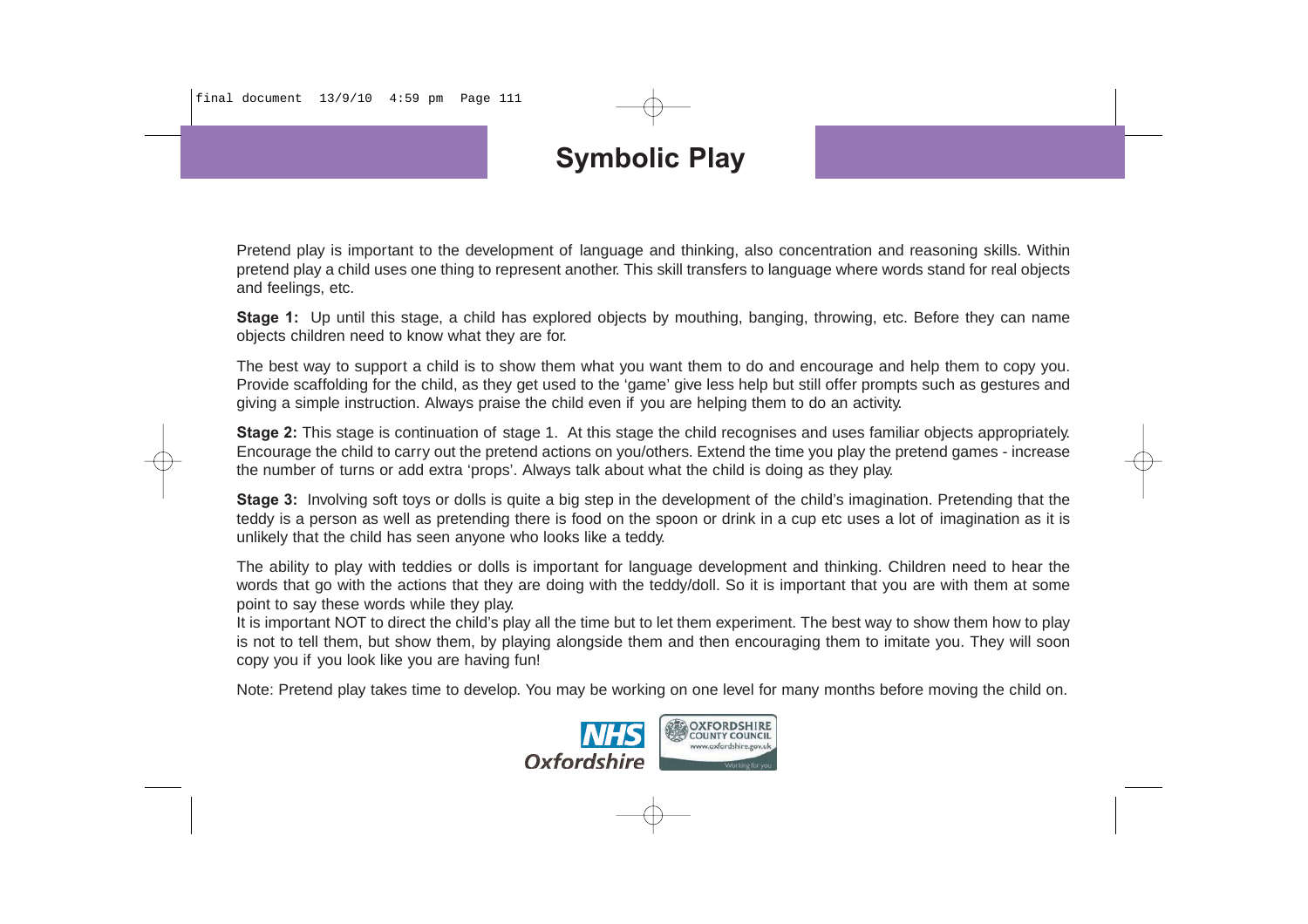### **Look Listen Note**

• Are the children developing an awareness of health and well being?

• Are the children demonstrating an increased knowledge and understanding of the world around them?

### **Stage 1: Pretend Play**

Using the empty cup take it in turns to give each other a drink and make drinking noises.

Using the bowl and spoon take it in turns to feed each other with pretend food. Make eating noises and/or say 'mmm' or 'yummy'.

Take it in turns to do the action 3 or 4 times then stop. Don't be surprised if the child looks at you as if you are crazy - this is a normal response. The more they see you enjoying the game, the more likely they will join in.



#### **Resources:**

Cup, spoon and bowl

#### **EYFS Themes and Commitments:**

1.1 2.3, 2.4 3.1, 3.2 4.1

#### **Areas of Learning & Development:**

Personal, Social and Emotional

Communication, Language and Literacy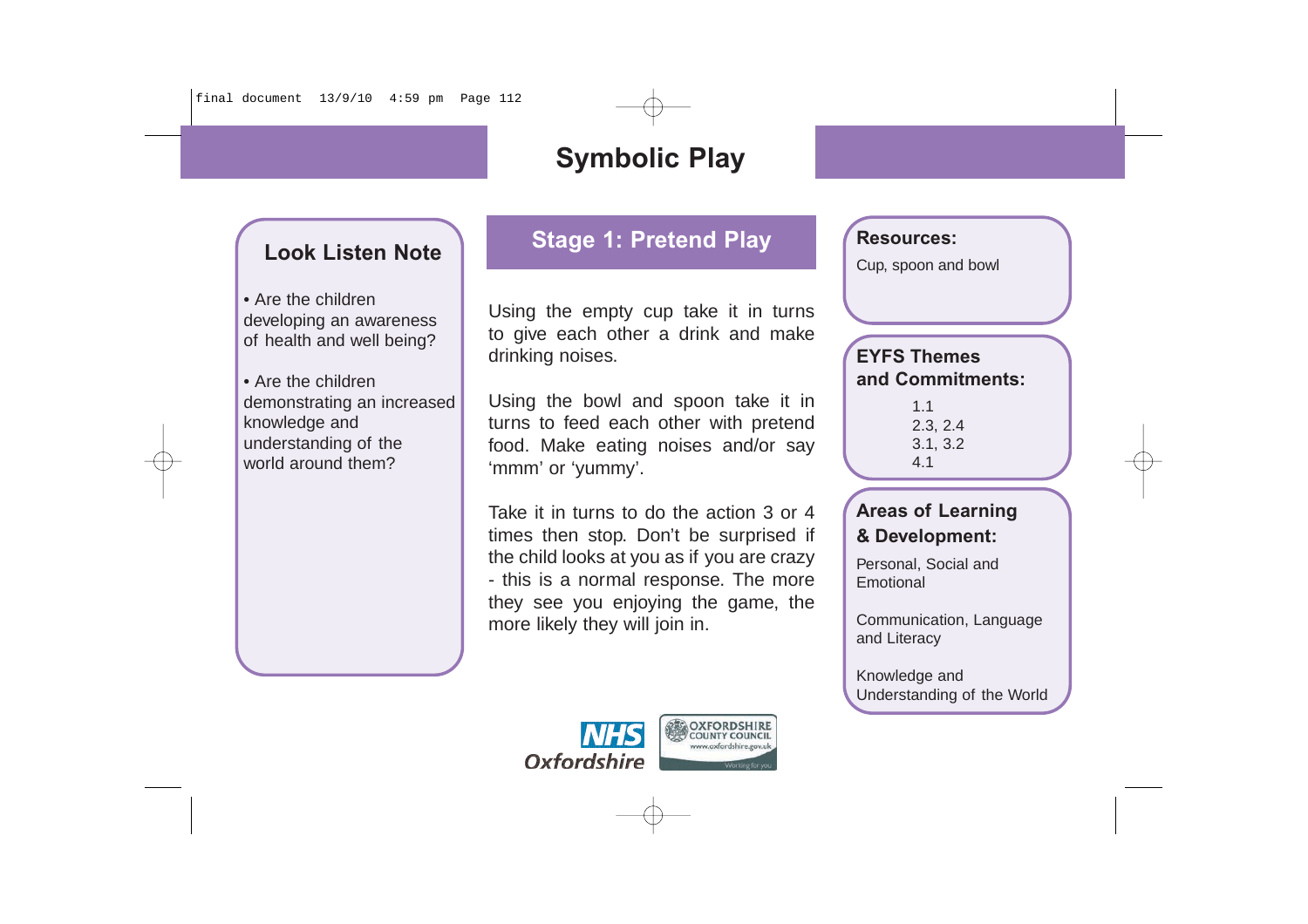### **Look Listen Note**

• Are the children developing an awareness of health and well being?

• Are the children demonstrating an increased knowledge and understanding of the world around them?

### **Stage 2: Pretend Play**

This is a continuation on Activity 1: Stage 1 Pretend Play.

Encourage the child/children to carry out the pretend actions on you and other adults/children.

Extend the time you play the pretend games, increasing the number of turns or adding extra 'props' e.g. a toy teapot, a plastic pan, etc.

Always talk to the child/children about what they are doing as they play, e.g. 'we are having a drink…mmm that's nice'.



#### **Resources:**

Cup, spoon and bowl Toy teapot, pan, etc.

#### **EYFS Themes and Commitments:**

1.1 2.3, 2.4 3.1, 3.2 4.1

#### **Areas of Learning & Development:**

Personal, Social and Emotional

Communication, Language and Literacy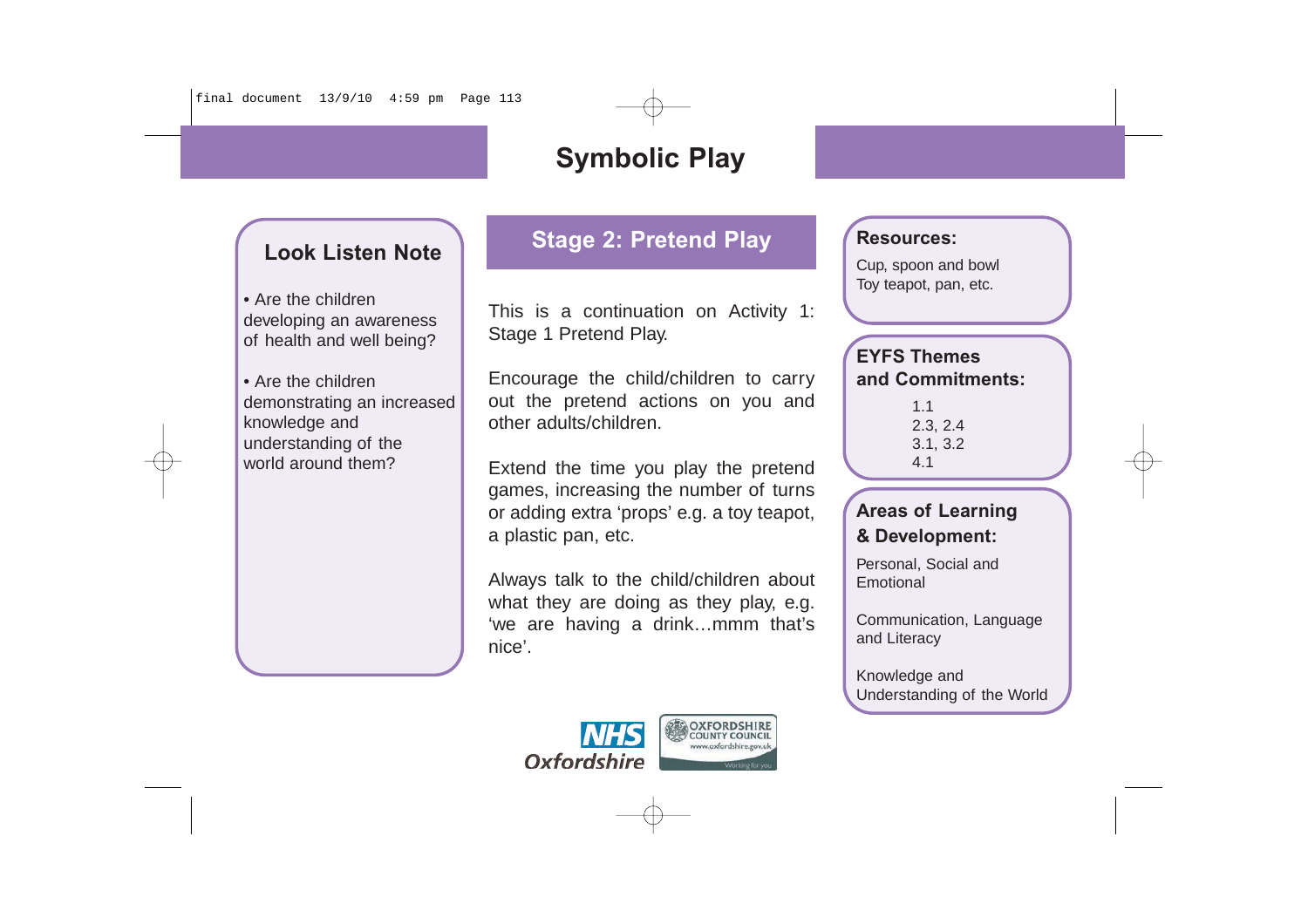### **Look Listen Note**

• Are the children developing an awareness of health and well being?

• Are the children demonstrating an increased knowledge and understanding of the world around them?

### **Stage 3: Pretend Play**

Choose a favourite soft toy or doll and make them 'part of the family', a member of the group.

Set them a place for the imaginary meal, feed them occasionally and give them a sip of drink. Encourage the child/children to do the same.

Once they are confident with this activity line up 3 or 4 toys and do the same action with all of them.

Gradually build up the length of the sequence acted out; if possible using real life situations such as snack time.



#### **Resources:**

Cup, spoon and bowl Toy teapot, pan, etc.

#### **EYFS Themes and Commitments:**

1.1 2.3, 2.4 3.1, 3.2 4.1

#### **Areas of Learning & Development:**

Personal, Social and Emotional

Communication, Language and Literacy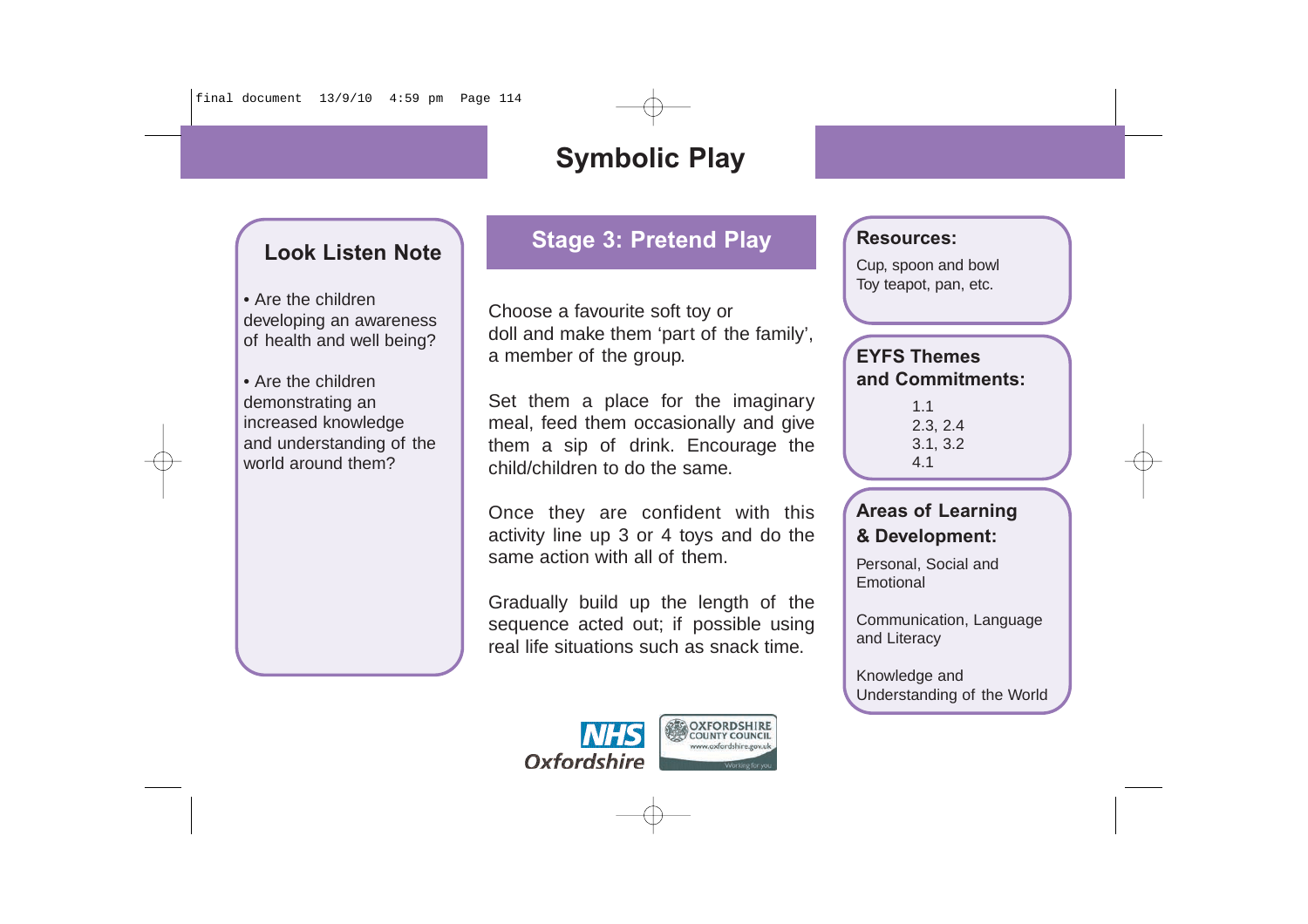### **Look Listen Note**

• Are the children learning to name everyday objects?

• Are the children demonstrating that they are learning about words and meaning?

• Are the children demonstrating increased vocabulary and learning to organise information in to different categories?

• Are the children showing that they understand words in sentences?

### **Puppet's Dinner**

Children choose, name and give food items to a big puppet, who then eats them.

#### **Resources:**

Big puppet or doll Variety of play food items

### **EYFS Themes and Commitments:**

2.3 3.1 4.1, 4.3

#### **Areas of Learning & Development:**

Communication, language and Literacy

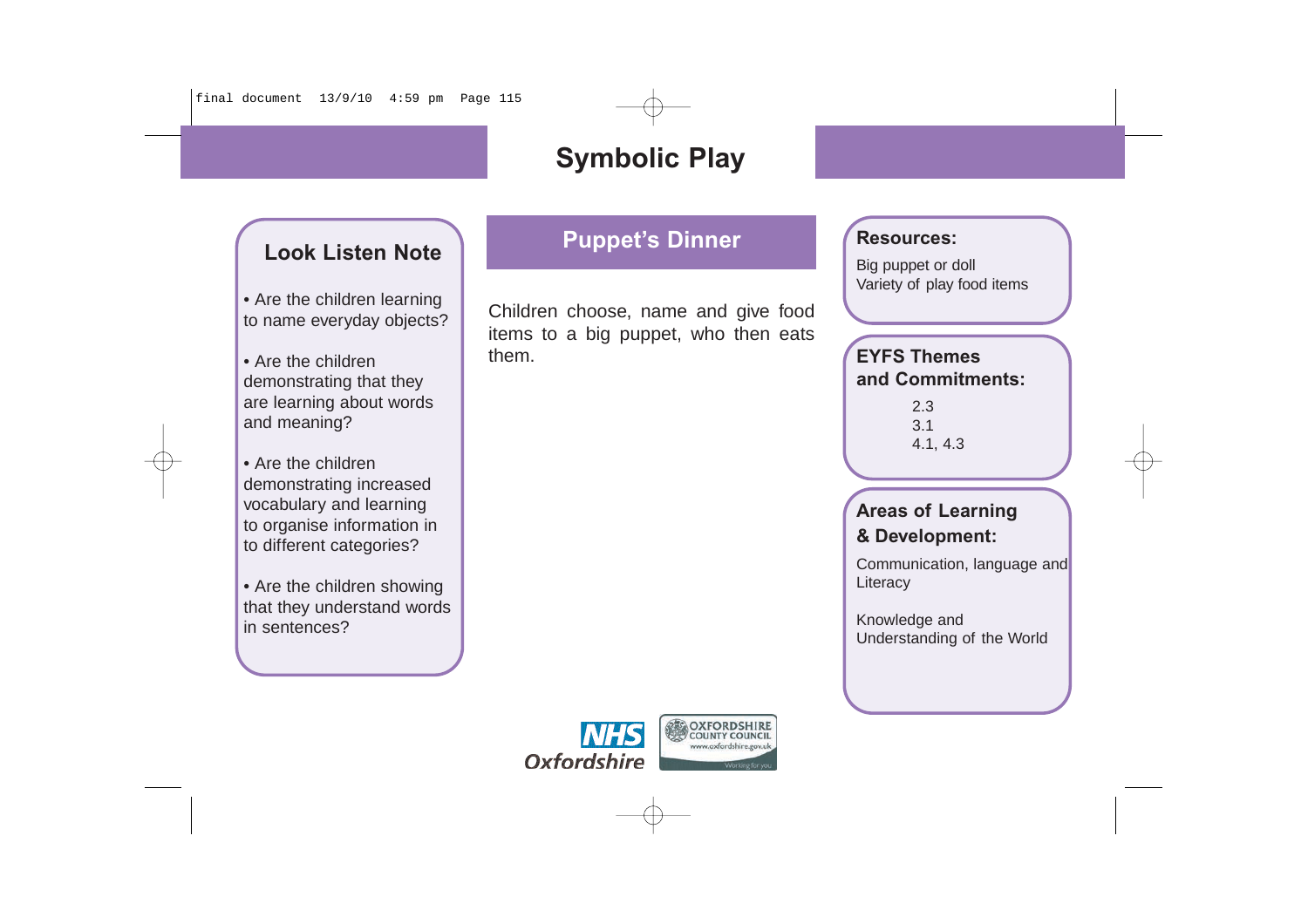### **Look Listen Note**

• Are the children achieving a sense of well being?

Note whether the children are demonstrating they are learning to care for others

• Are the children demonstrating an increased knowledge and understanding of the world around them?

### **Putting Baby to Bed**

Pretend to give the baby doll a bath, washing with the flannel and drying with the towel. Model first and allow the children to repeat the routine.

Then put baby doll to bed, cover with the blanket, give the baby a kiss and then say "good night".

Extension: continue the sequence to involve getting up and having breakfast, etc.

#### **Resources:**

Doll Bath, flannel & Towel Bed & Blanket

#### **EYFS Themes and Commitments:**

2.3 3.1, 3.2 4.1

#### **Areas of Learning & Development:**

Personal, Social and Emotional

Communication, Language and Literacy

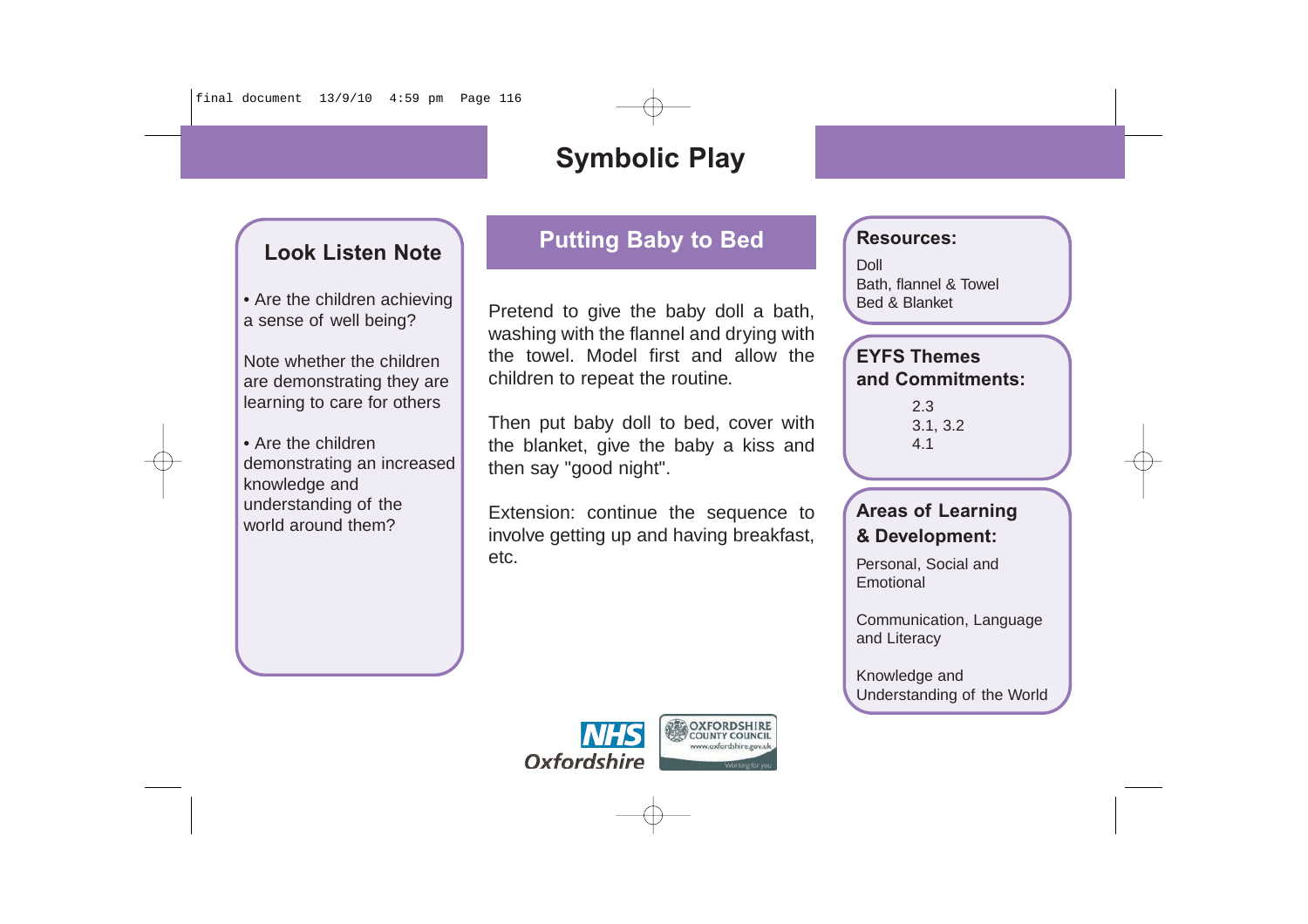### **Look Listen Note**

• Are the children achieving a sense of well being?

Note whether the children are demonstrating they are learning to care for others

• Are the children demonstrating an increased knowledge and understanding of the world around them?

• Are the children sharing appropriately?

### **Teddy's & Doll's Picnic**

Sit in a circle and let each child hold a teddy or doll. Share out the cups and plates amongst the toys and offer each toy some food and a drink.

#### **Resources:**

Teddies and dolls Play food Cups and plates

#### **EYFS Themes and Commitments:**

2.3 3.1, 3.2 4.1

#### **Areas of Learning & Development:**

Personal, Social and Emotional

Communication, Language and Literacy

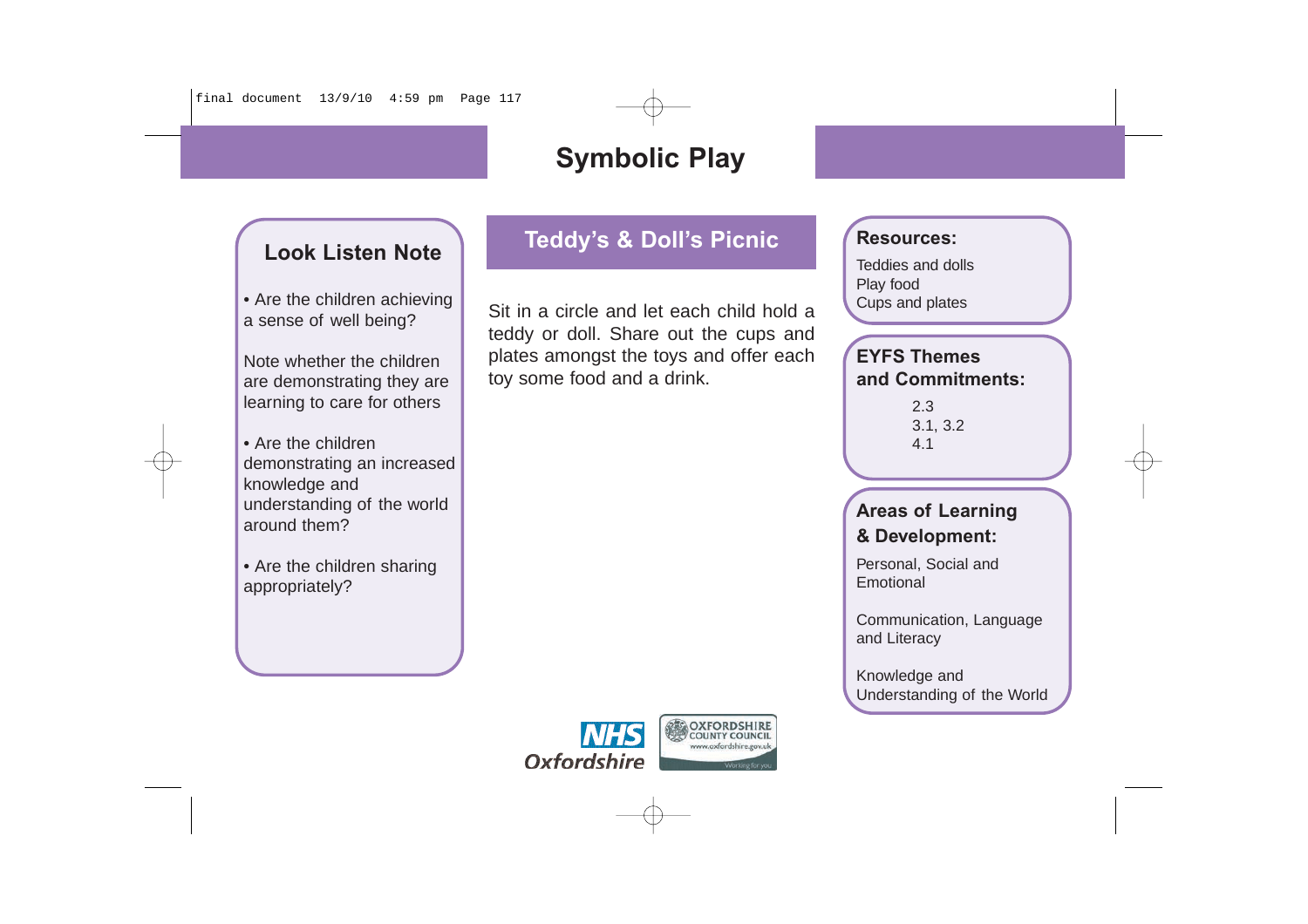### **Look Listen Note**

• Are the children demonstrating an increased knowledge and understanding of the world around them?

• Are the children learning to name everyday objects?

• Are the children demonstrating that they are learning about words and meaning?

• Are the children demonstrating increased vocabulary and learning to organise information in to different categories?

### **Shopping**

Let each child take it in turns to fill the basket with a variety of food and take it to the till to pay.

Extension: Give the child a pictorial shopping list to collect. Allow the child to compose their own pictorial shopping list.

Use scraps of paper to scribble receipts.

Use scraps of paper to encourage mark making for shopping lists.



Till, play money, basket or bag and a selection of play food.

#### **EYFS Themes and Commitments:**

2.3 3.1, 3.2 4.1

#### **Areas of Learning & Development:**

Communication, Language and Literacy

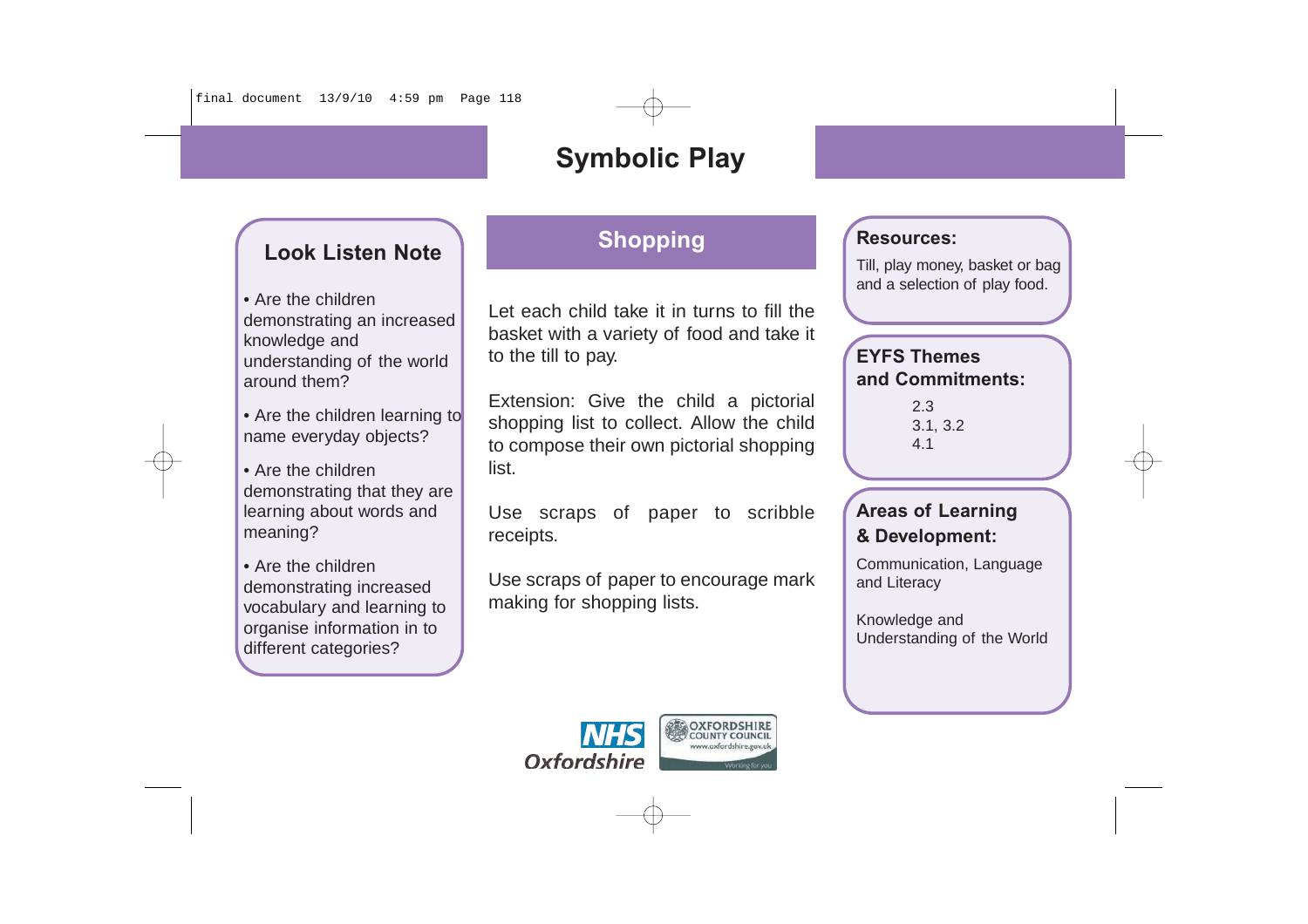### **Look Listen Note**

• Are the children demonstrating an increased knowledge and understanding of the world around them?

### **Empty Boxes**

Clear a large space so that there are no other toys or distractions around.

Place the empty cardboard boxes in the middle of the space and tell the children they can play with them.

Watch as the children create rockets, houses, shops, etc and their own games.

#### **Resources:**

Clear space 5 or 6 large cardboard boxes

#### **EYFS Themes and Commitments:**

2.3 3.1 4.1, 4.2, 4.3

### **Areas of Learning & Development:** Creative development

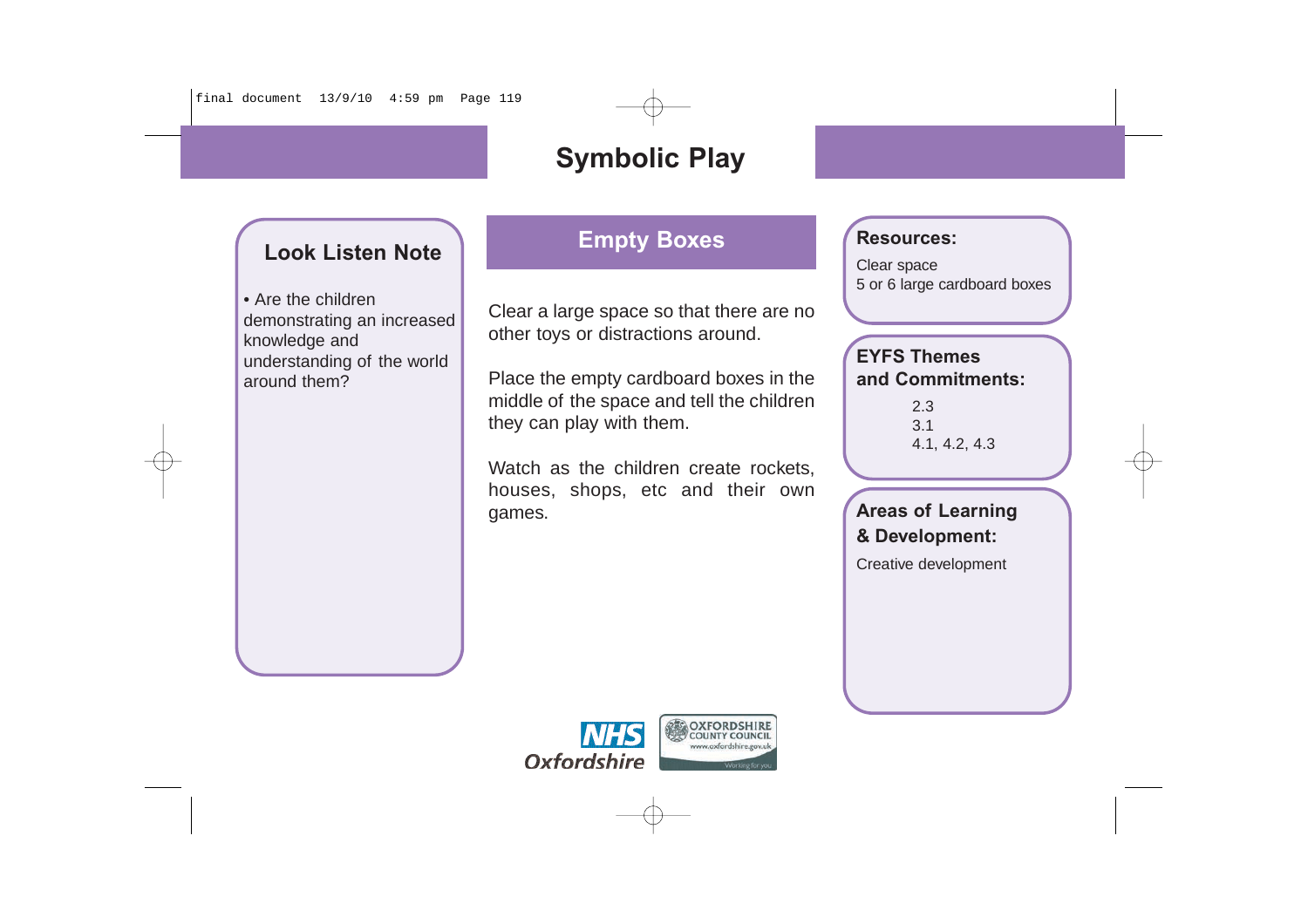### **Look Listen Note**

• Are the children demonstrating an increased knowledge and understanding of the world around them?

• Are the children learning to name everyday objects?

• Are the children making connections between the activities.

### **Cars and Garages**

Set up the toys and minimise distractions around the area. Talk through the playing with the cars and garage. Start by driving the car in to fill up with petrol. Take the car on a journey making up a reason for that trip. Pull into the garage and park. Perhaps drive to the shops or a friends house.

Allow the children time to act out their stories.

#### **Resources:**

A garage and a few cars

#### **EYFS Themes and Commitments:**

2.3 3.1 4.1, 4.2, 4.3

**Areas of Learning & Development:** Knowledge of the world

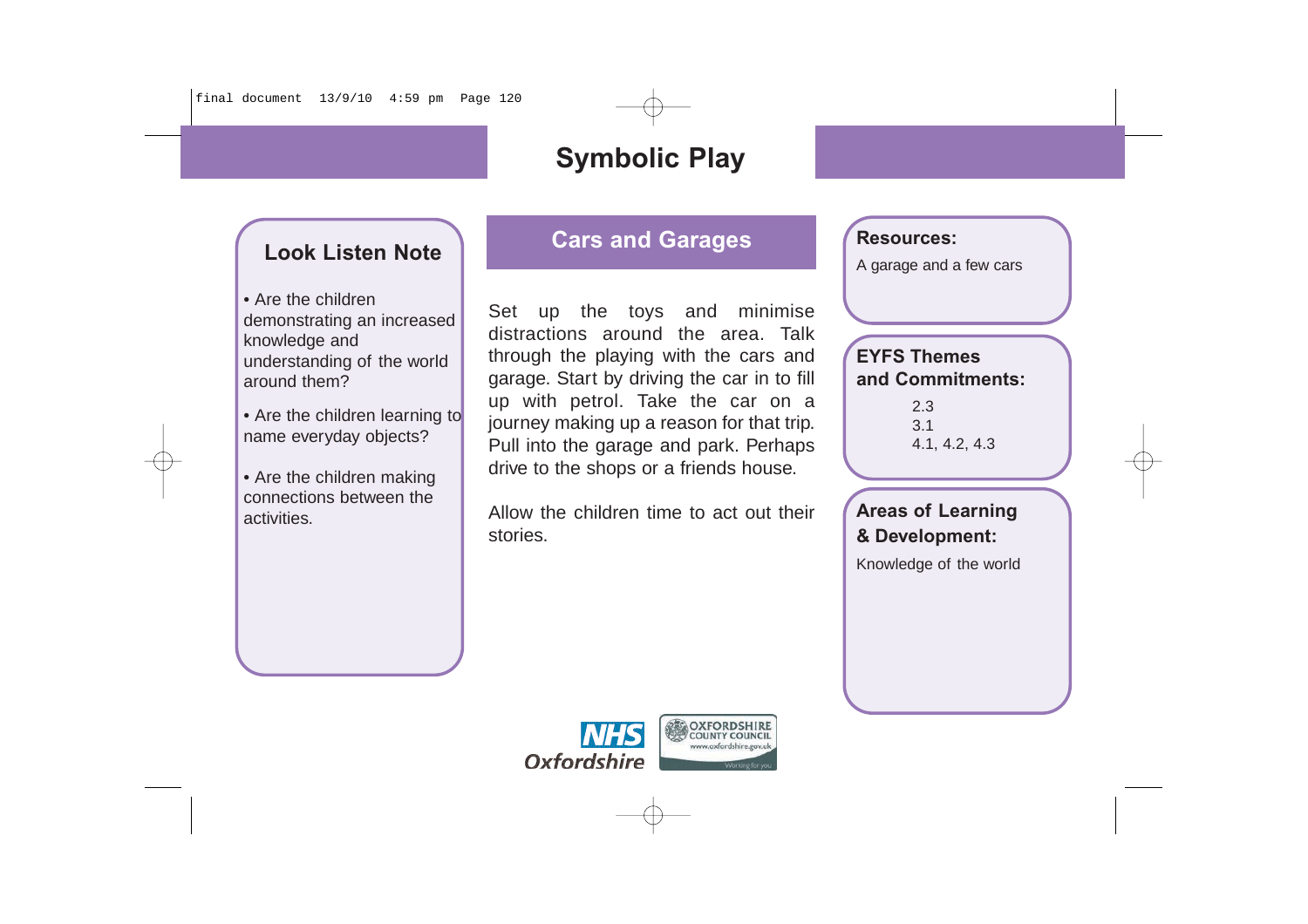### **Look Listen Note**

• Are the children demonstrating an increased knowledge and understanding of the world around them?

• Are the children learning to name everyday objects?

• Are the children making connections between the activities.

### **Home Corner Meal Time**

Make a meal in the home corner. Talk through all the different stages giving a running commentary on what you are doing.

Prepare the meal – wash the vegetables and cook them on the stove or in the oven. Lay the table to eat. Serve the food and sit at the table to eat. Clear the plates away and wash up.

Remember to have fun! Cook the children's favourite foods and talk about those.



#### **Resources:**

Home corner: kitchen area, table and chair. Play food, plates & forks, etc.

#### **EYFS Themes and Commitments:**

2.3 3.1, 3.2 4.1, 4.2, 4.3

### **Areas of Learning & Development:** Creative development